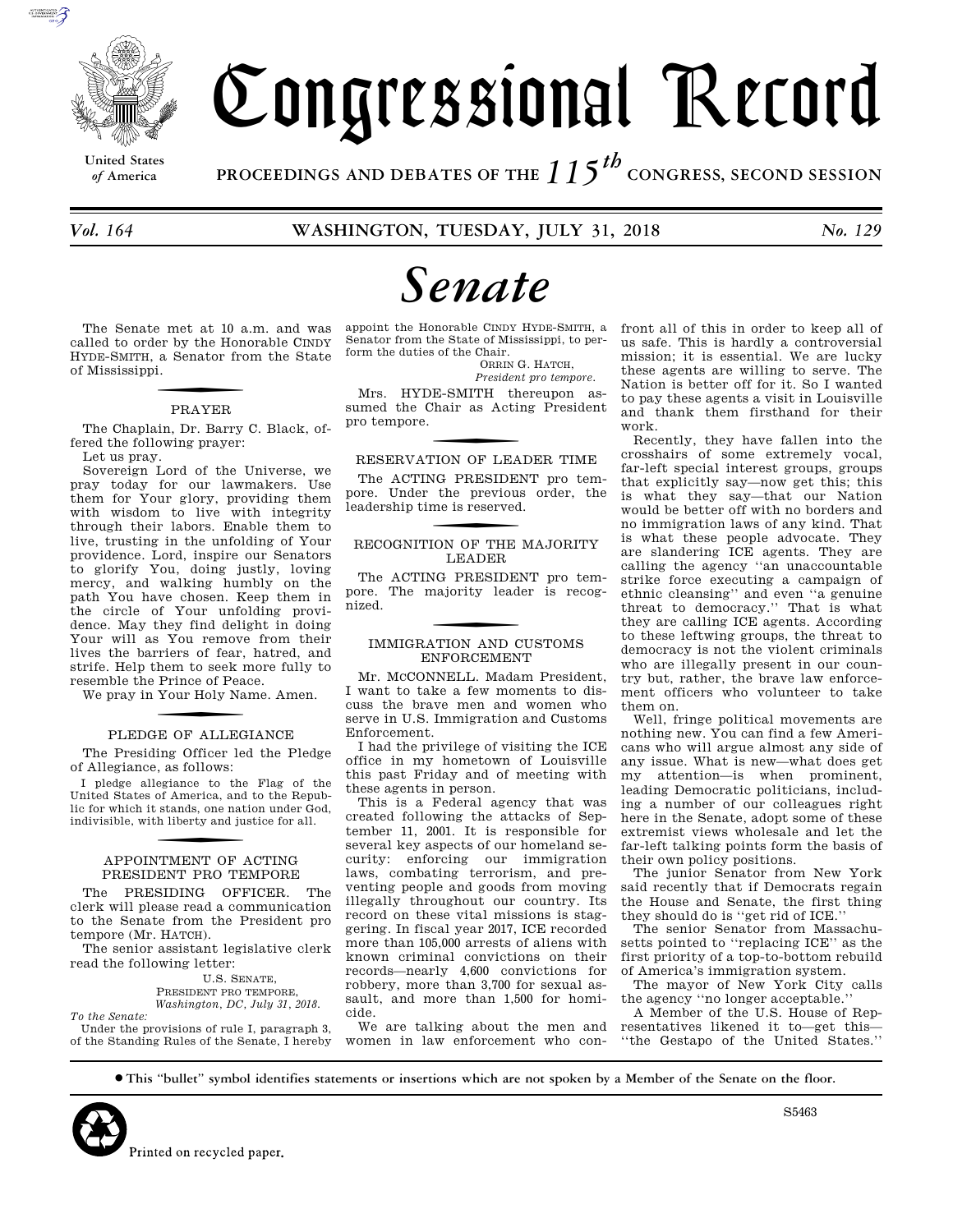The gestapo of the United States? I am really not sure where to begin in responding to this foaming hysteria.

It is one thing for a few protesters and Socialist hecklers who want open borders and the elimination of all immigration laws to adopt a slogan as silly and ill-considered as ''abolish ICE,'' but it is something else entirely when U.S. Senators are so eager to please these leftwing extremists that they join that chorus—join in denigrating the men and women of U.S. law enforcement. This is the moment we are in—that of leading Democrats' taking cues from the open-borders Socialist crowd and proposing to eliminate the very agency that enforces Federal immigration laws within the interior of our country. Talk about a political stunt.

The American people want nothing to do with these dangerous antics. My neighbors and constituents in Kentucky certainly don't. So my fellow Republicans and I will continue to proudly stand with ICE, stand with the rule of law, and stand with all of the American families who would rather have fewer drugs and less crime in the communities in which they are raising their children.

### f ECONOMIC GROWTH

Mr. MCCONNELL. Madam President, now on another matter, we learned last week that second-quarter real GDP growth exceeded 4 percent. That is the best quarterly growth rate in 4 years and one of the strongest reports since the great recession.

Earlier this month, we learned that new claims for unemployment insurance recently reached the lowest level since—listen to this—1969 and that the number of continuing claims, week to week, is lower than it has been at any point since 1973. Let me say that another way. Notwithstanding almost half a century of population growth, fewer Americans are applying for new unemployment benefits today than has ever been the case since just a few months after Apollo 11 landed on the Moon. The last time this few number of Americans continued to receive unemployment week to week was when Richard Nixon was President. No wonder analysts are heaping praise on this economy. The Wall Street Journal noted last week that recent reports indicate ''underlying strength that could tee up one of the best years in the current expansion.''

Back in March, my home State of Kentucky joined a list of 14 States that have reached the lowest unemployment rates in recorded history since this united Republican government has been in office. Never before on record has Kentucky's unemployment rate dropped as low as 4 percent.

Already in 2018, an estimated 14,000 Kentuckians have found jobs at businesses of all shapes and sizes.

Glier's Meats, in Covington, announced that the company was planning to add new positions and invest in new equipment to meet growing demand. In the words of the company's president, ''We had a number of projects that were seen as something we could consider doing down the road, but because of tax reform, it's possible to reinvest in the plant and in new equipment now.''

In Ashland, Braidy Industries expects to support 1,000 construction jobs as it constructs a new state-of-the-art manufacturing facility and then 600 permanent jobs. It broke ground in June.

Not a single one of our colleagues across the aisle voted in support of this historic tax reform that is helping to make these developments possible. For them, these data are telling an inconvenient truth, and the inconvenient truth is this: The rest of America is not hiding from these numbers. Americans are benefiting from these numbers. We are celebrating them and all of the lifechanging job opportunities, wage growth, and small business expansions they represent.

I suggest the absence of a quorum.

The ACTING PRESIDENT pro tempore. The clerk will call the roll.

The senior assistant legislative clerk proceeded to call the roll.

Mr. SCHUMER. Madam President, I ask unanimous consent that the order for the quorum call be rescinded.

The ACTING PRESIDENT pro tempore. Without objection, it is so ordered.

### RECOGNITION OF THE MINORITY LEADER

The ACTING PRESIDENT pro tempore. The Democratic leader is recognized.

### f NOMINATION OF BRETT KAVANAUGH

Mr. SCHUMER. Madam President, the Senate has a duty and a responsibility to methodically review a Supreme Court nominee's record. That is why, in past years, the Senate has sent bipartisan letters—bipartisan—to the National Archives and Presidential libraries requesting the necessary information on a nominee. Democrats and Republicans agreed that however we would ultimately vote, transparency and openness were principles we all shared.

It appears that bipartisan tradition has been tossed aside. It was fine for our Republican friends when they were in the minority and President Obama nominated candidates to the Supreme Court. But the double standard is glaring, enormous, and detrimental to America.

Now the Republican majority has cast aside Democratic wishes for openness and transparency and has made a partisan request for only a small subset of Judge Kavanaugh's records. It is such a break from precedent that we have to wonder: What are the Republicans hiding about Judge Kavanaugh's

record? What are they so afraid of that they tie themselves in knots—into a pretzel—to contradict everything they stood for when they were in the minority?

Today, every Democrat on the Judiciary Committee has joined Ranking Member FEINSTEIN in making a formal request of the National Archives to provide the exact same universe of documents provided during the confirmation of Justice Kagan. When I say the same request, I mean the exact same request.

The Judiciary Committee has updated the letter to refer to Judge Kavanaugh, but in every other way it is identical to the request that Democrats and Republicans made for Justice Kagan that Republicans insisted on when she was nominated by President Obama.

By the way, it was Senate Republicans who insisted on this standard during previous confirmations. Democrats, even though our nominee might be exposed, agreed because we believed in openness, and we are not hypocritical in saying that it is only good when we are in charge, not when you are in charge. We believe it works both ways.

Ranking Member FEINSTEIN has made it clear that we don't need or want every single scrap of paper from Judge Kavanaugh's time as Staff Secretary, but to review none—none—of the nominee's records for most of his senior role in the White House is an act of what might be called willful opacity. That is why we are not following very sensible, bipartisan precedent now.

Judge Kavanaugh himself has said that his time as Staff Secretary was especially useful to him as a judge and that his time in the White House made him a better interpreter of statutes. I hope that the National Archives will understand the dilemma we are in and the unusual circumstance we are in, and, ultimately, I hope my Republican colleagues will understand and that both the Archives, either on its own or with Republican acquiescence, will make the right decision in the interests of transparency, consistency, and fairness. To do otherwise is to forsake the Senate's constitutional duty to provide advice and consent on this surpassingly important nomination.

### f REPUBLICAN TAX BILL

Mr. SCHUMER. Madam President, on subject, taxes, President Trump and congressional Republicans promised working America the Moon and the stars with their tax bill. President Trump said that it would create ''a middle-class miracle'' and that everyone would get a \$4,000 raise. Remember that? President Trump promised the American people that these tax cuts for the wealthy would trickle down—or torrent down—and everyone would get a \$4,000 raise. If we asked Americans from one end of the country to the other to tell us by raising their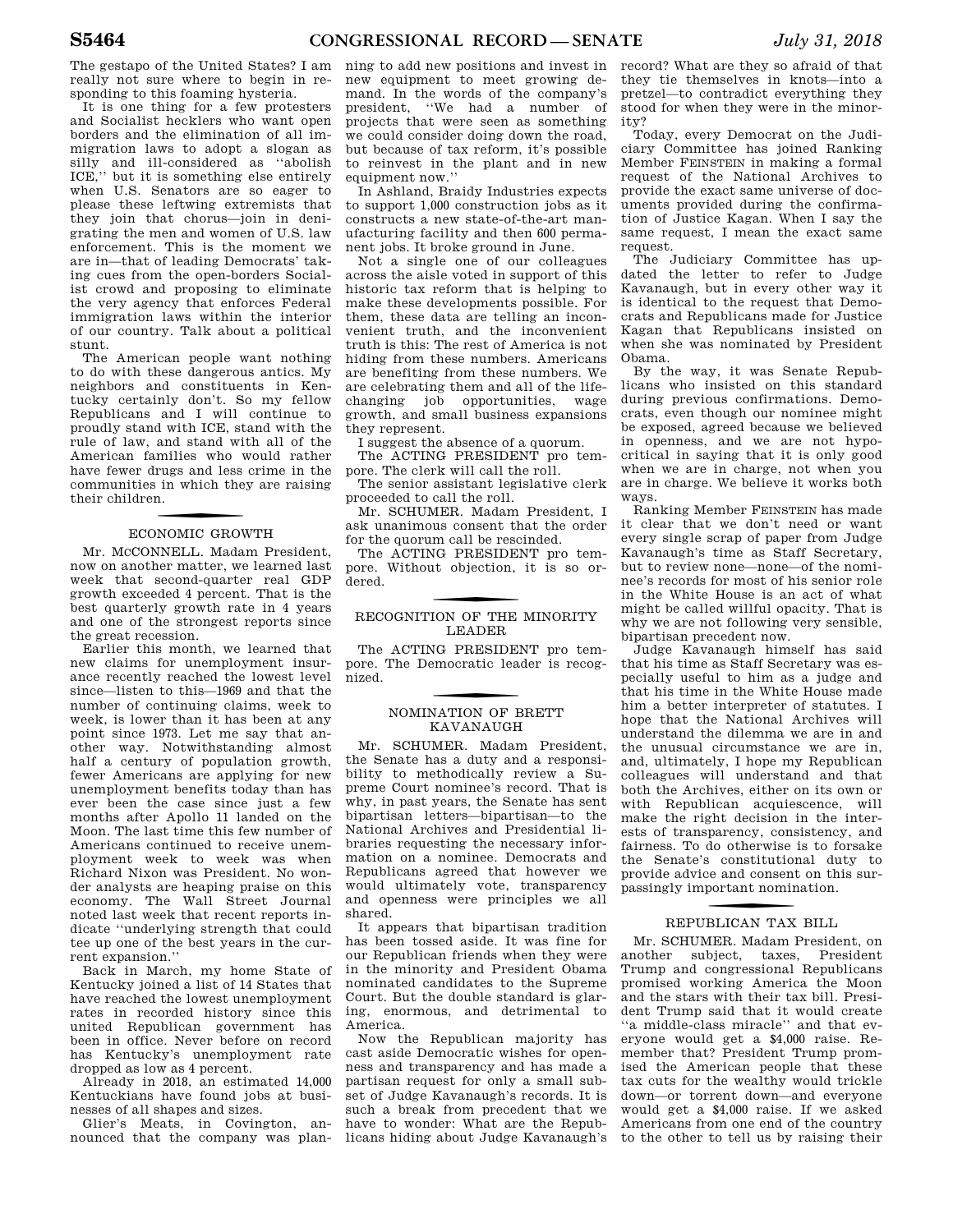hands how many of them got a \$4,000 raise, maybe the top 1 percent would maybe the top 2 percent—but not most Americans.

Wages are virtually stagnant. The promises the President made have not materialized. And when we measure wages against costs of everyday living—in other words, buying power, how much of a raise you get versus how much things cost—the Bureau of Labor Statistics found that year over year, hourly earnings have dropped by 1 percent. In other words, the American consumer—the average middle-class person, even with this tax cut—has less buying power today than they had last year. President Trump and Republicans promised a \$4,000 raise, but average hourly earnings' buying power—the ability to live a decent life—for far too many Americans has gone down. Talk about a sleight of hand. Talk about an exaggerated—if not dishonest—promise. There it is.

While average working Americans continue to struggle to keep their heads above water, corporations and the wealthy are having a bonanza thanks to the Republican tax bill. As the President himself tweeted this morning, the tax bill made the Koch brothers and almost every multimillionaire richer at a time when they are doing great. We don't begrudge that people are wealthy and doing well, but the middle class needed this tax break far more than the rich, even though the rich had political power over our Republican friends—and when the wealthiest lobbyists and big, powerful corporations say jump, our Republican friends say how high, ignoring the middle class. So in the Trump economy, big, wealthy corporations are cashing in, the top 1 percent are doing great, and American workers are falling behind.

Listen to this. Already this year, corporations have dedicated over \$600 billion—now approaching \$700 billion—to corporate share buybacks and debt repurchasing programs, goosing their stock price but doing little to help workers. That is a record pace. These buybacks help the CEOs and wealthy shareholders but do nothing for the middle class.

There is also a new, troubling pattern being brought to light of corporate executives selling off stocks shortly after the stock price has been inflated. So they do the buyback, then they sell the stock and cash in. Here is the pattern: The Republican tax bill gave American corporations a mammoth tax cut; American corporations use some of those newfound profits to buy back and inflate the value of their own stock; executives of those companies then turn around and sell the stock at a higher price to pad their pockets.

SEC Commissioner Robert Jackson studied nearly 400 examples of stock buybacks since the beginning of 2017 and found that after half of them half—at least one executive sold shares nally, on 3D guns, in a short time, just

within the next month. That is American taxpayer money, President Trump. That is the money you are taking from the American people and giving to the wealthiest of the American people. The Republican tax bill is robbing the American Treasury to pad the pockets of wealthy executives and the richest Americans.

Now, if that wasn't bad enough, listen to what they want to do now. It was reported in yesterday's newspaper, the administration is considering doing an end-run around Congress to give another \$100 billion tax cut mainly to the wealthy by cutting taxes on capital gains. The economy is already running hot on the artificial sweetener of tax cuts and deficit spending. Another \$100 billion in tax cuts for the rich isn't just more gasoline on the fire; it is an incendiary device.

At a time when the deficit is out of control, at a time when wages are flat, at a time when the wealthiest are doing better than ever, to give the top 1 percent another big advantage is outrageous. It shows the Republicans' true colors: tax cuts for corporations and the wealthy, empty promises for everyone else.

### f NORTH KOREA

Mr. SCHUMER. Madam President, on North Korea, last night, we received news that North Korea has been continuing work at a missile facility north of its capital. Previous satellite images have shown work ongoing at two other missile sites in the country.

Clearly, North Korea is not suspending, let alone winding down, its nuclear missile programs. Yet, shortly after President Trump met with Chairman Kim in Singapore, President Trump said North Korea was ''no longer a nuclear threat'' to the United States. The juxtaposition of President Trump's rhetoric and the facts on the ground are jarring. It would be funny if it wasn't so sad.

President Trump explains out of nowhere that the nuclear threat is over, and North Korea is building more missiles that reportedly can reach all of the United States instead of just the West Coast. North Korea's nuclear program remains a grave threat to the region and the United States. President Trump can't wish it away. He can't place fantasy next to reality. North Korea will not give up its nuclear program simply because President Trump wants them to. Now, we are all rooting for diplomacy to succeed, but if President Trump is going to make progress toward the complete, verifiable, and irreversible denuclearization of North Korea, he needs to grapple with the reality of the situation, not be in a dream world where he thinks his rhetoric is reality, when it doesn't match the dangerous reality on the ground.

### f 3D GUNS

Mr. SCHUMER. Madam President, fi-

a minute or two from now, I will be joining several of my colleagues to talk about an issue we have been worried about for quite a while—ghost guns. Over the past several years, 3D printing technology has advanced to the point where anyone with an internet connection is now able to print guns at home.

A court order has barred companies from posting plans to print guns, but a few weeks ago, inexplicably, the Trump administration settled with gun activists to allow them to post detailed instructions, plans, files, and 3D drawings of weapons on the internet, and this starts tomorrow. So, starting tomorrow, all you need is a little money—a couple hundred bucks—and you can download a print from the internet to make a gun at home. No background check, no criminal history check, no certification that the person isn't adjudicated mentally ill or has the intent to harm. Even terrorists could avail themselves of this technology to print an unlimited amount of home weapons. According to the New York Post, more than 1,000 people have downloaded plans to make AR-style, 3D-printed guns, and the ban hasn't even been lifted yet.

The idea of these print-on-command ghost guns is as scary as they sound. We should be doing everything in our power to make sure this doesn't happen. These guns can go through metal detectors, stadiums, and airports: No metal; they are made of plastic only.

Out of the blue this morning, President Trump tweeted he was looking into the matter, months after his own administration caused the problem by settling with gun activists and allowing it to happen. From 2010 to 2017, you couldn't do this. There was an international agreement. The Trump administration, because gun activists were pushing, said go ahead and do it.

Now, a day before this happens, President Trump is saying he will look into the matter—although he said he would consult the NRA. Hardly the great advocates of gun safety in America. I wish President Trump had looked into this matter months ago—or even last week—and urged the Justice Department and the State Department not to reach the settlement in the first place. It is another example—of so many—of the President showing up on the scene a day late and a dollar short to address a problem his own administration has created. The President's tweet this morning gets to the basic incompetence of this administration: The left hand doesn't know what the right hand is doing, and it has real important consequences for the safety of the American people.

I look forward to joining my colleagues to talk more about this issue and what Congress can do about it.

I yield the floor.

I suggest the absence of a quorum. The ACTING PRESIDENT pro tem-

pore. The clerk will call the roll.

The senior assistant legislative clerk proceeded to call the roll.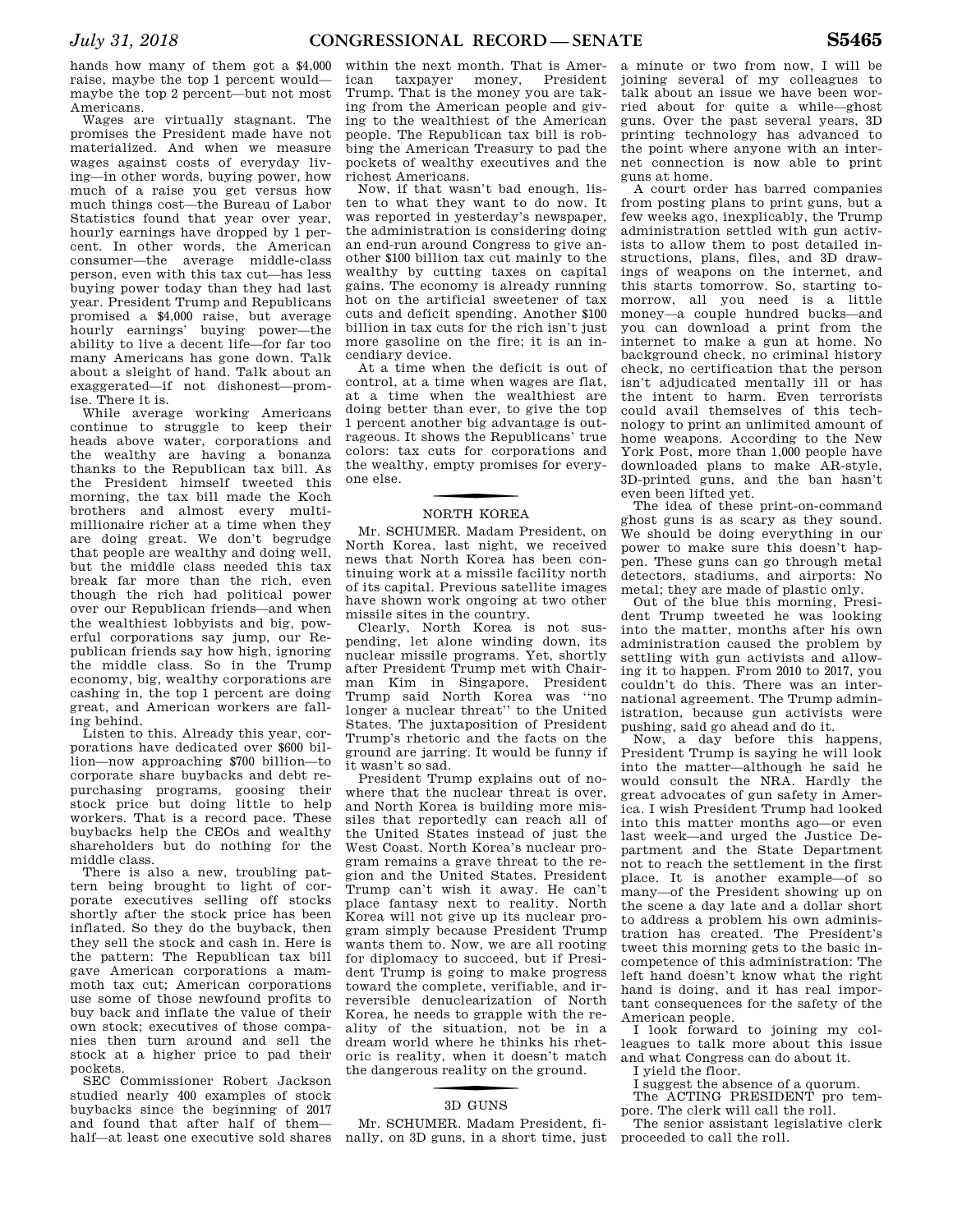Mr. WYDEN. Mr. President, I ask unanimous consent that the order for the quorum call be rescinded.

The PRESIDING OFFICER (Mr. KEN-NEDY). Without objection, it is so ordered.

### CONCLUSION OF MORNING BUSINESS

The PRESIDING OFFICER. Morning business is closed.

### f EXECUTIVE SESSION

### EXECUTIVE CALENDAR

The PRESIDING OFFICER. Under the previous order, the Senate will proceed to executive session and resume consideration of the following nomination, which the clerk will report.

The legislative clerk read the nomination of Britt Cagle Grant, of Georgia, to be United States Circuit Judge for the Eleventh Circuit.

The PRESIDING OFFICER. The Senator from Oregon.

#### PRESIDENTIAL TAX TRANSPARENCY LEGISLATION

Mr. WYDEN. Mr. President, the Senate is approaching the end of the debate on a significant piece of spending legislation that includes funding for the Internal Revenue Service. That is why I have come to the floor this morning to discuss one of my amendments to this legislation, which is based on a bill that I have authored, entitled the Presidential Tax Transparency Act.

It is long past time for the President's tax returns to be released to the American people. This President has, in effect, thrown in the trash can a bipartisan, 40-year, pro-transparency tradition in his having refused to release his tax returns in the course of the 2016 election. This had been a tradition accepted by all liberals and conservatives across the political spectrum that had dated back to the post-Watergate era. The President has ended it for reasons as flimsy as you can get—a made-up story about the President's claim that you can't release your returns in the course of an audit.

Yet now it is not just a matter of the President's destroying a four-decades', good-government campaign tradition. Week after week, month after month, there are more questions that swirl about with respect to financial ties that might skew the President's decision-making about new foreign deals The Trump Organization continues to strike that violate the promises the President made to the American people—about foreign cash coming into his properties here in the United States; about the astronomical amount of cash taxpayers spend to fund the President's many visits to Trump-branded properties, essentially forcing the American people to finance Trump resort ad campaigns.

The episode that left more jaws on the floor than perhaps any other came

a few weeks ago. That is when the President traveled through Europe for what should have been routine meetings with our longstanding allies. Instead, the President attacked our closest allies and put on a performance, while standing next to Vladimir Putin, that few will soon forget. With a hostile dictator at his side, the President said that the United States was ''foolish,'' and he threw our intelligence officials under the bus and refused once again to accept the conclusion that Russia interfered with our 2016 election. The cleanup he tried to do a few days later, in my view, was laughable at best.

Following that meeting in Helsinki, people across the Nation were left to wonder: Does Vladimir Putin have something on the President? Does the President simply prefer dictators and strongmen to democratically elected leaders, or does Putin have information or financial influence that he is exploiting?

There was also the mystery of why this administration, which seems to stumble from decision to decision, sprang into action to save ZTE—a company that is a Chinese serial sanctions violator and a tech company that the experts will tell you is a threat to our national security. In an open hearing of the Intelligence Committee and in<br>response to my question, Mr. response to my Evanina—the new point person for the whole question of counterintelligence and counterterror—said that he still regarded ZTE as an espionage threat.

For all of the President's tough talk about enforcing sanctions on countries that pose a threat to Americans, letting ZTE off the hook after it violated sanctions against Iran and North Korea is just baffling. It certainly shows signs of weakness. The timing also raised eyebrows, as the ZTE deal came right after the Trump family secured valuable trademarks, and a Trump project in Indonesia got a \$500 million loan from a Chinese state-owned company.

These looming questions are yet another reason the American people should not be asked to wait any longer for a chance to see what every other President has offered in the last four decades—his tax returns. The American people deserve to see those returns and see if some of the ''almost impossible to explain'' Presidential judgments over the last few weeks have been due to what may be in those returns.

So let's be clear. The financial ties between the President, The Trump Organization, and Russia could be well hidden deep within the Trump web of business entities. Releasing the tax returns, at least, is a start with respect to accountability and transparency in the long-held tradition Presidents have followed.

Unfortunately, for the interests of the American people, debate on the legislation before us has now been cut off. That means that my amendment,

these tax returns and transparency and accountability, just as we have seen decade after decade, will not get a vote, but I intend to keep calling up this legislation for a full debate. I simply believe this issue is too important to ignore.

There is a reason we have had this tradition for four decades. This is the lowest ethical bar for a President. It is not a high one. It is the lowest ethical bar, and it is not being followed. Members on both sides ought to be interested in protecting good-government,<br>pro-transparency traditions that pro-transparency traditions that stretch back decades.

What a lot of people have wondered is, why is legislation necessary here? I had held off for months in 2016 even talking about requiring this by legislation. I had just hoped that then-Candidate Trump would have done voluntarily what everybody else had done for four decades. When it was clear he wouldn't, I had said I didn't know of any other path to get the transparency and accountability the American people deserve other than through legislation like this.

Nobody in Congress ought to be in favor of keeping the American people in the dark about what is motivating the President's decision, and certainly all of us ought to be concerned about protecting against corruption. Helping Russia undermine NATO and letting sanctions violators—repeat sanctions violators—off the hook puts American interests in danger.

The public has a right to know the truth of what is behind those decisions. Certainly, a part of being able to make those judgments is having the chance the opportunity—as we have seen for four decades, to see the President's tax returns.

I yield the floor.

I suggest the absence of a quorum.<br>The PRESIDING OFFICER. The

PRESIDING clerk will call the roll.

The bill clerk proceeded to call the roll.

Mr. CORNYN. Mr. President, I ask unanimous consent that the order for the quorum call be rescinded.

The PRESIDING OFFICER (Mr. CRUZ). Without objection, it is so ordered.

### NEW HOPE ACT

Mr. CORNYN. Mr. President, last week the House passed an important piece of legislation, the reauthorization of the Perkins Act. It was sent to the President's desk for his signature and, once that happens today, it will become the law of the land.

I want to take just a moment to talk about part of it because it has huge implications for my State and the United States. It is called the New HOPE Act, and it builds on other steps we have taken recently to strengthen our Nation's economy. Specifically, it deals with this phenomenon of occupational licensing.

which would call for the disclosure of fore they can enter certain jobs and State licensing mandates require men and women to pay fees, complete training programs, and pass exams be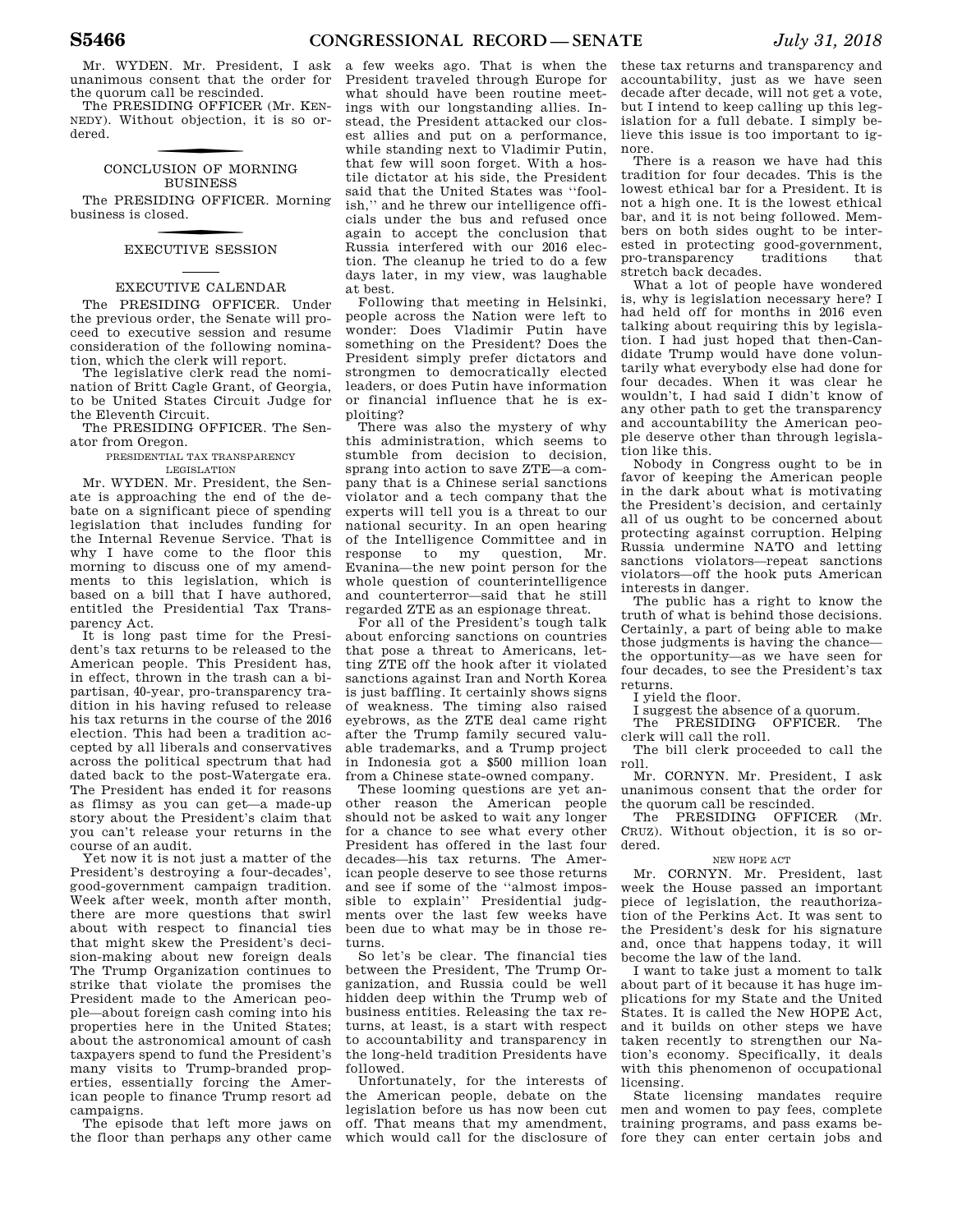professions, but many of these licensing requirements are simply protectionism. They do nothing to protect consumers or ensure the public safety. They simply protect the incumbents' interests and erect large barriers to entry. They make it more difficult for new folks to learn and practice new trades and preserve exclusive access to those who have the means and the time necessary to jump through all the procedural and financial hoops.

Existing licensing rules perpetuate the status quo and stifle new talent. Oftentimes, they are totally unnecessary, as you may have gathered from my comments, and certainly burdensome. When that happens, they need to be eliminated.

Last year in Austin, I had a chance to meet with people in the cosmetology, heating and ventilation, and other industries, and we talked about how licensing requirements impact their industries, as well as job creation, upward mobility, and public safety.

Around that same time, the Institute for Justice ranked Texas licensure requirements as the 17th most burdensome in the country. That is not a statistic I am proud of. So, naturally, we spoke about ways we can reduce the burden on job seekers.

That is where the bill I sponsored comes in, the New HOPE Act, which is part of this Perkins reauthorization bill. It provides additional authority to State Governors receiving funds for career and technical education. It gives them discretion to consolidate or eliminate licenses or certifications that provide limited consumer protection or pose an unnecessary and sometimes insurmountable barrier to entry for aspiring men and women seeking to enter certain professions. If you want to be a hairdresser or an eyebrow threader or a roofer or a mortician, we should support you 100 percent. We shouldn't condone the erection of barriers to your entering this profession once you have satisfied the necessary and important qualifications and training. There are certain training steps that are a good idea, and I am not suggesting otherwise, but you shouldn't have to wait for years and waste thousands of dollars in order to get there. That is what this bill is all about.

I am grateful to my Democratic cosponsor, the junior Senator from Michigan, as well as the bill's champions over in the House, Representative WALBERG and Representative CUELLAR. We couldn't have gotten this done without them. I look forward to the President's signature. I know that once it becomes law, it will work to further enhance the positive economic climate that we have seen under this administration, with the jaw-dropping announcement of last Friday that the economy is burning so hot that the gross domestic product has gone up by 4.1 percent in the last quarter alone.

There are many steps to turning this economy around. One of the biggest, of

course, was the Tax Cuts and Jobs Act, which we passed last year and which has had transformative effects. So I am optimistic that legislation like the Tax Cuts and Jobs Act will continue to allow getting out of the way of the people who are creating opportunity and growing the economy and wages and take-home pay.

I yield the floor.

The PRESIDING OFFICER. The Senator from South Dakota.

NOMINATION OF BRETT KAVANAUGH

Mr. THUNE. Mr. President, the confirmation process for Judge Kavanaugh continues and, predictably, so does the Democrat hysteria. It is the same old playbook: Any Supreme Court nominee from a Republican President is guaranteed to destroy the Constitution, abolish our rights, and endanger the lives of the American people. I am not exaggerating for effect. Those are actual accusations from Democrats and liberal interest groups.

In the lead-up to Justice Gorsuch's confirmation, the head of one liberal organization stated that there was ''substantial evidence'' that if Gorsuch's ''egregious views were to become law, Americans' lives . . . would be put at risk in untold ways.'' A year into Justice Gorsuch's tenure on the Supreme Court, Americans seem to be doing OK.

But that didn't stop the former Democratic Governor of Virginia from tweeting that ''the nomination of Judge Brett Kavanaugh will threaten the lives of millions of Americans for decades to come.''

Then, of course, there is that other favorite Democrat accusation—that the Constitution will be put in jeopardy if we confirm a Republican President's Supreme Court nominee. In the lead-up to Judge Kavanaugh's nomination, the junior Senator from California said: ''We're looking at a destruction of the Constitution of the United States.''

I have to say that I find this accusation particularly hilarious because if there is one thing that we can count on Judge Kavanaugh to do, it is to defend the Constitution. In fact, his respect for the Constitution and the rule of law is perhaps the distinguishing feature of his jurisprudence.

In a speech last year, Judge Kavanaugh said:

As I see it, the Constitution is primarily a document of majestic specificity, and those specific words have meaning. Absent constitutional amendment, those words continue to bind us as judges, legislators, and executive officials.

Later on in the same speech, Judge Kavanaugh noted:

Because it is so hard, and because it is not easy even to pass federal legislation, pressure is often put on the courts and the Supreme Court in particular to update the Constitution to reflect the times. In the views of some, the Constitution is a living document, and the Court must ensure that the Constitution adapts to meet the changing times.

For those of us who believe that the judges are confined to interpreting and applying the

Constitution and laws as they are written and not as we might wish they were written, we too believe in a Constitution that lives and endures and in statutes that live and endure. But we believe that changes to the Constitution and laws are to be made by the people through the amendment process and, where appropriate, through the legislative process—not by the courts snatching that constitutional or legislative authority for themselves.

In short, if there is one thing the American people can count on, it is that Judge Kavanaugh will uphold the Constitution, even when he doesn't like the result. He will not attempt to legislate from the bench or to make the Constitution say what he wants it to say. Anyone who comes before Judge Kavanaugh can be certain that he will rule based on the facts of the case, the law, and the Constitution, and nothing else—not his personal feelings, not his political opinions, not his beliefs about what the law should be, but just the plain text of the law and the Constitution. That is the kind of judge that all of us, including the Democrats, should want on the Supreme Court—the kind of judge who, in the words of Judge Kavanaugh, will decide ''cases based on settled principles without regard to policy preferences or political allegiances or which party is on which side in a particular case.''

The truth of the matter is that Democrats are not worried that Judge Kavanaugh will not uphold the Constitution. Let's be clear about that. They know very well that he will. What they are worried about is that he will not deliver their preferred outcomes and that his judicial opinions will conflict with the Democrats' political opinions. Democrats aren't looking for a qualified Supreme Court Justice. They are looking for a political rubberstamp.

For Democrats, the only good Supreme Court Justice is a Supreme Court Justice who will use his or her power to advance the political agenda of the Democratic Party. Just look at the Democrat Senator who announced his opposition to the President's Supreme Court nomination before the President had actually nominated anyone. That is right. The Democrat Senator announced plans to oppose the nominee before a nominee even existed.

Well, that is all the evidence we need that Democrats' opposition to Judge Kavanaugh is based not on any actual problems with Judge Kavanaugh but on Democrats' ideological opposition to any nominee they are not sure will be a rubberstamp for the Democrat agenda.

The confirmation process will continue, and I am sure the hysteria from Democrats will continue as well, but the Senate will move forward with the business of confirming another outstanding judge of the Supreme Court.

ECONOMIC GROWTH

Before I close, Mr. President, I would like to say just a couple of words about the economic numbers released last week. On Friday, the Commerce Department announced that the economy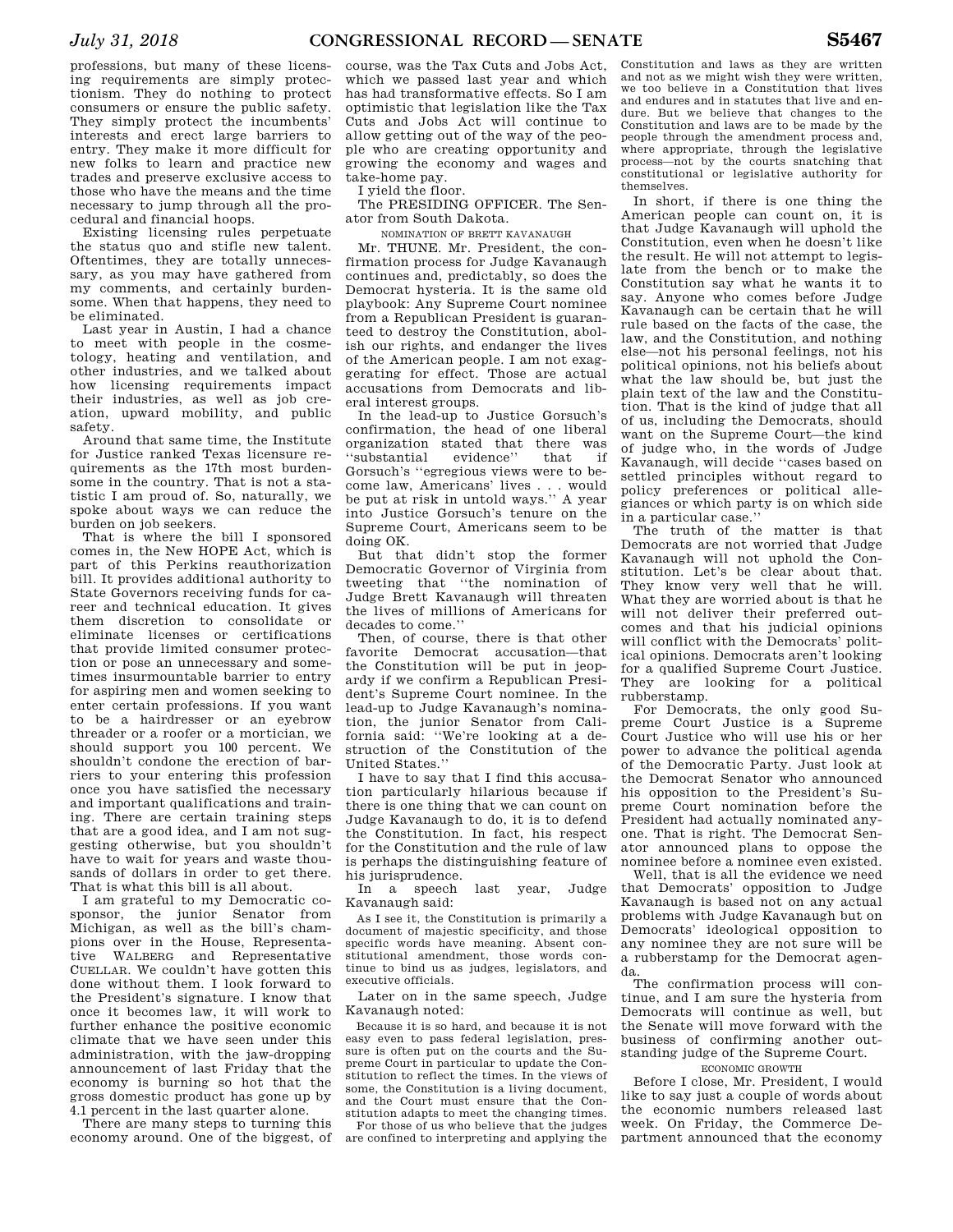grew at a rate of 4.1 percent in the second quarter of 2018, and I have to say that this is tremendous news.

Getting our economy going again has been a huge priority for Republicans since President Trump's election. We have eliminated burdensome regulations that were acting as a drag on economic growth. In December of last year, we passed a comprehensive tax reform bill that put more money in Americans' pockets and fixed some of the problems in the Tax Code that were keeping businesses from growing and creating jobs. Now we are seeing the results: robust economic growth, low unemployment, near-record optimism among small businesses, soaring business investment, and more.

What does all of this mean? It means more jobs and better wages for hardworking Americans. It means more opportunities, and it means more economic security and a better life for American families.

I am proud of the economic progress we have made over the past year and a half, and I am going to keep working with my colleagues in Congress to advance policies that will expand economic opportunities for Americans even further so that we can continue to create those good-paying jobs and those better wages for American workers and for American families.

I yield the floor.

### LEGISLATIVE SESSION

THE AMERICAN LEGION 100TH AN-<br>NIVERSARY COMMEMORATIVE COMMEMORATIVE COIN ACT

The PRESIDING OFFICER. Under the previous order, the Senate will proceed to legislative session and resume consideration of the House message to accompany S. 1182, which the clerk will report.

The bill clerk read as follows:

House message to accompany S. 1182, an act to require the Secretary of the Treasury to mint commemorative coins in recognition of the 100th anniversary of The American Legion.

Pending:

McConnell motion to concur in the amendments of the House to the bill.

McConnell motion to concur in the amendment of the House to the bill, with McConnell amendment No. 3628 (to the House amendment to the bill), to change the enactment date.

McConnell amendment No. 3629 (to amendment No. 3628), of a perfecting nature.

McConnell motion to refer the message of the House on the bill to the Committee on Banking, Housing, and Urban Affairs, with instructions, McConnell amendment No. 3630, to change the enactment date.

McConnell amendment No. 3631 (to (the instructions) amendment No. 3630), of a perfecting nature.

McConnell amendment No. 3632 (to amendment No. 3631), of a perfecting nature.

The PRESIDING OFFICER (Mr. PAUL). Under the previous order, the cloture motion, the motion to refer, and the motion to concur with amendment are withdrawn.

VOTE ON MOTION TO CONCUR

The question occurs on agreeing to the motion to concur in the House amendments to the Senate bill.

Mr. THUNE. I ask for the yeas and nays.

The PRESIDING OFFICER. Is there a sufficient second?

There appears to be a sufficient second.

The clerk will call the roll.

The bill clerk called the roll.

 $\overline{B}$  $\overline{B}$ 

 $\overline{B}$  $\mathcal{C}$  $\overline{E}$  $\overline{\mathbf{h}}$ 

Mr. CORNYN. The following Senators are necessarily absent: the Senator from Arizona (Mr. FLAKE) and the Senator from Arizona (Mr. MCCAIN).

The PRESIDING OFFICER (Mr. CRUZ). Are there any other Senators in the Chamber desiring to vote?

The result was announced—yeas 86, nays 12, as follows:

| [Rollcall Vote No. 173 Leg.] |  |
|------------------------------|--|
| $YEAS - 86$                  |  |

| Alexander      | Gardner            | Murray        |  |  |
|----------------|--------------------|---------------|--|--|
| Baldwin        | Gillibrand         | Nelson        |  |  |
| <b>Bennet</b>  | Graham             |               |  |  |
| Blumenthal     |                    | Perdue        |  |  |
| <b>Blunt</b>   | Grassley<br>Harris | Peters        |  |  |
|                |                    | Portman       |  |  |
| <b>Booker</b>  | Hassan<br>Hatch    | Reed          |  |  |
| <b>Boozman</b> |                    | Roberts       |  |  |
| <b>Brown</b>   | Heinrich           | Rounds        |  |  |
| Burr           | Heitkamp           | Rubio         |  |  |
| Cantwell       | Heller             | Sanders       |  |  |
| Capito         | Hirono             | Schatz        |  |  |
| Cardin         | Hoeven             | Schumer       |  |  |
| Carper         | Hyde-Smith         | Scott         |  |  |
| Casey          | <b>Isakson</b>     | Shaheen       |  |  |
| Cassidy        | Jones              | Smith         |  |  |
| Collins        | Kaine              | Stabenow      |  |  |
| Coons          | Kennedy            | Sullivan      |  |  |
| Corker         | King<br>Klobuchar  | Tester        |  |  |
| Cornyn         |                    | Thune         |  |  |
| Cortez Masto   | Leahy              | <b>Tillis</b> |  |  |
| Crapo          | Manchin            | IIdall        |  |  |
| Cruz           | Markey             | Van Hollen    |  |  |
| Daines         | McCaskill          | Warner        |  |  |
| Donnelly       | McConnell          |               |  |  |
| Duckworth      | Menendez           | Warren        |  |  |
| Durbin         | Merklev            | Whitehouse    |  |  |
| <b>Ernst</b>   | Moran              | Wicker        |  |  |
| Feinstein      | Murkowski          | Wyden         |  |  |
| Fischer        | Murphy             | Young         |  |  |
| $NAYS-12$      |                    |               |  |  |
| Barrasso       | Johnson            | Risch         |  |  |
| Cotton         | Lankford           | Sasse         |  |  |
| Enzi           | T.ee               | Shelby        |  |  |
| <b>Inhofe</b>  | Paul               | Toomey        |  |  |
| NOT VOTING-2   |                    |               |  |  |
|                |                    |               |  |  |

Flake McCain

The motion was agreed to.

### **RECESS**

The PRESIDING OFFICER. Under the previous order, the Senate stands in recess until 2:15 p.m.

Thereupon, the Senate, at 12:55 p.m., recessed until 2:15 p.m. and reassembled when called to order by the Presiding Officer (Mr. P ORTMAN).

### f EXECUTIVE SESSION

### EXECUTIVE CALENDAR

The PRESIDING OFFICER. Under the previous order, the Senate will resume executive session and consideration of the Grant nomination.

All time has expired.

The question is, Will the Senate advise and consent to the Grant nomination?

Mr. BOOZMAN. Mr. President, I ask for the yeas and nays.

The PRESIDING OFFICER. Is there a sufficient second?

There appears to be a sufficient second.

The clerk will call the roll.

The assistant bill clerk called the roll.

Mr. CORNYN. The following Senators are necessarily absent: the Senator from Arizona (Mr. FLAKE) and the Senator from Arizona (Mr. MCCAIN).

The PRESIDING OFFICER. Are there any other Senators in the Chamber desiring to vote?

The result was announced—yeas 52, nays 46, as follows:

### [Rollcall Vote No. 174 Ex.]

|                                                                                                                                                                                                         | YEAS-52                                                                                                                                                                                             |                                                                                                                                                                                 |
|---------------------------------------------------------------------------------------------------------------------------------------------------------------------------------------------------------|-----------------------------------------------------------------------------------------------------------------------------------------------------------------------------------------------------|---------------------------------------------------------------------------------------------------------------------------------------------------------------------------------|
| Alexander<br>Barrasso<br><b>Blunt</b><br><b>Boozman</b><br>Burr<br>Capito<br>Cassidy<br>Collins<br>Corker<br>Cornyn<br>Cotton<br>Crapo<br>Cruz<br>Daines<br>Enzi<br><b>Ernst</b><br>Fischer             | Graham<br>Grasslev<br>Hatch<br>Heitkamp<br>Heller<br>Hoeven<br>Hyde-Smith<br><b>Inhofe</b><br><b>Isakson</b><br>Johnson<br>Kennedy<br>Lankford<br>Lee<br>Manchin<br>McConnell<br>Moran<br>Murkowski | Perdue<br>Portman<br>Risch<br><b>Roberts</b><br>Rounds<br><b>Rubio</b><br>Sasse<br>Scott<br>Shelby<br>Sullivan<br>Tester<br>Thune<br><b>Tillis</b><br>Toomey<br>Wicker<br>Young |
| Gardner                                                                                                                                                                                                 | Paul                                                                                                                                                                                                |                                                                                                                                                                                 |
|                                                                                                                                                                                                         | $NAYS-46$                                                                                                                                                                                           |                                                                                                                                                                                 |
| Baldwin<br><b>Bennet</b><br><b>Blumenthal</b><br>Booker<br><b>Brown</b><br>Cantwell<br>Cardin<br>Carper<br>Casey<br>Coons<br>Cortez Masto<br>Donnelly<br>Duckworth<br>Durbin<br>Feinstein<br>Gillibrand | Harris<br>Hassan<br>Heinrich<br>Hirono<br>Jones<br>Kaine<br>King<br>Klobuchar<br>Leahy<br>Markey<br>McCaskill<br>Menendez<br>Merklev<br>Murphy<br>Murray<br>Nelson                                  | Peters<br>Reed<br>Sanders<br>Schatz<br>Schumer<br>Shaheen<br>Smith<br>Stabenow<br>Udall<br>Van Hollen<br>Warner<br>Warren<br>Whitehouse<br>Wyden                                |
|                                                                                                                                                                                                         | NOT VOTING-2                                                                                                                                                                                        |                                                                                                                                                                                 |

Flake McCain

The nomination was confirmed.

The PRESIDING OFFICER. Under the previous order, the motion to reconsider is considered made and laid upon the table and the President will be immediately notified of the Senate's action.

### **LEGISLATIVE SESSION**

The PRESIDING OFFICER. Under the previous order, the Senate will resume legislative session.

# CLOTURE MOTION

The PRESIDING OFFICER. Under the previous order, there will now be 5 minutes of debate equally divided prior to the cloture vote on the Shelby amendment No. 3399.

The Senator from Alabama.

Mr. SHELBY. Mr. President, I rise this afternoon to urge my colleagues to invoke cloture on the substitute amendment before us.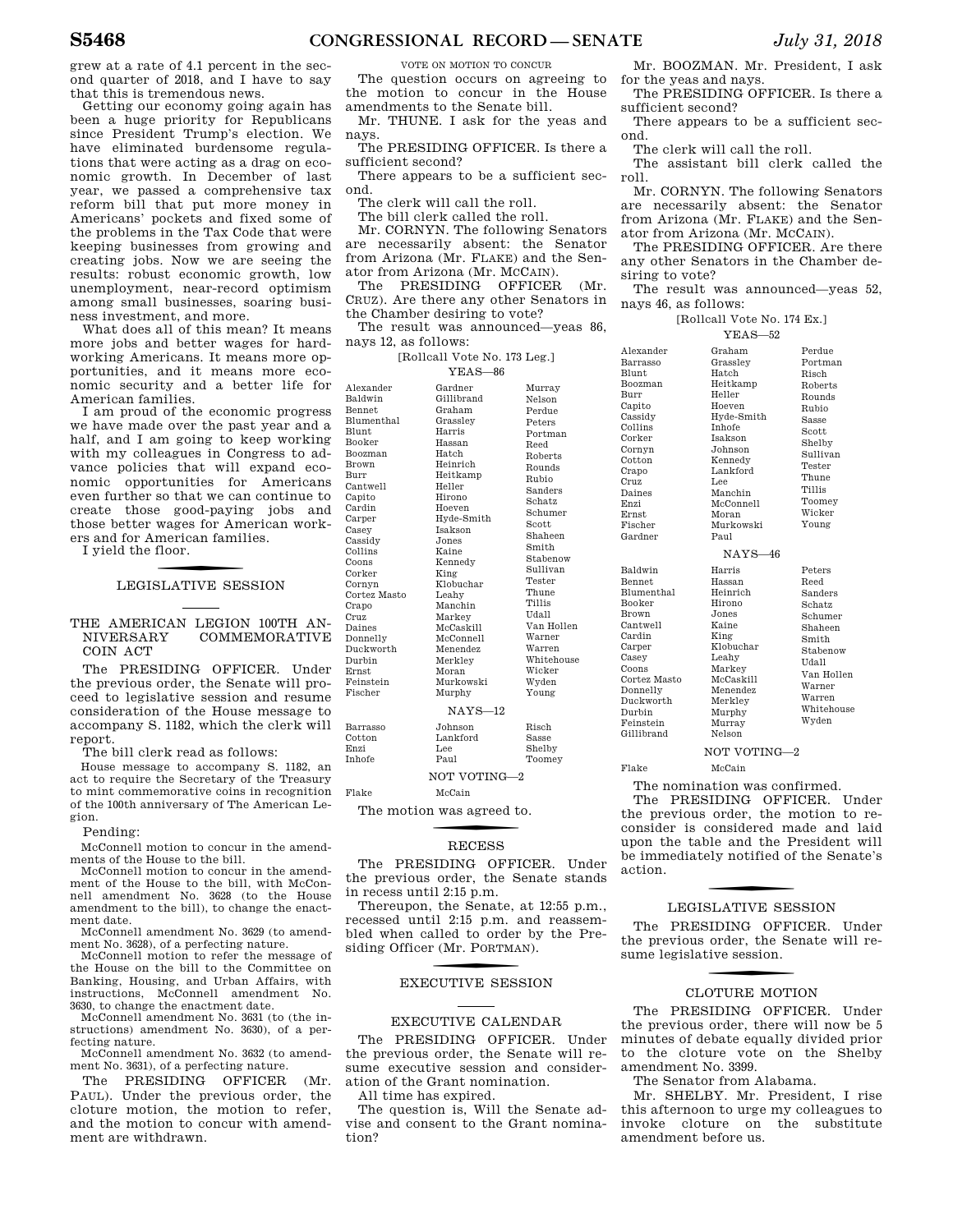In debating this measure over the past week, we voted on several amendments. We hope to include dozens more in a managers' package that we are working with the Democrats on that continues to evolve. We sought to achieve a fair process on this package. The bill managers have gone to great lengths to accommodate Members' interests within the framework that has allowed us to make so much progress thus far in the appropriations process.

I want to thank my colleagues. I especially thank Senator LEAHY for working together with us in a bipartisan way. We hope this will continue to be a constructive process because all of us benefit. In this light, I urge my colleagues to vote yes so we can continue to move forward on this package and build upon the momentum we have generated thus far.

The PRESIDING OFFICER. The Senator from Vermont.

Mr. LEAHY. Mr. President, I applaud what the senior Senator from Alabama said. We worked very closely together on the weekend, yesterday, and today, and we are continuing to work on a managers' package. I also want to be able to bring up my elections security grants amendment, especially as we know that Russia and others continue to try to interfere with our elections.

I believe the Senate has to act as a coequal branch of government in defending against a threat to our democracy. The threat is very real. Our intelligence community unanimously agrees that Russia interfered in the 2016 elections. There is an imminent threat to our 2018 elections. Just last week, we learned that a Russian hacker targeted the office of a sitting Senator. We can't ignore such a threat against this Chamber or our government.

My amendment, if I bring it up, will provide \$250 million for State election security grants to protect our elections. It improves election cyber security, replaces outdated election data equipment, and undertakes other anticyber efforts.

In fiscal year 2018, Congress came together—Republicans and Democrats, House and Senate—and appropriated \$380 million for state election security grants. It was the first new funding for election security in years. In just a few short months since then, all the States and territories—55 in all—requested funding, and 100 percent has been committed to the states and 90 percent disbursed.

Last week, 21 State attorneys general signed a letter pleading with Congress to provide more funding to address this crisis, writing: ''More funding is essential to adequately equip states with the financial resources we need to safeguard our democracy and protect the data of voting members in our states.''

Securing our elections and safeguarding our democracy should not be a partisan issue. The House Republicans blocked Democrats from even Ca:

having a vote on the House floor. I am still hopeful the Senate will not make that same mistake.

Let us heed the warnings of our intelligence agencies. Of the lights blinking red. Of the appeals from the attorneys general, the secretaries of state, and the state and local election officials who are sounding the alarm. This duty has fallen to us, and we must not later be found to have been asleep at the switch, with so much at stake.

I join with Senator SHELBY on this next vote, but I do want Senators to be on notice that I will be bringing this up at some point.

The PRESIDING OFFICER. Pursuant to rule XXII, the Chair lays before the Senate the pending cloture motion, which the clerk will state.

The assistant bill clerk read as follows:

### CLOTURE MOTION

We, the undersigned Senators, in accordance with the provisions of rule XXII of the Standing Rules of the Senate, do hereby move to bring to a close debate on Senate amendment No. 3399, to H.R. 6147, an act making appropriations for the Department of the Interior, environment, and related agencies for the fiscal year ending September 30, 2019, and for other purposes.

Mitch McConnell, Thom Tillis, Johnny Isakson, Orrin G. Hatch, John Hoeven, Bob Corker, James Lankford, Lindsey Graham, Mike Crapo, David Perdue, Mike Rounds, Steve Daines, Roger F. Wicker, John Boozman, James M. Inhofe, Roy Blunt, Jerry Moran.

The PRESIDING OFFICER. By unanimous consent, the mandatory quorum call has been waived.

The question is, Is it the sense of the Senate that debate on amendment No. 3399, offered by the Senator from Alabama, Mr. SHELBY, to H.R. 6147, an act making appropriations for the Department of the Interior, environment, and related agencies for the fiscal year ending September 30, 2019, and for other purposes, shall be brought to a close?

The yeas and nays are mandatory under the rule.

The clerk will call the roll.

The senior assistant legislative clerk called the roll.

Mr. CORNYN. The following Senators are necessarily absent: the Senator from Arizona (Mr. FLAKE) and the Senator from Arizona (Mr. MCCAIN).

The PRESIDING OFFICER (Mr. HOEVEN). Are there any other Senators in the Chamber desiring to vote?

The yeas and nays resulted—yeas 94, nays 4, as follows:

### [Rollcall Vote No. 175 Leg.] YEAS—94

| Casev        | Enzi      |
|--------------|-----------|
| Cassidy      | Ernst     |
| Collins      | Feinstein |
| Coons        | Fischer   |
| Corker       | Gardner   |
| Cornyn       | Graham    |
| Cortez Masto | Grasslev  |
| Cotton       | Harris    |
| Crapo        | Hassan    |
| Cruz         | Hatch     |
| Daines       | Heinrich  |
| Donnelly     | Heitkamp  |
| Duckworth    | Heller    |
| Durbin       | Hirono    |
|              |           |

| Hyde-Smith |
|------------|
| Inhofe     |
| Isakson    |
| Johnson    |
| Jones      |
| Kaine      |
| Kennedy    |
| King       |
| Klobuchar  |
| Lankford   |
| Leahy      |
| Manchin    |
| Markey     |
| McCaskill  |
| McConnell  |
| Menendez   |
| Merkley    |

Hoeven

Shaheen Shelby Smith Stabenow Sullivan Tester Thune Tillis Udall Van Hollen Warner Warren Whitehouse Wicker Wyden Young

NAYS—4

Gillibrand Lee

NOT VOTING—2

Paul **Toomey** 

Moran Murkowski Murphy Murray Nelson Perdue Peters Portman Reed Risch Roberts Rounds Rubio Sanders Sasse Schatz Schumer Scott

### Flake McCain

The PRESIDING OFFICER. On this vote, the yeas are 94, the nays are 4.

Three-fifths of the Senators duly chosen and sworn having voted in the affirmative, the motion is agreed to.

### INTERIOR, ENVIRONMENT, FINAN-CIAL SERVICES, AND GENERAL GOVERNMENT APPROPRIATIONS ACT, 2019

The PRESIDING OFFICER. Cloture having been invoked, the clerk will report the bill.

The senior assistant legislative clerk read as follows:

A bill (H.R. 6147) making appropriations for the Department of the Interior, environment, and related agencies for the fiscal year ending September 30, 2019, and for other purposes.

### Pending:

Shelby amendment No. 3399, in the nature of a substitute.

Murkowski amendment No. 3400 (to Amendment No. 3399), of a perfecting nature.

The PRESIDING OFFICER. The Senator from Florida.

UNANIMOUS CONSENT REQUEST—S. 3304

Mr. NELSON. Mr. President, to accommodate the Senator from Utah, I will not make my remarks first, but just by way of introduction to say that tonight at midnight American national security is going to be irreversibly weakened by the actions of President Trump and his administration. That is because at midnight the administration will allow the online publication of blueprints to manufacture 3D plastic guns, and this is one example.

So to accommodate the Senator from Utah, instead of making my remarks now, I ask unanimous consent that the Senate proceed to the immediate consideration of S. 3304 submitted earlier today; that the bill be considered read a third time and passed, and the motion to reconsider be considered made and laid upon the table with no intervening action or debate.

The PRESIDING OFFICER. Is there objection?

The Senator from Utah.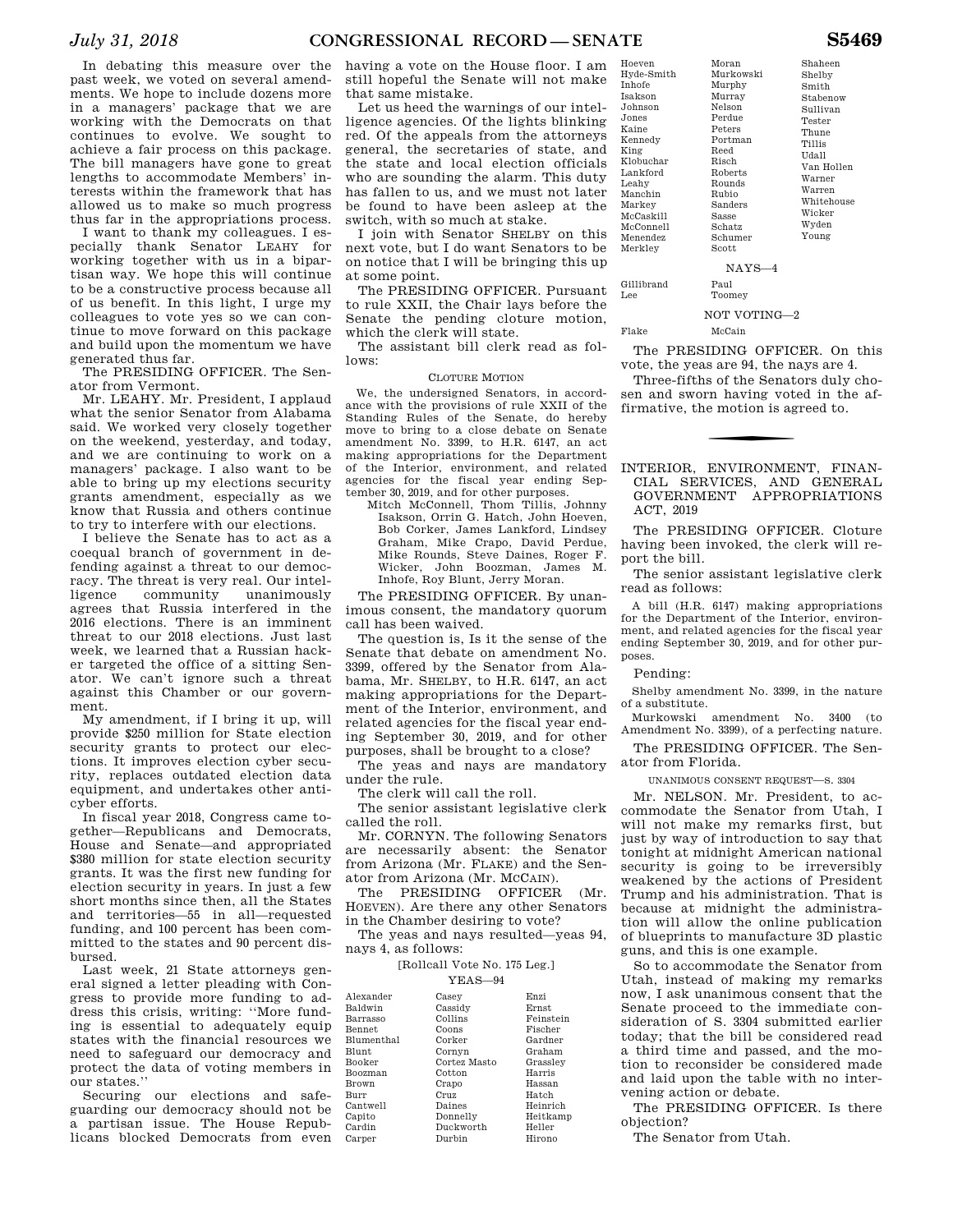Mr. LEE. Mr. President, reserving the right to object, I first saw this legislation literally moments ago; therefore, I haven't had adequate time to review it, but I will say this: Any legislation that comes from this body that begins with the following words will attract my attention and should attract the attention of anyone who is concerned about our First Amendment and other constitutional rights. It begins with the words: "It shall be unlawful for any person to intentionally publish. . . . '' That ought to be concerning to us—to each and every one of us—Democrats and Republicans alike.

On that basis, I object.

The PRESIDING OFFICER. Objection is heard.

The Senator from Florida.

Mr. NELSON. Mr. President, the Senator is basing that on First Amendment rights. There are many limits on our First Amendment rights of speech. You cannot say ''fire'' in a crowded theater. Why in the world would you assert First Amendment rights to publish instructions to manufacture a plastic gun that someone can take through a metal detector, into a crowded theater, and start shooting in that theater—instead of shouting ''fire,'' which is clearly an understood limitation upon our First Amendment rights of speech.

It is inexplicable that the administration is allowing this to go into effect at midnight tonight. It is dangerous. In fact, the President this morning tweeted that allowing these blueprints to go online—the President tweeted: ''It doesn't seem to make sense.''

I would say amen to that, Mr. President, but it is your administration that has allowed this to happen because after years of winning this issue in courts at every stage of litigation, the administration has surrendered to the crazed demands of a self-described anarchist who is going to put this on the internet. He wants to sow chaos—he said so—in our country and across the world by making these blueprints widely available.

We can make this impossible if, No. 1, the President will do it. He can stop it before midnight, and the clock is ticking. We are only talking less than 9 hours from now because 3D-printed guns, made of plastic or resin, can't be detected by metal detectors. Because they are plastic, there is not a serial number on the metal so they are untraceable, and anyone can get their hands on them, even people who are legally barred from having a gun, such as felons or domestic abusers. So after midnight, people can walk onto airplanes with a deadly weapon because they are not caught in the metal detector, and people would not know about it.

People can walk into schools. My State is the most recent for a school shooting. As a result of Parkland, people are outraged. They want to harden schools, but now are we going to render

the metal detectors useless as they try to harden the schools because somebody can get through a metal detector with this or with an AK–47 or an AR–15 that can be manufactured by these 3D printers?

Somebody could come into this building, somebody could be up in that Gallery right now, and if they have a plastic gun, including bullets that are plastic bullets, we wouldn't know about it.

So whether you are talking about schools or this Chamber or whether we are talking about airports, any public space that we try to protect is going to be useless because these 3D-printed firearms are a direct threat to our national security, and we are going to let these go up on the internet tonight at midnight.

I think some of our allies like the Israelis should be concerned about this because this is not limited to the United States. These can be printed anywhere in the world. Therefore, it can give national security apparatuses a great headache because they can't detect them.

So as I stated in the unanimous consent request, I and other Senators have introduced the legislation today to block the online publication of blueprints.

Now, as it turns out, since we can't do it here, and if the President can't do it in 8 hours 45 minutes, it is going online, and it is going to take us a long time—I mean, what Senator or Representative can object to this? So even if we can get the legislation passed, it is going to take a while because the legislative process is slow.

We have also introduced a separate bill to require every gun to have a serial number and to have a main component made of metal so it can be detected by a metal detector.

Obviously, this is all common sense. This is not a partisan issue. Everybody should be concerned about the threat posed by these deadly plastic guns.

I had intended to give these remarks before asking for unanimous consent. As an accommodation to the Senator from Utah, who had to run to an appointment, I went ahead and asked that unanimous consent. But I want my fellow Senators, who have been so great and so articulate on this issue, to be heard. I ask for them to also speak the Senator from Utah's objection was about First Amendment rights—about why those objections don't apply here. Mr. President, I yield the floor.

The PRESIDING OFFICER. The Senator from Connecticut.

Mr. BLUMENTHAL. Mr. President, I thank my colleague and friend from Florida for his leadership on this profoundly important and imminently threatening issue of safety, as well my colleague from New Jersey for his very important leadership and also Senator MARKEY from Massachusetts. We have joined together in this cause to prevent a new wave of lethal gun violence in our streets and communities resulting

from these plastic, undetectable, and untraceable, weapons. We are talking about assault rifles, pistols, and shotguns—all of them homemade. They are ghost guns. They are the new frontier and new face of gun violence in this country.

Our colleague from Utah raised a First Amendment objection. The fact is that the courts are dealing with that objection. It is the basis of a challenge brought by a group who so far has failed in the courts to stop this public health regulation.

No right is absolute. The First Amendment is not absolute. The idea of crying fire in a movie house is one example that is given time and again. Likewise, in the course of our history, we have found that the First Amendment has to yield to public safety when there is an imminent and urgent threat. Clearly, there is here.

I have supported companion legislation that would, in fact, stop the actual making of these kinds of weapons. It involves none of the First Amendment difficulties the Senator from Utah has raised, and I will be pursuing it perhaps through the same kind of unanimous consent effort in the days to come.

Today, the Senator from Florida is absolutely right to seek this body's unanimous consent in the face of this threat that is self-inflicted by the Trump administration. It has caved to the rightwing fringe group and the NRA, which are challenging this public safety regulation, and it has, in effect, snatched defeat from the jaws of victory because the litigation was on a path to prevailing against those objections. This litigation should have been permitted to run its course. It was on a path to success. But now the administration has created this emergency, beginning at midnight tonight. On August 1, plans, designs, blueprints can be published without limit on the internet, making possible the mass homemade manufacture of these ghost guns. They are a scourge, a potential source of death and injury on our streets.

Any idea that plastic is less durable or strong as a source of material for these guns is completely outmoded because we make planes from plastic. Plastic in some forms is as durable and strong as metal.

The threat here is real and urgent. and I join my colleague from Florida in asking that there be unanimous consent. I hope we will pursue this legislative effort together and that we will have bipartisan support. I stress that we must have bipartisan support. Senators who fail to step up, speak out, and act in the face of this emergency should be held accountable.

Mr. President, I yield the floor to our colleague from New Jersey.

The PRESIDING OFFICER. The Senator from New Jersey.

Mr. MENENDEZ. Mr. President, I join my colleagues on the floor, and I salute both Senator NELSON and Senator BLUMENTHAL, who represent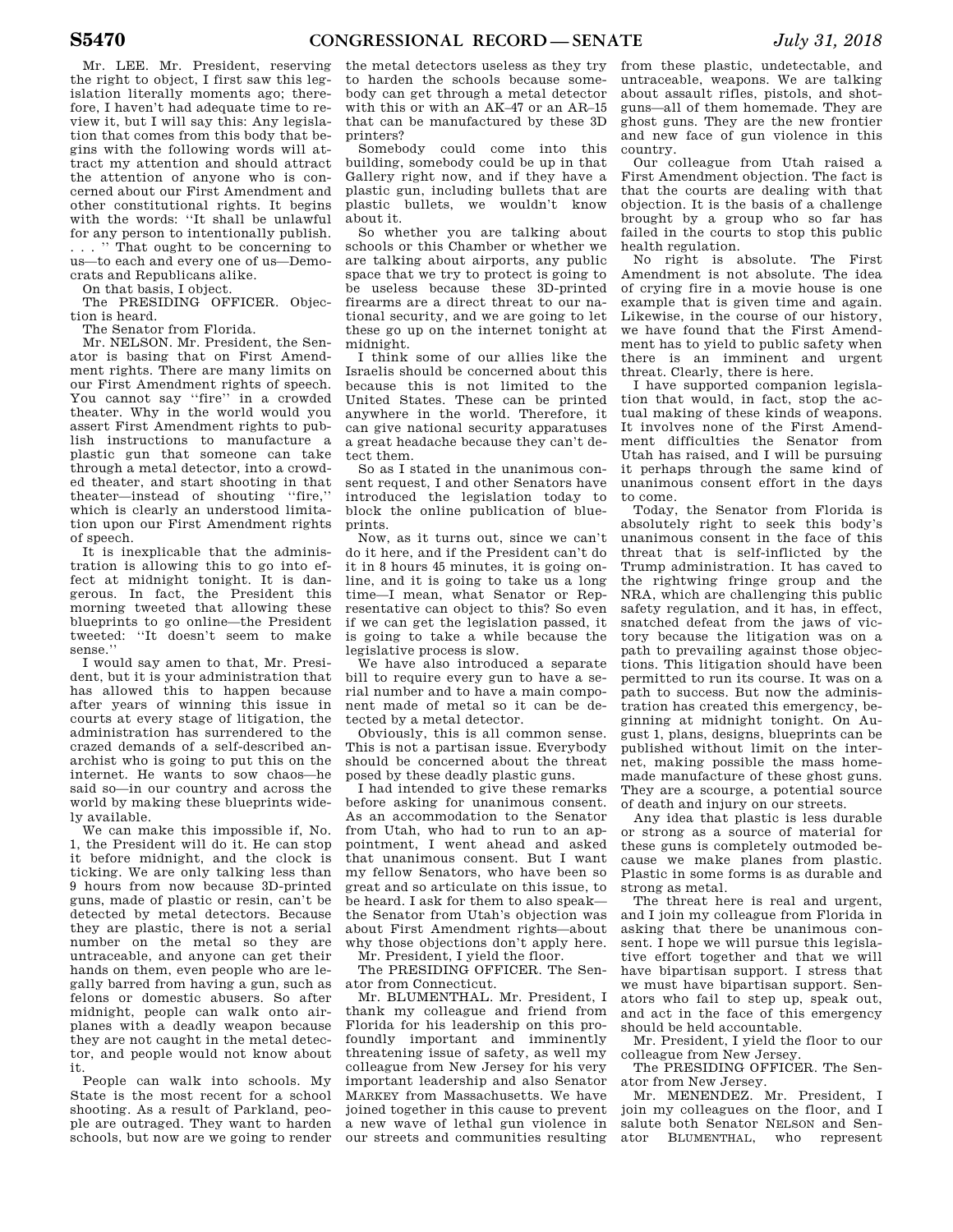States whose citizens have felt the scourge of gun violence—in Newtown, in Parkland, and in the Pulse nightclub. I don't know how many more Parklands we need, but I certainly know that my colleague from Utah, who only read a part about what alarms him—that it shall not be possible to publish what? To publish the information to create a gun—a gun that is undetectable and untraceable.

Why are we spending billions to secure ourselves as we go through the airports of our country? We saw it after September 11. Now we are going to undermine all of those billions and all of that security by allowing anyone here or in the world to get access to the IP address. You download it, and all of a sudden, you can create a threedimensional plastic gun that is as deadly as any other gun.

What draws us to the floor to ask the unusual effort of unanimous consent to ultimately bring this legislation to the floor is the failure of the administration to not allow this to happen in the first place. We won't need legislation if the President turns back the decisions of his Secretary of State and others in his administration and says: Wait. This is not in our national security interests. It is not in the national interests of the United States to allow our citizens to be exposed to an undetectable, untraceable gun that is as deadly as any other. It is not in the national interests and security interests of the United States to have our soldiers halfway around the world face terrorists who have access to a new design that will be cheaper for them and at the end of the day will allow them to attack our soldiers.

It is unconscionable. But since the administration, if anything, has acted the opposite way, we come to the floor. If the government has any specific role that rises above all others, it is to protect its citizens. That is what we are trying to do here. It should be a bipartisan request.

What is so difficult about the legislation? Nothing much. One of the two pieces of legislation simply says that you cannot permit an IP address to be published on the internet because, globally, anybody can get that, download it, and create a gun. That is the simple part of it. The other one is that any gun has to be traceable and identifiable and therefore has to have a number on it.

Even when our colleagues who are the most ardent advocates of the Second Amendment say they want to keep guns out of the hands of criminals well, how do you keep a gun out of the hands of criminals when it isn't detectable and isn't traceable? It is pretty amazing. I have been in the Congress 26 years between the House and the Senate, and it is one of the most amazing moments for me.

Look, this country has a gun violence problem. It has a mass-shooting problem. But a do-it-yourself, downloadable gun will supercharge this

crisis, leading to more senseless tragedies. It is already too easy for criminals, extremists, and terrorists to get their hands on a gun. Now we are going to add a new concern: terrorists packing the plans for new, plastic, printable firearms. I don't care if a gun is made out of metal or plastic—if it can fire a bullet and take someone's life, then it should be regulated.

It is beyond irresponsible for the Trump administration to roll over and allow a self-described anarchist to post directions for do-it-yourself guns on a website available to anyone with an internet connection. That is what we are saying. Already, according to some news reports, the blueprints for an AR– 15—the weapon used in the massacre at Parkland—were downloaded more than 2,500 times. That is 2,500 unknown individuals in an unregulated space.

As the ranking member of the Senate Foreign Relations Committee, I was appalled to find out that the State Department carried this out without notifying Congress. Last Wednesday, Secretary of State Mike Pompeo was before our committee, and he looked us in the eye and said that he was unaware of the issue and that he would look into it. That was on Wednesday. On Friday, the State Department had suspended arms export regulations specifically to allow these 3D gun blueprints to be posted on the internet—so much for looking into it.

This is a case that was proceeding through the courts where the government had won at every round. In this morning's tweet, the President made it pretty clear that instead of listening to the concerns of the American people when he has a gun question—which I would submit is not even a gun question; it is a national security question—he listens to the NRA.

The NRA may be concerned in this particular case. Why? Because plastic guns don't get built by the gun manufacturers and dealers that they represent and that fund their causes.

The posting of a 3D gun shows just how dangerous the Trump administration's regulatory effort to loosen export controls on firearms—including assault-style rifles and even sniper rifles—actually is to the safety of Americans at home, abroad, and innocent civilians across the globe.

All you have to do is go to this company's website to see it for yourself. They are proclaiming that ''the era of the downloadable gun'' is here. That is what they say on the website. ''The era of the downloadable gun'' is here. Well, we should make sure that era doesn't ha.nnen.

These are two simple but powerful commonsense pieces of legislation that can protect us. I call upon the President to stop it dead in its tracks so we don't have to wait for the legislation, but if not, we call upon this institution to protect the American people.

I hope my colleagues will consider coming back later in the day and making another unanimous consent request

so that we can actually protect the American people against the ability of anyone—anyone—with a 3D printer to create a gun that can kill a human being and ultimately defy all of our security procedures at airports and elsewhere. And it lets any terrorist in the world who wishes us harm to manufacture it in quantity. That is pretty outrageous. That is what we are talking about. I hope the administration will see the light and change their course.

Mr. President, I yield the floor.

The PRESIDING OFFICER. The Senator from Maryland.

Mr. VAN HOLLEN. Mr. President, I thank the Senator from Florida, Mr. NELSON, for introducing this legislation and also my other colleagues who have been on the Senate floor today.

This is emergency legislation, which is why there was a request for unanimous consent to move forward today. It is very disturbing that consent was not provided because we know that as a result of the Trump administration's actions, starting tomorrow, people all over the country—in fact, all over the world—are going to be able to download on their computers instructions and a whole manual on how to manufacture plastic guns with 3D printing.

This is something that has been before previous administrations. The Obama administration fought hard against this ability for people to be able to send those instructions to make 3D guns at the speed of light around the world. In fact, this administration early on opposed allowing this to happen.

Somehow, when this whole lawsuit was resolved the other day, the folks who want to send these instructions around the world were allowed to do so. In fact, Alan Gottlieb, who is with the Second Amendment Foundation that was part of this case, said:

We asked for the Moon and we figured the government would reject it, but they didn't want to go to trial. The government fought us all the way and then all of the sudden folded their tent.

Secretary Pompeo and the Trump administration folded their tent. As a consequence, Americans will be placed at much higher risk starting tomorrow. We have already seen over 1,000 people sign up to begin to receive the instructions to make AR–15s using 3D printing.

Why is this going to pose a big danger? No. 1, it is a total end-run around criminal background checks for the purchase of a handgun or any kind of weapon. We should be closing the loopholes in the existing background check system, closing things like the gun show loophole. Instead, this allows for a total runaround. If you can just download instructions and use a 3D printer to make a gun at home, you obviously aren't going to go through any kind of criminal background check.

No. 2, we have spent a lot of time and effort giving the ATF the authority to track guns used in crimes. I would have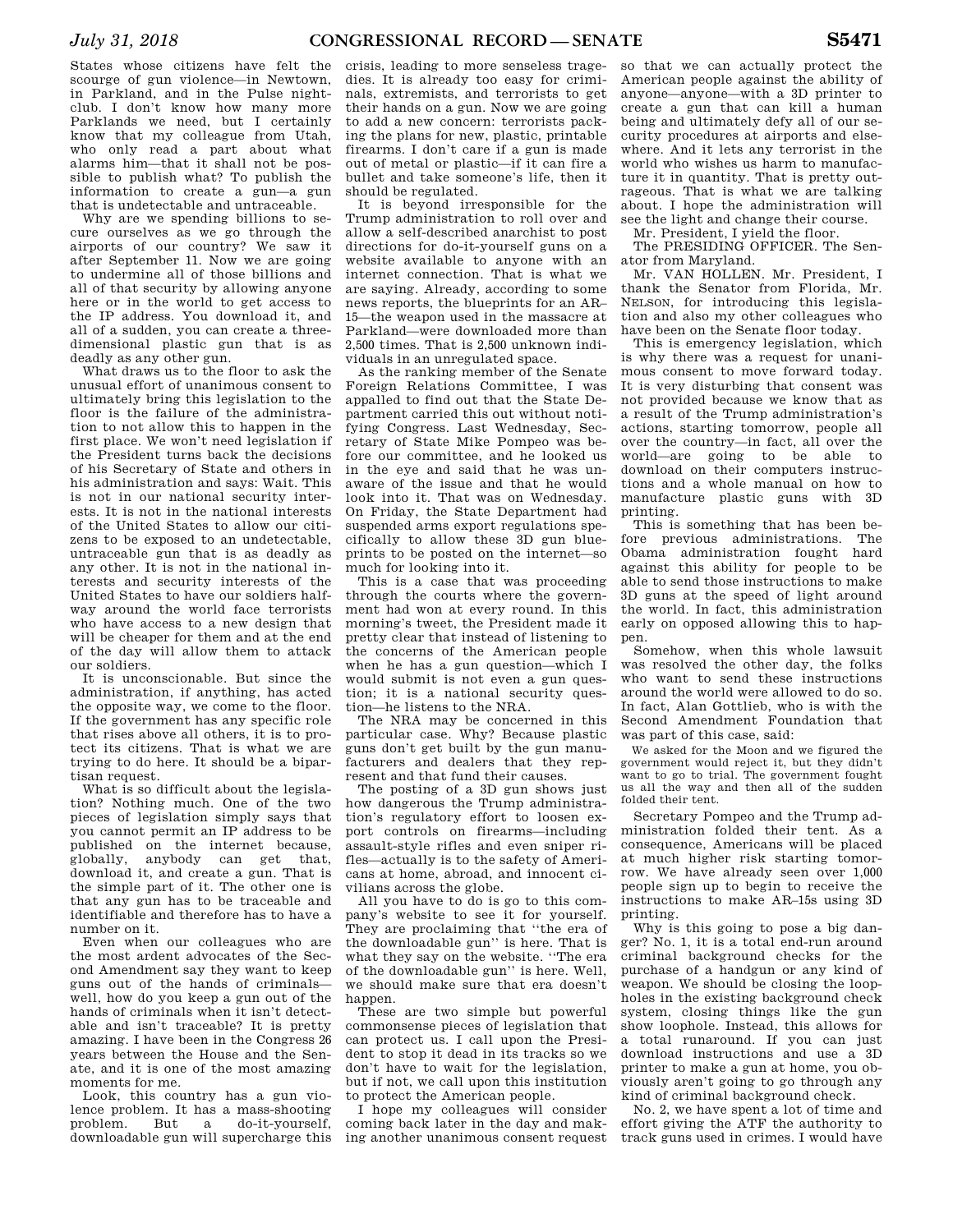thought all of us want to make sure we can track people down who are using guns to commit crimes and catch them. If you print a gun at home using a 3D printer, there is no traceable number, there is no serial number. We are not going to be able to easily track down the people who are using these guns to commit crimes.

No. 3, with plastic 3D printing, the technology we have at airports to detect metal will become ineffective.

Folks around the world, if you are a terrorist wanting to do harm, now you are going to get instructions over the internet. You are going to be able to download it as easy as you can download an iTune. With a 3D printer in your basement or around the corner in some space, you are going to be able to manufacture guns; No. 1, evading metal detectors at airports, putting the entire flying public at risk; No. 2, it is a public end-run around the criminal background check system, which is already flawed; and, No. 3, it will not allow us to trace guns used in crimes.

I thought there was a consensus in this body that we should get after people who use guns to commit crimes, whether crimes in the United States or crimes around the world. Yet what this body is doing by not allowing a vote today on the Nelson bill is saying it is OK for people to be using this technology in their basements to make guns that can evade all these systems and commit crimes and make it impossible to trace who did it.

This is a really bad day for the U.S. Senate. This is a moment where people should be acting in emergency fashion to stop this danger and risk to the American public. Instead, people are folding up their tent and allowing this to happen, starting tomorrow. It is a shameful moment.

I yield the floor.

The PRESIDING OFFICER. The Senator from Washington.

f ANIMAL DRUG AND ANIMAL GE-NERIC DRUG USER FEE AMEND-MENTS OF 2018

Mrs. MURRAY. Mr. President, in February, the HELP Committee passed a bill to reauthorize the animal drug and animal generic drug user fee programs at FDA. That bill was the result of months of bipartisan work. During markup, we worked together to put aside differences and adopted an amendment from Senator MURPHY increasing innovation in animal drug trial designs to advance more medicines for our pets and livestock—similar to the work we did for humans in the 21st Century Cures Act—and an amendment from Senator PAUL to clarify the regulatory process for animal feed additives.

We worked together because this bill has to pass by August 1 to avoid disruption to the hard-working employees at FDA who ensure our pets and food-producing animals have safe and effective drugs.

Last month, the House Energy and Commerce Committee took our bipartisan bill that we worked on together and added a controversial amendment that expands the conditional approval pathway for animal drugs. Currently, the FDA can conditionally approve an animal drug for a minor species or for an uncommon disease in a major species. This narrow category of drugs can be approved, for a limited time, and sold to customers while the company collects data to determine whether the drug actually works. This pathway was supposed to spur innovation, but only four drugs have ever been conditionally approved in the pathway's 14-year history, and only one of those four was actually effective and gained full approval.

That is not a very good track record. Nonetheless, the House bill expands that pathway to any difficult-to-develop animal drug that can address an unmet need and doesn't even define what qualifies as difficult.

I have been very concerned that the undefined scope of this pathway sets a terrible precedent and, more importantly, doesn't uphold the gold standard of FDA approval that our public relies on. However, today Dr. Gottlieb has made public assurances to both me and our chairman that he intends to implement this provision with additional caution and restrictions, according to congressional intent.

FDA has committed to promulgating regulations to define what it means for a study to be ''difficult.'' Importantly, FDA has publicly agreed that conditional approval is not an appropriate pathway for any human medical products or antibiotics.

Antibiotic resistance is a large and growing global public health problem, and the rampant overuse of medically important antibiotics in our food supply compounds that problem. I am very pleased this bill requires FDA to report on its work to bring all medically important antibiotics under veterinary supervision, but there is more to do.

I thank Senators WARREN, FEINSTEIN, GILLIBRAND, and BLUMENTHAL for their leadership on reducing the nonjudicious use of antibiotics in animals. On Friday, Senator WARREN sent a letter to FDA asking for additional actions and commitments to bring all medically important antibiotics under veterinary supervision and reevaluate duration limits for antibiotic abuse.

I thank Mr. Gottlieb for his quick response to Senator WARREN and his clear commitment to work with us on these issues, including greater transparency into the progress of removing unlimited durations of antibiotic use. I sincerely hope we can avoid these situations in the future, where deals struck between FDA and the industry, with little transparency, are then somehow demanded of Congress.

Senator ALEXANDER and I included language in this year's agricultural appropriations bill that makes clear Congress does not find this appropriate, and I hope the FDA and its regulated industries take that language seriously in future user fee negotiations.

I support moving this bill forward today, but I do plan to conduct careful oversight into the implementation of this law and hold FDA accountable for any deviations from the commitments made to me today.

Mr. President, I ask unanimous consent that the letter addressed to Senator ALEXANDER and myself from Scott Gottlieb and Steve Solomon be printed in the RECORD.

There being no objection, the material was ordered to be printed in the RECORD, as follows:

U.S. FOOD & DRUG ADMINISTRATION,

*July 31, 2018.*  Hon. LAMAR ALEXANDER, *Chairman,* 

Hon. PATTY MURRAY, *Ranking Member,* 

*Committee on Health, Education, Labor and Pensions, U.S. Senate, Washington, DC.* 

DEAR CHAIRMAN ALEXANDER AND SENATOR MURRAY: We are writing to share with you the Food and Drug Administration's (FDA or the Agency) current views on how it would implement the proposed expanded conditional approval pathway in H.R. 5554, the ''Animal Drug and Animal Generic Drug User Fee Amendments of 2018.'' The Agency's staff were directed to review the possibility of expanding the conditional approval pathway by the previous reauthorization of the Animal Drug User Fee Act (ADUFA) and Animal Generic Drug User Fee Act (AGDUFA) programs in 2013, and we are prepared to implement the expansion of the pathway as outlined in H.R. 5554, if enacted, with appropriate regulatory caution and restrictions.

FDA currently has conditional approval authority for animal drugs intended to treat a minor species or for diseases or conditions in major species that would constitute a minor use, which was granted by the addition of section 571 to the Federal Food, Drug, and Cosmetic Act (FD&C Act) in 2004 by the Minor Use and Minor Species Animal Health Act (MUMS Act). To receive conditional approval, an animal drug sponsor must meet the same safety and manufacturing standards as a new animal drug for which full approval is sought under section 512. The main advantage of the conditional approval pathway for sponsors is that they can make their drug available after demonstrating a reasonable expectation of effectiveness. The pathway requires an annual review of the conditional approval to determine if the sponsor is making sufficient progress toward meeting the effectiveness standard for full approval.

FDA believes conditional approval offers a unique pathway to address specific challenges of certain aspects of veterinary medicine that human medicine does not face. Therefore, FDA does not believe this pathway would be suitable for human medical products. For example, variability in response to therapies among animals means that one product is not likely to meet the needs of all animals. Even within a single species (e.g., canine), it is well-documented that there can be significant variability among animal breeds in how drugs are metabolized (e.g., ivermectin is toxic for collies, but safe for other breeds). Despite the need, incentivizing new product development continues to be a challenge for the industry given the limited market for veterinary drugs. Based on experience, we believe this pathway would be used uncommonly, as a sponsor must make a substantial investment of time and resources to obtain the conditional approval. In addition, the sponsor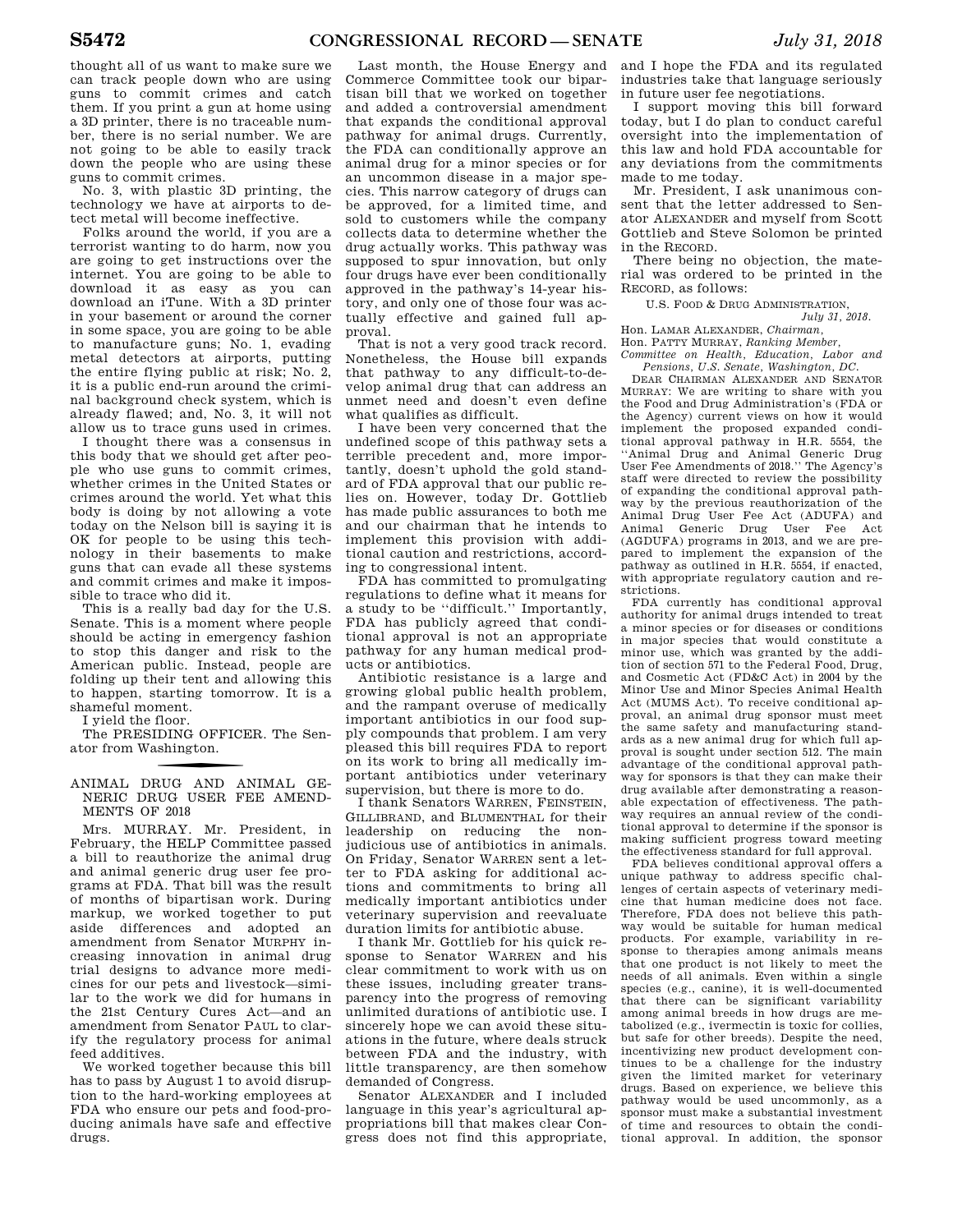must be confident that they will ultimately be successful in meeting the substantial evidence of effectiveness standard required for full approval under section 512(b). FDA's review of its active pending animal drug products in various phases of development indicates that 16 products might qualify for the new pathway. FDA's best current estimate is that 12 to 20 animal drugs might seek conditional approval during the 10–year authorization period provided in H.R. 5554.

FDA has acted to withdraw conditional approval when sufficient progress towards meeting the effectiveness standard for full approval has not been met. For example, FDA withdrew the conditional approval of the drug Paccal Vet-CAI in 2017, after it was conditionally approved in 2014, for this reason. Since the MUMS Act was enacted in 2004, only four drugs have received conditional approval, and FDA has only granted a full new animal drug approval to one of these drugs. We want to assure you that FDA will make certain there are appropriately defined parameters for this expansion of the conditional approval pathway, which will be developed through a public process.

The proposed expansion of the pathway in H.R. 5554 would allow certain animal drugs that are not intended to treat minor species or minor uses in major species to qualify for conditional approval, but only if they meet two key requirements. The first proposed requirement is that the drug must be ''intended to treat a serious or life-threatening disease or condition or addresses an unmet animal or human health need.'' FDA considers serious or life-threatening diseases or conditions to be those that, if untreated, are likely to lead to an animal's death, such as congestive heart disease and lymphoma. FDA intends to define "unmet need" similarly to how the term is defined in FDA's Expedited Programs guidance for human medical products. FDA intends to provide more details to clearly define this first requirement in the guidance or regulation it would be required to issue.

The second key requirement for eligibility would be that ''a demonstration of effectiveness would require a complex or particularly difficult study or studies.'' FDA believes use of the conditional approval pathway should and will be limited to situations in which effectiveness is in fact particularly difficult or complex to demonstrate, and would only be granted after demonstrating a reasonable expectation of effectiveness. FDA intends to consider whether the clinical end-points of the disease or condition are particularly difficult to evaluate. FDA also intends to consider factors such as the need of a sponsor to use complex adaptive or other novel investigation designs, real world evidence, and the difficulty of enrolling trials. To clarify the limited scope of new animal drug applications for which this pathway would be available, FDA intends to issue regulation to describe the elements it would consider in determining whether an effectiveness study would be difficult or complex to complete.

The proposed conditional approval expansion requires FDA to issue guidance or regulation by September 30, 2019, to clarify these criteria; FDA expects to finalize these documents before accepting applications for the expanded conditional approval pathway. We can assure you that FDA believes this expanded pathway should be used only in very limited cases, since its goal is to bring new veterinary therapies to market for which there have not been sufficient incentives to do so through the traditional new animal drug approval pathway. FDA does not believe the age conditional approval pathway should be available to new animal drugs that easily could use the traditional new animal drug approval pathway. If H.R. 5554 is en-

acted, we will keep your staff closely updated on our efforts to clarify in guidance and regulation the statutory restrictions on use of the expanded conditional approval pathway.

H.R. 5554 also contains language that will provide Congress the opportunity to reconsider conditional approval. The proposed pathway will sunset after 10 years, to coincide with the reauthorization of the user fee programs in 2028. In addition, the language requires a Government Accountability Office study to be completed prior to this date so that Congress, the Agency, and stakeholders can evaluate the expanded conditional approval pathway prior to its sunset. The sunset provision would create an incentive for the Agency and stakeholders to demonstrate that this pathway's implementation is appropriately implemented and judiciously utilized. Finally, H.R. 5554 further restricts this pathway by prohibiting any drug that contains an active antimicrobial ingredient from utilizing the expanded pathway.

In closing, we want to remind you that if H.R. 5554 is not reauthorized before August 1, 2018, we must initiate the process of adjusting animal drug review activities and the personnel engaged in those activities, including identifying and notifying 115 full time equivalent federal employee positions of a reduction in force no later than 60 days prior to their expected release. This could not only result in 115 full time employees being terminated, but would disrupt work and morale—not only for hundreds of other employees at the Agency's Center for Veterinary Medicine, but for their colleagues in other Agency centers as well.

We hope that we have been able to alleviate any concerns you have with the temporary, limited expansion of the Agency's existing conditional approval pathway for animal drugs in H.R. 5554, and that you will support timely passage of this bill to avoid any reductions in force and disruptions at the Agency. Again, you have our personal commitment to keep your staff informed as we implement this provision, if it is enacted.

Sincerely,

SCOTT GOTTLIEB, M.D., *Commissioner of Food and Drugs.*  STEVE SOLOMON, D.V.M, M.P.H, *Director, Center for Veterinary Medicine.* 

The PRESIDING OFFICER. The Sen-

ator from Tennessee.

Mr. ALEXANDER. Mr. President, in a moment, I will specifically address the comments the Senator from Washington made. First, I would like to acknowledge that she and other Members of the Senate worked with us to make sure this legislation could become law by August 1, and I thank her for that.

Sometimes the House accepts a Senate bill, as it did with the Perkins Career and Technical Education Act that the President signed today, and sometimes the Senate accepts a House bill, as I will move that we do today. One reason we are able to do that is because our committees work closely with the House to try to take as many of their good ideas as we can so we can pass each other's bill, if that became necessary. The second reason that happens is because Senator MURRAY characteristically works with me to solve problems like she is doing today, and I am grateful to her for doing that. We don't agree on everything, but we agree on a lot.

I noticed in our committee hearing the other day that the Committee on Health, Education, Labor, and Pensions, of which I am chairman and she is the ranking Democrat, has approved 50 bills this Congress. Eighteen of them have been signed by the President. Some more will be signed by the President.

We are working hard on opioids legislation, which is of great interest to almost every Member of this body. Our committee has unanimously reported that to the floor, and we are working with other committees. We have been working with the House on that. We are working on getting generic drugs to market more easily, something that has needed to be done for 20 years. We have reported that out to the Senate. Pandemic legislation—dealing with epidemics and being prepared for them—is ready for the Senate to act on.

This is characteristic of the work Senator MURRAY and her staff do. As she mentioned, this bill is the last of the so-called user fee agreements. We passed four last August that dealt with about \$9 billion in industry user fees to fund the Food and Drug Administration. This is another bill to do that. These bills are complicated and difficult and involve lots of discussions. In the end, they often pass by agreement, as this one will today, I believe, but that is because of the amount of work our staff and Senator MURRAY's staff and the House of Representatives have done. I thank them for that.

The FDA user fee bills provide about half the funding the Food and Drug Administration uses every year to keep the drugs we buy at our pharmacies and get at the doctor's office safe. We take it for granted, but it is the gold standard, and we work very hard to try to make sure we don't infringe on that gold standard of safety and efficacy.

The House of Representatives has passed, by unanimous consent, the bill we referred to, the Animal Drug and Generic Animal Drug User Fee Amendments, which reauthorizes user fee programs that allow the animal drug industry and the Food and Drug Administration to continue to expedite the review of safe and effective treatments for animals. These updated agreements have been carefully worked out between the Food and Drug Administration and the animal drug industry, with input from farmers and ranchers. food and feed producers, veterinarians, and other stakeholders.

If Congress doesn't do its job, as the Senator from Washington said, to reauthorize these critical programs before August 1, the Food and Drug Administration will be forced to send layoff notices to 115 employees. By our action today, we will be able to avoid that.

The review of over 2,000 animal drug applications and investigational submissions currently pending before the Food and Drug Administration will be significantly delayed if we don't act, and we intend to act. This means it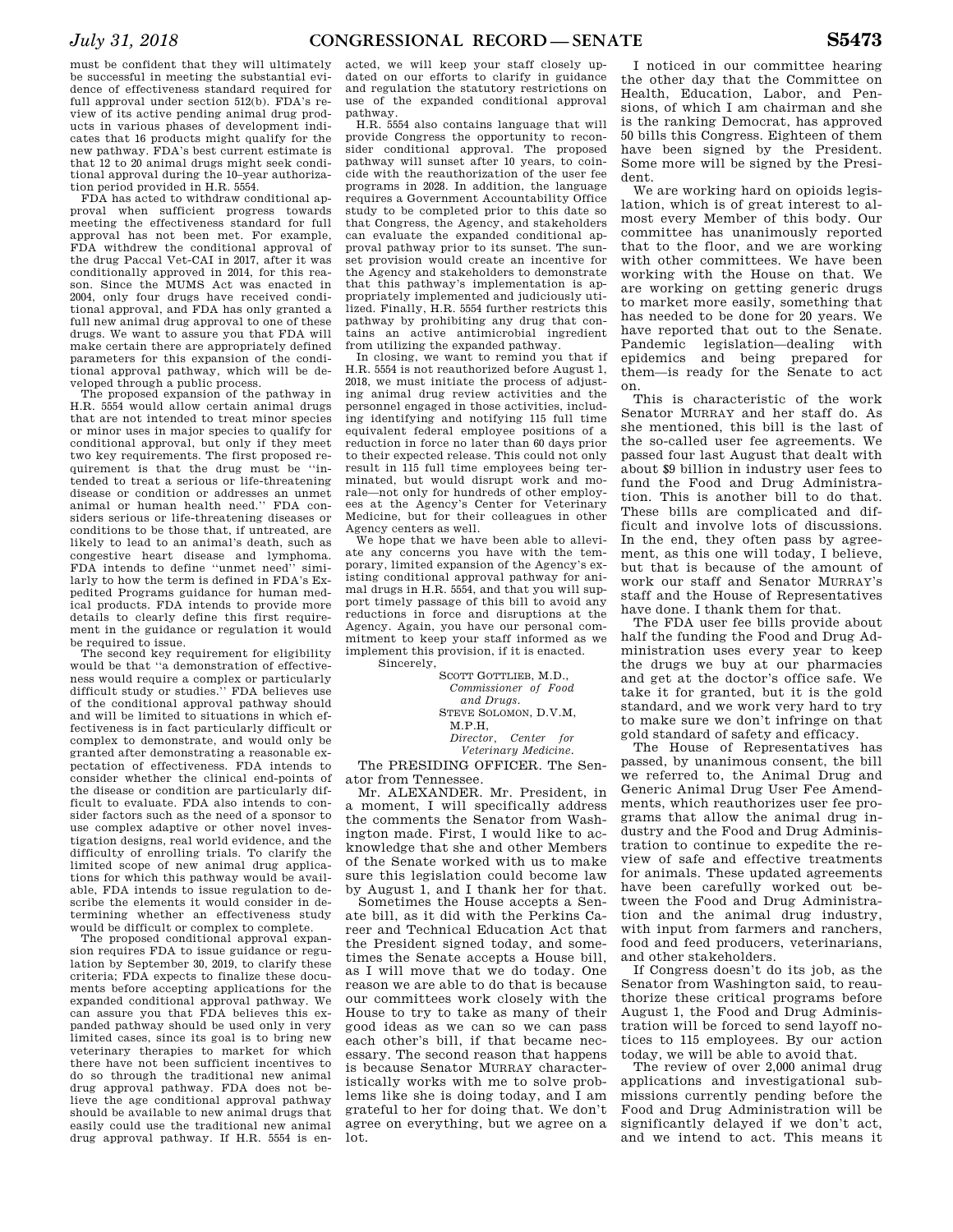will take longer for new animal drugs and treatments to be available to farmers, ranchers, veterinarians, and families, but, fortunately, because of the cooperation today, that will not happen.

The Health, Education, Labor, and Pensions Committee, our committee, approved the Senate version of this bill on February 28 of this year by a bipartisan vote of 22 to 1. The bill passed the House in almost identical form that was approved by the HELP Committee in February, but the House bill, as Senator MURRAY said, expands conditional approval to encourage innovation and competition.

Conditional approval allows a drug to go to market once it meets the Food and Drug Administration safety standards, and then the drug company has up to 5 years to prove the drug is effective. Based on bipartisan feedback about conditional approval, the House of Representatives agreed to make three changes in its bill: No. 1, a 10 year sunset for conditional approval; No. 2, clarify the conditional approval does not require an additional fee to be paid to the Food and Drug Administration; and, No. 3, a Government Accountability Office report on conditional approval.

Senator MURRAY and I agree that we need to clarify what it means for a drug to be ''difficult to study.'' I have talked to Dr. Scott Gottlieb, the Commissioner of the Food and Drug Administration about these concerns, and he agrees. Dr. Gottlieb has agreed to quickly issue guidance and develop regulations that provide clarity on what ''difficult to study'' means and that do not change the gold standard of the Food and Drug Administration's drug approval process.

Also, conditional approval is not available for antimicrobial drugs. The language in the bill is clear, and Dr. Gottlieb understands that conditional approval is not available for antimicrobial drugs.

Congress will also conduct oversight to make sure conditional approval is achieving the goal of helping more pets and keeping our food supply safe. This bipartisan legislation will help keep animals healthy, prevent disease outbreaks, and protect our food supply.

Mr. President, I ask unanimous consent that the Senate proceed to the immediate consideration of H.R. 5554.

The PRESIDING OFFICER. The clerk will report the bill by title.

The legislative clerk read as follows: A bill (H.R. 5554) to amend the Federal Food, Drug, and Cosmetic Act to reauthorize user fee programs relating to new animal drugs and generic new animal drugs.

The PRESIDING OFFICER. Is there objection to proceeding to the measure?

Without objection, notwithstanding rule XXII, the Senate will proceed to the measure.

Mr. ALEXANDER. I ask unanimous consent that the bill be considered read a third time.

The PRESIDING OFFICER. Is there objection?

Without objection, it is so ordered. The bill was ordered to a third read-

ing and was read the third time. Mr. ALEXANDER. I know of no further debate on the bill.

The PRESIDING OFFICER. Is there further debate?

If not, the bill having been read the third time, the question is, Shall the bill pass?

The bill (H.R. 5554) was passed.

Mr. ALEXANDER. I ask unanimous consent that the motion to reconsider be considered made and laid upon the table.

The PRESIDING OFFICER. Without objection, it is so ordered.

Mr. ALEXANDER. I yield the floor.

f INTERIOR, ENVIRONMENT, FINAN-CIAL SERVICES, AND GENERAL GOVERNMENT APPROPRIATIONS ACT, 2019—Continued

The PRESIDING OFFICER. The Senator from Illinois.

Mr. DURBIN. Mr. President, I ask unanimous consent to speak as in morning business.

The PRESIDING OFFICER. Without objection, it is so ordered.

### IMMIGRATION

Mr. DURBIN. Mr. President, from the earliest moments in the Presidential campaign, Donald Trump made it clear that immigration was an important issue to his election. You will recall statements that he made about the construction of the wall on the southern border of the United States. He called it the big, glorious, gorgeous 2,000-mile wall, and he promised us that the Mexicans would pay for it. Over and over he promised us they would pay for it. That wasn't the only reference made to immigration during the course of the campaign, so it came as no surprise, when President Trump was elected, that immigration became a major issue in his administration.

It is ironic, in a way, that this Nation of immigrants called America would have such struggles these days with the issue of immigration. Many of us can trace our origins to recent immigrants. In my own case, my mother was an immigrant to this country, and here her son turned out to have a fulltime government job as a U.S. Senator.

My story is my family's story, but it is also America's story of how the sons and daughters of immigrants came here and tried to—and in many ways did—make a difference in the country we live in. Despite that fact, despite the Statue of Liberty and all of our heritage from immigrants coming to America, there has always been a political voice and a political force that has resisted more immigration.

There were people who have said: We have enough. They are going to take our jobs. They don't practice our religions. They don't speak our language. Their food smells funny. We don't like the way they dress.

Over the course of decades, if not centuries, that was always part of the American political life, but it was a minority position. With the Trump administration, immigration issues have been front and center. We have seen that many times.

Years ago, I introduced the Dream Act. The Dream Act said that if you were brought to this country, undocumented as a baby, as a child, you should have a chance to earn your way to legal status to become part of America's future. I have tried to pass that bill, and I have been successful in the Senate a few times. We have been successful in the House, but it has never made it through both Chambers to become the law of the land.

President Obama created a program called DACA, based on the Dream Act, which allowed those who qualified to have 2-year temporary, renewable status, protected from deportation, with the legal right to work.

Last year, President Trump abolished the program, and 790,000 young people who were protected—who had registered with the government, who had paid a filing fee, who had gone through a criminal background check and were going to school and working were told their protection would go away.

Were it not for a court decision to protect them, many of them would be deported today. But that court decision can change any day, any week, any month.

We tried in February on the floor of the Senate to come up with a bipartisan approach to solving this problem, but we fell short. When a bipartisan group of Senators came up with a proposal, which I supported and which received over 50 votes, at the end of the day, the Trump administration opposed it, so it went down, and we did not answer the need for the passage of legislation.

There is a new issue before us, one most Americans are well aware of; that is, the President's announcement of what is known as the zero tolerance policy. It started at the beginning of April, and it was a policy by our government to literally arrest and charge every person who came to this border without legal status.

You could come to the United States without legal status and apply to become a person protected with asylum or a refugee. Just coming to the border itself is not a crime if you come for that purpose.

But this new zero tolerance policy said that they would charge every person who came to the border as a criminal. Well, one thing led to another because once a person has been charged as a criminal—even as a misdemeanant criminal—in most circumstances, their children, minors in their custody, are removed from them. That is exactly what happened. In 2,700 cases, our government, under the President's zero tolerance policy, forcibly removed children from their parents.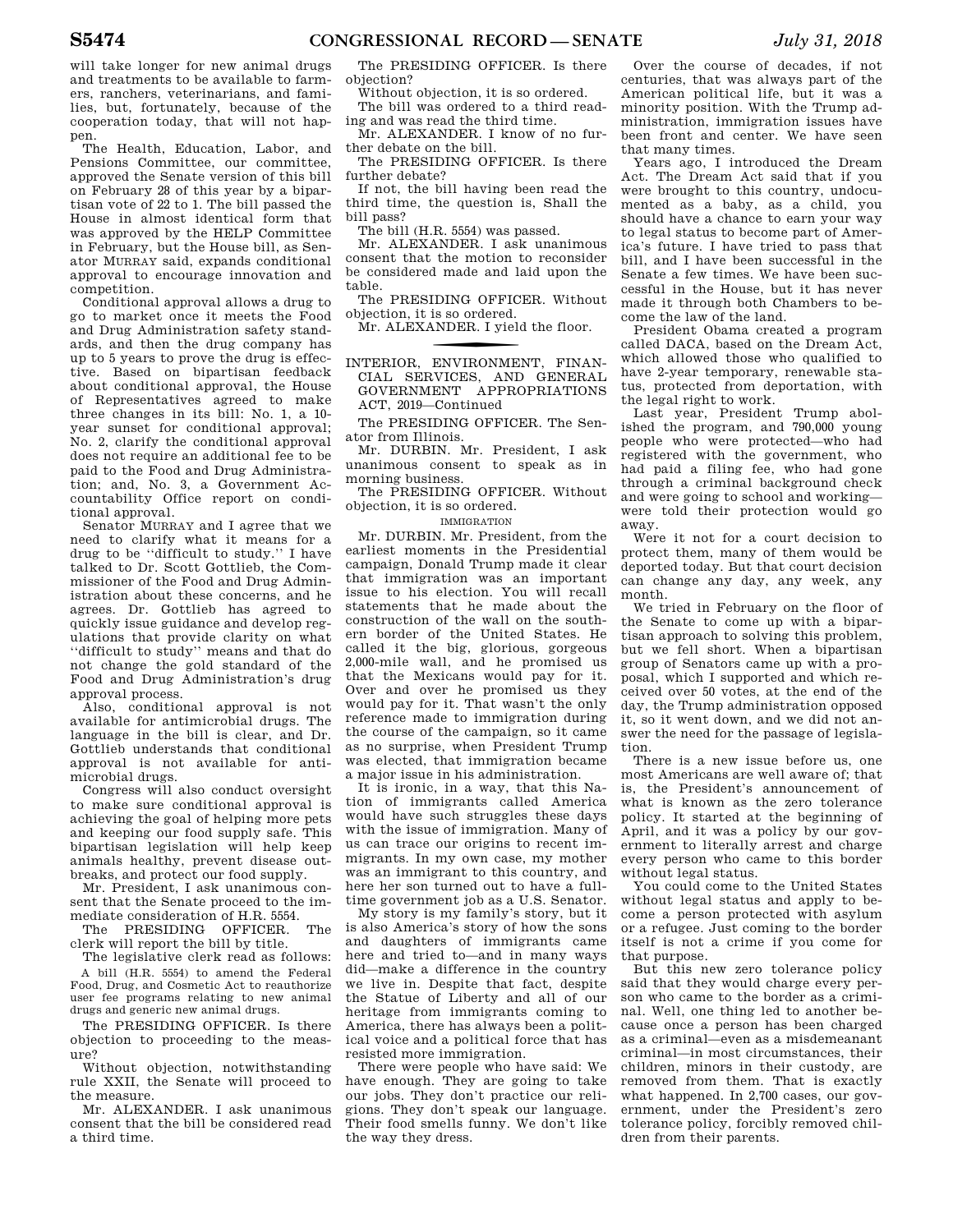We had a hearing on it today, and it is the reason I have come to the floor. We asked the heads of the agencies who created this policy some basic questions. We asked them if they had created a means of determining what would happen to the children, where the parents would be, and how they would be reunited. The sad answer, the real answer, is no.

So when a Federal judge in Southern California stepped in and said that the zero tolerance policy must end, and now there must be a reunification of these families—parents with their children—it turned out that this Government of the United States of America did not have the records to reunite parents and children.

They literally turned thousands of people loose, trying to match up these kids with their parents—kids who had been separated by our government at the border. You think to yourself, as one of my colleagues said: When you take your child into Chuck E. Cheese, they sometimes give them little plastic bracelets so that they don't get lost and we know who that little child belongs to.

Our Federal Government didn't do that, and, as a consequence, thousands—thousands—of children were turned loose into a system, and when the court order was applied we couldn't comply; we couldn't reunify them.

Where are we today? Today, out of the 2,700 or more children who were separated from their parents, we have reunified about 2,000 of them, roughly, but for 711, we are still short of bringing the reunification together; the parents are not reunited with their children. For 94 of these children, we do not have information. We don't know where their parents are. Think about that.

In the United States of America, with our vast wealth and talent and resources and computers, we removed children from their families and tossed them into the bureaucratic sea. I am not sure how this story is going to end, but it is a pretty sad situation.

One of my colleagues, Senator BLUMENTHAL from Connecticut, asked the assembled representatives of the Trump administration the following question: Do you believe that the zero tolerance policy was a success? Not one of them did. Do you believe that the United States should engage in further family separation? Not one of them did.

So we know it was a mistake, and we know there are still victims out there—kids who have not been reunited. The obvious question is: What can we do about it? Well, we can use every resource at our disposal to make sure that we bring these children back in contact with their parents.

I went to one of the shelters in Chicago about 5 weeks ago to meet with 10 of these kids. Their ages ranged from about 5 years of age to 14, and the youngest ones were from Central America and Mexico. They came into

the room. I remember two little girls holding hands, walking into the room, cutest little things, and they looked like twins because their hair was fixed the same way. It turns out that they were not twins; they were not even sisters. One of the little girls said: ''No, amigas''—friends.

I watched them. They held on to one another through the entire meeting, and as they left the room, they held hands together. They were clinging to the only connectivity—the only anchors—in their lives: other children who were going through the same experience. They had been forcibly separated from their parents.

I brought some cards with me, made by kids of my staff in Chicago—just cards with stickers on them, construction paper with little messages, some in Spanish, some in English. I let the kids choose from these cards if they wanted them. Every single one of them took one and hung on to it like it was a Christmas gift.

What is it like for these children to be separated at that early age? I am not an expert. I have been a dad and a grandfather, if that gives me any claim to expertise. But when you turn to the experts, the pediatric physicians, they say that it is institutional child abuse to forcibly remove children from their parents and set them off in a strange setting, this institutional setting, for weeks and for months, and that is exactly what we did.

The President finally realized that he was wrong and reversed the policy, but the kids are still there. The kids have not been united, and we have not solved the problems that face this country.

There are a lot of things that divide Democrats and Republicans in this town. I hope there are several things we can all agree on.

No. 1, the United States needs border security. We can't have open borders for everyone who wants to come to this country. It wouldn't work, it wouldn't be safe, and I am not advocating that. I doubt that many people are.

Secondly, we need to make sure that dangerous people who want to come into this country are stopped, and anyone who is here, undocumented and dangerous, should be removed. I think we all agree on that.

The third thing we need—clearly need—is comprehensive immigration reform. Our immigration system is desperately broken. It doesn't serve our needs in so many different ways.

I was part of an effort 5 years ago when eight Senators—four Democrats and four Republicans joined together.<br>JOHN MCCAIN CHUCK SCHUMER. JOHN MCCAIN, CHUCK SCHUMER, LINDSEY GRAHAM, MICHAEL BENNET, BOB MENENDEZ, JEFF FLAKE, MARCO RUBIO, and I spent about 6 months writing a comprehensive immigration reform bill. We all had to give a little. That is what happens when you are in a political situation.

We brought the bill to the floor of the Senate, and it passed with 64 votes. That is a pretty healthy margin in a Chamber that is often bitterly divided.

We had comprehensive immigration reform. So what happened to it? It crossed the Rotunda into the House of Representatives and disappeared. They never held a hearing, and they never called a bill. They ignored it completely. They left the mess that we now have in place.

Well, we need to return to this issue, and we need to do it quickly. We need to make sure that we have another comprehensive immigration reform bill that starts addressing the basic issues we addressed in our last effort. That, to me, is the only way to put us on the right track to do the right thing.

In the meantime, there are too many victims, and too darn many of them are children. We can do better as a nation. The United States is a caring and compassionate nation. We have proved it over and over again throughout our history. We need to do it again.

NATIONAL DEFENSE AUTHORIZATION BILL

Mr. President, I want to discuss the conference report that is coming over for the 2019 National Defense Authorization Act.

I want to thank Senator JOHN MCCAIN, who has been absent from the Chamber for months, but we think of him every day and remember fondly his amazing ability to shepherd this bill through the Senate and through conference committee; JACK REED, the Democrat serving on that same defense authorization committee; JIM INHOFE of Oklahoma, who has stepped in to fill in for JOHN MCCAIN in his absence; Congressman THORNBERRY, Congressman SMITH, and all of those who worked on this conference agreement.

Since I am the ranking Democrat or vice chair of the Defense Appropriations Subcommittee, I know how hard it is to take a bill of this complexity and size and work out a political compromise. But that was achieved with the National Defense Authorization Act, and it was done with many extraordinary efforts when it came to defense and foreign policy.

No compromise is perfect, but I am troubled and disappointed by several particular provisions in the bill, and I wanted to speak to them on the floor before the bill comes up for consideration later this week.

This last January, Secretary of Defense Mattis, whom I respect greatly and voted for, argued in his national defense strategy that we were seeing ''the reemergence of long-term, strategic competition,'' especially against Russia and China. I don't think anyone disputes that, and yet two high-profile provisions in this Defense authorization bill weaken the pressure that we should be exerting against these two nations.

Russia has illegally seized territory in Ukraine and Georgia. It has protected the murderous Syrian regime. It has murdered its critics with chemical attacks on foreign soil. It has attempted to undermine democratic elections across the Western world, from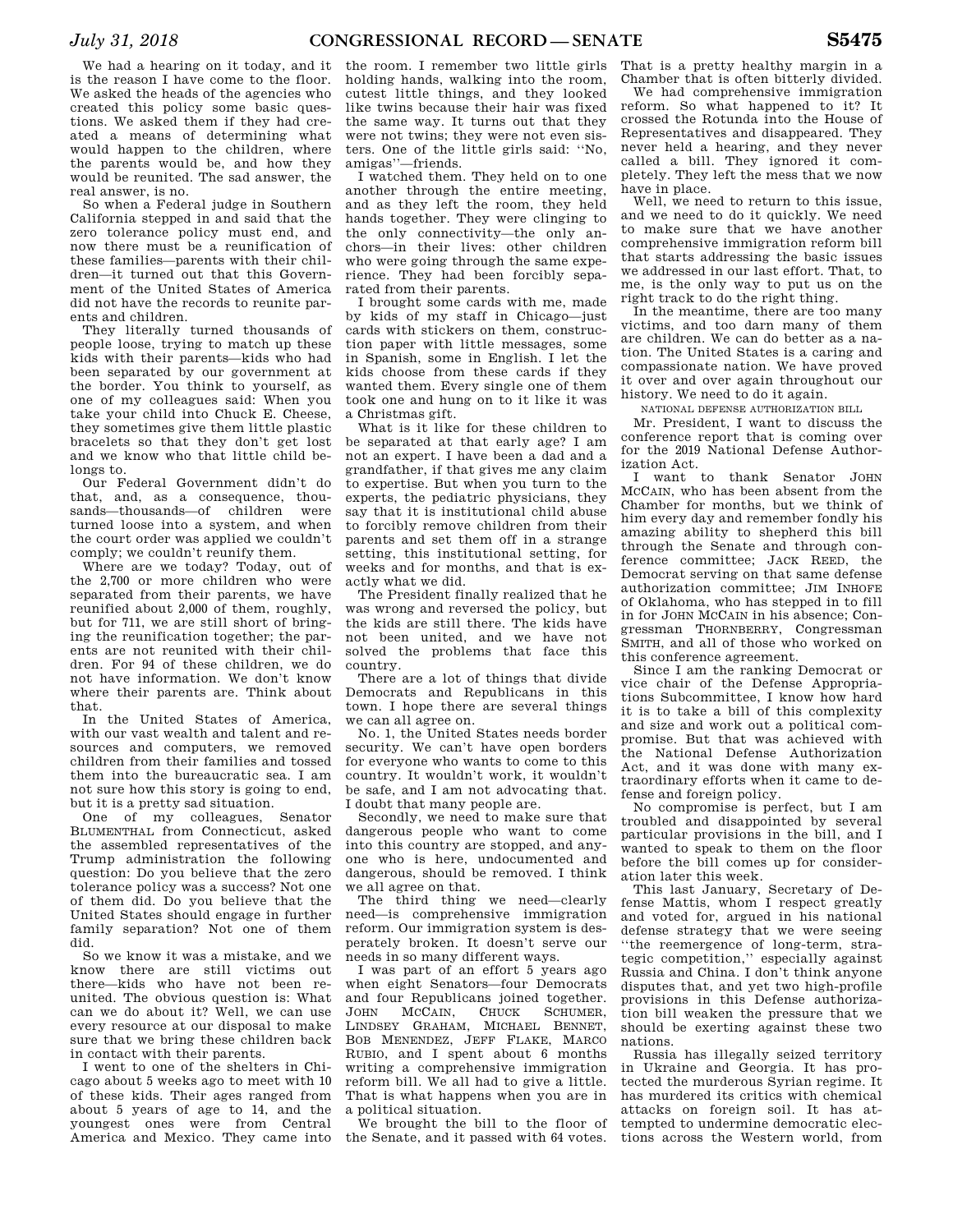France to our own United States. For that reason, Congress put in place tough sanctions against Russia last year. They passed with overwhelming votes in the House and the Senate. I voted for them as did most of the Members from both sides of the aisle.

Many of those sanctions required the President to impose the sanctions. It was mandatory that he do this. It gave Congress the right to review those sanctions if the President decided to waive and not apply them. Why? It is sad to say that this congressional review was included because no one trusted President Trump to stand up to Vladimir Putin. He believes the word of Vladimir Putin over that of our intelligence community professionals. Unfortunately, our President has shown on almost a daily basis, that he simply doesn't have it in him to stand up for American interests if Vladimir Putin disagrees.

Yet the conference report before us provides the administration with an even bigger national security waiver on these sanctions, a larger escape clause so that the President could avoid applying sanctions to Russia, and it removes Congress's ability to review that decision. I am sure the Secretary of Defense will use his powers in this bill wisely to allow the United States to help key allies wean themselves off of Russian military equipment. The problem is that this is not the only way the administration can use this broad waiver. It makes congressional review more, not less, important, and yet the conference report, I think, goes in thing wrong direction.

We need to be firm with Russia. They need to understand there is a price to pay for what they are doing to their neighbors, as well as to the rest of the world and especially to the electoral process of the United States. It was only last week that we received the latest notification that one of my fellow colleagues in this Chamber has had her office hacked by the Russians during the course of her reelection campaign. This is not the end of Russian intrigue, and we have to address this Russian threat with our eyes wide open. I wish the Defense authorization bill were more explicit in that regard.

This conference agreement also waters down sanctions against China. Last year, a large Chinese telecommunications company was caught redhanded evading U.S. sanctions on North Korea and Iran.

Earlier this year, the Department of Defense also stopped selling its phones to the military because it ''may pose an unacceptable risk to personnel, information, and mission.'' These phones from China ''may pose an unacceptable risk to personnel, information, and mission.'' Our Department of Defense has warned us that this Chinese equipment can be dangerous if used by our military establishment in the United **States** 

We responded forcefully to these repeated violations of the law and na-

tional security risk, passing a provision to prohibit this company from doing any business in the United States, but, again, just as with the Russia provision, this was watered down from prohibiting it from doing business with the U.S. Government. What it means is that the Chinese telecommunications company, which we fear is going to make us weaker in terms of national security, is prohibited for business with our government but is able to sell its products in the general commerce of America. That cannot make our country any safer.

The agreement also contains a comprehensive overhaul of the way we protect our economy from national security threats. So perhaps next time, if the Chinese violate it or any other country does, we can catch them before damage is done. We could have made this provision much stronger.

Another reason why I am disappointed by this conference committee report is the irresponsible removal of provisions related to Myanmar, formerly known as Burma. The House bill contained five provisions restricting security engagement with Burma, imposing sanctions on Burmese officials responsible for human rights abuses, and requiring the State Department to make a determination on whether the atrocities committed against the Rohingya people, a minority, constituted ethnic cleansing, crimes against humanity, or genocide.

These provisions were included in the House version of the National Defense Authorization Act with overwhelming bipartisan support. Similar language passed out of our Senate Foreign Relations Committee in a stand-alone bill with bipartisan support. It looked like these provisions were destined to be in the final work product.

We are all aware of the horrific persecution of the Rohingya people by the Burmese military, stemming from decades of deep-seated misconceptions and hatred that have led to violence, most recently last August, when a small group of militants attacked a security outpost.

The Burmese military brutally responded in a scorched-earth campaign against the Rohingya people, killing thousands, including children, violating their women, forcibly starving their people, and burning down their villages. More than 700,000 Rohingya people fled Burma to nearby Bangladesh, as they had been overwhelmed by the Burmese military and their forces.

In neighboring Bangladesh, they were forced into squalid refugee camps, which I visited. I know the Bangladeshis and others are doing their best to help them, but these are horrible living conditions for anyone.

In Burma the government authorities continue to deny that any of this took place. They burned and overtook former Rohingya villages. They ignored calls for safe and voluntary repatriation and accountability.

I am particularly disappointed in Aung San Suu Kyi. Her silence on these problems is hard to explain. Many of us admired her for a long period of time and the courage she showed against the Burmese military, but when it comes to this moral humanitarian choice, her silence is distressing. Just this month, an extensive and devastating report released by the group Fortify Rights found that the Burmese authorities had actually made the preparations for attacks against the Rohingya people before the August 25 militant attack, which they blamed for their actions. Groups such as Fortify Rights, Amnesty International, Human Rights Watch, and countless others have even documented the Burmese military officials and units responsible for the crimes against the Rohingya, led by General Min Aung Hlaing.

Despite this, our President has been slow to sanction military officials. The Trump administration has been sitting on a potential list for months and so far has sanctioned one person only. Here in the Senate, one of our Senate leaders, dismayed, continues to block movement of any bipartisan sanction effort aimed for those responsible for this atrocity.

I am sorry to say that what looked like an easy bipartisan provision to condemn this behavior by the Burmese military is a casualty of this conference committee, and it is another reason that I am troubled by the work product. Finally, I want to note that this conference agreement provides zero paid increases for defense civilian personnel. That is just unacceptable. The President did not request an increase in his budget proposal even though Secretary Mattis has called their contributions essential to our military operations for everything from acquisition to policy expertise.

Congress should exercise its independent judgment to provide this civilian pay increase. After all, we cannot expect to continue to recruit and retain the best civilian workers in our military without appropriate pay.

I am glad that the Appropriations Committee was providing modest increases for all Federal and civilian employees, but every committee in every branch of government must take responsibility for this in the future. I understand that one cannot demand perfection in the legislative process, and there are many provisions in this conference report that I appreciate and the work that was put into it.

The conferees rejected unrelated poison pill environmental provisions from the House and retained a very strong Senate statement in support of NATO. These are two of the hundreds of good provisions contained in this bill and conference report. But as I stated at the outset, I believe the agreement also makes improper changes in the key areas that I have outlined, and for those reasons I will be voting against cloture on the conference agreement.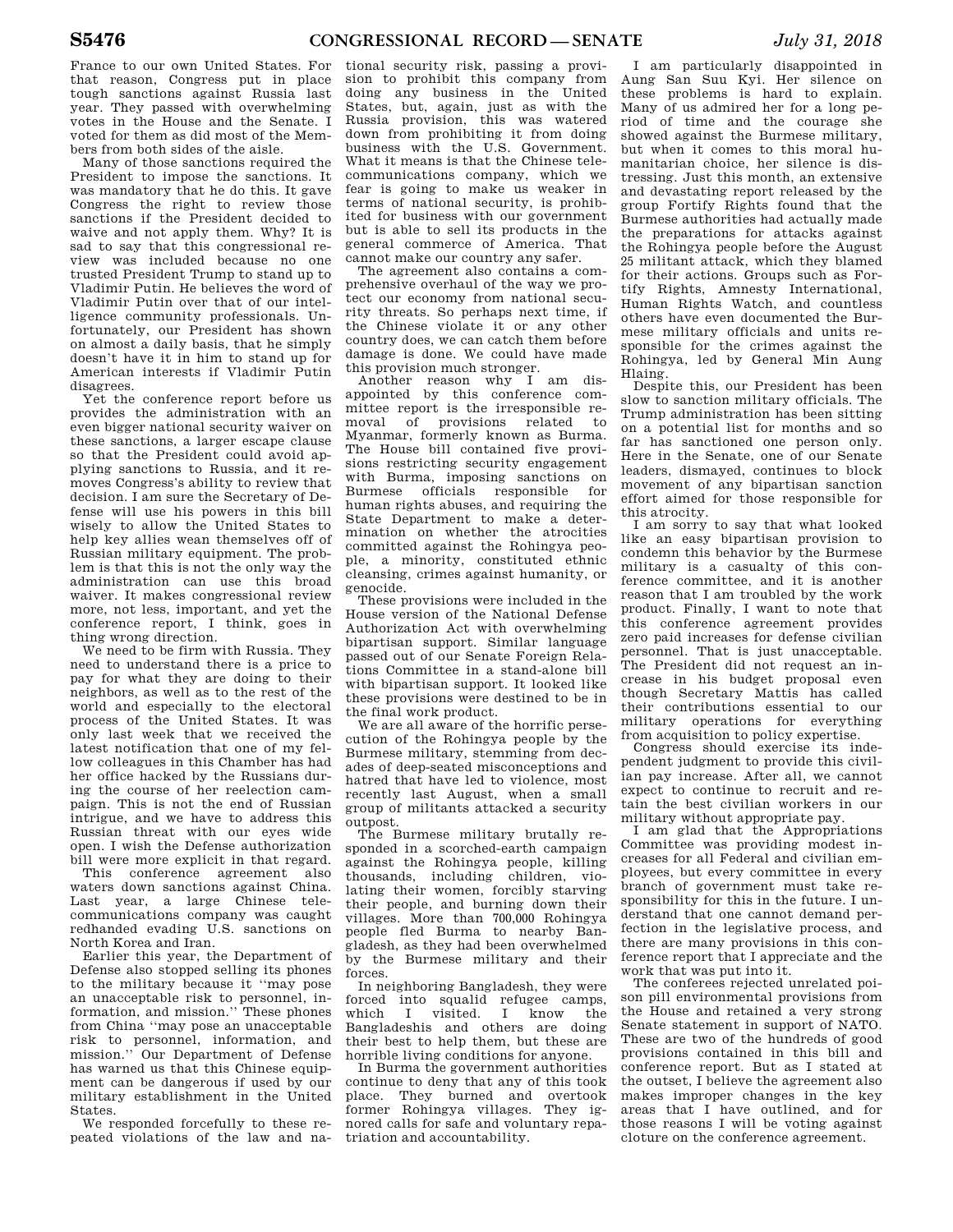I yield the floor.

I suggest the absence of a quorum. The PRESIDING OFFICER (Mr.

JOHNSON). The clerk will call the roll. The bill clerk proceeded to call the roll.

Ms. CANTWELL. Mr. President, I ask unanimous consent that the order for the quorum call be rescinded.

The PRESIDING OFFICER. Without objection, it is so ordered.

CODES ACT

Ms. CANTWELL. Mr. President, I come to the floor to speak about the importance of teaching computer science and coding in our education system. Throughout the United States and especially in my home State of Washington, our internet economy is booming. Nationwide, it represents 7 percent of our GDP and makes up 13 percent of Washington's economy. In Washington, more than 13,000 internet companies provide more than a quarter of a million jobs.

We want to keep this American success story going, but to do that, we need to make sure these startups have the workforce of tomorrow that they need. That is why it is so important for children throughout the United States to be able to learn to code in school.

Every student in America should be taught the tools they need to enter our 21st-century economy. I laugh and say all the time that I took typing and Latin as my prerequisite requirements in college. I am not saying that typing and Latin didn't help me today, but I question whether we are teaching the same skills today that we need for the 21st-century economy.

Every student in the United States should have the opportunity to learn about the internet, algorithms, and applications. In Washington, we are making progress in this area because 31 percent of our high schools offer coding classes, but more still needs to be done.

According to a great organization, code.org, 90 percent of parents in the United States want their children to study or understand computer science; however, only 40 percent of their children are taught anything about computer programming. Computer jobs are the No. 1 source of new jobs in the country. Currently, there are more than 500,000 computer job openings in the United States.

This is a skills gap we have to close if we want to continue to develop these new products and services. That is why I worked with my colleague from Louisiana, Senator CASSIDY, to introduce the High School CODES Act earlier this year. Our legislation creates a new Federal grant program to help high schools throughout the country establish or expand coding education programs for their students.

Ninety percent of parents want their children to study computer science, so we should be providing them more opportunities. Children in cities, suburbs and rural communities all should have access to these computer science programs.

As I mentioned, in my State, the demand for computer science and coding programs is clear. Right now, Washington has more than 16,000 good-paying job openings in computer science. Still, only 31 percent of our State schools offered computer science courses for the high school level between 2016 and 2017. What is standing in our way? Well, in many cases, it is the cost of developing a computer science curriculum and getting a program up and running in the high school. That is exactly the problem our legislation tries to solve by giving local communities the resources they need to develop and implement good computer science curriculums that make the most sense for those communities.

As I said, not everybody will necessarily go into computer science. I took typing and Latin, which gave me a fundamental understanding of both of those things. What is wrong with everybody having a fundamental understanding of the language of the 21stcentury computer programming?

I was excited, with Senator CASSIDY, when we were able to include language in the reauthorization of the Perkins vocational and technical educational bill, which the President signed today, to move us closer to that goal. The language in the bill that was signed by the President would allow the use of Federal funds to support efforts to expand, develop, or implement programs to increase opportunities for students to take rigorous courses in coding and computer science and support statewide efforts to create access to and implementation of coding and computer science. This is a great example of what we can do when working together in a bipartisan manner.

It is the first important step to make sure that every student understands some level of what our economy is going to be built on in the future. We will have plenty of work to do. As I said, not everyone will go into computer science, but having a basic understanding of how just about everything in your home and your workplace is going to work, and even your car and other applications that you have, will be a good bridge to this economy.

We are going to continue to work together and find ways that computer science and coding can be taught in our classrooms. At the Federal level, we don't have a lot of control over that curriculum at the local level, but we can incentivize, as we are doing today, schools across the United States, with a little Federal support, to make sure that coding and computer science are key parts of a high school education.

I want to thank my colleague Senator CASSIDY for working on this important issue with me and helping to get it included in this Perkins legislation. I thank all my colleagues for voting for it and the President for signing it. The economy of the future can leave people behind but not if we help prepare them for the future, and part of preparing them for the future is just a

basic understanding of how programming and computer science work.

I hope many schools across the United States will take up this opportunity. I hope it will lead to many new applications, new job creations, and greater awareness of what STEM education is all about. Having people trained in the areas of science, technology, engineering, and math is key to our country's future. I am so glad the President is signing this legislation today.

I yield the floor.

I suggest the absence of a quorum.

The PRESIDING OFFICER. The

clerk will call the roll. The bill clerk proceeded to call the roll.

Ms. MURKOWSKI. Mr. President, I ask unanimous consent that the order for the quorum call be rescinded.

The PRESIDING OFFICER. Without objection, it is so ordered.

TRIBUTE TO LIEUTENANT GENERAL MICHAEL H.

SHIELDS

Ms. MURKOWSKI. Mr. President, as we are working through the remaining issues as they relate to the various appropriations bills before us, I wanted to take just a few moments this afternoon to speak about a friend of mine, a friend of Alaska's, a gentleman, and a leader, Alaska's LTG Michael H. Shields, who is retiring from the U.S. Army after 35 years of service. I thank Mike on behalf of my Senate colleagues and the people of Alaska for his outstanding service as he retires from Active Duty.

Mike received his commission through the Army Reserve Officers' Training Corps at Norwich University in 1983. Like so many of Alaska's best and finest citizens, we kind of adopted him. He came to Alaska to serve. He came to love our State, and we just loved him right back.

I first came to know Mike as Colonel Shields when he was commanding the 172nd Stryker Brigade Combat Team known as the Arctic Wolves—at Fort Wainwright, AK, just outside of Fairbanks. He led the brigade during the height of Operation Iraqi Freedom. It was a very difficult command, probably one of the more difficult commands any colonel could imagine.

The Arctic Wolves had executed their planned 2005 to 2006 deployment in northern Iraq. They had done an exceptional job, and they were ready to come home. They had been there for a full deployment. The plans were laid. The families had all been told. This very successful, yearlong deployment was coming to an end during the early summer of 2006. Again, there was a great deal of excitement about the end of that deployment. The problem, though, was that it was not coming to an end. The unit had performed very well in northern Iraq, and the Pentagon basically said: We need more help. We need you to help out in the vicinity around Baghdad.

As it is with the military, the Pentagon didn't exactly ask the soldiers if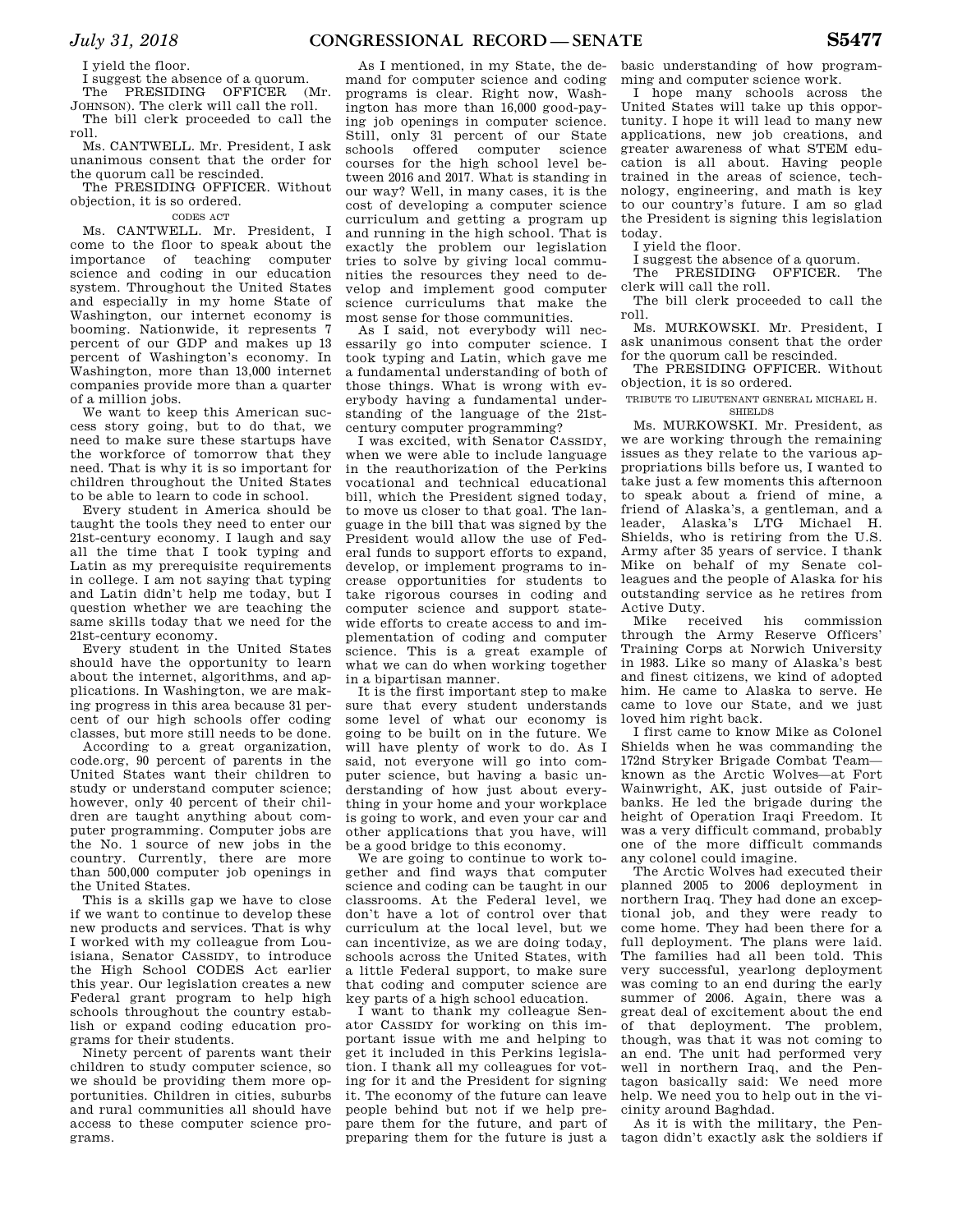they wanted to extend their deployment; they told the soldiers that the deployment was going to be extended. That is not unusual. This is the military. You go where you are told to go and when you are told to go. Unfortunately, this message was delivered in a messy and very chaotic way. It was very sudden, and it was without warning to their families. Some of the elements of the 172nd had already returned to Fort Wainwright, and ultimately they had to redeploy. They had to go back to Iraq. Other elements were actually in the air on the way home when their planes were turned around.

I was in Fairbanks, at Fort Wainwright, at the time, and I can recall going through the gates, and there were areas where there were chain link fences. Kids had taken papier-mache and stuffed it in the chain link to spell out the words ''Welcome Home Daddy'' and hearts. The messages of love and excitement about their dad or their husband coming home were everywhere. But when the plug is pulled and they are told they are not going to be coming home, it is extraordinarily disappointing not only for those who have been deployed for this yearlong period but also for those families who are literally waiting, who knew exactly what they were going to be wearing when their dad stepped off that airplane, to be told ''He is not coming home now, and we don't know when he is coming home.'' It was very difficult when these families were told to wait. The families were angry. They were upset. They were very angry. They felt they had been misled and with good cause.

Fortunately, the Army and the Fairbanks community just kind of stepped up to wrap their arms around the families during this now-extended deployment, and things calmed down. These are military families. They are tough. They have gone through these separations, and as hard as that had been, they had kind of set their heads right and said: No. We are going to get through this. That may have been the easy part.

Mike, on the other hand, our colonel, had to deal with these problems from a distance. Baghdad is 5,620 miles and 11 time zones away from Fairbanks. So not only did Mike have to manage the challenges of the battlefield in Iraq but also the challenges of maintaining troop morale and focus across all of this time and distance.

Part of the problem—and making matters worse—was that nobody really knew how long this extension would be. When you think about all that goes on in a tense situation like that, only the most outstanding of leaders can really pull something like this off, and Mike proved himself to be the best of the best. He reminded his troops, they needed to stick together in order to survive.

He said: ''The strength of the pack is the wolf, and the strength of the wolf is the pack.'' That is the motto of the Arctic Wolves.

Then-Colonel Shields went on to say: It means no wolf pack is stronger than its individual hunter, and no hunter is more important than the pack. Individually, we accomplish little. As a team, we accomplish much.

The troops endured what turned out to be a 4-month extension on top of their initial deployment. The unit returned home by Christmas. The American Forces Press Service reported on December 15 of 2006 that the Arctic Wolves earned distinction in Iraq as they took on what then-Army Secretary Francis Harvey called ''the toughest challenge of any unit in Iraq.'' Again, there are many reasons to be very proud of all they have done under the command of Colonel Shields.

Mike moved on to other challenges. He was twice promoted following that deployment. He then went back to Alaska. I was thrilled when Mike returned as a major general to command U.S. Army Alaska, which was headquartered at Joint Base Elmendorf-Richardson in Anchorage. He returned to Alaska in 2013 to command U.S. Army Alaska. He branded U.S. Army Alaska as the Army's experts in high-altitude, cold-weather ground operations.

One of our really great—I mean truly great—training assets is the Northern Warfare Training Center in Black Rapids, AK. Mike ensured that his troops were trained at Black Rapids for missions that would demand their unique skill sets. He then opened Black Rapids to the allied troops who required those skills. He was really an effective evangelist for the Army's cold-weather mission—a mission of increasing importance as the Arctic has become more strategic.

He has told me numerous times of some of the challenges of training some of these young soldiers how to ski in extremely cold conditions with very interesting Army-issued skis and equipment. One of these days, he will challenge me to a race, but I don't know. In knowing the skills of General Shields, I think I am going to pass on that.

Prior to departing Alaska for his next assignment in 2015, Mike was required to host visiting Army officials who were studying a major downsizing that potentially involved the consolidation of brigades. Both the 172nd, which was then rebranded the 1st of the 25th, and the Airborne Brigade at Joint Base Elmendorf-Richardson were potentially on the chopping block.

Big Army was looking at a variety of scenarios across its enterprise, and that brought evaluation teams to both Anchorage and Fairbanks. He showed the evaluation teams our remarkable training assets. Even more importantly, he prepared the teams for what they would hear at the community meetings. What they heard was that Alaska was a very special place for our military families and that Alaska communities went above and beyond what was expected in their support of mili-

tary communities. Whatever else one may say about Alaska's military value, it is a great place for military families.

The evaluation teams left with favorable impressions of what Alaska had to offer. The Stryker Brigade survived this process. Yes, we fought to retain our Airborne Brigade at JBER, but Mike laid very solid groundwork for our ultimate success, and we are very grateful to him for his support of the Alaska mission.

Throughout, Mike distinguished himself through exceptionally meritorious service and achievement in a multitude of assignments of increasing responsibility, culminating as the Director of the Joint Improvised-Threat Defeat Organization, and he has proven to be an exceptional and inspiring leader there.

His selfless service, dedication to duty, and unyielding devotion to soldiers, sailors, airmen, marines, and coalition partners are in keeping with the finest traditions of military service.

The distinctive accomplishments of Lieutenant General Shields bring great credit upon himself, the U.S. Army, and the Department of Defense. It is with great pride that I reflect upon his outstanding career before the U.S. Senate today.

I yield the floor.

The PRESIDING OFFICER. The Senator from Iowa.

NOMINATION OF BRETT KAVANAUGH

Mr. GRASSLEY. Mr. President, over the last several days, the minority leader has again continued his unprecedented partisan interference with the business of the Senate Judiciary Committee. In addition to these partisan interventions being unwelcomed, many of the minority leader's assertions are just plain false, and other assertions omit significant context. So, as I have done several times in recent days, I am here to correct the record.

Let me start by reiterating that the<br>ponfirmation process for Judge confirmation process for Kavanaugh will be the most transparent in history. That is from the availability of all the documents that are out there for our colleagues to study about this nominee. Senators already have access to the most important part of Judge Kavanaugh's record—his more than 300 opinions written during his 12 years on the DC Circuit, in addition to the hundreds more opinions he joined, and the more than 6,000 pages that were submitted in connection with his Senate Judiciary questionnaire.

Moreover, the Senate will receive more pages of executive branch documents than the Senate will have received for any Supreme Court nominee ever—I anticipate up to 1 million pages of documents from Judge Kavanaugh's time in the White House Counsel's Office and his service in the Office of the<br>Independent Counsel along with Independent Counsel, along records related to his 2006 confirmation to be a judge on the DC Circuit. The production could be larger than those of the last five Supreme Court nominees combined. Hence, one understands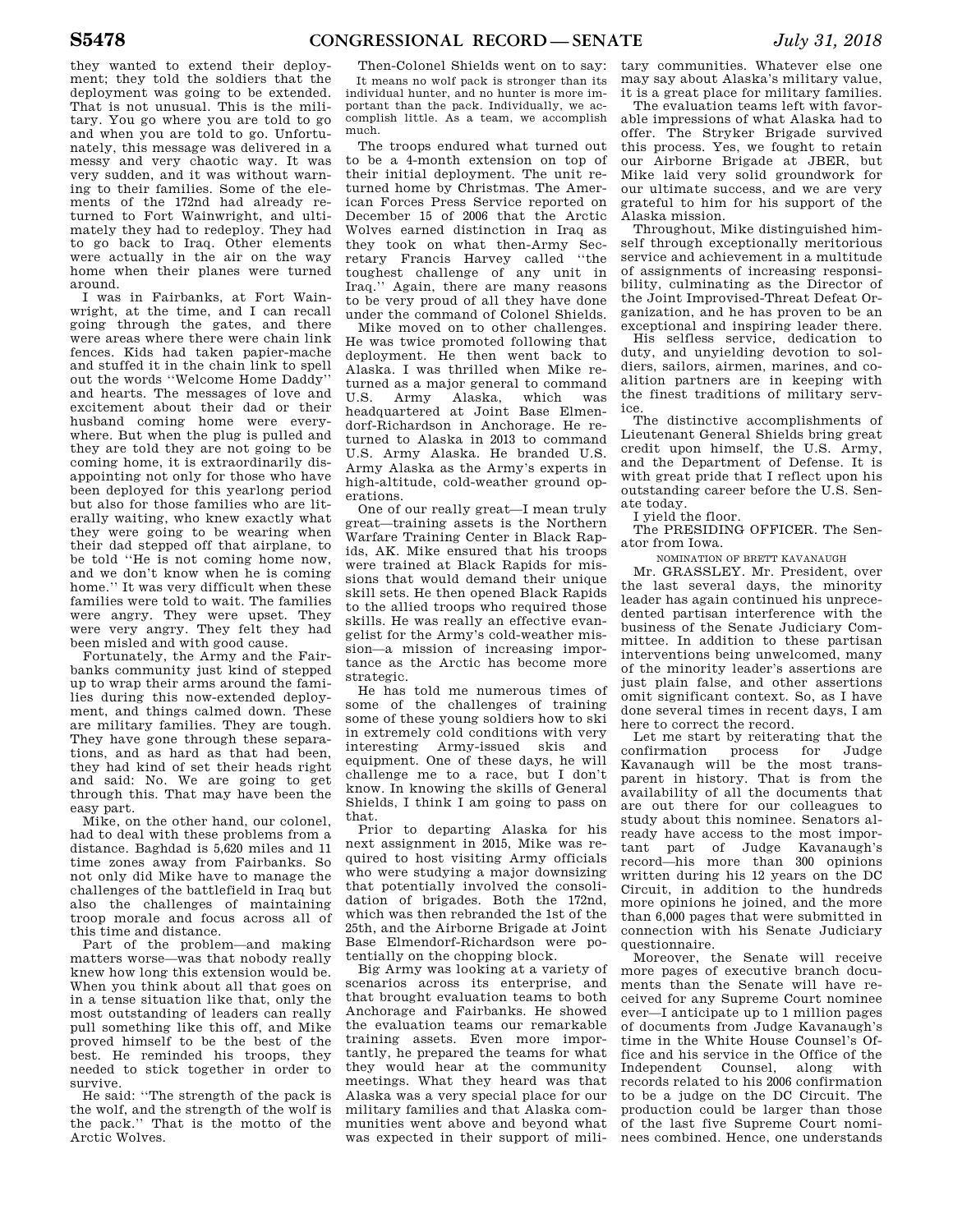why I am saying this will be the most transparent confirmation process of any Federal Supreme Court Justice.

The other side is pretending like the most expansive and transparent confirmation process in history is not good enough. Despite this expansive and transparent confirmation process and that Senators already have Judge Kavanaugh's entire judicial record in front of them already, Democratic leaders continue to make unreasonable demands for more and more documents. In fact, they demand access to every email and every other document ever written or received by every staffer who ever worked in the Bush White House. They want these records in order to fish for documents that merely mention Brett Kavanaugh's name. In other words, they, essentially, want access to every document that ever went through the Bush White House.

Now, this is really beyond unreasonable, and it is not a very serious proposal. During Judge Kagan's confirmation, then-Chairman LEAHY was adamant that documents merely men-<br>tioning Justice Kagan's name tioning Justice Kagan's name shouldn't be produced. This is just one example of Democratic leaders' not following the Kagan standard.

The motive behind the unreasonable demands for documents is obvious: Democratic leaders want to stall Judge Kavanaugh's confirmation in any way possible. They hope to bury the Senate in mountains of irrelevant documents to delay his confirmation hearing and to perhaps deny him a vote during this current Congress.

The ranking member's hometown newspaper reported this scheme over the weekend. The headline used the word ''stall.''

The San Francisco Chronicle called it ''a tactic that could postpone a decision until after the midterm elections.'' The article explained: ''The Democrats' strategy . . . is to demand to see every document that crossed Kavanaugh's desk while he served as President George W. Bush's staff secretary from 2003 to 2006.'' In other words, the Democratic leaders are demanding these documents in order to needlessly delay the process rather than for legitimate purposes. Yet these tactics aren't going to work.

Let me address some of the minority leader's specific points.

He says, traditionally, the Senate Judiciary Committee sends a bipartisan letter that requests documents, and he said we should have sent out this letter 2 weeks ago. What the minority leader fails to point out is, my staff worked extensively with the ranking member's staff to attempt to identify specific Staff Secretary records that might be of some interest to the Democrats, but the Democratic staff was not interested in a reasonable compromise, including my attempts to get them even more documents than the up to 1 million pages of documents we were already in the process of receiving.

After multiple rounds of negotiation, the ranking member's staff still had

not budged from its position that it was entitled to access any of the millions and millions of pages of documents that ever went through the Bush White House. These demands were unprecedented, were unreasonable, and were obviously intended to delay the confirmation process.

I couldn't allow this tactic to further delay this important business of the committee. So, as chairman, I sent a records request for the White House Counsel's documents because we needed to keep this process moving. We couldn't be stalling. It is unfortunate the ranking member didn't agree to sign it because the letter requested documents that both sides agreed we should have. Both sides agreed with the documents that were in my letter, but there was no signature from the minority.

The minority leader, Senator SCHU-MER, also says we should have followed the precedent established during Justice Kagan's nomination. In suggesting this point, he is rewriting history. He may not know that, but he is. He conveniently forgets that both Democrats and Republicans agreed we shouldn't have requested documents from Justice Kagan's time as Solicitor General. Everyone agreed that the Kagan Solicitor General documents were too sensitive for disclosure and, in fact, could chill the candidness of internal deliberations for future Presidents and their counsel—their Solicitor General.

This same respect for confidentiality should apply with greater force, then, to Staff Secretary documents, which include some of the most sensitive policy advice going directly to a President. In this case, it was President George W. Bush. Indeed, the White House Staff Secretary is essentially the inbox and outbox for the President of the United States. Now, that is not to say that it is not a very important position, but it doesn't get involved in much policy.

The Senate's current task is to evaluate the qualifications of Judge Kavanaugh, not to relitigate every political and policy disagreement from President George W. Bush's 8 years in the White House.

As my Democratic colleagues keep pointing out, Judge Kavanaugh has described how his time as Staff Secretary was a formative experience for him. Well, Justice Kagan said the same thing about her time as Solicitor General, but in the case of Kagan, the Democrats refused to request her records.

On top of the undisputed relevance of Solicitor General material, Judge Kagan, however, lacked a judicial record. In other words, unlike the more than 300 opinions that Judge Kavanaugh authored and the hundreds more opinions that he joined in during his 12 years of service on the DC Circuit, Justice Kagan had zero judicial opinions that she offered, zero judicial opinions that she joined, and zero years of judicial service.

Her Solicitor General documents were, therefore, even more relevant. Democratic leaders, then, are rewriting the Kagan standard to further their stalling tactics.

The minority leader also tried to draw a parallel—or parallels—with the request for documents from Justice Sotomayor's time as a board member of the Puerto Rican Legal Defense and Education Fund. This, however, was a narrow request, closely tailored to a specific need for information. It resulted in the production of approximately 100 documents, not millions of documents, as are involved with the White House Staff Secretary.

In contrast, Democratic leaders demand access to every single one of the millions and millions of pages of emails and other records from every one of the 100 staffers who served in the White House with Judge Kavanaugh. As I have said repeatedly, I will not put the American taxpayers on the hook for the Senate Democrats' fishing expedition.

Clearly, losing on the substantive arguments, the minority leader has even resorted to personally attacking Mr. Bill Burck, President George W. Bush's attorney. Mr. Burck has been one of President Bush's designated representatives for the Presidential Records Act, going way back to 2009. He is a leading partner in one of America's most respected and, I think, most liberal law firms.

I am told that he has insisted that no lawyer be selected to participate in the review of President Bush's White House papers on the basis of his or her party affiliation or political ideology. Moreover, Mr. Burck has taken the time to personally meet with the ranking member's staff and answer all of their questions about the document review process that I am describing to you here.

The minority leader said at a press conference today that the review by President Bush's lawyers ''wouldn't be so bad if he also got a full set of documents from the Archives.'' Well, that is exactly what I expect to happen—in other words, a full set of documents from the Archives.

President Bush has offered to give us access to copies of documents that we requested from the Archives so that we on the committee can quickly begin our review of Judge Kavanaugh's record while the Archives works through our document request. The minority leader could have learned this by simply having a conversation with me instead of putting on a political show in front of TV cameras earlier today.

I must also address the minority leader's unprecedented intervention into the business of the Judiciary Committee. The minority leader is not a member of that committee. We are not going to let him run the committee. I am the chairman of that committee. He has no business inserting himself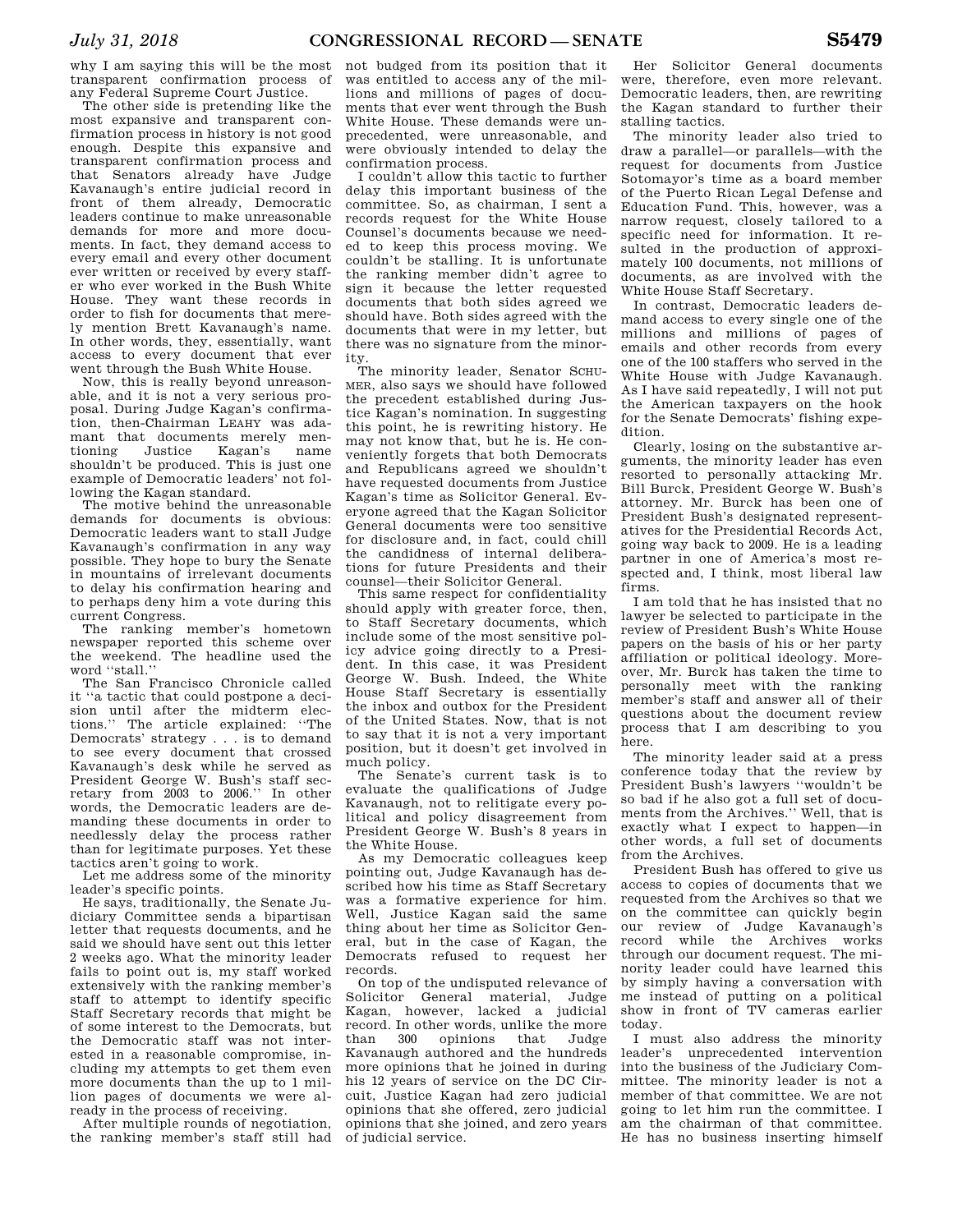into the committee's business, including the manner in which the committee will obtain the documents needed to review Judge Kavanaugh's record.

But last week he sent a letter to President George W. Bush, asking him to release all records from Judge Kavanaugh's service in the White House, while at the same time criticizing the way that President Bush has chosen to review those records. This letter was an inappropriate attempt to meddle in the committee's business, and I am disappointed that my Democratic colleagues on the committee are tolerating that sort of intervention.

I have also learned that the minority leader called the Archivist on Monday and asked him to ''do the right thing'' with regard to the documents.

I was disappointed to hear that the minority leader was attempting to pressure a government official—one appointed by President Obama, can you believe—with regard to the committee's business.

I also want to address one argument that my colleague on the Judiciary Committee, the senior Senator from Illinois, has made. My colleague believes Judge Kavanaugh misled the committee during his 2006 confirmation hearing when he said he was not involved in developing the Bush administration's detention and interrogation policies. The senior Senator pointed to a media report that described a 2002 meeting in the White House in which Judge Kavanaugh advised whether his former boss, Justice Kennedy, would accept a legal argument about American citizens' access to counsel.

These allegations have no merit, and here is why. Offering advice on the potential success of a legal position suggested by others—meaning others in the White House Staff Secretary's Office—does not show involvement in developing detention and interrogation policies.

Multiple sources have confirmed that Judge Kavanaugh wasn't involved in developing detention and interrogation policies. Moreover, these allegations were already referred to the Department of Justice, which concluded that they didn't even warrant opening an investigation.

I will further point out that this 2002 meeting occurred while Judge Kavanaugh was in the White House Counsel's Office and, as I have explained, the entire Senate—or at least the entire Judiciary Committee—is going to have access to Judge Kavanaugh's White House Counsel records.

In short, I am proud to preside over what will be the most transparent confirmation process in history. As they have said publicly, Democratic leaders are firmly opposed to Judge Kavanaugh's confirmation, and they have also said that they will do whatever it takes to defeat Judge Kavanaugh. They would like to bury the Senate in a mountain of irrelevant documents to delay the confirmation

process as long as possible. As you can tell from my remarks today—and my remarks three or four times since Judge Kavanaugh was appointed—I am not going to allow the minority to abuse the process.

I yield the floor.

The PRESIDING OFFICER. The Senator from Oklahoma.

Mr. INHOFE. Mr. President, I ask unanimous consent that I be recognized to speak as in morning business for up to 15 minutes.

The PRESIDING OFFICER. Without objection, it is so ordered.

Mr. INHOFE. Mr. President, let me just follow up on the remarks of my friend from Iowa.

I think most of us around this Chamber had a chance to meet Judge Kavanaugh. I am in kind of a unique situation in that I am not a lawyer. So I ask different questions than most people do, but I was already convinced, judging from his history in voting and his adherence and commitment to the Constitution, that he is my kind of guy. In fact, I even sent a message to him saying: Don't bother wasting your time on me because you don't need to. But, nonetheless, he came.

This is what is interesting about this guy. Everything that the Senator from Iowa said is true, but over and above that, I have had personal conversations with people who were from his home church. There was one lady who was a close friend of Judge Kavanaugh whose husband died, and every time there is an event, such as a parent-student event, Judge Kavanaugh would go and get the children of his deceased friend and take them to the events as if he were their father. It is not very often that we see that kind of compassion in somebody. So we had a conversation about those things and I was very excited about it.

NATIONAL DEFENSE AUTHORIZATION BILL

Mr. President, on Thursday we are going to be passing a bill that I consider every year to be the most significant bill of the year. We know it is going to pass because it has passed every year for the last 57 years. It is going to pass. It is named the John S. McCain National Defense Authorization Act, and I am pleased that this conference report is the result of an open and bipartisan process.

I have to thank, first of all, Chairman MCCAIN and his staff for working so diligently in leading the legislation that bears his name. This year's NDAA is a fitting testament to him. We are talking about JOHN MCCAIN's policies and his priorities and the lasting legacy on our Nation. John is a true American hero. So it is appropriate that we name this bill after him.

I also want to thank Ranking Member REED. Senator REED has been by my side. The two of us have worked this Defense authorization bill now for several months, and we have been very busy doing that. We have been working closely with Chairman THORNBERRY over in the House, as well as with

Ranking Member SMITH in the House. I thank them for their hard work on this bill.

It always gets around to the big four, after we all meet and we have the meetings with the House and the Senate, our joint conference meetings. But then there are always some things that need to be done, and they have to be done by the big four. I have been involved with several of these, and this year, of course, the chairman of the House committee, the acting chairman of the Senate committee, and the ranking members worked very hard, and we got this done.

So we should all be proud of this week's National Defense Authorization Act, but we shouldn't lose sight of why it is so important. We need to remember the degraded state of our military.

I don't mean this in a partisan way, but we had 8 years of the Obama administration, and one thing that I have always appreciated about previously Senator Obama and then-President Obama is that he is a real, sincere, inthe-heart liberal. Quite often, the priorities of those individuals are not the same as some of us, particularly in a strong national defense. So we are really hurting.

At the end of the Obama administration, in 2016, only 33 percent of our brigade combat teams were at sufficient levels to be deployed; only a quarter of our aviation brigades were ready; and just 40 percent of the Marines' F–18s were flyable—only 40 percent—because the first thing somebody does when they are cutting down on the expense of a strong military is they do away with the maintenance, and that is the problem we had. We were short 1,500 pilots and had shrunk the force by nearly 100,000 servicemembers despite growing threats around the world.

I don't think anyone can argue that this is a threatened world. I think it is the most threatened our country has ever been. Countries around the world have the capability of firing a rocket and hitting a city in America. That didn't used to be the case. You had to be a giant in order to be one of the leaders. Now we have people out there whose judgment we have to question, and they have this capability. So we have a lot of things.

We have fallen behind China and Russia. This year's national defense strategy—the first in a decade—rightfully recognized that China and Russia are strategic adversaries and competitors.

We are also falling behind especially in technologies that will define the fu-

ture of deterrence and capabilities.<br>Look at hypersonic weapons. at hypersonic Hypersonic weapons operate at five times the speed of sound. They are still in the experimental stage. We are working on it, but we are behind China and Russia. They are both ahead of us at this time.

The nuclear triad is a modernization program. Over the 8 Obama years, we didn't do anything in that. Consequently, during those years, both China and Russia passed us up.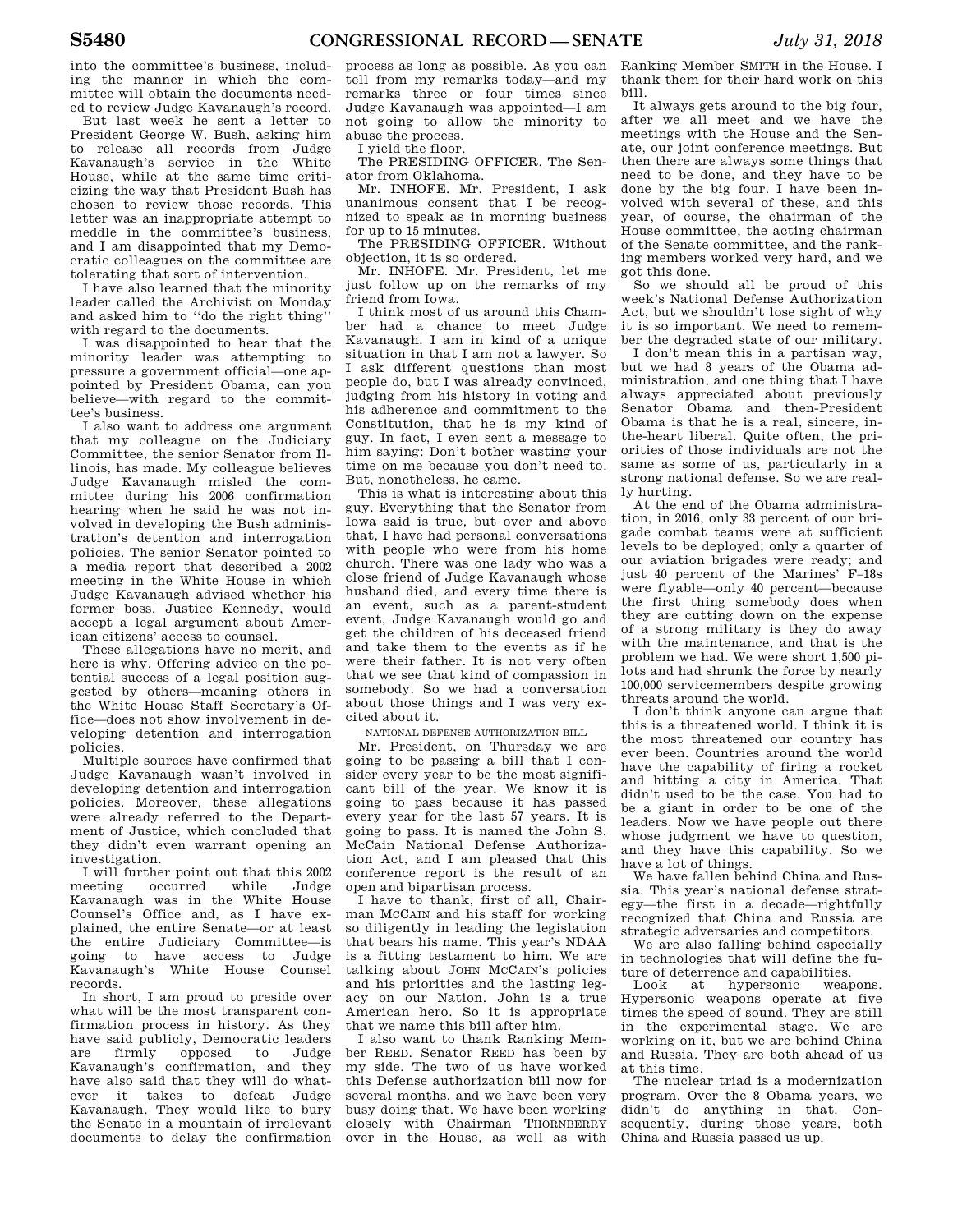Long-range artillery. Artillery is measured by the rapid fire and by the range, and right now, in both cases of rapid fire and range, China and Russia are ahead of us.

The national defense strategy identified these vulnerabilities, but it is our responsibility to take that strategy and turn it into policy, and that is exactly what we are doing. This year's NDAA does that. We are investing in training, maintenance, and modernization, restoring our qualitative and quantitative advantage around the world. I say restoring, not achieving, because we lost it. The Chairman of our Joint Chiefs of Staff, in the fifth year of the Obama administration, said that we are losing our qualitative and quantitative advantage around the world. It is kind of hard for people to conceive of this. I am used to the fact that most people believed and probably still believe today that the United States has the very best of everything. Well, we have the best troops and the best-trained troops, but our equipment is not all that good, and so we are doing everything to try to change that.

So that is the situation in which we find ourselves. This year's NDAA will fully fund the key priorities we have identified that will ensure that our Armed Forces have the training, resources, and equipment they need to complete their mission. We fully fund what is needed to modernize the force, including procurement for aircraft, shipbuilding, and artillery.

Procurement has always been a problem. It has been a problem since I was serving in the House on the House Armed Services Committee. We are addressing this problem as it has not been addressed before.

We have now fully funded in this bill the modernization of our Nation's nuclear strategy, including the development of low-yield nuclear weapons and a layered missile defense. A lot of people don't realize that Russia had lowyield nuclear weapons and we didn't. So we are trying to catch up in those areas.

We fully funded support for critical allies and partners, including the Afghanistan security forces, coalition support, Iraqi security forces, and Israel.

We have increased end strength to align with the President's budget request and adapt to the growing threats from around the world. Now, this sounds easy, but it is not because we are starting from behind. The NDAA bill we are going to vote on on Thursday goes beyond the President's request to provide greater funding for research and development, ensuring that we can continue to focus on new and emerging threats, like hypersonics, space, and cyber.

We are standing up to China by strengthening our position across the Pacific region. This bill provides support to our allies who stand up against China's military and economic coercion and procures deployable airbase

systems to enhance credible combat power.

The NDAA also calls out China for illegally creating and fortifying islands in the South China Sea. I was in the South China Sea about a month ago. Our allies are looking at us and looking at China, and wondering, whose side do we want to be on? Because all they see is what is happening in China. Those are illegal islands. They don't own the land under them. There are some seven different islands exceeding 3,000 acres that are as if they are preparing for World War III. So we know what their capability is. We know what the problems are.

Then, of course, the NDAA counters Russia's growing aggression and influence across Eastern Europe by directing a study on permanently stationing U.S. forces in Poland and conducting a study on Russia's malign influence around the world. That is in this bill. So we are actually going to take some action.

It wasn't long ago—I think in March—that the RAND Corporation. which makes assessments as to what our capabilities are, said that Russia is to the point right now that if they were to take on NATO, including our forces in NATO and Western Europe, that they would win. That is a pretty frightening thought.

The bill continues limitations on U.S.-Russia military cooperation and provides defensive lethal aid to Ukraine. I happened to be in Ukraine with President Poroshenko way back when they had their Parliamentary elections. I think it was about 4 years ago. That was the first time they had a Parliamentary election where there was not one Communist in the Ukraine Parliament. He was very, very proud. Of course that upset Russia, and Putin started sending people into Ukraine and killing them, and our President at that time, President Obama, would not allow us to send defensive weapons in there to help them.

It keeps faith with our troops by providing a 2.6-percent military pay increase—the first one in about 10 years—and it is modernizing the officer personnel system and supporting our troops and military families.

When Senator REED and I started on this process, we shared a commitment to making sure that this year's NDAA is more than just another piece of legislation; rather, that it is a message to each and every one of our servicemembers. And we did that. The NDAA tells them that they are our top priority. It is what we have to do to defend America. After all, the No. 1 thing we should be doing around here is defending America. A lot of people have forgotten that there is an old document around that nobody reads anymore called the Constitution. The Constitution says what we are supposed to be doing: defending America. I am proud to say that we did. Every soldier, sailor, airman, and marine can look at this legislation and know they have the support and commitment of their country.

I want to speak for a minute about the historical significance of this legislation because the history of the National Defense Authorization Act is a distinguished one.

As I mentioned before, we have passed this for 57 consecutive years. This is the 58th year. But what is unique is the fact that we are passing the legislation this week—a record for how quickly in the year it will be passed and signed into law. This was deliberate. We are moving quickly, but we are thorough, considering hundreds of bipartisan amendments in both committee markup and on the floor. This will be the earliest an NDAA has passed since 1996 when we were considering the legislation for fiscal year 1997. So it is the result of the legislative process working.

We set a budget in February and are authorizing the funding well in advance of next year's fiscal year. So now we can and should turn our attention to passing the necessary appropriations bill on time that aligns with that which we are authorizing today.

About 5 years ago, we were all the way to December before we passed this bill. To remind you, if we don't get it done by the end of December, it means we are not going to get flight pay and hazard pay to our troops who are standing in harm's way. So we have done a good job on this. I am anxious to get this out of the way and vote it into law, which is going to take place on Thursday.

We have to remember that without consistent, continued funding, the critical reforms in this year's NDAA will not be possible, and we won't be able to make the needed investments to restore our competitive advantage over China and Russia. That is exactly what we are going to do—we are going to restore what we have lost, and it is all happening in this bill. I think we will have the chance on Thursday to vote for what I consider to be the most significant legislation each year.

Mr. President, I yield the floor.

The PRESIDING OFFICER. The Senator from Rhode Island.

Mr. WHITEHOUSE. Mr. President, I ask unanimous consent to speak for up to 20 minutes as in morning business.

The PRESIDING OFFICER. Without objection, it is so ordered.

### CLIMATE CHANGE

Mr. WHITEHOUSE. Mr. President, the big oil companies—particularly Exxon, Shell, BP, and Chevron—want us to believe they have turned over a new leaf, that they are finally in favor of climate action. All four of them claimed to support the Paris Agreement, and Exxon, Shell, and BP all claim to support putting a price on carbon emissions—a price that would reflect the costs of the damage climate change inflicts on the environment, the economy, and public health.

For example, this is on Exxon's website: ''ExxonMobil believes a revenue-neutral carbon tax would be a more effective policy option than. . . .''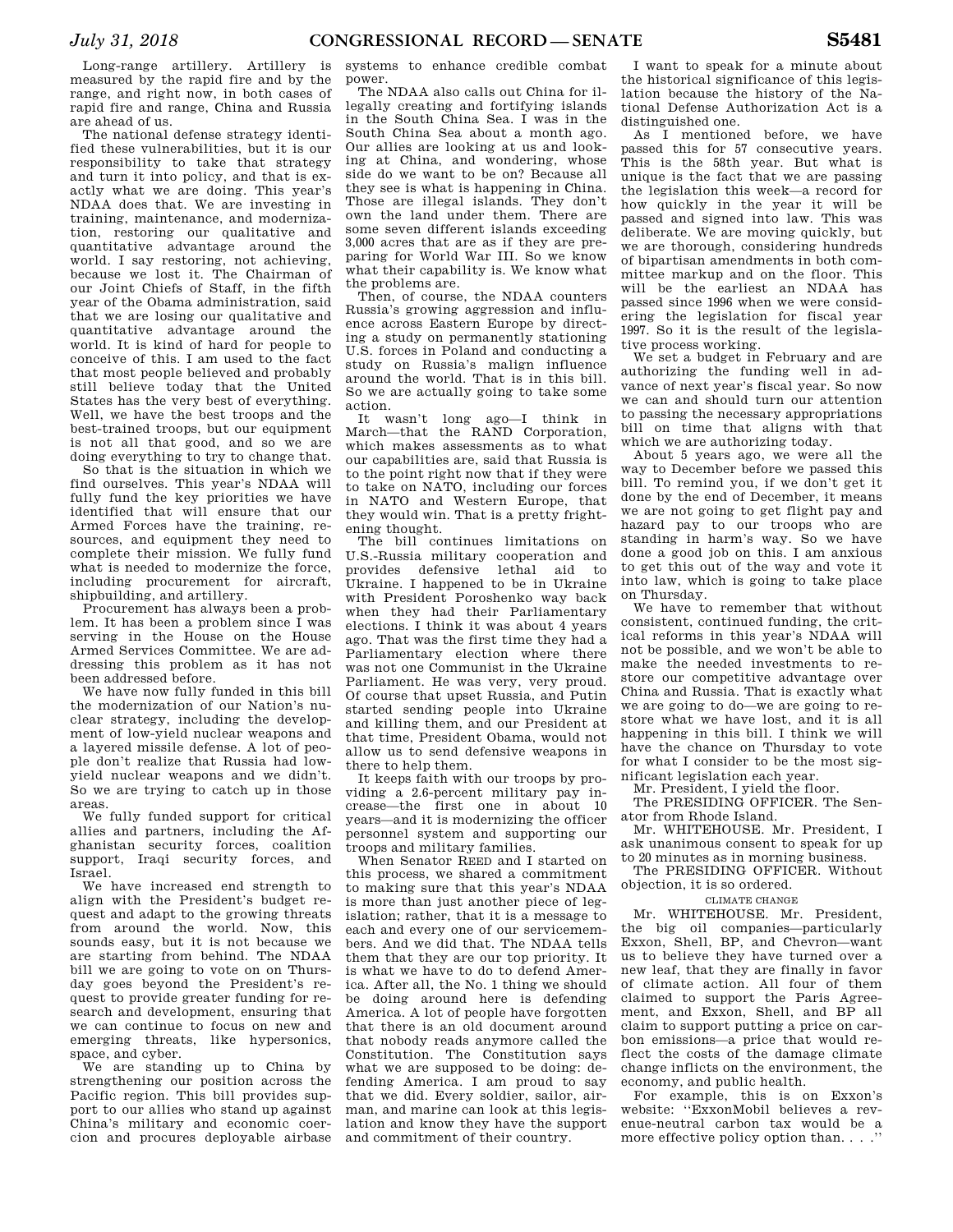and it lists other options. ''A properly designed carbon tax can be predictable, transparent, and comparatively simple to understand and implement.''

So it looks as if they are supporting a properly designed carbon tax, but is that support for pricing carbon emissions real, or is it just PR, just greenwashing by companies desperate to improve their images? Well, Senator SCHATZ and I introduced a carbon price bill in 2014 to put a fee on products that produce carbon dioxide emissions, and we have reintroduced it in every Congress since. If the oil companies really supported putting a price on carbon emissions, you would think they might have come to see us, the authors of that carbon price bill. You would think that if the oil companies really supported putting a price on carbon emissions, they might have supported our bill or lobbied other Senators to support it or even come to us to say: You know, we would like to support your bill, but you need to change this or that.

Well, they have done none of that. Despite their public-facing pronouncements on a carbon fee or tax, as they call it, we have had no visits from oil company representatives to our offices to work on this bill, no support for our bill—or any other—no lobbying to help or amend our bill. Nothing. Zero. Zilch. Nada.

Meanwhile, back at the ranch, the giant trade associations these oil companies fund—the American Petroleum Institute, the U.S. Chamber of Commerce, and the National Association of Manufacturers—are all working hard to ensure that Republicans oppose carbon pricing and, indeed, any proposals to reduce carbon emissions.

Look what the big oil companies do when the prospect of getting a carbon fee on the books looks real. This fall, voters in Washington State will vote on a ballot initiative that would initially put a price on carbon. It would price carbon emissions at \$15 per ton. Who is funding the campaign against this carbon price initiative? You guessed it, the oil companies, the very same oil companies that claim to support a carbon fee. Already, Shell, BP, and Chevron have pledged to pour dollars into a super PAC created by the Western States Petroleum Association, which is another trade association that fronts for them to oppose this carbon pricing initiative. The oil companies are backing the opposition in Congress also.

In the House, Majority Whip STEVE SCALISE got wind that some of his Republican Members were working on carbon fee legislation. He introduced legislation stating that pricing carbon emissions would be bad for the economy. Guess who SCALISE's most generous donors are. You guessed it, the oil and gas industry. The industry has given his campaign more than \$1.1 million, far more than any other industry has given him. The oil and gas industry has also given his PAC \$1.5 million.

Again, far more than from any other industry.

As they say, follow the money. Then, where were the big oil companies on SCALISE's resolution? Not one opposed it. In fact, when contacted by the press, Exxon, BP, and Shell all declined to comment on the Scalise resolution, but they noted their general support for carbon pricing.

When you look at what the big oil companies actually do on carbon pricing proposals, their general support for carbon pricing begins to look purely hypothetical—or hypocritical. ''General support'' probably gets them a little good PR, fools the unwary, and I guess it lets their executives hobnob with movers and shakers at cocktail parties in Davos or at home at their golf clubs, without having to bear any shame for disgraceful behavior on climate change.

This phony general support is also belied by the climate denial infrastructure the oil companies have set up and funded for years. They have underwritten dozens of climate-denying front groups over the years. Guess what. Their front groups sprang into action to support the Scalise anti-carbon pricing resolution. It is a neat little trick. You say you support carbon pricing, and then you deploy an armada of front groups that you funded over the years to make sure the thing you claim to support never comes to pass.

On July 9, 18 of these phony front groups wrote to House Speaker PAUL RYAN urging him to bring the Scalise resolution up for a vote. This letter asserts that pricing carbon emissions would harm the economy, citing a bogus study from the fossil fuel industry-funded National Association of Manufacturers.

By the way, I work pretty well with the manufacturers in my State, and there isn't a manufacturer in my State that subscribes to the National Association of Manufacturers' climate-denying, anti-climate action policies. Somebody somewhere is interjecting themselves so the national organization has become the tool of the fossil fuel industry, but that is not recognized in Rhode Island.

It is not so easy to follow the money behind all these phony front groups that wrote this letter. They and their donors are all very secretive about that. After all, it ruins the purpose of a phony front group if everyone can see the fossil fuel hand in the phony-frontgroup glove. Enterprising reporters and researchers have been able to shine a little light into this dark money den.

Let's see how much money these front groups have received from the four major oil companies, from the American Petroleum Institute, and from trusts and foundations associated with the fossil fuel magnate Koch brothers.

American Energy Alliance, the top one there: Koch-connected organizations gave the American Energy Alli-

ance at least \$1.7 million. A sister organization that shares both the management and the office space of this phony front group received at least \$160,000 from Exxon.

ALEC: Koch-connected foundations gave ALEC at least \$600,000. We know Koch Industries is also a donor, but we don't know how much it has given. We know Exxon gave at least \$1.6 million before announcing this month it was cutting ties with ALEC. The American Petroleum Institute gave at least \$88,000, while Chevron gave at least \$20,000. Shell and BP also used to fund this front group—we don't know quite how much they gave—before they quit in 2015.

American Commitment received at least \$21 million from Koch-affiliated organizations.

The Competitive Enterprise Institute: Exxon gave at least \$2 million. Koch-affiliated organizations gave at least \$5.2 million.

Americans for Limited Government received at least \$5.6 million from Koch-affiliated groups.

The so-called National Black Chamber of Commerce: Exxon gave at least \$1 million. American Petroleum Institute gave at least \$75,000. Koch-affiliated organizations gave at least \$25,000.

Americans for Tax Reform: API, the American Petroleum Institute, gave at least \$525,000. Koch-affiliated groups gave at least \$330,000.

The Caesar Rodney Institute: Kochaffiliated groups gave at least \$50,000. The Caesar Rodney Institute is part of the larger so-called State Policy Network, which itself is funded by the Koch organization.

FreedomWorks has received at least \$2.5 million from Koch-affiliated groups and at least \$130,000 from the American Petroleum Institute.

The Heartland Institute—there are some beauties—Koch-affiliated groups gave at least \$7.1 million, and Heartland got at least \$730,000 from Exxon. This is the group, by the way, that has compared climate scientists to the Unabomber—a real classy group. I can see why the others would want to associate with them.

The National Center for Public Policy Research received at least \$445,000 from Exxon and at least \$300,000 from Koch-affiliated groups.

The Energy & Environment Legal Institute—here is another beauty—received at least \$500,000 from Koch-affiliated groups. Energy & Environment Legal Institute, by the way, is a particularly creepy group whose function is actually to harass legitimate scientists. That is actually what they do. Another super classy group. You can understand why they would all want to be affiliated with them.

Western Energy Alliance is an oil and gas industry trade association. The group's website promises its fossil fuel members that it will ''actively influence regulatory actions and legislation on behalf of your business.'' It is no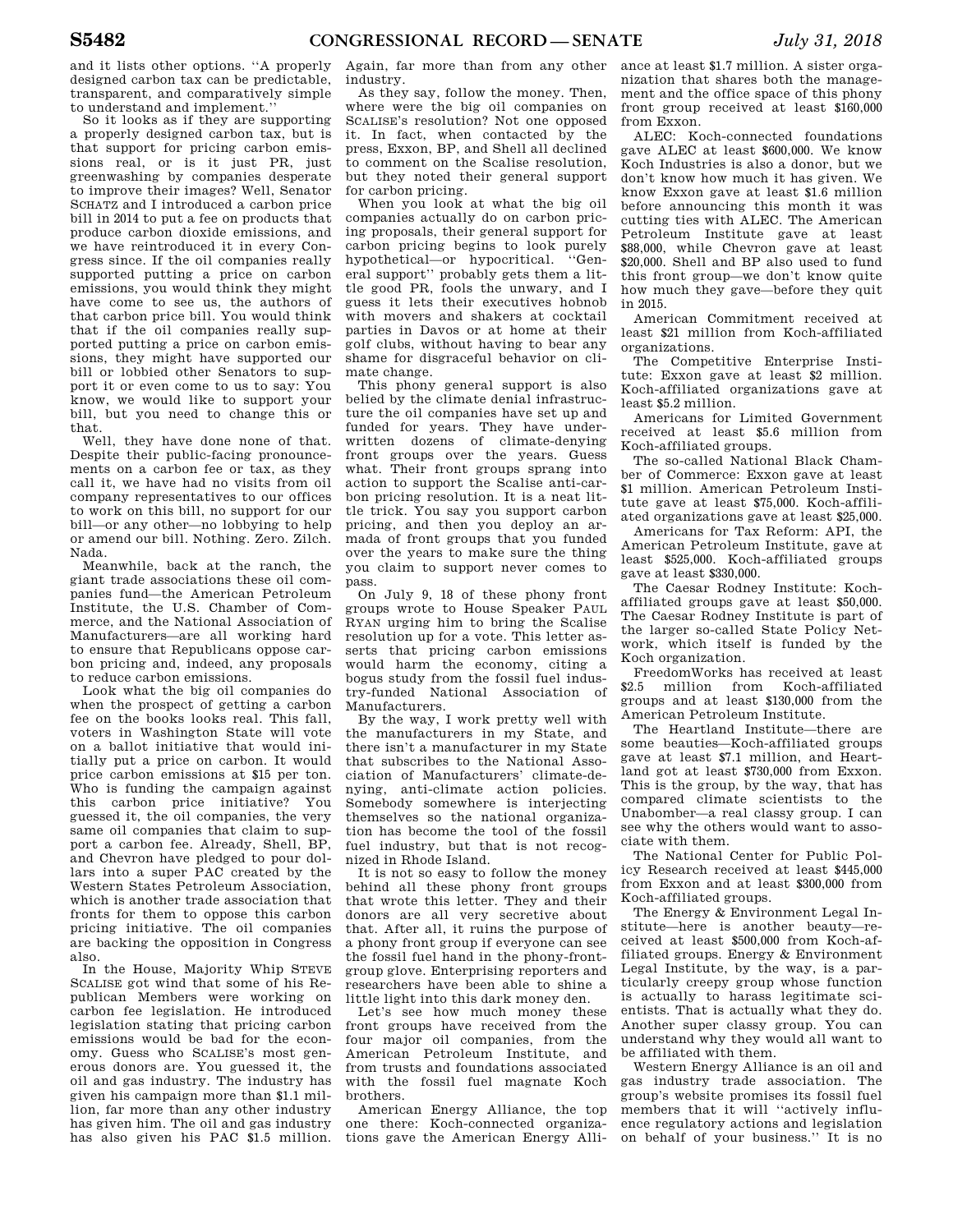mystery who is behind this group, but, as usual, funding details are hidden.

The Cornwall Alliance's funders are secret. When I tell you a bit more about it, you can see why they would want to be secret. I can tell you, I have seen this bogus front group turning up constantly on the climate denial oddball fringe, with other front groups funded by Big Oil. What is more, the Cornwall Alliance's founder doesn't believe in evolution, thinks that tornadoes are a punishment from God, and, quite despicably, believes AIDS is a punishment for being gay—a really great guy for Speaker RYAN to be taking advice from and a great company for all the rest of these groups to be keeping.

CO2 Science received at least \$100,000 from Exxon and \$280,000 from Koch-affiliated organizations.

The Mississippi Center for Public Policy received at least \$340,000 from Koch-affiliated organizations and is also a member of that Koch-funded socalled State Policy Network.

The Institute for Liberty received at least \$1.8 million from Koch-affiliated organizations.

That is a grand total of over \$54 million from Big Oil and their climate denial allies in the Koch network, and that is the minimum. That is what we know. That is what has leaked through the darkness. Because all these groups and donors are so secretive about their clandestine funding network, we know the total is, if anything, much higher.

Of course, a sophisticated political operative like Speaker RYAN recognized that these were phony front groups and blew this letter off in order to pursue the people's serious business before the House.

Actually, no. What did Speaker RYAN do? He agreed to bring the Scalise resolution to the floor for a vote, of course. With his caucus essentially a wholly owned subsidiary of the fossil fuel industry, how could he have said no? Money talks, and big money commands.

With the resolution heading for a vote, the front groups reappeared—this time, 41 strong, the whole fossil fuel front group armada was deployed—with a letter to all House Members.

I don't want to go through the list again and add the new groups and which received funding from Big Oil and which from the Koch network and which from both, but suffice it to say, almost all of them have been funded by the oil industry and/or the Koch network or are otherwise tied to them. This is the web of denial my Senate colleagues and I have come to the floor to call out before.

With this type of orchestrated lobbying campaign by the fossil fuel front groups, passage of the Scalise resolution was assured. Indeed, only six House Republicans had the courage to vote against their fossil fuel overlords.

Instead of listening to, say, Nobel Prize-winning economist Joseph Stiglitz or the researchers at Columbia

University and serious think tanks who study this stuff or the dozens of blue-chip companies that all say pricing carbon emissions would be good for the economy, House Republicans listened to these phony fossil fuel-funded front groups, including the group that equated climate scientists with the Unabomber and the group founded by the guy who thinks evolution is fake news and AIDS is punishment for being gay.

How low will you go when your big donors whistle? We just saw. The resolution was rammed through the House.

The failure of the U.S. Congress to act on our climate crisis is a failure of American democracy. When untold tens, even hundreds of millions of special interest dollars slosh through our political system, what voice do the citizens of Rhode Island have or the citizens of Florida or Louisiana who are also confronting ever-rising seas caused by climate change?

When corporate dark money rules and phony front groups get more political respect than Nobel Prize-winning economists—on matters of economics, no less—what chance is there for reason and truth in this body?

The fossil fuel industry and its trade associations and front groups have taken the Republican Party hostage and, with it, our American democracy.

It is corruption in plain view, and history's judgment will not be kind. It is seriously, urgently time for us to wake up.

I yield the floor.

The PRESIDING OFFICER (Mr. RUBIO). The Senator from Maryland.

### NATIONAL SECURITY

Mr. VAN HOLLEN. Mr. President, the plan had been for me to join with the Senator from Florida, now the Presiding Officer, to address our concerns in two areas. One has to do with the Chinese telecommunications company ZTE and the threat that it poses to the national security of the United States. The second is to discuss the urgent need for this Senate to take action to protect the integrity of our democracy by passing the bipartisan DETER Act, which Senator RUBIO and I have introduced.

Since the Senator from Florida is now presiding in the Chair, I will do my best to cover this for both of us, and I know that he will have an opportunity at some other point to cover these important issues as well.

First, as for ZTE, it is a Chinese telecommunications company. It is a telecommunications company that has been exhibit A in the mix of Chinese companies that have stolen U.S. technology.

In fact, when Secretary Pompeo was before the Senate a while ago, talking about the relationships between the Chinese Government and Chinese companies and talking about how they were stealing U.S. intellectual property secrets for their own purposes, ZTE would be on the top of that list. It is one of the most notorious thieves of

intellectual property anywhere in the world.

In the United States alone, they have been sued for patent infringement 126 times in the last 5 years. That is an astonishing figure, particularly as only a small subset of firms have the resources to even bring litigation before a Federal court. ZTE has reportedly been sued for patent infringement at least 100 times in other countries around the world. This is a company that has developed by stealing high technology from U.S. companies and other institutions around the world.

Second, ZTE poses an espionage threat to the United States—translated: spying on Americans. This past February, FBI Director Wray testified before the Senate Intelligence Committee saying:

We are deeply concerned about the risks of allowing any company or entity that is beholden to foreign governments that don't share our values to gain positions of power inside our telecommunications networks. That provides the capacity to exert pressure or control over our telecommunications infrastructure. It provides the capacity to maliciously modify or steal information, and it provides the capacity to conduct undetected espionage.

That answer was in response to questions from the Senator from Florida, who is now presiding.

ZTE has stolen American technology. According to our national security officials—not just the Director of the FBI but also the head of NSA, or the National Security Agency; and the DNI, or the Director of National Intelligence; and the head of the CIA—ZTA poses an espionage threat.

Now, on top of that—on top of that— ZTE was caught violating the U.S. sanctions against North Korea and Iran, and it is not just that they got caught, but when they got caught, they tried to cover it up.

They were warned not just once but twice, and, again, despite that, they engaged in what Secretary of Commerce Wilbur Ross called a ''multiyear conspiracy to violate U.S. sanctions against North Korea and Iran in an elaborate scheme of coverup.'' That is why, just a few months back—I think it was in June—Secretary Ross imposed very stiff sanctions on ZTE, including what is called the denial order, to stop them from getting advanced technology components from U.S. companies that ZTE could then use in their phones and their telecommunications systems and then use that to conduct espionage against the United States.

Secretary Ross did the exact right thing. Unfortunately, his decision to impose that denial order was reversed by the President of the United States.

When the President reversed that order, Senators here, on a bipartisan basis—the Senator from Florida, Mr. RUBIO; the Senator from Arkansas, Mr. COTTON; and others, including Senator WARNER—thought it was important to protect the national security of the United States by reimposing those important sanctions that the Secretary of Commerce had put in.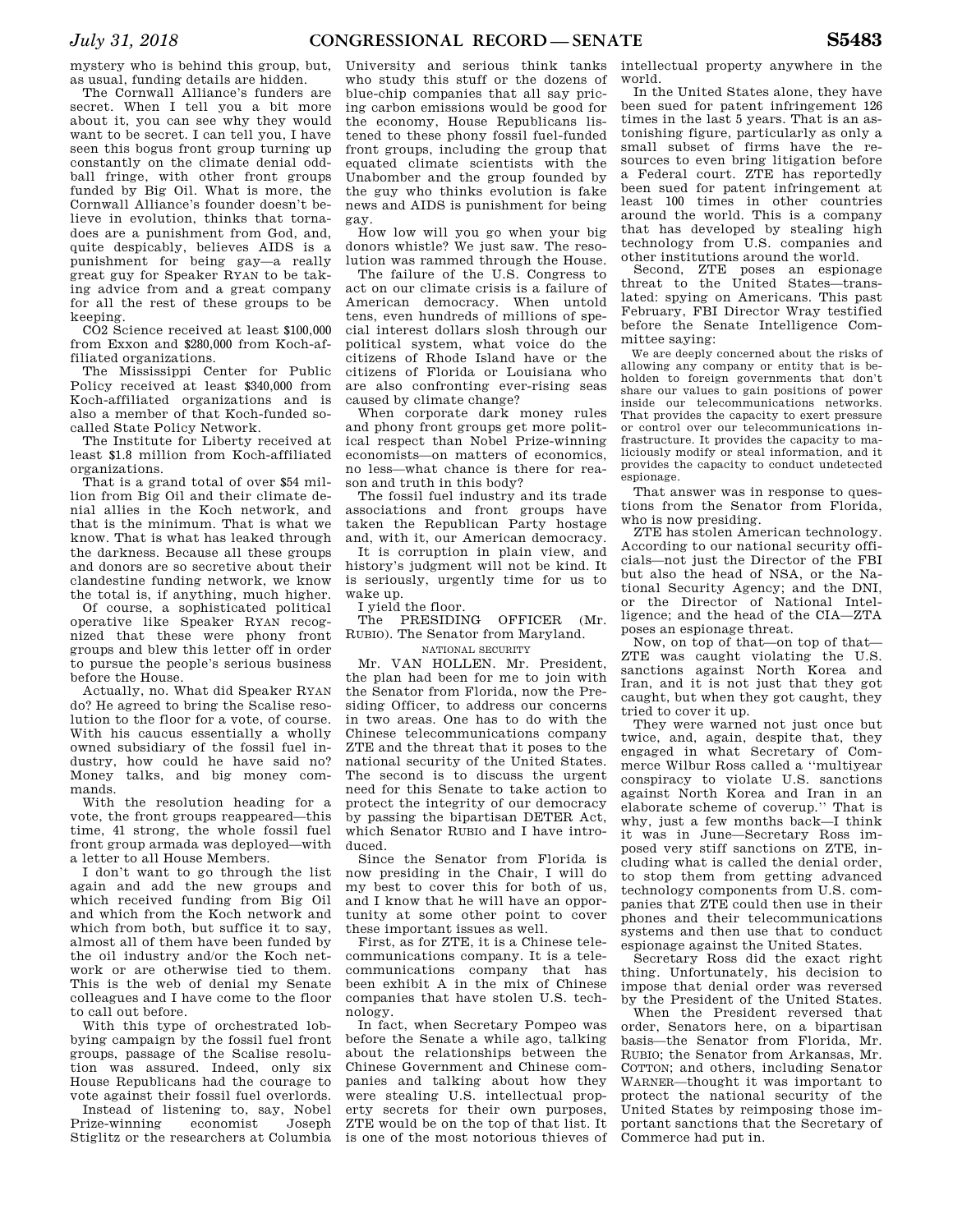How did we do that? We added a provision to the National Defense Authorization Act that passed overwhelmingly in this body. That provision was first inserted in the Senate Banking Committee. It was then included in what is called the CFIUS bill, and then it was passed by this body.

We urged the conferees in the Senate and the House on the Defense bill to keep that provision in there and not let ZTE off the hook. During that short period of time while it was in conference, a couple months, ZTE spent over \$1.3 million to hire Washington lobbyists to help them pull that provision out of the Defense authorization bill. The sad and really shameful story here is that ZTE and their lobbyists succeeded. They succeeded in lifting that penalty on ZTE.

We have just sent the worst of all signals to China—whether it is ZTE or Huawei or others—that we are not really serious when we say that if we catch you violating our sanctions, we will punish you, or that we are not serious in defending our country from espionage, or that we are not serious about defending our country from the theft of our intellectual property. That is a terrible and very weak message to send.

I am going to keep fighting along with our colleagues, on a bipartisan basis, to keep the pressure on these issues, on ZTE and Huawei, because if we do not get serious about confronting these threats, they will continue to come back to bite us.

I am very disappointed that the conferees did not include that provision, and it does raise serious questions about a bill that provides for our national defense: Why would it have a big loophole in it that creates an opportunity for China to harm our national security?

Now, there is another way that our adversaries can harm our national security, and that is to interfere in our elections to try to undermine our democracy. We know from the heads of all the intelligence agencies that this is exactly what happened in 2016. Our focus in this body should be on making sure that no country interferes in our elections again.

We all know that suspect No. 1 has been Russia. Russia was the country that interfered in 2016, and we know that Russia is planning to interfere in the 2018 midterm elections and beyond.

How do we know that? Well, first of all, the Director of National Intelligence, Dan Coats, a former Member of this body, has said that all of the lights are flashing red—a big warning that Russia plans to interfere in our midterm elections, which are 98 days away.

We also learned just today that Facebook uncovered an ongoing effort by foreign social media entities to disrupt our 2018 elections. This is an ongoing process right now. This was the headline today in the Washington Post: ''Facebook says it has uncovered a coordinated disinformation operation ahead of the 2018 midterm elections.''

They document what they are doing to try to prevent that disinformation campaign.

We have the testimony of Dan Coats, the Director of National Intelligence, and other intelligence agency heads. We have Facebook. We also know that the Russians—and, specifically, the same operation, GRU, that interfered in the 2016 elections—have already attempted to interfere in three elections for 2018.

We know one that has been made public, the Senator from Missouri, Mrs. MCCASKILL, where the Russians attempted to get into their system ahead of the 2018 elections. We know all of this is happening, and it would be surrendering our obligation as Members of the Senate, both Republicans and Democrats, for us not to take action to defend the integrity of our elections. The clock is ticking—98 days to go to the elections.

We know from our intelligence agencies, we know from the evidence that surfaced today from Facebook, and we know from the fact that they have already interfered or attempted to interfere in three elections for 2018 that this Russian effort is coming. So for goodness' sake, don't we have an obligation to do everything we can to stop it?

That is exactly why Senator RUBIO, who is presiding now, and I joined together to introduce the DETER Act. It is a very straight forward, simple idea. You need to send a signal in advance to Vladimir Putin that if Russia gets caught again, if it gets caught this time interfering in the 2018 elections, there will be automatic and harsh penalties imposed on Russia and it will hurt Russia's economy. It will hit them where it hurts. That is what the DETER Act does.

Everything we have heard about Russian conduct and behavior is that it is important to try to send these signals early if you want to influence their behavior. So what we need to do is to establish a very credible threat that if they interfere and they get caught again, they will face the penalty.

So what the DETER Act does is it says that the Director of National Intelligence, on behalf of the intelligence community, will make an assessment about whether or not Russia interfered in the 2018 election. This assessment would take place shortly after the 2018 elections, and if their finding is yes, then very harsh penalties take place.

Now, we can talk about the details in the coming days and make sure that we get this exactly right, but where there should be no debate—there should be no debate—is about the need to do something along the lines of the DETER Act and to do it urgently.

As I said, the clock is ticking. We know how the Senate operates. There is not really that much time between now and the elections, given all the other things that we have to do, but I hope the Senate would prioritize defending our democracy. I hope the Senate would prioritize making sure that

we have an election that the people of this country can have confidence in and that we would prioritize making sure that we protect the integrity of our democratic system. What Putin wants to do is to undermine the confidence in the democratic system. He wants to do that in the United States of America. He wants to do that to our allies around the world, and we can't let that happen.

So this is not a moment where the Senate should just have hearings or just talk about it. This is a moment for action, and I join the Presiding Officer—and I am sorry he wasn't able to join me here because of his duty in the Chair—but I want to join him not as Republicans or Democrats but as Americans who want to defend our democracy. Let's get this job done now. Let's protect the integrity of our democratic process.

I yield the floor.

The PRESIDING OFFICER. The Senator from Oregon.

Mr. WYDEN. Mr. President, before he leaves the floor, I want to commend our colleague from Maryland and the Presiding Officer for the good work they have done on this issue.

As a Member of the Intelligence Committee, I have seen firsthand what this has meant. I had a chance, as my colleague the Presiding Officer knows, to question Mr. Ervin Nina, who has been chosen Vice President for a key job in the intelligence field, and I asked him pointblank if he considered ZTE an espionage threat to this day, and the answer was yes.

We are now going to spend the next hour talking about Medicare and Medicaid. This is the 53rd anniversary. But before he leaves the floor, I wanted to commend my colleague from Maryland and the Presiding Officer on the Intelligence Committee for their good work. 53RD ANNIVERSARY OF MEDICARE AND MEDICAID

Mr. President, this week marks the 53rd anniversary of Medicare and Medicaid, our bedrock Federal healthcare programs.

I am pleased to be joined by my colleagues. I see Senators CARDIN and WHITEHOUSE wanting to participate and know of Senator COONS' support for these programs. Our colleagues will be talking today about why these programs are so vitally important to tens of millions of Americans—literally generations of our people.

Medicare and Medicaid have stood the test of time because the American people have long understood the value of a healthcare guarantee, particularly for seniors and the most vulnerable among us. Medicare—and my colleagues on the Finance Committee talk a fair amount about it—isn't a piece of paper, and it isn't a voucher. It is a guarantee, and Americans have always understood that was the case.

It wasn't that long ago when there wasn't a guarantee. Getting older or falling on hardship meant healthcare was one of the first of life's necessities to go out of reach. It wasn't that long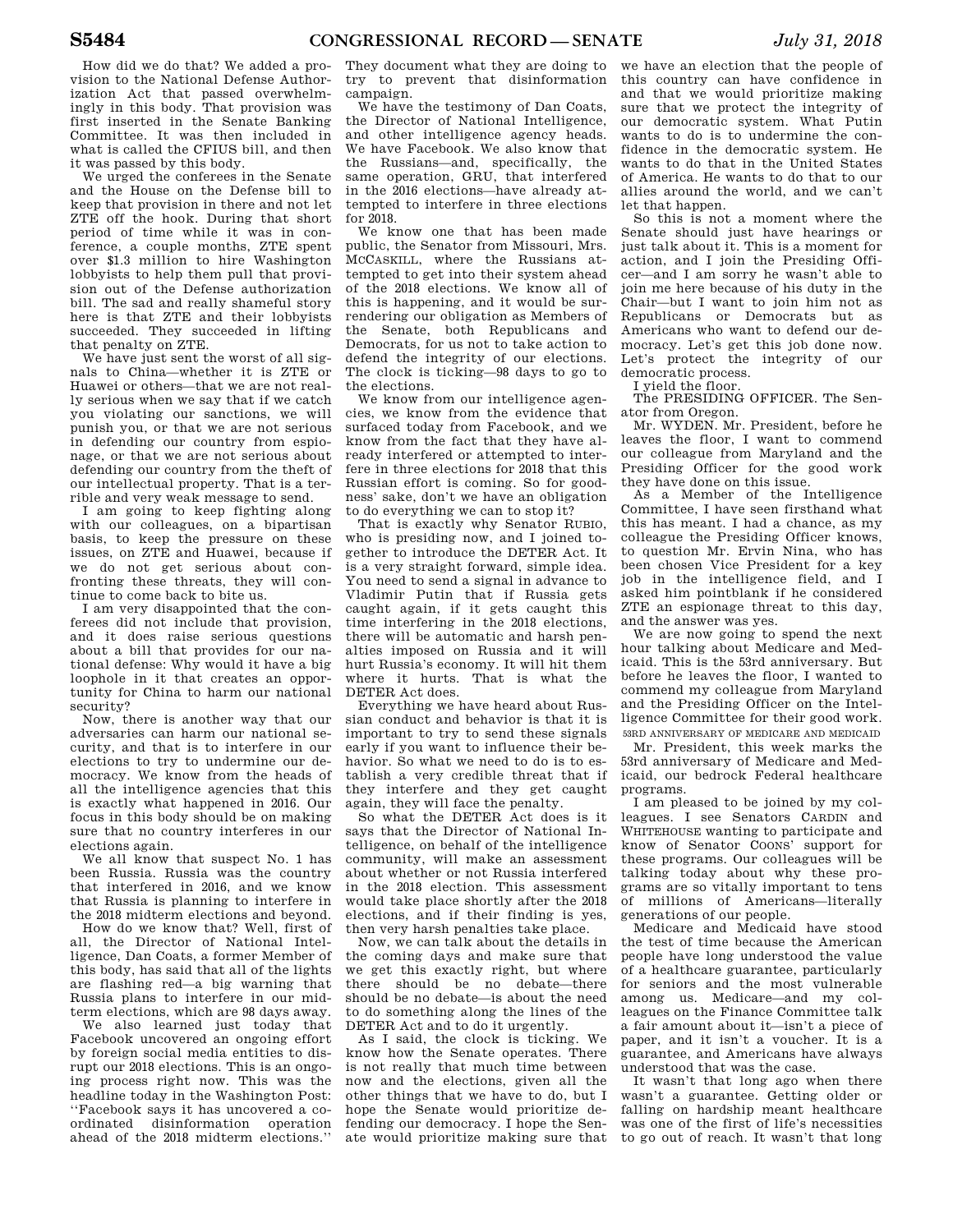ago when there were poor farms—literally, poor farms—to try to meet the needs of older people. People, before these programs, often fell through the cracks and into destitution. Their family wasn't there. Seniors ended up in the streets or on those poor farms.

These healthcare promises—the pledges behind Medicare and Medicaid—have lasted for more than half a century because Americans understand that when they get a paycheck, part of that pay goes to supporting the health care guarantees.

Families around the country, however, are beginning to wonder, given the events of the last  $1\frac{1}{2}$  years, whether that guarantee will be there when they need it. They aren't wrong for worrying. Every major Republican legislation that has had a pulse in this Congress has increased the risk that Medicare and Medicaid will not be there when it counts. Most recently, Trump's tax law stole billions of dollars and years of security from Medicare's future, all to rain down tax benefits on the largest corporations and wealthy individuals in the country. As a result of this reckless tax legislation, shareholders are now swimming in a sea of tax buybacks and executives have pocketed huge windfalls while Medicare faces a crisis years ahead of the earlier projections.

In addition to leaving a gaping hole on Federal balance sheets after this law passed—I am not sure many Americans know this—the Trump administration released a budget that outlines in black and white just how they plan to make up the difference.

You don't have to take it from me. Here are some examples out of the President's budget document.

On page 52, the President proposes revising the Graham-Cassidy proposal Americans rejected last year, which would repeal the Affordable Care Act, including its ironclad preexisting conditions protection.

On page 53, the President seeks to slash Medicaid by more than \$1 trillion over the next 10 years by eliminating the Medicaid expansion and placing harsh caps on the rest of the program that squeeze out critical care.

On page 54, the President calls for close to \$500 billion in reduced Medicare spending without an explicit guarantee that seniors will not be worse off.

On pages 24, 53, and 64, the President calls in his budget for burdensome paperwork requirements for SNAP—a vital program to help hungry Americans—affordable housing, and healthcare that really create more bureaucracy without making people better off.

So, as we begin this, this isn't some sort of message or something. Those are the pages in the President's budget document—specific numbers on a specific page in a specific report embraced by the President that harm Medicare and Medicaid.

I am just going to spend a minute now because I am looking forward to

my seatmates in the Finance Committee coming up on Medicaid.

Medicaid has endured the single most concentrated attack on its future that I have seen since the days when I was codirector of the Oregon Gray Panthers. In spite of Republican attempts to slash Medicaid, people power stopped that effort. Republicans would have block-granted Medicaid, choking off funding for the program—couldn't keep up with the needs of our people. Without Medicaid's guarantee, two of three seniors who count on Medicaid to help pay for their nursing costs would increasingly have nowhere to turn. People with disabilities who have been able to live and thrive in their homes and communities rather than institutions might not have that same kind of opportunity. Without Medicaid—the promise of affordable care—families and parents working two or three jobs would face yet another unnecessary obstacle to the well-being of their kids and families.

Even without the partisan attacks on Medicare and Medicaid, there are challenges that need to be addressed to keep these programs secure. Drug prices are out of control while the drug industry pockets billions every quarter, with consumers and taxpayers footing the bill. A recent study by the Department of Health and Human Services inspector general found that while the number of brand-name prescriptions in Medicare Part D has decreased in the last 5 years, spending on those drugs has increased by 77 percent during that time. The number of seniors paying more than \$2,000 out of pocket for medicine has nearly doubled. That is unacceptable. Americans are up in arms at the fact that our seniors still get clobbered at the pharmacy window.

In the face of these challenges, there are still opportunities to improve Medicare and Medicaid so that the guarantee is strong for years to come. Earlier this year, on a bipartisan basis, Congress passed one of the most significant updates to the Medicare guarantee in a generation—one that is going to begin the effort to keep up with the rising tide of seniors managing multiple chronic illnesses, such as heart disease, diabetes, or cancer.

Chronic illness is going to drive American healthcare, and this bill begins the effort to improve Medicare so that no matter how seniors get their care, there will be more opportunities for them to thrive in later years.

Finally, when it comes to Medicaid, the country is witnessing a groundswell of Americans who are fed up with partisan gridlock holding up State decisions to expand Medicaid to help more people walking on an economic tightrope. One look makes it clear that this is a winning proposition for any State. When States expand the program, the uninsured rate goes down. The number of opioid-related hospitalizations is lowered in expansion States, medical debt is down, and peo-

ple have more access to preventive care.

While legislators sit on their hands, people are pushing ballot initiatives to force the issue. In Maine, where a Medicaid expansion initiative easily passed, incredibly, the conservative Governor says: Who cares? He is going to stand in its way.

Healthcare in America is too hard to access for too many. The Affordable Care Act was a significant step forward. There were ironclad protections. I am very proud of the fact that it really came from a bipartisan bill I was part of—air tight, loophole-free protection from discrimination for Americans, from sea to shining sea, if they had a preexisting condition. It created a baseline for Medicaid so that fewer Americans fell through the cracks of patchwork health systems. But for too many, premiums increase at a far faster rate than their paychecks, and the price of prescription medicine is still spiking.

We are going to talk more over the next hour about these crucial issues. I am really pleased that two very thoughtful members of the Finance Committee are here to start us off. They have long been part of the effort to stand as a bulwark protecting Americans with debilitating sickness from financial ruin, supporting the Medicare and Medicaid guarantees. I am pleased to be able to yield to the Senator from Maryland who has been involved in these programs and has championed the cause of the vulnerable for years and years.

The PRESIDING OFFICER. The Senator from Maryland.

Mr. CARDIN. Mr. President, first let me thank my colleague Senator WYDEN for his extraordinary leadership on Medicare and Medicaid and so many other issues.

I remember Senator WYDEN in the House of Representatives as one of the champions when the Medicare and Medicaid Programs were a lot younger. We worked to improve and expand both Medicaid and Medicare, and now Senator WYDEN, in a key role on the Senate Finance Committee—the ranking Democrat—has been one of the real champions to protect the progress we have made in Medicare and Medicaid, recognizing that what we need to talk about is how to improve these programs and make them better.

As we celebrate the 53rd anniversary of Medicare and Medicaid, let me address the point that Mr. WYDEN made; that is, these are two of the most successful programs we ever have enacted in the Congress of the United States that guarantee, as Mr. WYDEN has said, affordable, quality healthcare to our seniors, to individuals with disabilities, to low-income families.

In Medicare alone, almost 45 million Americans are protected under Medicare—seniors and those with disabilities. In Maryland, more than 990 thousand Marylanders are protected under the Medicare Program.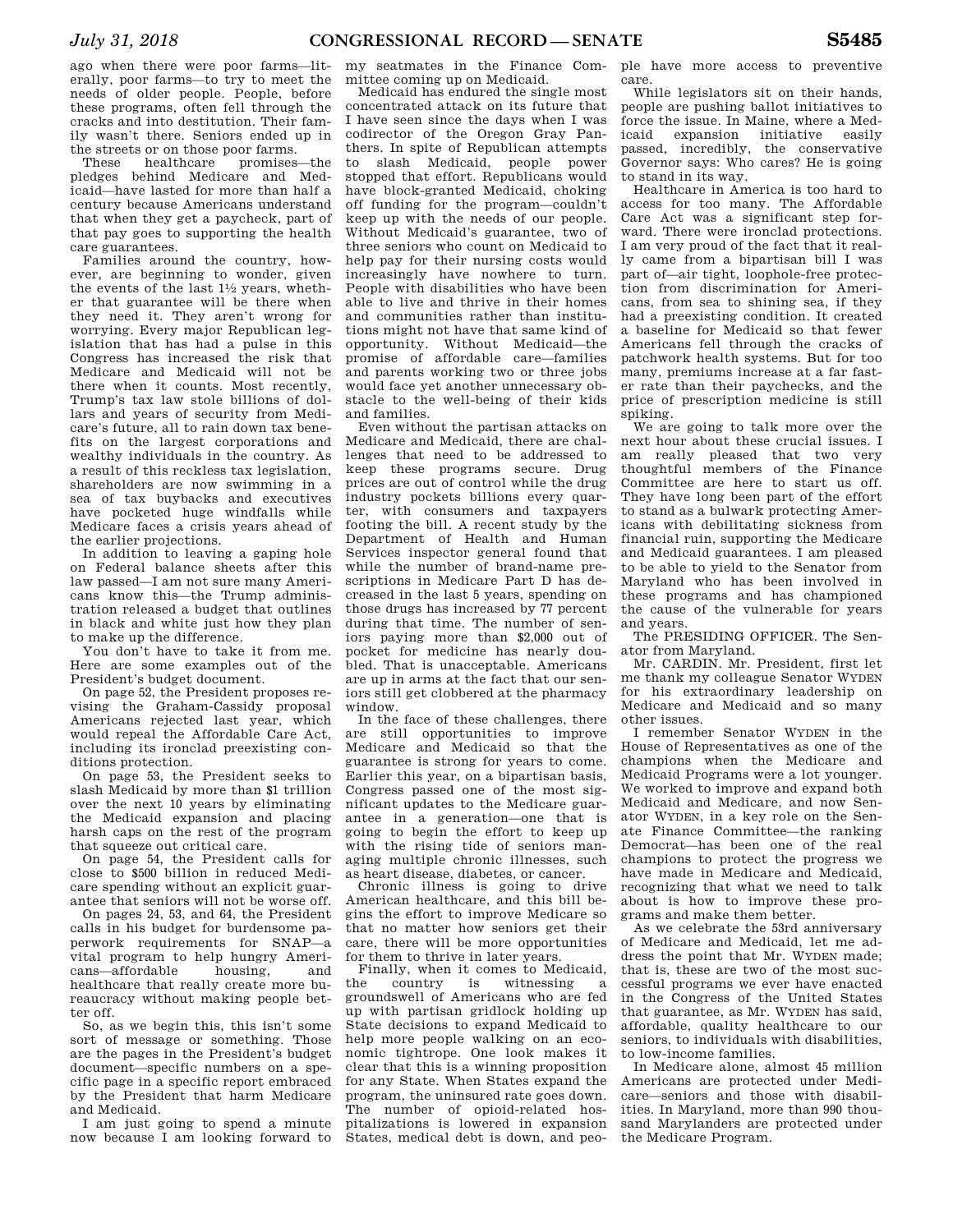What Mr. WYDEN alluded to—I want to underscore this point: Before there was Medicare, over half of our seniors did not have health insurance, and without health insurance, their access to healthcare was greatly at risk, and many were unable to get access to quality care. Medicare has provided affordability so that our seniors can now get quality healthcare, and we have improved it over its 53-year history. We have done things from adding benefits for end-stage renal disease to adding preventive healthcare.

I remember working with Mr. WYDEN when I was in the House of Representatives, when we expanded the preventive care package to include cancer screenings and diabetes and osteoporosis screenings and diabetes self-management. All of that has been done as we have, together, expanded Medicare over its 53 years in order to provide stronger coverage and better protection to our seniors and those with disabilities.

In my State, we have 1.2 million Marylanders covered under the Medicaid Program. We are talking about veterans, seniors, women, and children. We are in partnership with our State; this is a program in which the Federal Government works in partnership with our State to allow our State flexibility to figure out better and more efficient ways to provide healthcare to vulnerable people. In my State of Maryland, they have taken advantage of that to work out ways to coordinate care, provide more integrated care, so we can take care of people who desperately need help.

The coverage under Medicaid includes such important services as dental care, behavioral healthcare, and, of course, for many of our seniors, a lifeline for long-term care. So these programs are critically important.

Let me underscore the point that Mr. WYDEN made. It is at risk today. We say that because Mr. WYDEN mentioned chapter and verse of President Trump's budget that would jeopardize both Medicare and Medicaid. But we don't have to go to the President; we can look at the Republican budget that was submitted here in Congress and passed in Congress, which provided for a \$1 trillion cut in Medicaid and a \$500 billion cut in the Medicare Program.

This is not hypothetical. We are here today to celebrate the 53rd anniversary but also to say that we should not be jeopardizing these programs through these reckless budget cuts. We should be strengthening these programs.

Let me quickly point out what we need to do. In Medicare, I think we all understand that if an individual only has traditional Medicare, there are quite a bit of out-of-pocket costs they have to incur under the current Medicare laws. It is not going to cover things such as dental care or hearing aids. We should be looking at ways to strengthen the Medicare system, as previous Congresses have done. Let's make it stronger. Let's provide help for

our seniors. Certainly, let's not cut the program.

We need to strengthen the Medicaid Program. Senator WYDEN is absolutely correct. Our States are asking for a waiver authority.

There are some who are slow to act here in Washington, in the Trump administration. Let me give an example in my State of Maryland. My State of Maryland wants to move forward on dealing with the opioid crisis. How important are Medicaid and the Medicaid expansion? Let me give one example. On Monday, we were in Baltimore with Congressman CUMMINGS and Senator WARREN at Health Care for the Homeless looking at a program that provides some of our most vulnerable people the healthcare they need. Many, by the way, are veterans. Before the Affordable Care Act, 30 percent of their clientele were insured. After the Affordable Care Act, 90 percent were insured. That is what Medicaid expansion meant for Health Care for the Homeless in my community.

What did they do as a result of that expansion? They expanded services at Health Care for the Homeless. They have a modern dental facility to take care of their population. They have expanded their behavioral health services. They have been able to expand the quality of service. We need to do more of that.

We haven't yet figured out the opioid crisis. What we want to do in Maryland is expand peer review so that we have people who experienced this problem available to help those who are suffering. That means we need to invest more money in Medicaid to save money.

The mayor of Baltimore wants to establish a stabilization center. What does that mean? Rather than people having OD problems and being taken to our emergency rooms, we can get them to a stabilization center that knows how to follow up their care. They know we get them in care.

There is a challenge when people who are addicted all of a sudden get heroin laced with fentanyl. We have to protect our population who are addicted, and stabilization centers will help. They will save money, but we have to invest to do that. That means we need to expand our budget support for Medicaid, not contract it.

On this 53rd anniversary, I wanted to join my colleagues and just praise the progress we have made. I urge our Republican colleagues to abandon this effort to reduce the Federal Government's commitment to both Medicare and Medicaid. Let's work together in the best traditions, in a bipartisan manner, to strengthen and expand these programs, and let's make that commitment on the 53rd anniversary of Medicaid and Medicare.

I thank my colleague. His usual passion and eloquence is so appreciated and his decades of commitment to these wonderful programs. I thank him.

Senator STABENOW, Senator WHITE-HOUSE, and Senator CORTEZ MASTO will have the opportunity to speak. Next in line is Senator STABENOW.

I yield the floor.

The PRESIDING OFFICER. The Senator from Michigan.

Ms. STABENOW. Mr. President, I want to thank our ranking member on the Finance Committee and all of my colleagues who are here to talk about and celebrate two programs that for 53 years have changed the lives of Michigan families and the families of our country for the better.

The words of President Lyndon B. Johnson, who signed the programs into law, are a great reminder of what life was like before Medicare and Medicaid. He said:

No longer will older Americans be denied the healing miracle of modern medicine. No longer will illness crush and destroy the savings that they have so carefully put away over a lifetime so that they might enjoy dignity in their later years. No longer will young families see their own incomes and their own hopes eaten away simply because they are carrying out their deep moral obligations to their parents, and to their uncles, and to their aunts. And no longer will this Nation refuse the hand of justice to those who have given a lifetime of service and wisdom and labor to the progress of this progressive country.

Thanks to these two programs, we have come a long way toward building that just Nation President Johnson envisioned.

Before Medicare, only about half of Americans age 65 and older had health insurance. Today, more than 98 percent of Americans age 65 and older have health insurance.

In Michigan, more than 675,000 people have gained health coverage through Healthy Michigan, our Medicaid expansion, and 97 percent of Michigan children can see a doctor when they get sick or hurt. The number of people treated without insurance has dropped 50 percent. In Michigan, we ended 2017 with \$413 million more than it invested in the program, which is a savings for taxpayers in Michigan because fewer people were walking into the emergency room who didn't have insurance and couldn't pay the bill.

It is good for State budgets, and it is good for family budgets too. In fact, a recent study found that the finances of low-income residents improved in States like Michigan that chose to expand Medicaid.

I know what a difference these programs make for Michigan families because they share their stories with me.

Ann was diagnosed with multiple sclerosis when she was 40 years old. She has very limited use of her arms and legs. Yet she feels so strongly about Medicare and Medicaid that she traveled to Washington, DC, at my invitation, to speak at a healthcare hearing last year.

Medicare and secondary insurance cover most of the costs of Ann's medication, which costs an astounding \$75,000 a year. That is nearly her entire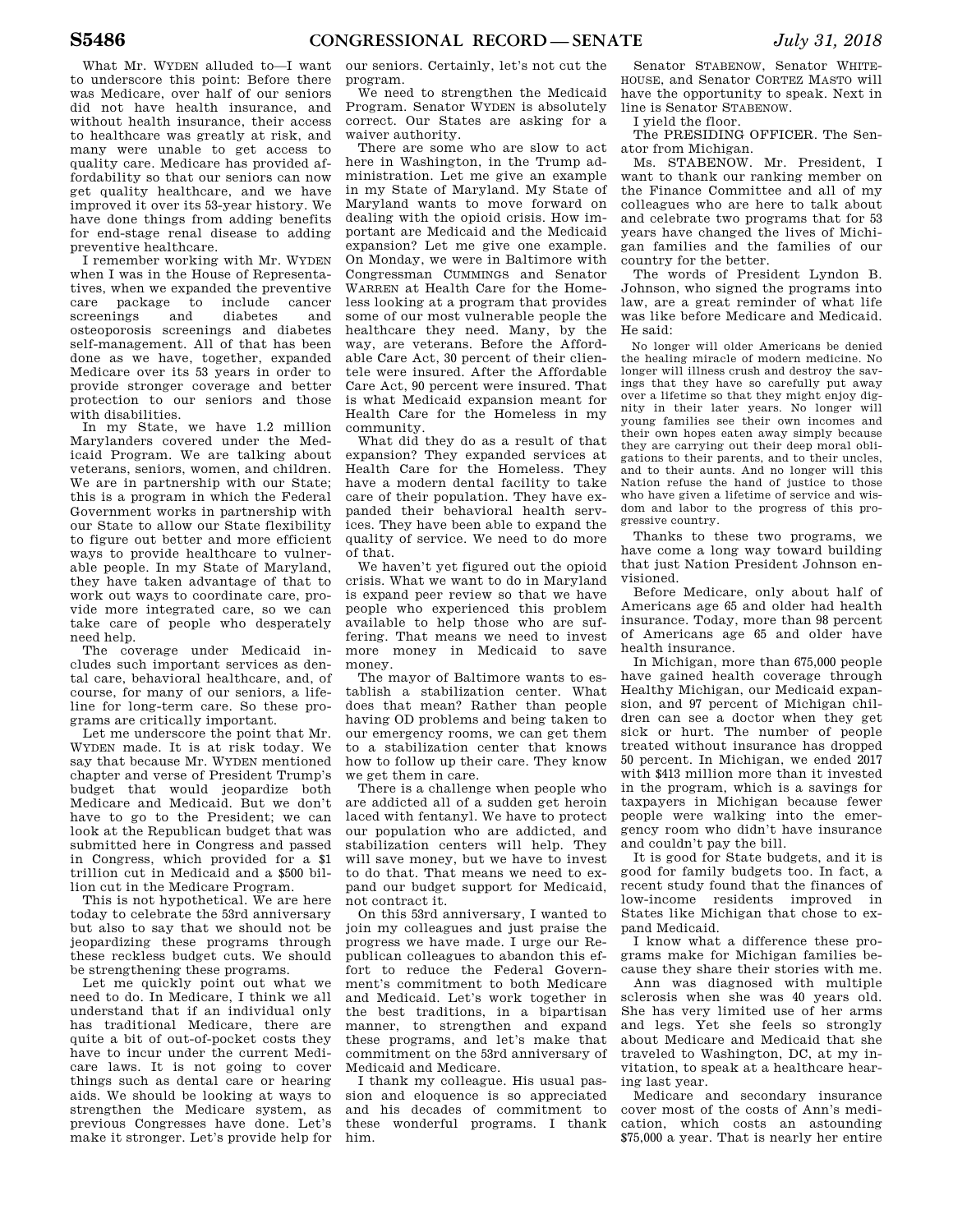household income, including Social Security benefits.

Ann had been caring for her aging mom, but when her mom's dementia worsened, Ann didn't know where she would find \$6,000 a month for nursing home care. Fortunately, Ann's mom qualified for Medicaid. Here is what Ann said:

It was only because of Medicaid that she was able to get the help that she needed at the end of her life. . . . I don't know how I could have cared for my mother on top of managing my own care. My family would have lost our home and all our savings trying to keep up with their bills.

In Felicia's case, she may have lost her life. In 2011, she was an AmeriCorps member with no health insurance. When she started feeling tired all the time and losing weight, she went to the Center for Family Health in Jackson, MI. Felicia was diagnosed with stage 4 Hodgkin's lymphoma. The Center for Family Health helped her get Medicaid and care at the University of Michigan, including a stem cell transplant.

Felicia wrote:

Now I am feeling awesome, I am cancerfree, and I am working part time while I am finishing up college. I feel that I owe my life to the Center for Family Health.

Fifty-three years after they were created, Medicare and Medicaid are more than just programs, and that is really why we are here on the floor this evening. They are powerful tools to promote health, to prevent poverty, and to protect families and give them the dignity of knowing that they have healthcare when they need it for themselves, their children, their moms and dads.

LBJ said 53 years ago:

There are men and women in pain who will now find ease. . . . There are those fearing the terrible darkness of despairing poverty .. who will now look up to see the light of

hope and realization. There just can be no satisfaction, nor any act of leadership, that gives greater satisfaction than this.

I think we share those sentiments, which is why we are not only here celebrating 53 years of Medicare and Medicaid but indicating in the strongest possible terms our commitment to keep Medicare and Medicaid strong for current families and for future generations.

I yield the floor.

Mr. WYDEN. Mr. President, before she leaves the floor, I want to thank my seatmate on the Finance Committee—a strong advocate for the concept that Medicare and Medicaid are guarantees. They are lifelines for working families.

It is a pleasure to have you here on this special occasion, and I look forward to many more partnerships as we start thinking down the road, as Senator CARDIN said, about how we are going to strengthen these programs, not just play defense against Congress. I thank you.

Ms. STABENOW. Absolutely.

Mr. WYDEN. Another outstanding member of the Finance Committee, Senator WHITEHOUSE.

Mr. WHITEHOUSE. I thank Senator WYDEN.

Mr. President, it is great to be here to have a birthday party to celebrate Medicare and Medicaid, which are the kinds of huge successes for a nation that don't happen very often, but they sure did happen in America. And what a change it made when Medicare and Medicaid were there to support American families. There is scarcely an American family today who doesn't to some extent depend on Medicare or Medicaid. We have planned our lives around the safety and security of those programs, and we have avoided enormous human suffering by virtue of those programs.

Of course, coming from a small State as I do, it is very important for us in Rhode Island to celebrate our role in this important legislation because one of the original authors of the Medicare bill was Representative Aime Forand of Cumberland, RI, who served over in the House for 22 years. He served with great distinction. He was passionate about healthcare and about building this program. He was one of the original groups of the Members of Congress who got together and designed the Medicare Program. When it came time to pass it in 1965, it was Rhode Island Congressman John Fogarty of Providence who was then the chair of the House Appropriations Subcommittee for Labor, Health, Education, and Welfare. So between one of the original authors of the legislation and one of the key chairmen supporting the legislation, there was a lot that Rhode Island did to accomplish these wonderful goals.

It gives me particular pride as a member of the Rhode Island delegation to come here for the Medicare-Medicaid Senator WYDEN birthday party. I am very glad to have the chance to do it.

These programs provide health insurance coverage to over half a million people in my State. That is half the State. Without it, so many lives would be changed for the worse. Nationally, it is a little bit over 130 million Americans. When you consider the families who get the protection of having a family member covered, as I said, it is virtually all of us.

Obviously, it is seniors. Rhode Island has a lot of seniors whom we treasure and whom we love having Medicare and Medicaid being there for, but it is also people with disabilities, children, pregnant women, veterans, and people fighting substance abuse disorders. It is a broad population.

Medicare and Medicaid do their jobs well. They do their jobs efficiently. They do their jobs humanely. They do their jobs with super-low overhead compared to their private sector competition, and they do it in a very reform-oriented way.

It is CMS that is leading the accountable care organizations process that was one of the great achievements of the Affordable Care Act. It is the pro-

viders, the doctors, who are in those accountable care organizations who are redesigning care in ways that are wonderful for their patients.

I will briefly discuss the example because I am so proud of it and mention it all the time—of Coastal Medical, which is one of our biggest provider groups in Rhode Island. It is a doctor-run accountable care organization. What they did is they signed up early on—what they called Pioneer ACOs. The deal was this: We will take some of the risk of how our patients run up costs in the system, and we will share if we can make money back for you.

Now, in the bad old days of managed care, when insurance companies tried to do this, they went in and said: Well, you can't have that, and we are cutting you off on this, and we are not paying you, and we just hired 50 people to make sure that your claim never gets settled. They just, basically, pushed back on paying for things.

That is not the way the doctors work in the ACO process. They have done things like hire social workers, pharmacists, and home visitors. What they have done is to take their patients and to decide they are going to help make them healthier. They are going to have social workers make sure they get the benefits they need. They are going to have home care workers go to their homes to see what they can get done at home. They use electronic monitoring and testing so they can keep better track of the reports and keep better track of people's care. They engage with their patients.

What we have seen—because a lot of people I know in Rhode Island get their healthcare through Coastal Medical—is a lot of really happy patients. Now you can call at 2 in the morning when you are sick, and at Coastal Medical, you will get a live nurse who will talk you through what is going on and help you decide if you actually need to go to the emergency room or not and get you in quick, first thing in the morning, if you don't go to the emergency room and they still want to see you and check you out.

So, for the patients, this has been an incredible boon. They feel so much better cared for, and they are, in fact, healthier. That comes back to all of us here because—guess what—in the time that Coastal Medical has been doing this, it has lowered the cost of care, year over year, for its patients—\$700 per patient.

When we were passing the Affordable Care Act, we used to talk about how we were going to bend the healthcare cost curve down. We are not bending the healthcare cost curve down at Coastal Medical; we are actually dropping healthcare costs. It is actually below where it was. It is not just not accelerating so fast. That is the kind of leadership that Medicare and Medicaid and CMS support.

This is a really terrific and exciting program in so many ways, not just in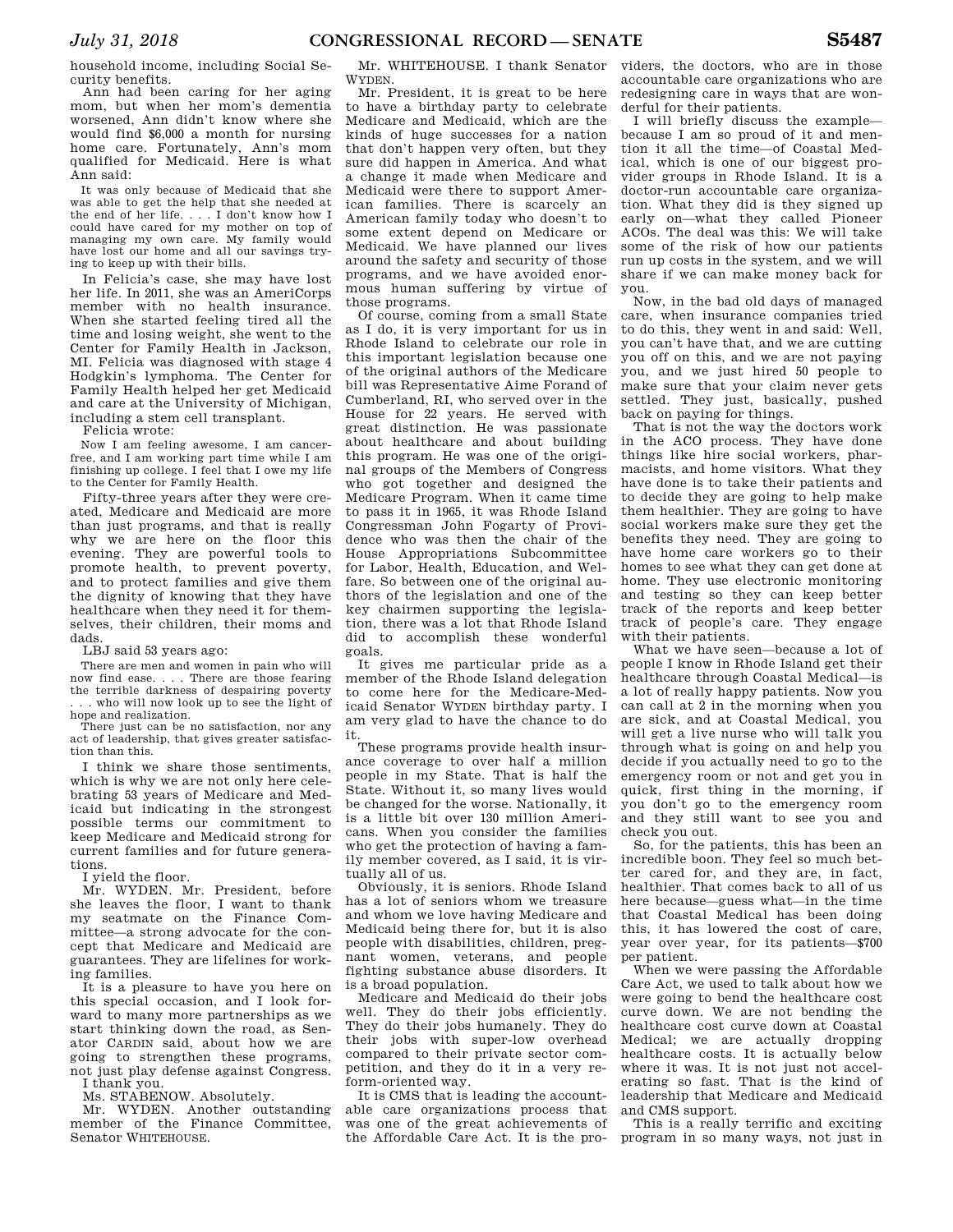terms of humaneness, not just in terms of security for American families but also in terms of leadership and in helping us continue to develop a healthcare system that we can be very proud of.

I am delighted to serve on the Finance Committee under the leadership of our ranking member, and I thank him for convening us on this terrific birthday. I would only propose that when we do this again, there be cake. I yield the floor.

Mr. WYDEN. I thank my colleague.

Mr. President, I particularly appreciate the fact that more than anyone else I know in this body, he keeps coming back to the proposition of building the healthcare system around paying for value. My colleague went through some examples in his State and around the country that are doing just that. That is a big part of what we are going to have to do to strengthen Medicare and Medicaid in the years ahead. So I thank my colleague.

We are also so pleased that he has joined the Finance Committee. Particularly, this argument about paying for values has to be right in the center of strengthening Medicare and Medicaid. I thank him for it.

Our colleague from Nevada is its former attorney general and is a champion of the rights of seniors. I am very pleased that she is here tonight.

I will tell my colleagues that we are all trying to play catchup ball as we have started running behind.

I really welcome my colleague Senator CORTEZ MASTO from Nevada, and I look forward to her remarks.

Ms. CORTEZ MASTO. I thank Senator WYDEN.

Mr. President, 53 years ago on July 30, 1965, President Lyndon B. Johnson signed landmark legislation to establish Medicare and Medicaid—two essential programs that provide healthcare to over 120 million Americans and over 1 million Nevadans.

When President Johnson signed this historic bill, he said:

No longer will older Americans be denied the healing miracle of modern medicine. No longer will illness crush and destroy the savings that they have so carefully put away over a lifetime so that they might enjoy dignity in their later years. No longer will young families see their own incomes, and their own hopes, eaten away simply because they are carrying out their deep moral obligations to their parents, and to their uncles, and their aunts. And no longer will this Nation refuse the hand of justice to those who have given a lifetime of service and wisdom and labor to the progress of this progressive country.

On that day, LBJ declared an end to an era in which healthcare was denied to the most vulnerable members of our communities.

So I rise to celebrate the incredible progress we have made since President Johnson created Medicare and Medicaid. We lifted hundreds of millions of Americans out of abject poverty and provided hundreds of millions more with dignity, security, and peace of mind. Then, in 2010, we passed the Af-

fordable Care Act, which was built on the foundation that President Johnson laid, and gave 20 million additional Americans, including hundreds of thousands of Nevadans, access to affordable healthcare coverage.

Yet today is not just for celebration, because our work is not yet done. Prescription drug prices, premiums, and copays are still too high. Too many Americans can't afford the medicine they need in order to live. Too many Americans can't find a doctor whose office is less than a day's drive away. Too many Americans are still struggling to get healthcare that meets their basic needs.

Instead of trying to expand access to healthcare, some of my Republican colleagues here in Congress are working every single day to attack the Affordable Care Act and strip healthcare coverage away from tens of millions of Americans. Some Republican leaders are now threatening to cut Medicare and Medicaid in order to pay for President Trump's massive tax cut to corporations and special interest groups. The Republican tax bill exploded our deficit by \$1.5 trillion, and now Republicans are demanding cuts to critical healthcare programs to pay for their lavish corporate CEO giveaway. So it is not enough to celebrate our progress.

When President Johnson signed the Social Security Amendments Act, he landed an historic blow in the fight against poverty, injustice, and inequality. Today, we have to rededicate ourselves to that fight.

We have to protect, strengthen, and improve the Affordable Care Act. We have to lower the cost of prescription drugs and invest in the health of every community. We have to create an affordable public health insurance option that would be available to everyone in the United States regardless of one's income level. We also have to fight back against cuts to Medicare and Medicaid, because the fight to protect our healthcare is a fight to protect our dignity, our security, and our basic rights.

I yield the floor.

Mr. WYDEN. I thank my colleague.

Mr. President, suffice it to say, the Senator is someone who gets right to the point. She succinctly got to the central question of ensuring that we build on the guarantee that has been Medicare and Medicaid. She has been a terrific advocate for seniors. I followed her work in the State government and have followed it here. We are so pleased that she is here to be a passionate healthcare advocate for millions of Americans. I thank her.

To my colleagues, we have three Senators who have arrived on time. Unfortunately, the Senate is in its usual position of being a little bit late. We have Senator KING, Senator HIRONO, and Senator HASSAN, if my colleagues can accept that.

I thank Senator KING and look forward to his remarks.

Mr. KING. I thank the Senator from Oregon for bringing us here today.

Mr. President, 53 years ago this week, President Johnson signed the Medicare bill. I believe it to be one of the most important pieces of legislation signed in the last 100 years. It finally removed from the shoulders of the senior citizens of this country the burden, stress, cost, and anxiety of not knowing whether they were going to be able to pay for healthcare, for hospitalization, for doctors' visits, and, later, for prescription drugs.

I will talk for a moment about two things. No. 1 is what it has done to our economy and, particularly, to the economy involving seniors.

Here is a pretty graphic representation.

In 1965, when Medicare was passed, a third of the senior citizens in the country lived in poverty. One-third lived in poverty and in fear of losing everything if they were stricken by health catastrophes or even minor health problems that they could not deal with. Over the next 53 years, this line has come down to 9.3 percent of seniors living in poverty. It has declined by two-thirds, largely because of Medicare, largely because the financial burden of healthcare costs has been eliminated from their shoulders.

Now, Medicare isn't perfect. There are things we can do to strengthen it, to improve it. I think one of the things we need to do is to talk about high drug prices and the effect on seniors under Medicare. We also have to talk about prevention. One of the faults, I believe, with Medicare is that it only pays for medical procedures and it doesn't pay to prevent medical procedures. The cheapest operation is the one that you don't have to have. I believe that is one of the areas in which we can improve Medicare—to provide more preventive services that will lower the costs for seniors, for the taxpayers, and for the whole economy.

Medicare, I would argue, is one of the most successful programs this body, this government, and this country have ever adopted. Yet, as I stand here today, there are people in this Congress who are, essentially, talking about scrapping it. They use all kinds of fancy language about ''premium support'' and those kinds of things and that they don't want to really do away with Medicare. Make no mistake. Premium support equals vouchers, and vouchers equal the end of Medicare as we know it.

This is a horrible, no-good, rotten, lousy idea, and we shouldn't do it. It will decline. It will diminish the support for the program and, ultimately, put the burden back on seniors of paying the cost of their healthcare.

As to this whole idea of vouchers, who at 85 or 90 years old wants to sort through 10 different insurance policies, compare deductibles and copays, and try to figure it all out? I don't think that is practical. I think it is a cruel joke on our seniors. As long as I am here, I am going to do everything I can to call out this idea for what it is—a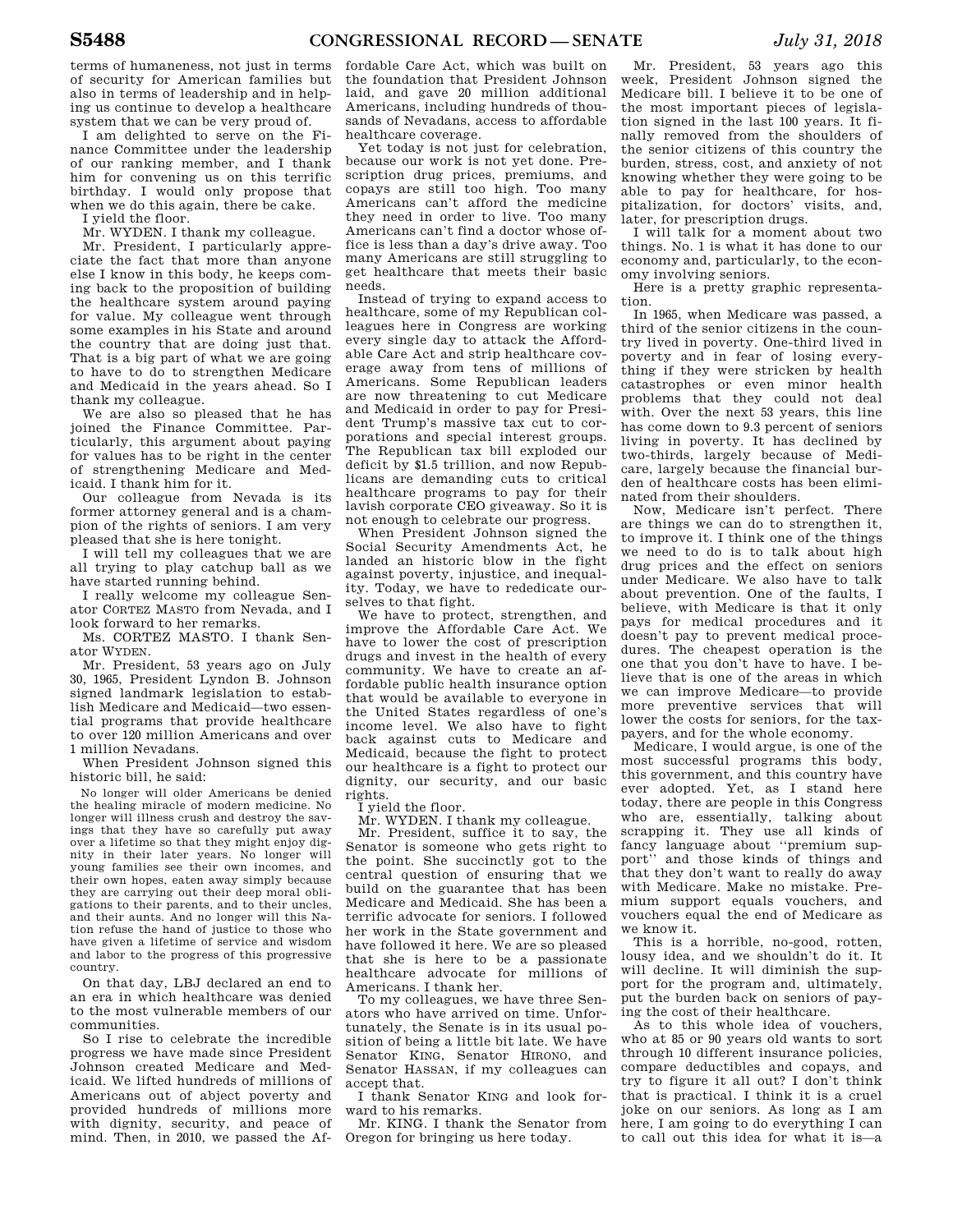cruel swipe at the protection for seniors that Medicare has provided.

I had a roundtable with seniors in Maine just this week, and we talked about prescription drug prices but also about Medicare. One of the things I learned is about one of the most important programs under Medicare. It is called the SHIP program, or the State Health Insurance Assistance Program, whereby people help seniors to sort through what is still the fairly complex process of signing up and determining Medicare coverage. That has been cut 20 percent in the last 2 years.

One of the things that came out of our roundtable was that what we need, as much or more than anything else, is information and guidance and care and concern. The SHIP program provides that. To be cutting it at this moment, again, is just inexplicable and, ultimately, I feel, is cruel. Now is not the time to be making cuts in Medicare. Now is the time to be strengthening it, to be providing for the future, and to be providing for those citizens who are coming up.

I know people in Maine who can't wait to be 65 because they will be covered by Medicare. I suppose they would just as soon not be 65, but they are genuinely waiting for the time when the burden of healthcare expenses is lifted from them, at least insofar as Medicare can do so. Yes, it needs improvement; yes, we should do more about prevention; yes, we should do more about the cost of prescription drugs, but, fundamentally, this is an important program that is so essential to the lives of seniors across the country and the 200,000 Medicare patients in the State of Maine.

This is an important anniversary. It is one that has really shown an incredible change. If anything has shown a successful track record, it is Medicare, and I am certainly going to do everything I can in my time here to make sure it maintains itself as a bulwark against the risk of medical catastrophe for our seniors. We can do that, and we shall do it.

I yield the floor.

The PRESIDING OFFICER (Mr. DAINES). The Senator from Oregon.

Mr. WYDEN. Mr. President, before he leaves the floor, I wish to thank my colleague, particularly, for noting some of the progress over the years as he makes the case for the future.

I remember years ago, when I was director of the Oregon Gray Panthers, it was common for a senior to have 15 or even 20 private health insurance policies that were supposed to supplement their Medicare. Most of them weren't worth the paper they were written on, and finally we passed a law to end that incredible outrage.

So my colleague has really said it well about some of the things that, fortunately, from yesteryear have been changed, but it has highlighted what we have to do in the future. I thank my colleague so much.

We have another advocate for our seniors here, the Senator from Hawaii,

Ms. HIRONO. I have been with her in her home State and have seen the bond she has with older people. We very much welcome her for her remarks.

Ms. HIRONO. Mr. President, I would like to start by thanking Senator WYDEN for his leadership in the fight to protect Medicare and Medicaid and for organizing this time for us to speak on this important subject.

I grew up in a three-generation household. My 93-year-old great-grandmother lived with us for over 20 years, and my grandmother lived with us until she was 98. So I, of all people, of course know the importance of Medicare to our seniors.

On May 7, 2015—a full 3 months before he descended a golden escalator to launch his campaign—Donald Trump bragged on Twitter about how he was ''the first and only'' Republican candidate to run for President to state that ''there will be no cuts to Social Security, Medicare, and Medicaid.''

He made, and repeated, that promise for a reason.

All across the country, we know Americans across party lines care deeply about healthcare and expect their Members of Congress to protect their healthcare.

Millions of Americans receive their healthcare through Medicaid and Medicare. These two programs have helped tens of millions of Americans since their creation 53 years ago. Medicare provides quality health insurance for millions of seniors, and Medicaid helps them afford nursing home care and other services when they need it.

Medicaid has served working families and the poor who otherwise couldn't afford healthcare coverage, helping to bring our uninsured rate to a historic low, and Medicaid is currently helping tens of thousands of Americans receive drug treatment amidst the ongoing opioid epidemic.

Again, it isn't surprising that Donald Trump pledged to protect these programs while campaigning for President. They are wildly popular programs for a reason, but it also isn't surprising that almost immediately after his election, Donald Trump reneged on his promise to protect Medicare and Medicaid. It began when he appointed Tom Price—the architect of plans to dismantle Medicare and Medicaid—to serve as his Secretary of Health and Human Services.

It continued when the President and congressional Republicans sought to eliminate the Medicaid expansion and cut hundreds of billions of dollars in Medicaid funding during the push to repeal the Affordable Care Act—the ACA.

It continued when the administration issued new rules that allowed States to implement arbitrary work requirements for Medicaid. Four States have already taken advantage of this new authority. If the rest of the country follows their lead, between 1 million and 4 million Americans will lose their healthcare coverage.

It continued when the President pro-

program, converting Medicaid to a block grant, and cutting nearly \$2 trillion from both programs as part of his fiscal year 2019 budget.

These changes and cuts would have a devastating impact on the hundreds of thousands of Hawaii residents who depend on these programs for their healthcare and their long-term care needs.

Medicaid, for example, serves around 350,000 Hawaii residents, including 38 percent of all the children in Hawaii and 15 percent of seniors, as well as people with disabilities across our State. These cuts would be particularly devastating to Hawaii residents who access healthcare through our Federally Qualified Community Health Centers, many of which depend on reimbursements through Medicaid to provide high-quality care to those in need.

During the height of the debate to repeal the Affordable Care Act, I spoke with Sheila Beckham, the CEO of Waikiki Health on Oahu. Waikiki Health operates a network of health centers and shelters in Honolulu that cater to high-risk populations, including a significant number of patients living with HIV and AIDS. If the President and congressional Republicans had succeeded in cutting Medicaid, Sheila would have had to lay off between 80 to 100 workers and close all but two of the clinics she operates.

Medicaid cuts would have also had a significant impact on women's health outcomes throughout Hawaii. Last year, I shared a story about a young woman named Anne, who walked into the Kokua Kalihi Valley Clinic 3 years ago. She had no health insurance, and she was pregnant at the age of 15. The doctors at the clinic helped Anne apply for Medicaid, which helped her afford prenatal care and gave her support to stay healthy and in school. Medicaid helped Anne and her husband Dan, age 17, welcome a healthy baby boy named Joseph. Today, Anne is a graduate of Farrington High School, she works part-time and has plans to become a pediatric nurse practitioner. Her family now has health insurance through Dan's employer.

Medicaid also plays a crucial role in providing long-term nursing care for seniors who otherwise would not be able to afford it. I know how important this is for our seniors in Hawaii because we have in Hawaii the fastest growing aging population in the entire country. Across our State, Medicaid provides coverage for three in five nursing home residents. At Hale Makua on Maui, that number is closer to 80 percent, and without Medicaid, many of the residents would not be able to afford to stay there.

posed turning Medicare into a voucher nently disabled. Fortunately, Lester One story that has stuck with me came from Keith Moniz. After working as a custodian for more than 40 years at St. Anthony's School, Keith's brother Lester lost his job and his health insurance. Only a few short months later, Keith's brother Lester had a debilitating stroke that left him perma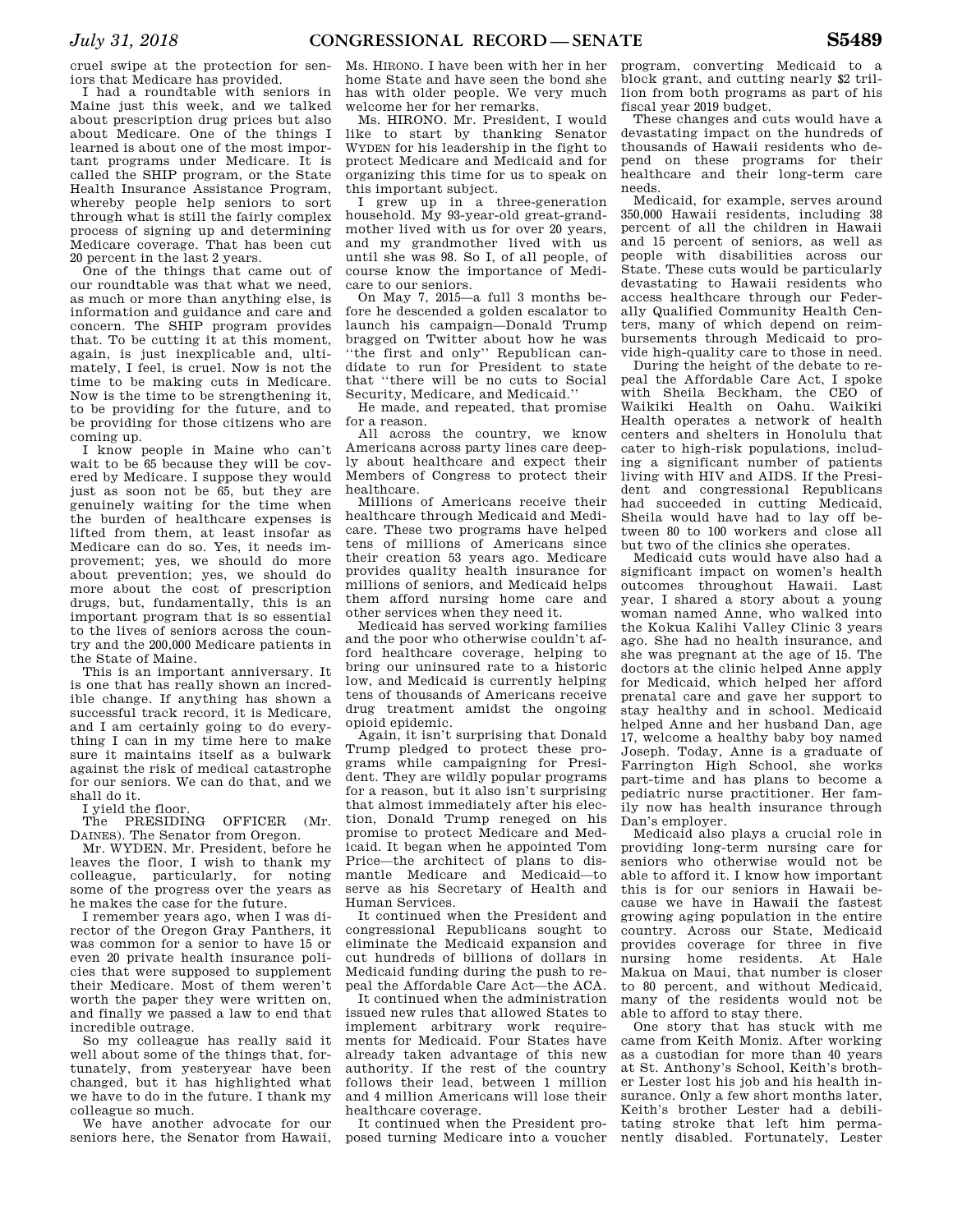was able to obtain Medicaid coverage and is now a long-term resident at Hale Makua.

Keith was very clear about what would have happened to his brother if the President had succeeded in making large cuts to Medicaid. Keith said:

It would be devastating. We had a difficult time taking care of him when he was at home, and he's gotten the care that he needs at Hale Makua. It would be a big loss. . . . I don't know what we could do, where we would be able to move him to.

Our seniors—in Hawaii we call them kupuna—would also be significantly harmed by the President's plan to voucherize and make huge cuts to Medicare. More than 230,000 kupuna our seniors in Hawaii—or 17 percent of our State's population are covered by Medicare. Through its payments to providers and purchases of medical equipment, Medicare generates \$2.5 billion for Hawaii's economy.

Our kupuna are already struggling with the rising cost of living and nearly 9 percent of them live in poverty. Many more are living on fixed incomes and would be especially vulnerable to rising costs under the President's plan to turn Medicare into a voucher program.

Last year, I shared the story of Lanny and Anne Bruner from Kauai. Lanny is 80 years old, but he is still working three jobs to make ends meet after losing the family home during the 2008 mortgage crisis. His wife Anne has glaucoma and pays what she calls a ''ridiculous amount'' for eye drops. Lanny had a heart attack and two knee replacements. Like many of our kupuna living on a fixed income, they simply could not afford to pay the extra money they would be forced to pay if Republicans succeed in their effort to privatize Medicare.

These stories underscore the importance of and the need for Congress to pass specific legislation to protect Medicare and Medicaid from partisan attacks from Donald Trump and congressional Republicans. This week, I will be introducing new legislation that would prohibit Congress from making devastating cuts to Medicare and Medicaid through the budget reconciliation process. It accomplishes this objective by requiring any legislation that seeks to make certain changes to Medicare or Medicaid to receive 60 votes in the Senate before such changes can be implemented. Of course, these changes include increasing the Medicare eligibility age, privatizing or turning Medicare into a voucher program, block granting or imposing per capita caps on Medicaid, and rolling back the ACA's Medicaid expansion.

My legislation builds on the success of an amendment I introduced with my colleague from Indiana, Senator DON-NELLY, during last January's budget debate to protect these programs. Although our amendment did not pass—it came pretty close—two Republicans joined us in supporting it. It is nice to

know some of my Republican colleagues are concerned about seniors, children, and working families who rely on Medicare and Medicaid every single day.

I think it is just astonishing that as we are talking about cutting Medicare and Medicaid for millions of seniors throughout our country, and hundreds of thousands in Hawaii, these kinds of changes are being proposed by the very President and the people in Congress who gave the richest 1 percent of the people in our country and corporations a huge—a huge—tax break. By the way, the President is talking about giving the rich people in our country even more of a tax cut. It is just astounding to me that while all of that is happening on the one hand, on the other hand, they propose changes to two huge programs that millions of people in our country rely on. Where are our priorities? They are definitely misplaced if we go along with these schemes.

I call on my colleagues on both sides of the aisle to join me in this fight to protect these critical social safety net programs.

I yield the floor.

Mr. WYDEN. Mr. President, before the Senator leaves the floor, I want to thank my colleague for an excellent statement. I thank her, in particular, for her last point, highlighting the proposition that the administration seems to be considering—after all the boondoggles that the fortunate few have already gotten, they seem to be considering the idea of administratively and unilaterally cutting the capital gains tax to provide another windfall, while, as my colleague said—and I went sort of page by page in the President's budget—they seek to clobber Medicare and Medicaid.

The Senator from Hawaii has given us the starkest example of what the priorities ought to be and what they shouldn't be, and I thank her for her excellent presentation. I look forward to working with her.

Our last Senator slated to speak this evening is Senator HASSAN, a Governor who knows inside out how these programs work, understands the federalism aspect of this—the Federal-State partnership, for example—in terms of Medicaid. She has been working with families in her State and with families around the country for years and years as an advocate of these programs. I really appreciate her joining us tonight.

Ms. HASSAN. Mr. President, I thank the Senator from Oregon for organizing this evening's recognition.

Fifty-three years ago this week, President Lyndon B. Johnson signed Medicare and Medicaid into law, delivering healthcare to seniors and some of our most vulnerable citizens, and bolstering efforts to expand opportunity and help more of our people thrive. Today, tens of millions of Americans are covered through Medicare and Medicaid.

In communities in New Hampshire and throughout our country, seniors are able to live active, engaging, and high-quality lives, participating physically and economically, because of the care Medicare provides. We know Medicaid has delivered countless benefits to people from all walks of life. Medicaid helps seniors and those who experience disabilities receive supports that allow them to live independently in their homes and in their communities. It also helps countless children who experience disabilities go to school, and it assists school districts in covering costs for special education services and equipment.

New Hampshire's bipartisan Medicaid expansion plan has provided more than 50,000 hard-working Granite Staters with the peace of mind that comes with quality, affordable health insurance.

Experts on the frontlines have said that our Medicaid expansion plan is the No. 1 tool at our disposal to combat the opioid crisis in New Hampshire. What we have learned is that when people who have substance misuse disorders have Medicaid coverage, they have the opportunity to change their lives, people like a Granite Stater named Elizabeth, who at one point in her life was homeless and lost custody of her son as a result of a substance misuse disorder. Elizabeth is in recovery and works at the SOS Recovery Community Organization in Rochester, a facility that recently celebrated an expansion to ensure that they can help even more people in need. Elizabeth has credited her recovery to the services she has received through Medicaid expansion and has stressed its importance in helping people who have struggled with substance misuse disorder find the support and help they need to improve their lives, to get better, to work, to raise a family.

On this anniversary, we must reaffirm our commitment to protecting Medicare and Medicaid and strengthening them so that they are available for future generations. Unfortunately, the Trump administration and my Republican colleagues have repeatedly pushed efforts that would undermine and drastically cut Medicare and Medicaid.

During last year's TrumpCare debate, a top priority for Republicans was instituting massive cuts to Medicaid that would have forced States to choose between slashing benefits, reducing the number of people who can get care, or both, threatening the very services on which children, people with disabilities, and seniors depend. Thankfully, the TrumpCare bill failed, but efforts from this administration to sabotage the health of millions haven't stopped, and Medicare and Medicaid continue to be under threat for drastic cuts, all so that Republicans can pay for their massive tax breaks for corporate special interests.

These attacks on our healthcare must stop. Our constituents understand the benefits of these programs,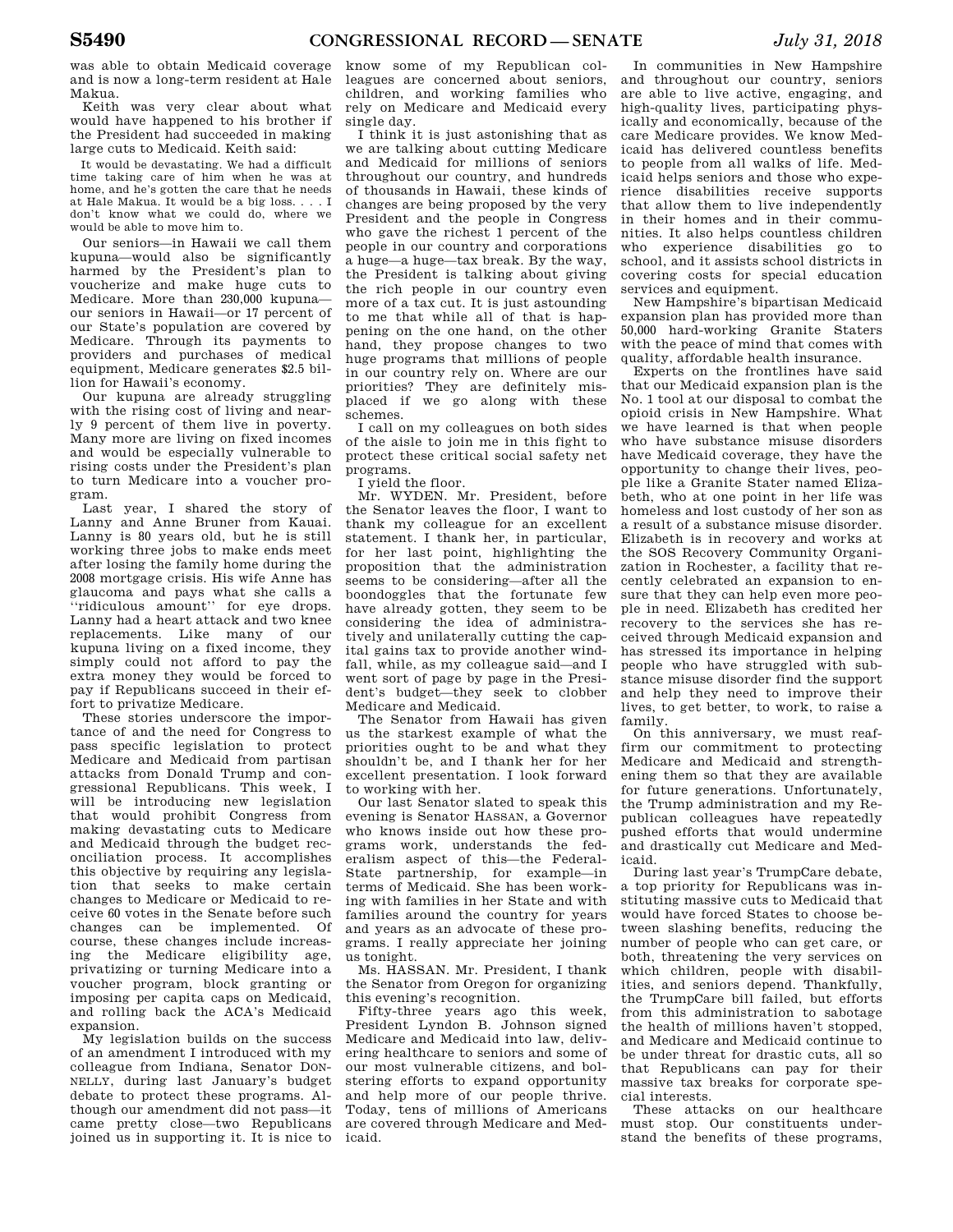and they want us to work together to safeguard them so that they are available and effective for our seniors, our children, our most vulnerable, now and in the future.

With the creation of Medicare and Medicaid, our country acknowledged an obligation to protect the health and wellness of our people, and it has acknowledged and it has seen the value of doing so—for individuals, for communities, and for our economy.

Fifty-three years ago, Americans made a promise to each other, as selfgoverning people have the unique privilege and power to do. I am going to continue fighting to make good on that promise for years to come.

I yield the floor.

Mr. WYDEN. Mr. President, before my colleague leaves the floor, I want to thank her for her thoughtful remarks in recognizing that as we talk about the future of Medicare and Medicaid, what we see is a constant need to update these terrific programs for the times. When I was director of the Gray Panthers, opioids were not an issue. Today, it is a dominant force in American life. My colleague is a leader in the effort to find smart, passionate, cost-effective programs to deal with those challenges, and I thank her for her thoughtful comments.

Ms. HASSAN. Mr. President, I thank Senator WYDEN for his leadership for our seniors, for our Nation's economy, and for all of our people.

Mr. WYDEN. I thank my colleague.

Mr. President, I have one brief comment to wrap up. I see my colleague from Florida here. My colleagues have essentially spent close to an hour talking about these programs that are literally a lifeline to millions of Americans, Medicare and Medicaid. As highlighted tonight, it has always been that we have had to play a lot of defense to prevent big attacks on these programs—we even saw them in the President's budget as I went page by page—when what we really would like to do is play offense and think about the future.

My colleague from Florida is here. He has a very large elderly population, as many Senators do.

When I was director of the Gray Panthers, Medicare had two parts. There was Part A for hospitals and Part B for doctors. That was it. If you had a broken ankle and you went to the hospital, that was Part A. If you had a horrible case of the flu, you went to the doctor, and you were taken care of in an outpatient fashion. That is not Medicare today. Medicare today is chronic illnesses—diabetes, heart disease, chronic pulmonary diseases. Eighty percent of the Medicare Program is going to be consumed by chronic illnesses in the days ahead.

Congress has just begun the effort to update the Medicare guarantee to incorporate those hugely important challenges—cancer, diabetes, heart disease. Those are chronic illnesses. I close by way of saying that this update means,

again, that the guarantee reaches into every nook and cranny of our community. That means seniors in traditional Medicare, seniors who secure their healthcare through Medicare Advantage, and seniors in accountable care organizations. All of them, wherever they get their healthcare, ought to be able to secure an updated Medicare guarantee that addresses the upcoming challenge of our times, the great challenge of our times dealing with chronic illnesses.

My colleagues have laid out what our job is all about, which is preventing the effort to go backward, when we like to think about going forward into the future in a fashion that updates the Medicare guarantee for all older people and those who look forward to those years, and protecting the great safety net of our time—Medicaid.

Mr. President, I yield the floor. The PRESIDING OFFICER. The Senator from Florida.

### f EXECUTIVE SESSION

### EXECUTIVE CALENDAR

Mr. RUBIO. Mr. President, I ask unanimous consent that the Senate proceed to executive session for the consideration of Calendar Nos. 1017 through 1029 and all nominations placed on the Secretary's desk in the Air Force, Army, and Navy; that the nominations be confirmed; that the motions to reconsider be considered made and laid upon the table with no intervening action or debate; that no further motions be in order; that any statements related to the nominations be printed in the Record; that the President be immediately notified of the Senate's action, and the Senate then resume legislative session.

The PRESIDING OFFICER. Is there objection?

Without objection, it is so ordered.

The nominations considered and confirmed are as follows:

#### IN THE ARMY

The following named officer for appointment in the United States Army to the grade indicated while assigned to a position of importance and responsibility under title 10, U.S.C., section 601:

*To be general* 

Lt. Gen. Stephen R. Lyons

IN THE AIR FORCE

The following named officer for appointment in the United States Air Force to the grade indicated while assigned to a position of importance and responsibility under title 10, U.S.C., section 601:

*To be lieutenant general* 

Maj. Gen. Brian T. Kelly

The following named officer for appointment in the United States Air Force to the grade indicated while assigned to a position of importance and responsibility under title 10, U.S.C., section 601:

*To be lieutenant general* 

Lt. Gen. Mark D. Kelly

The following named Air National Guard of the United States officer for appointment in

the Reserve of the Air Force to the grade indicated under title 10, U.S.C., sections 12203 and 12212:

*To be brigadier general* 

### Col. Timothy J. Madden

The following named officer for appointment in the United States Air Force to the grade indicated while assigned to a position of importance and responsibility under title 10, U.S.C., section 601:

#### *To be lieutenant general*

Lt. Gen. Jeffrey L. Harrigian

The following named officer for appointment in the United States Air Force to the grade indicated while assigned to a position of importance and responsibility under title 10, U.S.C., section 601:

*To be lieutenant general* 

Maj. Gen. Thomas A. Bussiere

The following named officer for appointment in the United States Air Force to the grade indicated while assigned to a position of importance and responsibility under title 10, U.S.C., section 601:

*To be lieutenant general* 

Lt. Gen. Kenneth S. Wilsbach

#### IN THE ARMY

The following named officer for appointment in the United States Army to the grade indicated while assigned to a position of importance and responsibility under title 10, U.S.C., section 601:

*To be lieutenant general* 

Lt. Gen. Stephen M. Twitty

IN THE MARINE CORPS

The following named officer for appointment as Assistant Commandant of the Marine Corps in the United States Marine Corps, and for appointment to the grade indicated while assigned to a position of importance and responsibility under title 10, U.S.C., sections 601 and 5044:

*To be general* 

Lt. Gen. Gary L. Thomas

#### IN THE AIR FORCE

The following named officer for appointment in the United States Air Force to the grade indicated under title 10, U.S.C., section  $624.$ 

### *To be brigadier general*

Col. Susan J. Pietrykowski

The following named officer for appointment in the United States Air Force to the grade indicated while assigned to a position of importance and responsibility under title 10, U.S.C., section 601:

*To be lieutenant general* 

Maj. Gen. Jon T. Thomas

### IN THE ARMY

The following named officers for appointment to the grade indicated in the United States Army under title 10, U.S.C., section 624:

### *To be brigadier general*

Col. Gregory K. Anderson

Col. Christine A. Beeler

- Col. Peter N. Benchoff
- Col. Mark S. Bennett
- Col. Gregory J. Brady
- Col. Michele H. Bredenkamp
- 
- Col. Edmond M. Brown
- Col. Robert M. Collins
- Col. Kimberly M. Colloton
- Col. David S. Doyle
- Col. Thomas J. Edwards, Jr.
- Col. Marcus S. Evans
- Col. Brett T. Funck
- Col. James J. Gallivan
- Col. Brian W. Gibson
- Col. Amy E. Hannah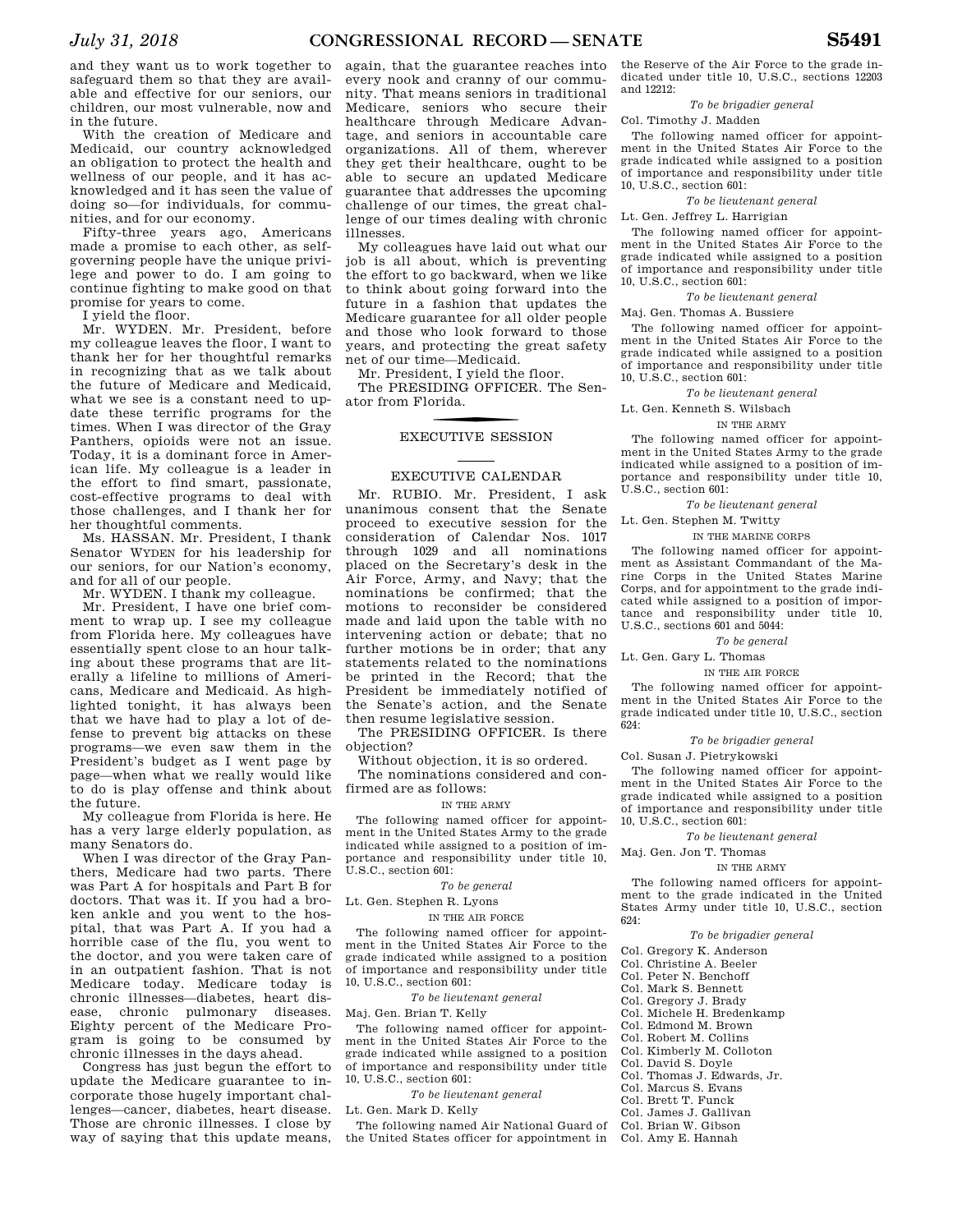- Col. Jered P. Helwig
- Col. Donn H. Hill
- Col. Scott A. Jackson
- Col. John D. Kline
- Col. Gavin A. Lawrence
- Col. Kevin C. Leahy
- Col. Michelle M. Letcher Col. Charles J. Masaracchia
- Col. Michael C. McCurry, II
- Col. John V. Meyer, III
- Col. Duane R. Miller
- Col. Scott M. Naumann
- Col. Christopher R. Norrie
- Col. Allan M. Pepin
- Col. Andrew D. Preston
- Col. Mark C. Quander
- Col. John L. Rafferty, Jr.
- Col. Jeth B. Rey
- Col. Joseph A. Ryan
- Col. James M. Smith
- Col. Brett G. Sylvia
- Col. Joel B. Vowell
- Col. Todd R. Wasmund

The following named officer for appointment in the United States Army to the grade indicated while assigned to a position of importance and responsibility under title 10, U.S.C., section 601:

### *To be lieutenant general*

Maj. Gen. James F. Pasquarette

NOMINATIONS PLACED ON THE SECRETARY'S DESK

#### IN THE AIR FORCE

PN1598 AIR FORCE nominations (23) beginning JACQUELINE E. BERRY, and ending CONNIE L. WINIK, which nominations were received by the Senate and appeared in the Congressional Record of February 8, 2018.

PN2156 AIR FORCE nominations (167) beginning ANTHONY J. ACETO, and ending REGIS C. ZOZO, which nominations were received by the Senate and appeared in the Congressional Record of June 18, 2018.

PN2216 AIR FORCE nominations (6) beginning MICHAEL A. BASSO-WILLIAMS, and ending IRSHAD A. SHAKIR, which nominations were received by the Senate and appeared in the Congressional Record of June 25, 2018.

PN2217 AIR FORCE nomination of Vikhyat S. Bebarta, which was received by the Senate and appeared in the Congressional Record of June 25, 2018.

PN2218 AIR FORCE nominations (2) beginning MARY F. STUEVER, and ending LAVANYA VISWANATHAN, which nominations were received by the Senate and appeared in the Congressional Record of June 25, 2018.

PN2225 AIR FORCE nominations (2496) beginning KATHLEEN E. AALDERINK, and ending ISAIAH S. ZYDUCK, which nominations were received by the Senate and appeared in the Congressional Record of June 28, 2018.

PN2246 AIR FORCE nomination of Nisha R. Baur, which was received by the Senate and appeared in the Congressional Record of July 9, 2018.

PN2247 AIR FORCE nomination of Jay T. Flottmann, which was received by the Senate and appeared in the Congressional

Record of July 9, 2018. PN2248 AIR FORCE nomination of Christopher P. Wherthey, which was received by the Senate and appeared in the Congressional Record of July 9, 2018.

PN2249 AIR FORCE nomination of Issa M. Alvarez, which was received by the Senate and appeared in the Congressional Record of July 9, 2018.

PN2250 AIR FORCE nomination of Nathaniel P. Lisenbee, which was received by the Senate and appeared in the Congressional Record of July  $9, 2018$ .

PN2251 AIR FORCE nomination of Sean P. Malanowski, which was received by the Senate and appeared in the Congressional Record of July 9, 2018.

PN2252 AIR FORCE nominations (17) beginning JAMES W. BARNES, and ending BRAD-LEY A. WISLER, which nominations were received by the Senate and appeared in the Congressional Record of July 9, 2018.

PN2253 AIR FORCE nominations (3) beginning ADAM D. AASEN, and ending GEORGE E. QUINT, which nominations were received by the Senate and appeared in the Congressional Record of July 9, 2018.

PN2287 AIR FORCE nominations (3) beginning ILDA Y. ISAZA, and ending YOBANKA E. PAEZ-MUNOZ, which nominations were received by the Senate and appeared in the Congressional Record of July 18, 2018.

PN2288 AIR FORCE nomination of Samantha S. Rieger-Pinson, which was received by the Senate and appeared in the Congressional Record of July 18, 2018.

PN2335 AIR FORCE nominations (2) beginning STEVEN J. NORDEEN, and ending STEPHANIE E. WILSON, which nominations were received by the Senate and appeared in the Congressional Record of July'23, 2018.

#### IN THE ARMY

PN2079 ARMY nomination of Alexis N. Mendozadejesus, which was received by the Senate and appeared in the Congressional Record of June 7, 2018.

PN2188 ARMY nominations (2) beginning<br>SAMUEL B. ALBAHARI, and ending ALBAHARI, and ending RICCARDO C. PAGGETT, which nominations were received by the Senate and appeared in the Congressional Record of June 20, 2018.

PN2189 ARMY nominations (2) beginning JOHNMARK R. ARDIENTE, and ending NA-THAN A. GUNTER, which nominations were received by the Senate and appeared in the Congressional Record of June 20, 2018.

PN2190 ARMY nominations (3) beginning RYAN J. BERGLIN, and ending JAMES A. NARDELLI, which nominations were received by the Senate and appeared in the Congressional Record of June 20, 2018.

PN2191 ARMY nominations (2) beginning DAVID L. BURRIER, and ending WILLIAM T. CIGICH, which nominations were received by the Senate and appeared in the Congressional Record of June 20, 2018.

PN2192 ARMY nomination of Joshua V. Arndt, which was received by the Senate and appeared in the Congressional Record of June 20, 2018.

PN2193 ARMY nominations (7) beginning CHRISTOPHER Z. FARRINGTON, and ending MICHAEL P. THOMAS, which nominations were received by the Senate and appeared in the Congressional Record of June 20, 2018.

PN2194 ARMY nomination of Roderick W. Sumpter, which was received by the Senate and appeared in the Congressional Record of June 20, 2018.

PN2195 ARMY nomination of Daniel Torres, which was received by the Senate and appeared in the Congressional Record of June 20, 2018.

PN2196 ARMY nominations (42) beginning MICHAEL P. ANTECKI, JR., and ending D014175, which nominations were received by the Senate and appeared in the Congressional Record of June 20, 2018.

PN2197 ARMY nominations (291) beginning LISA M. ABEL, and ending D014651, which nominations were received by the Senate and appeared in the Congressional Record of June 20, 2018.

PN2198 ARMY nominations (433) beginning DREW Q. ABELL, and ending G010393, which nominations were received by the Senate and appeared in the Congressional Record of June 20, 2018.

PN2199 ARMY nominations (473) beginning ELI S. ADAMS, and ending D014147, which nominations were received by the Senate and appeared in the Congressional Record of June 20, 2018.

PN2219 ARMY nomination of Rochell A. Maier, which was received by the Senate and appeared in the Congressional Record of June 25, 2018.

PN2220 ARMY nomination of Robert C. Soper, which was received by the Senate and appeared in the Congressional Record of June 25, 2018.

PN2221 ARMY nominations (53) beginning VINCENTE G. ALCIVAR, and ending ED-WARD W. WRIGHT, which nominations were received by the Senate and appeared in the Congressional Record of June 25, 2018.

PN2226 ARMY nomination of Benjamin E. Solomon, which was received by the Senate and appeared in the Congressional Record of June 28, 2018.

PN2227 ARMY nominations (4) beginning WILLIAM J. NELS, and ending KELLIE A. WHITTLINGER, which nominations were received by the Senate and appeared in the Congressional Record of June 28, 2018.

PN2228 ARMY nominations (2) beginning VENDECK M. DAVIS, and ending RYAN G. LAVOIE, which nominations were received by the Senate and appeared in the Congressional Record of June 28, 2018.

PN2229 ARMY nominations (2) beginning HARRY A. HORNBUCKLE, and ending MI-CHAEL J. KIMBALL, which nominations were received by the Senate and appeared in the Congressional Record of June 28, 2018.

PN2254 ARMY nominations (3) beginning MATTHEW W. ALLEN, and ending FRANCIS E. SANFORD, JR., which nominations were received by the Senate and appeared in the Congressional Record of July 9, 2018.

PN2255 ARMY nomination of Brian C. Morgan, which was received by the Senate and appeared in the Congressional Record of July 9, 2018.

PN2289 ARMY nomination of Kenneth F. Klock, which was received by the Senate and appeared in the Congressional Record of July 18, 2018.

PN2290 ARMY nomination of Brandon C. Klink, which was received by the Senate and appeared in the Congressional Record of July 18, 2018.

PN2291 ARMY nomination of Burton C. Glover, which was received by the Senate and appeared in the Congressional Record of July 18, 2018.

PN2292 ARMY nomination of Manuel Reyes, Jr., which was received by the Senate and appeared in the Congressional Record of July 18, 2018.

PN2293 ARMY nomination of Emmanuel D. Eisenstein, which was received by the Senate and appeared in the Congressional Record of July 18, 2018.

PN2294 ARMY nomination of Marshall L. Bartee, which was received by the Senate and appeared in the Congressional Record of July 18, 2018.

PN2296 ARMY nominations (18) beginning ETHAN P. CARTER, and ending SAMUEL R. WETHERILL, IV, which nominations were received by the Senate and appeared in the Congressional Record of July 18, 2018.

PN2297 ARMY nominations (6) beginning PATRICIA J. RASMUSSEN, and ending KENT J. VINCE, which nominations were received by the Senate and appeared in the Congressional Record of July 18, 2018.

PN2298 ARMY nominations (3) beginning JEREMY W. BERNDT, and ending AMY M. RAMER, which nominations were received by the Senate and appeared in the Congressional Record of July 18, 2018.

PN2299 ARMY nominations (4) beginning SCOTT M. EVERHART, and ending ALBERT SOHNEN, which nominations were received by the Senate and appeared in the Congressional Record of July 18, 2018.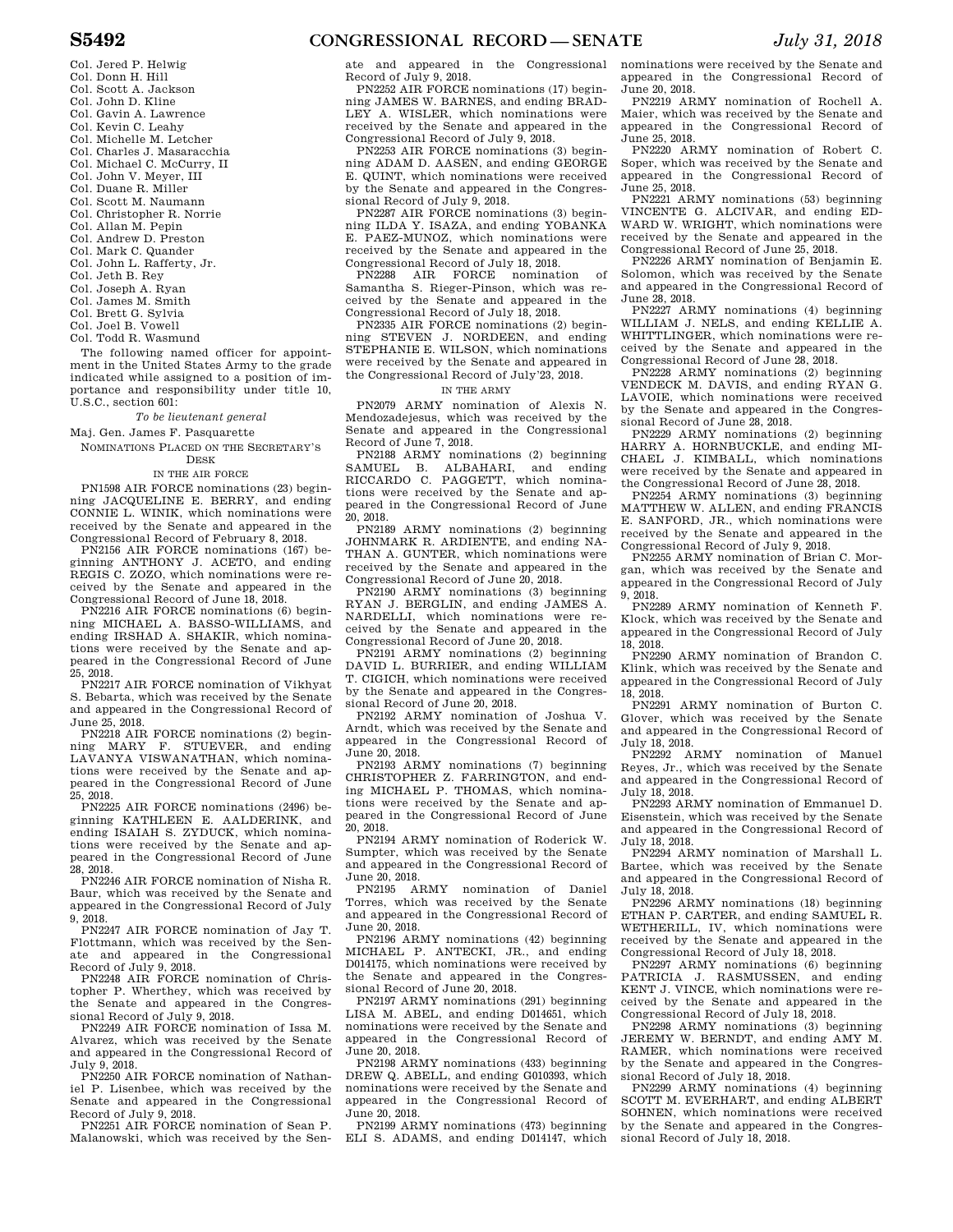PN2300 ARMY nomination of William Perez, which was received by the Senate and appeared in the Congressional Record of July 18, 2018.

PN2301 ARMY nominations (6) beginning ROBYN D. BOLGLA, and ending RHONDA D. WYNDER, which nominations were received by the Senate and appeared in the Congressional Record of July 18, 2018.

PN2302 ARMY nominations (17) beginning MICHAEL C. AMPELAS, and ending KURT G. ZIMMER, which nominations were received by the Senate and appeared in the Congressional Record of July 18, 2018.

PN2303 ARMY nominations (12) beginning MICHAEL S. ALLAIN, and ending CARMEN M. TUCKER, which nominations were received by the Senate and appeared in the Congressional Record of July 18, 2018.

PN2304 ARMY nominations (8) beginning DONNA M. KENTLEY, and ending DAVID J. SKELLEY, JR., which nominations were received by the Senate and appeared in the Congressional Record of July 18, 2018.

PN2305 ARMY nomination of Kimberly D. Dejesus, which was received by the Senate and appeared in the Congressional Record of July 18, 2018.

PN2306 ARMY nominations (3) beginning ROYAL M. MINOR, III, and ending BENITO E. RODRIGUEZ, which nominations were received by the Senate and appeared in the Congressional Record of July 18, 2018.

PN2307 ARMY nominations (8) beginning EDWARD L. BARRON, JR., and ending MICHELE M. RICH, which nominations were received by the Senate and appeared in the Congressional Record of July 18, 2018.

PN2308 ARMY nominations (30) beginning LORI J. ALLERT, and ending LARA K. TERAN, which nominations were received by the Senate and appeared in the Congressional Record of July 18, 2018.

PN2309 ARMY nominations (44) beginning CARL W. ADAMS, and ending JOHN H. WU, which nominations were received by the Senate and appeared in the Congressional Record of July 18, 2018.

PN2336 ARMY nominations (20) beginning DAWUD A. A. AGBERE, and ending D010823, which nominations were received by the Senate and appeared in the Congressional Record of July 23, 2018.

PN2337 ARMY nomination of Cynthia A. Hopkins, which was received by the Senate and appeared in the Congressional Record of July 23, 2018.

PN2338 ARMY nomination of Michael J. Loomis, which was received by the Senate and appeared in the Congressional Record of July 23, 2018.

PN2339 ARMY nomination of Latonia M. Mahnke, which was received by the Senate and appeared in the Congressional Record of July 23, 2018.

PN2340 ARMY nomination of Justin A. Evison, which was received by the Senate and appeared in the Congressional Record of July 23, 2018.

### IN THE NAVY

PN2230 NAVY nomination of Travis A. Montplaisir, which was received by the Senate and appeared in the Congressional Record of June 28, 2018.

PN2231 NAVY nomination of Ariana P. Bensusan, which was received by the Senate and appeared in the Congressional Record of June 28, 2018.

PN2256 NAVY nomination of Bruce S. Kimbrell, Jr., which was received by the Senate and appeared in the Congressional Record of July 9, 2018.

PN2257 NAVY nomination of Samantha C. Dugan, which was received by the Senate and appeared in the Congressional Record of July 9, 2018.

PN2258 NAVY nomination of Brian L. Lees, which was received by the Senate and appeared in the Congressional Record of July 9, 2018.

PN2310 NAVY nominations (28) beginning KORY A. ANGLESEY, and ending BEN-JAMIN C. WAITE, which nominations were received by the Senate and appeared in the Congressional Record of July 18, 2018.

PN2311 NAVY nominations (32) beginning DAVID W. ALEXANDER, and ending HAR-OLD B. WOODRUFF, which nominations were received by the Senate and appeared in the Congressional Record of July 18, 2018.

PN2312 NAVY nominations (48) beginning JONATHAN D. ALBANO, and ending JAMES P. ZAKAR, which nominations were received by the Senate and appeared in the Congressional Record of July 18, 2018.

PN2313 NAVY nominations (70) beginning JANE J. ABANES, and ending MICHELLE L. WESTCOTT, which nominations were received by the Senate and appeared in the Congressional Record of July 18, 2018.

PN2314 NAVY nominations (25) beginning MATTHEW S. BAILEY, and ending ADAM B. YOST, which nominations were received by the Senate and appeared in the Congressional Record of July 18, 2018.

PN2315 NAVY nominations (42) beginning LYNDA S. AMELL, and ending CHADWICK Y. YASUDA, which nominations were received by the Senate and appeared in the Congressional Record of July 18, 2018.

PN2316 NAVY nominations (52) beginning LALEH ABDOLAZADEH, and ending CHRIS-TOPHER L. YOUNG, which nominations were received by the Senate and appeared in the Congressional Record of July 18, 2018.

PN2317 NAVY nominations (145) beginning LISA L. ABELS, and ending JERRY YUAN, which nominations were received by the Senate and appeared in the Congressional Record of July 18, 2018.

PN2318 NAVY nomination of Javier Lopezmartinez, which was received by the Senate and appeared in the Congressional Record of July 18, 2018.

# f LEGISLATIVE SESSION

The PRESIDING OFFICER. The Senate will now resume legislative session.

f INTERIOR, ENVIRONMENT, FINAN-CIAL SERVICES, AND GENERAL GOVERNMENT APPROPRIATIONS ACT, 2019—Continued

The PRESIDING OFFICER. The Senator from Florida.

### RUSSIAN ELECTION INTERFERENCE

Mr. RUBIO. Mr. President, one of the interesting developments in our public debate in America today is Russia and the elections of 2016. Lost in all the noise and all the debate and all the legitimate issues that arise from it is this perception that if you are taking on Russian interference, that is a Democratic position or an anti-President Trump position, and that if you think this is all much ado about nothing, then you are taking a pro-President position. Nothing could be further from the truth. Vladimir Putin is neither a Republican nor a Democrat. He is not interested in making America great; he is interested in making America weak.

The reason Vladimir Putin is interested in making America weak is because while America is not at war with Vladimir Putin, Vladimir Putin is at

war with America. You may say: Well, that doesn't sound right because war means bullets, rockets, missiles, aircraft, and launching attacks. This misses the broader point. For Russia, under the Russian doctrine of conflict, information is a weapon; information war is a part of war. We are not in an armed conflict, but sadly, while we Americans go on about our lives and do not spend all day obsessing about Russia—until 2016 and some of the issues that arose there—Vladimir Putin is obsessed with America, and those in his government who surround him are as well.

We Americans look at Russia and say they are an important country. They have nuclear weapons and significant conventional military capabilities. But they have a very small economy of \$2 trillion—about the size of Italy's or Spain's. They are not really geopolitically relevant in many parts of the world. They still can't project power the way they used to during the Soviet Union. Yes, they are involved in Syria and other places, and they are doing more of that than ever before, and they have a veto vote on the United Nations Security Council. They are not really a relevant nation. Culturally, their people have much to be proud of and have contributed a tremendous amount to the world. On a daily basis, Russia may be a nuclear and somewhat military peer competitor of the United States but not economically, not commercially.

But the Russian Government's view of America is very different. They view America as an aggressive power that seeks to destroy Russia. I know that sounds bizarre to Americans who know that we spend little, if any, time thinking about how to go to war with Russia, but in their mindset, we do. They view us as an aggressive power that wants to fight and degrade them. They hold us responsible for the end of the Soviet Union, which, to them, represented power—not so much ideology, but power—for the current leaders. They blame us for expanding NATO in a way they feel encircles them. They blame us for the color revolutions throughout Europe, and they believe we want one of those to happen in Russia as well. Most of all, they think we are seeking to take advantage of Russia and humiliate them. This is the view of Russia's leaders. This is why, while we are not at war with Russia on information, Russia, under Vladimir Putin, is at war with the United States.

We keep talking about this issue as if it were espionage. I have had people come to me and say that everybody spies on everyone. This is not about espionage—trust me. Many countries in the world spy, and on each other, including our allies. This is not about espionage; this is about information warfare.

Information warfare is a part of the Russian doctrine of confronting an enemy and weakening them from within. What happened in 2016 and what is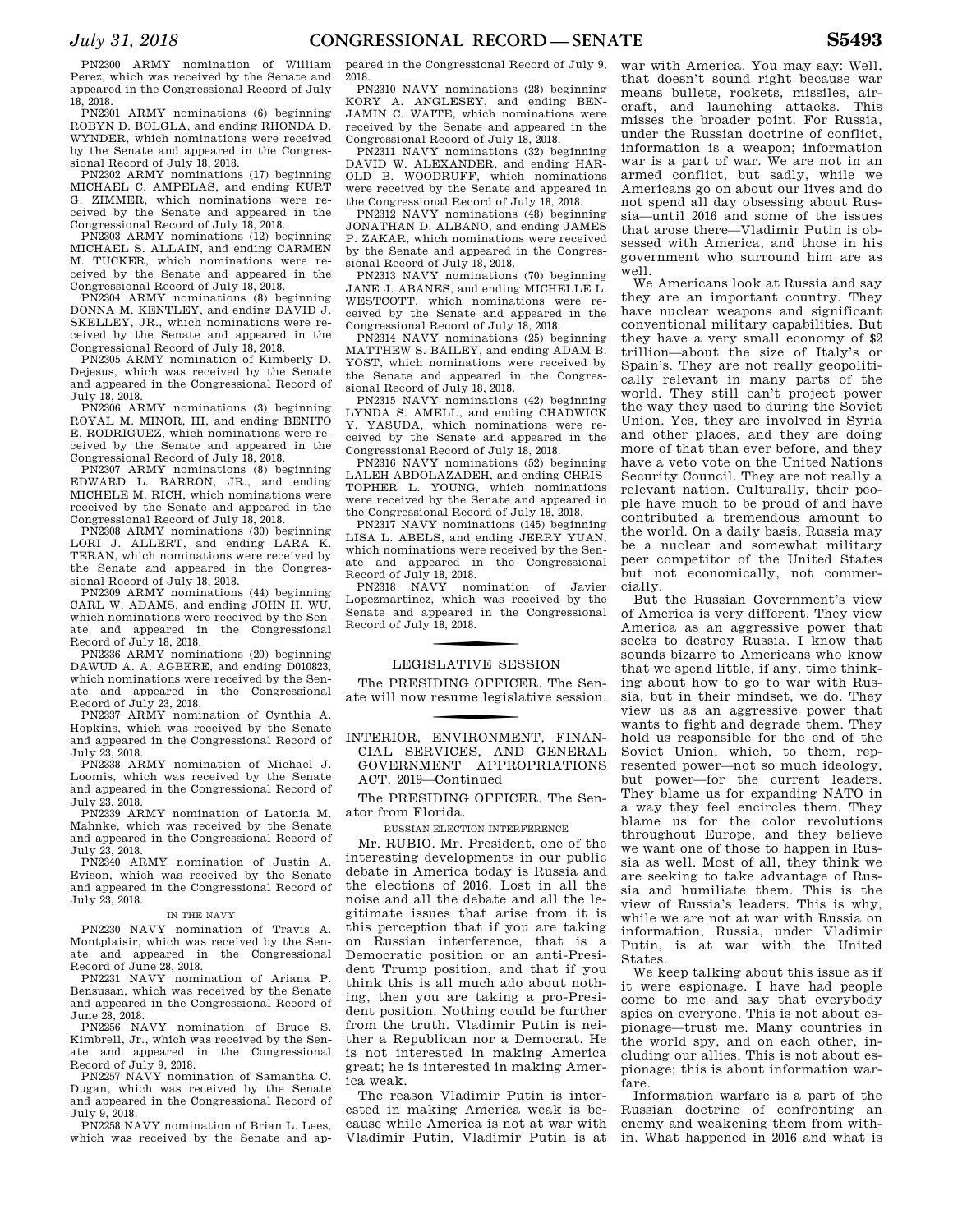happening now is nothing less than an information war against America—not for purposes of electing Donald Trump President or having Republicans win or vice versa but for purposes of dividing us among each other so they can weaken us from within, opening a permanent front domestically in order to hurt this country.

They do this all over the world. They do this in Eastern Europe. They do it all over the world where they have an interest, and it takes different forms. In many of the countries in which Russia is involved in information warfare, one of the things they do is openly and strongly financially support pro-Russian candidates, pro-Russian parties, or they may support pro-Russian separatists the way they did in parts of Ukraine.

We don't have a pro-Russia party in the United States. We don't really have pro-Russian constituencies in American politics—certainly not in large numbers that yield any power or influence. Instead, the way to weaken us is to divide us from within by pitting us against each other. The weapons they use in this war are their goals. Let me start with their goals.

How do they weaken us? The first is they seek to amplify political and social divisions in our country. You will see that both in 2016 and in the current efforts I am about to show that they focus largely on issues of race, immigration, and gun control. They know the issues that pit Americans against each other. They know the hot-button issues that get us to fight and call each other names and accuse one another of horrible things, and that is why they focus on those issues.

Another goal they have is to undermine confidence in our democracy—to be able to go around saying that our elections are rigged—so that we may come to doubt that a winner of an election really won.

The third is that they seek to weaken our image globally—for example, making up stories about how American troops in some country are killing civilians or committing war crimes and things of that nature, doctoring photos and video, and spreading fake news through their Russian propaganda outlets.

This is how they seek to weaken us. The methods they use are enlightening because they used them in 2016, and they are using them even at this very moment that I am speaking to you now. How do they amplify our political and social divisions? What do they do to get us to fight with one another? Because if they just put a bunch of segments on RT—everyone knows RT is the Kremlin's television station, but they are keen watchers of American habits. What do they know? They know a significant and growing percentage of Americans get their news and their information from social media.

In the old days, if you wanted to start a rumor, you started a rumor, and people had to tell someone else.

Propaganda and informational warfare is not new. What is new is the ability to spread it to millions of people instantaneously by using platforms that were not available just a short time ago. They know Americans increasingly, as I said, get information from social media.

The first thing they do is they develop networks of followers for fake social media accounts. ''Fake'' meaning they are real accounts but fake in that it is not the person. It is a Russian operative who creates a social media account. Initially, the account may not even have anything to do with politics. It might have a variety of different topics in order to attract people to follow it, until you get to 10,000 15,0000, 20,000, 30,000 followers. Once they have reached a critical mass—and they have dozens of these—then, they use those platforms to inject divisive or false content or memes. They can use that, for example, to just sow instability and get us to fight with one another, but they can also use it to target specific candidates.

For example, they are using these networks, potentially, to leak stolen documents from a computer they hacked; or email doctored documents, where they change a few words and make it sound like you said something you never said; or, an even greater and growing threat, potentially, one day develop deepfake videos that you will watch on your news feed. You will look at the video, and it looks like someone saying and doing something, but it was carefully doctored and only an expert can tell. By the time a campaign or candidate bats it down, the election has passed, and that video has been spread far and wide and probably even found its way into regular media.

They know how the metrics work. How does the story pop up on your news feed, for example, on Facebook? It is based on how many people click and look at it. They unleash automated bots and even potentially paid advertising to drive traffic to those sites so those fake stories or that false content and that divisive content begins to rise on the news feed, meaning more people will read it. The result is, you have started a massive internet rumor that you know is going to get Americans to fight against one another.

This is not a relic of 2016. This is happening now. This is happening today. We were reminded of it earlier this morning, earlier today.

I want to show you two slides that Facebook revealed—two slides of content that Facebook has now removed because they have identified it as the work of Russian intelligence and their informational war against the United States.

Our first slide, under a fake account named Resisters, was posted on the 1st of September of last year. It says: Millions of indigenous people died during the conquest of America. History is history. But if we want integrity and

equality, we have to erase these bloody memories and start over. Congratulations, Louisiana.

What it posts is a picture—a picture with a sign on it that says: Christian terrorism begins in 1492.

Sorry. It says, Congratulations Los Angeles because what it was referring to was Los Angeles canceled Columbus Day. Columbus Day is no more in the Nation's second-largest city.

Why do they put that on Facebook? Why would they post that? Because they know it is going to get us to fight. Some people will see that and be outraged about Christian terrorism. It will make them angry that this kind of thing is happening, and they will ascribe this as the work of the political left. Others, potentially who agree with this message, will send it to their group of followers, saying: Look, this is exactly right. This is what we have been saying all along.

The point is, this is a message that would divide Americans against each other. It will get us to fight along religious lines and potentially ethnic lines. That is the purpose of this kind of stuff—a fake account they boosted with automated bots so it got on people's news feeds.

By the way, they do dozens and dozens of these sorts of posts. This is just one example of it. This may reach 4,000 there, 18,000 people over there. This stuff adds up.

Let me show you a second slide. This is a slide from Aztlan Warriors. As you can see, it is pictures and the names of various Native American figures from America's past giving thanks to our vets in the 500-year war against colonialism.

Look at that one. Why would they post that? Geronimo, Crazy Horse, Chief Joseph, and the like. Why would they post that? Again, this is just two examples of things they were pushing to get people to fight. Maybe they are hoping some political or well-known figure will like it and then create a scandal about them in the press, but they know this will outrage people.

This is an outrageous message. This is a message designed to generate outrage. This is not a pro-Trump message or pro-Democratic message; this is an outrage message. This is informational warfare. They know we have a First Amendment. This is protected speech, oftentimes. They use it against us. You can't do that in Russia. This stuff is censored in Russia, but they have figured out how to use this information to get us to fight against one another.

There are dozens of other ads like this that today were removed. One of them attacks President Trump as a Nazi—a divisive message designed to get us to fight. Again, these are not ads designed to win a campaign.

This ad is not going to lead you to directly go out and vote for your Congressman or against him or for your Senator or against him. This is designed to drive conflict, along lines in this country that they know drives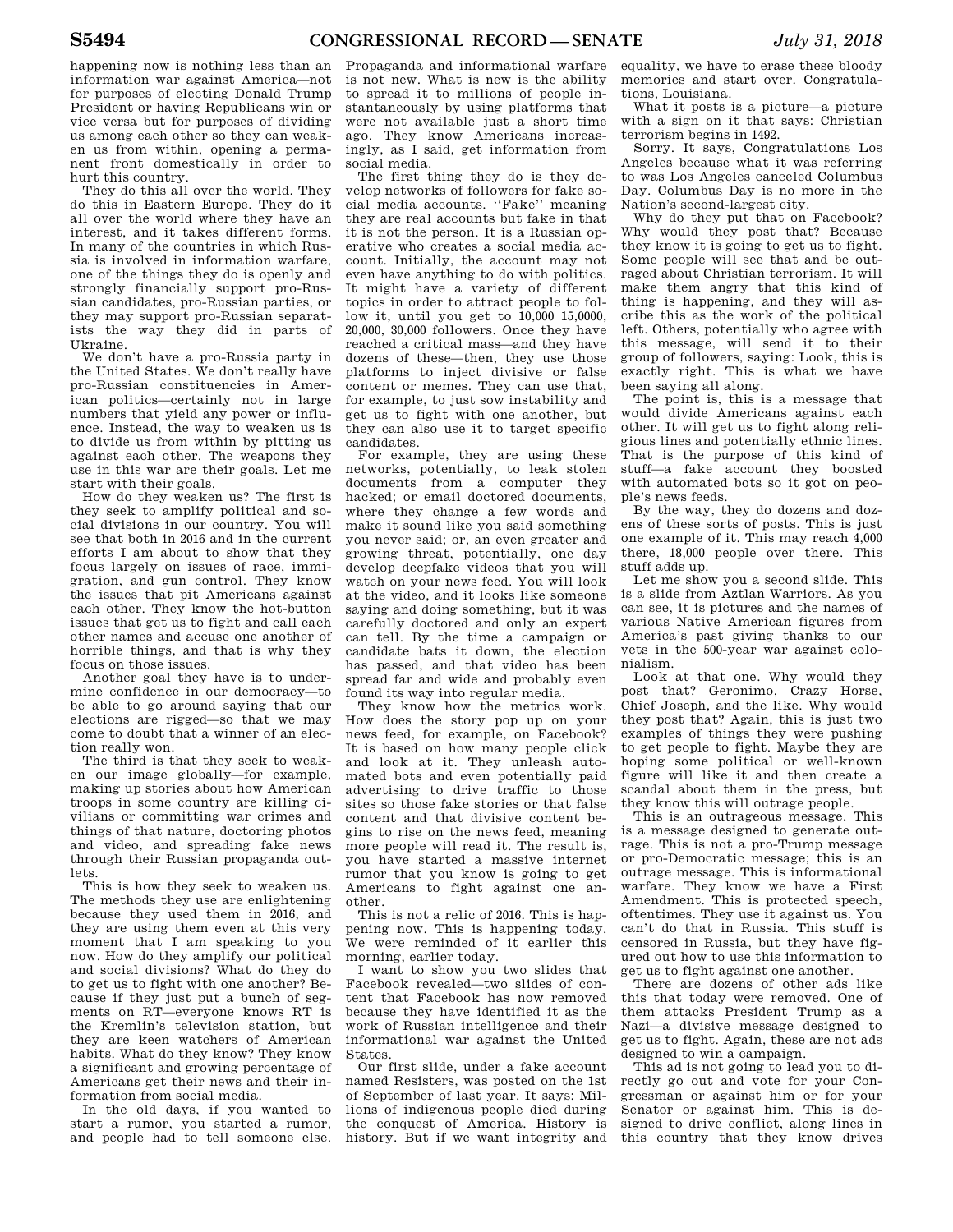conflict. These are conflict messages. This is informational warfare. This is what they are doing now year-round. In campaigns, they may tailor it for something else, but this is what they are doing to us year-round.

This is what they did in 2016, with the primary objective of getting us to be divided, with the primary objective of ensuring that no matter who won that election—Hillary Clinton or Donald Trump—the next President of the United States was going to take office with a dark cloud over their head and a nation continually debating these issues and divided over it.

This is how you weaken an adversary from within. This is 21st century information warfare, and this is what is happening to our country. The target of this campaign is not the Democratic Party. It is not the Republican Party. It is you, the American people. A foreign country, under a foreign dictator, is coming into your homes, across your computer screen and your mobile phones, and targeting you for psychological and informational warfare. That is what we have to fully accept, as well as the implications it has for our country, for its future, for our Republic, for our elections, and for our ability to do work here.

They are better at this today than they were 2 years ago. Imagine when they start using that to try to influence the debates in the Senate or the House—contemporary issues. It is coming.

I don't have a magic solution for how to stop it. This is a 21st century reality. We have to address it and be prepared for it. I know this. I don't like Vladimir Putin. I don't respect Vladimir Putin. I don't consider him to be a great leader or anything like that. I largely consider him to be a weak and very corrupt man whose government is largely based on corruption and the ability to provide wealth to those who surround him, as long as they give him some of their money. He is largely an organized crime figure in charge of a nuclear arsenal and a great nation of great people. He has empowered himself with that. I do know he is a calculated actor. We have every reason to believe he makes decisions by weighing the benefits and the costs.

I believe, in 2016, he looked at the efforts in 2016 and said: I think weakening America from within through an informational warfare campaign will yield great benefits at a cost I am willing to pay.

I believe as we get closer to 2018 and future elections, he will have to make that decision again. I believe one of the things we can do is something that the Senator from Maryland, Mr. VAN HOL-LEN, spoke about earlier and we are working on together; that is, we have to do what we can to ensure that when he makes a decision about what to do in 2018 or beyond, the price of doing it is substantially higher than the benefit he thinks he will gain from informational warfare.

That is the purpose of the DETER Act, a bill we have filed together and continues to gain cosponsors. It is to make sure Vladimir Putin knows how high the price will be in comparison to the benefit before he decides what he wants to do about 2018 or beyond.

The bill is pretty straightforward. It doesn't deal with 2016. It doesn't look backward. It looks forward. It says two things. The first is, after every election, the Director of National Intelligence has to issue a report, after consulting with the Attorney General, with the White House, with all the heads of the intelligence agencies, about whether Russia attempted to interfere in our elections.

I am not talking about five Russian guys on Twitter. I am talking about a real campaign to interfere in our elections and conduct informational warfare for the purposes of disrupting our election, for the purposes of undermining confidence in the ballot box, for the purposes of driving divisions in America. If the answer is yes, it defines very clearly a set of specific, very hard-hitting sanctions in waiting sanctions in waiting—that will be imposed if, but only if, there is interference. Sanctions are important as a penalty for what has been happening in the past, but deterrence happens when people know it is going to happen in the future.

He has already paid the price for 2016. Those sanctions are already in place. That is already baked into the equation now. You can't reimpose the same sanctions. Vladimir Putin is well aware what will happen if he conducts a massive cyber attack on our infrastructure. He is well aware of what will happen if he launches a rocket, a missile against one of America's cities. He knows very well what will happen if he tries to shoot down one of our airplanes.

Right now, he is kind of wondering what will happen if ''I did this again because they seem pretty divided about this whole thing. Maybe I can get away with it.''

We have to change that equation, and that is what this bill is about. The best way to prevent these things is to change that calculus. The best way to deal with this or any problem is to prevent it from happening in the first place. I cannot guarantee that if we pass a strong deterrence bill, he will not still wage informational warfare, but I can almost guarantee that if we don't, he will at some point in the future, and the target could be the Republicans the next time or anyone, for that matter. Vladimir Putin is not a Republican. He is anti-American, and he seeks to destroy this country from within, with driving an informational warfare campaign.

We are prepared to change and tailor our bill. There are some parts of that bill that need to be altered and refined. We recognize that. We are working to do that. We are willing to take ideas from anyone. The purpose of this is not

to do something reckless or irresponsible. I am not interested, and I know Senator VAN HOLLEN is not interested, in a talking point or a messaging exercise. We want to pass a law, which means it has to have 60 votes in the Senate, a majority in the House, and something President Trump can sign.

We are willing to change the bill so long as it can pass, and it will actually have strong enough deterrence. That is good public policy without unintended consequences. That is the purpose of this.

I will close where I began. We make a terrible mistake if we think this somehow is an effort by Vladimir Putin to engage himself in a partisan competition in the United States. His goal is not to elect one party or any individual candidate. His ultimate goal is to divide us against each other.

I ask everyone this. If a stranger came into your home—no matter what problems you may have with your family member or your children—and actively encouraged you to fight with your spouse and fight with your kids and fight with your relatives, constantly trying to instigate, I know most people would tell this person: Listen, we are family, and we argue with one another, but you are not. You have no place to come into our home and get us to fight with one another.

We need to do that with our country. We need to do that with America. That is what we are hoping we can do here; 2016 is being dealt with. The Intelligence Committee that I sit on continues to do its work. We learn more every day that I think will help us be stronger for the future.

Is the independent counsel doing his work? I think the best thing that could happen is that all the truth can come out. The best thing for the President, the best thing for the country is that he be allowed to finish his work and that we know everything that happened in detail. The truth, I truly believe, is what is in the best interest of everyone, including the President of the United States.

We can't change the past. We can react to it, but we can't change it. We have a chance to influence the future, and that is the point of the DETER Act and why I hope we can make progress.

The election in the fall is less than 100 days away now. We are running out of time to put in place the things we need to put in place to ensure that this does not continue to happen.

We already are pretty irritated about these issues in America. The last thing we need is for some foreign, malign power, which seeks to weaken us, to have a foothold in making things worse and, in cases like what I just showed, getting us fighting with one another over things that aren't even real. We are the target of a psychological and informational war. It is time we stand up for ourselves, and I hope we will pass something like the DETER Act to do so.

I yield the floor.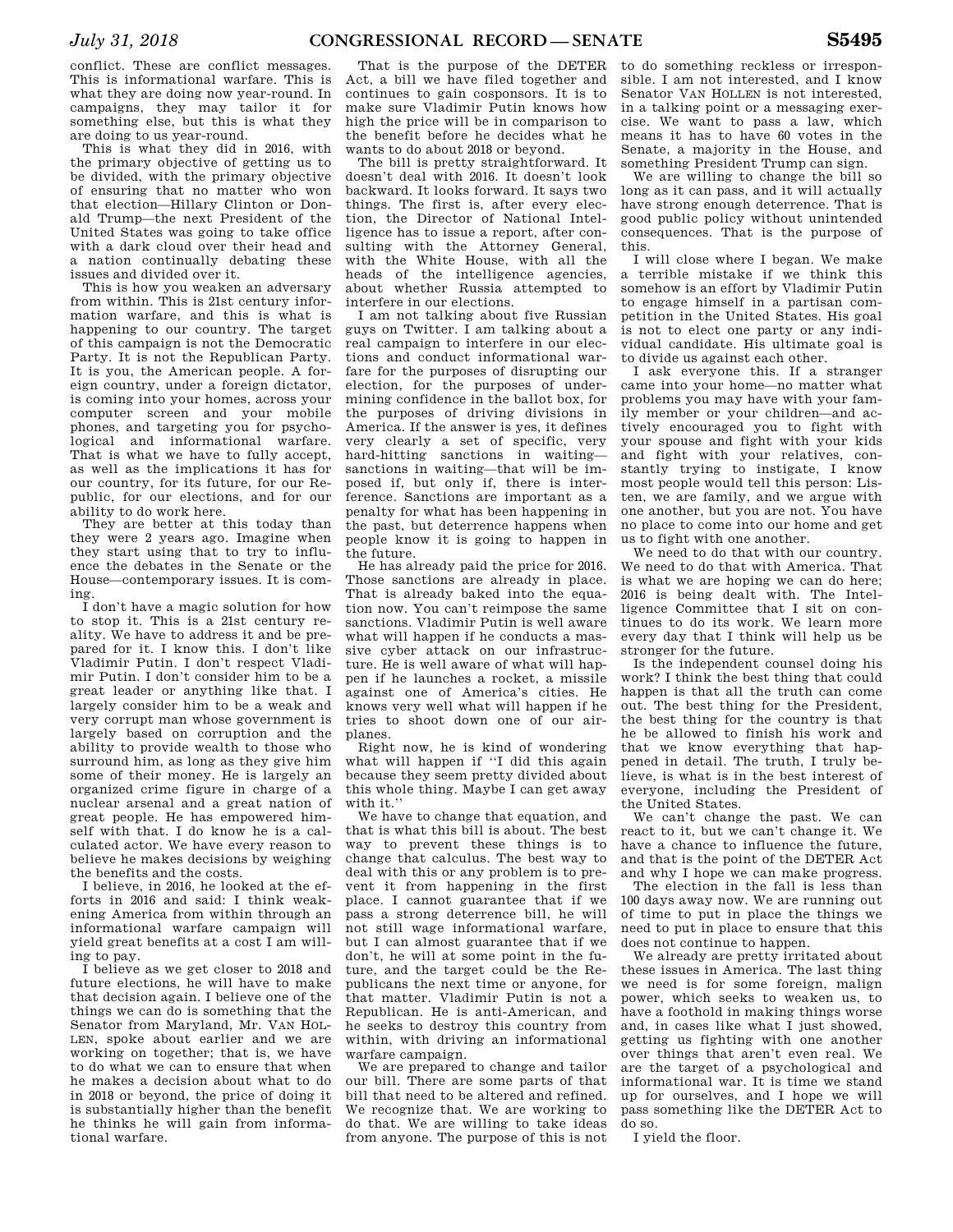I suggest the absence of a quorum. The PRESIDING OFFICER (Mr.

PERDUE). The clerk will call the roll. The legislative clerk proceeded to call the roll.

Mr. LANKFORD. Mr. President, I ask unanimous consent that the order for the quorum call be rescinded.

The PRESIDING OFFICER. Without objection, it is so ordered.

Mr. LANKFORD. Mr. President, over the past week, the Senate has debated and amended the financial services and<br>general government appropriations government appropriations bill. It is the first time that this bill has the potential to cross the floor of this Senate since 2007, when the bill was created. Not one time has it passed the Senate since this appropriations bill was created.

Usually, this particular appropriations bill is airdropped into an end-ofthe-year spending package or an omnibus without ever being publicly debated, without ever coming to the Senate floor, without a single amendment. This year changed that.

This bill has been on this floor this entire week. And it was here last week. And it is being amended. And it is going through a process. That may not seem like a big deal to some. That should be a no-brainer for most Americans, certainly for most Oklahomans. They would think, of course, the bill is being amended and debated. But that has not happened since 2007, and we are changing a process, trying to relearn how to actually pass bills—to debate them and to go through this process.

I think countless Americans across the country who complain about the inaction of Congress and all the backroom deals have been justified in their complaints about this bill. But I am telling you, we are at a historic turning point of trying to shift this process around. We have demonstrated that appropriations bills can be debated and amended in an open, orderly, and fair process for all of the country to see.

I was grateful to accept the role of chairman of the subcommittee earlier this year because of the agencies and programs that are impacted by this particular appropriations bill. It affects the lives of millions of Americans, plays an important role in supporting the American economy, and promoting private sector growth.

The funding for this particular appropriations bill is \$23.688 billion. It includes funding for entities across all three branches of government, from the White House to the Supreme Court, to a diverse group of 27 independent agencies and the Treasury.

In fact, more than half of this particular appropriations bill, \$12.7 billion, funds the Department of the Treasury, the offices of which execute important functions that promote economic growth, combat illicit finance, safeguard our financial system, administer the Internal Revenue Code, and manage the Federal Government's fiscal operations.

Last year, the Tax Cut and Jobs Act passed this Congress and is now law. It

provided much needed relief to Oklahomans and all Americans by lowering tax rates for the middle class, simplifying tax rates for every American, and dramatically changing how we tax businesses.

The tax reform bill has helped small and large businesses and individuals throughout this year. In fact, as a direct result of that bill passing last year, this past quarter, our economy grew at 4.1 percent. Unemployment is down to historic levels. Wages have started to increase again.

We have seen some significant growth in our economy, but with that significant growth, from a new Tax Code, there are also significant changes that are happening in tax administration. This particular bill provides the funds necessary for the IRS to be able to complete its work to implement the tax reform bill to ensure that the tax forms and all of the IT systems are ready for the filing system and April 15. We want to make sure that Americans get their questions answered because there will be additional questions coming this next year as they file under a new system—hopefully a simplified system.

The bill also provides funding for the taxpayer assistance centers to ensure that local offices in my State—like those in Enid, Lawton, Oklahoma City, and Tulsa—remain open and available for individuals to have face-to-face conversations with someone from the IRS and that there is also the opportunity for them to be able to call directly, if they have questions for the IRS. These important centers help Oklahomans resolve tax issues, change tax account information, arrange payments, as well as get answers to questions regarding the new tax law.

This bill also includes \$159 million for the Office of Terrorism and Financial Intelligence. It is at the Treasury Department, but it levies the sanctions against terrorist organizations, international narcotics traffickers, rogue regimes, and individuals and entities involved in the proliferation of weapons of mass destruction. It is an incredibly important office that functions in our Treasury.

The State of Oklahoma knows firsthand the devastation that can be caused by terrorism, and I am pleased that this terrorism finance entity received a \$17.2 million increase in our bill. It increases their capacity to curb terrorist financing and dismantle the financial networks that support them. If you stop the flow of money to terrorism and to cartels, you can stop the flow of drugs and violence and every other evil thing that they bring.

This bill also includes \$118 million for the Financial Crimes Enforcement Network or what is called FinCEN. It combats money laundering. In 2018, financial institutions in Oklahoma have filed over 12,000 suspicious activity reports that they identified with FinCEN to identify suspicious activities or potentially suspicious activities that tion sharing, and joint task forces that

helped FinCEN to follow the money and track down drug kingpins, money laundering, human smugglers, and other criminal enterprises.

Furthermore, this bill makes critical investments in our Nation's financial markets by providing targeted increases for the Securities and Exchange Commission and the Commodity Futures Trading Commission. The SEC—Securities and Exchange Commission—works to ensure that our financial markets are fair, orderly, and efficient. This helps Oklahoma companies have access to the capital they need to get started, to grow, to hire, and to thrive.

Over the past year, the SEC has made protection of Main Street investors its top priority. This will help ensure that Wall Street insiders can't manipulate stocks prices for retirees in Norman or give unscrupulous financial advice to investors in Broken Arrow. I am pleased we were able to fund this initiative. Households in Oklahoma have more than \$164 billion in mutual fund assets, and the SEC regulates investment companies that issue these securities so that families are not victims of Ponzi schemes or fraud that wipe out their entire life savings. With \$164 billion in Oklahoma money invested, it is incredibly important that we get this regulated and get it done right.

The bill provides funding, as well, for the CFTC, which ensures that derivatives markets in the United States are free from fraud, manipulation, and abuse of practices while ensuring that they remain globally competitive.

Some people may say: Well, the CFTC doesn't affect me directly. Do you know what? If you are a soybean farmer or a rancher or you are involved in oil and gas production in Oklahoma, CFTC markets help these people hedge their risk. It is very important to them and to our economy.

I am pleased that the CFTC Chairman, Christopher Giancarlo, is visiting Oklahoma next week to meet with agriculture and energy groups face to face and listen to their needs as the agency implements thoughtful rules and regulations that encourage participation and innovation in the markets. We welcome the CFTC Chairman to Oklahoma.

The bill also provides \$280 million for the High Intensity Drug Trafficking Areas Program, which supports law enforcement agencies operating in major drug trafficking regions and corridors. One of those initiatives in this program is the Texoma HIDTA, which encompasses a handful of counties in North Texas, as well as Cleveland, Comanche, McIntosh, Muskogee, Oklahoma, Pittsburg, Sequoyah, and Tulsa Counties. Those counties are sometimes used as a transnational shipping distribution area for drugs arriving from Mexico that are destined for Oklahoma and other parts of the country.

With this funding, the Texoma HIDTA coordinates training, informa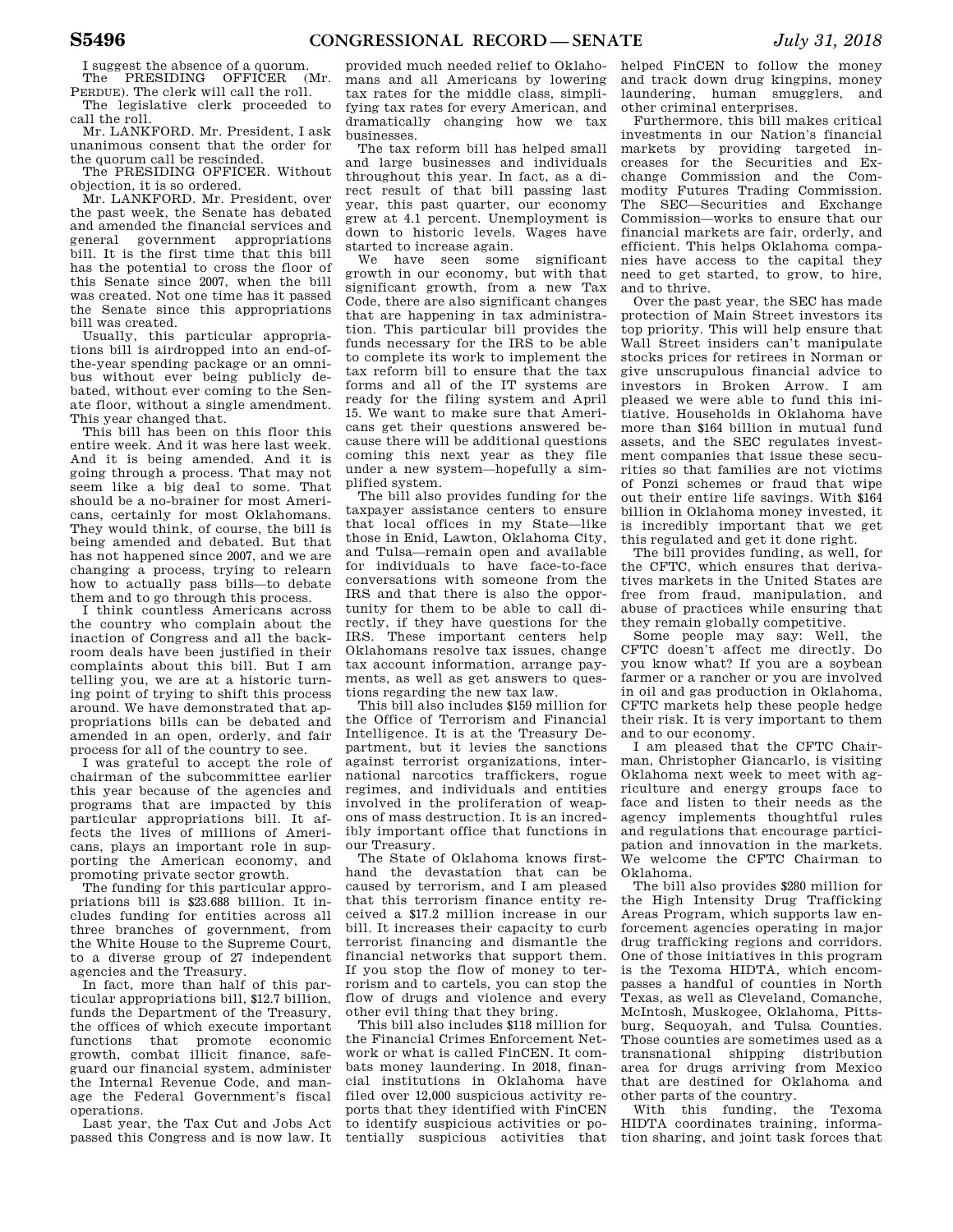connect 70 different Federal, State, and local law enforcement agencies in Oklahoma and North Texas. For example, this week, from Wednesday to Friday, the Texoma HIDTA is hosting a training for local street patrol officers, investigators, and detectives to increase awareness of the trends, methods of operations, and drug activity of the most commonly encountered criminal street gangs. It is important that this program stays in place.

The bill includes \$99 million for the Office of National Drug Control Policy and the Drug-Free Communities Support Program that supports community coalitions to prevent youth drug use. Many youth have a difficult time navigating junior high and high school and early college, trying to stay away from drugs—and keep away. This program supports grants and nonprofit organizations in towns in my State like Oologah, Lexington, and Hulbert in their efforts to reduce teen substance abuse.

The bill also provides funding increases to the U.S. Postal Services inspector general to address the growing concern of narcotics trafficking through the mail. This funding increase will enable the inspector general to address the increase in the number of allegations of postal employees stealing drugs from the mail or postal employees assisting drug trafficking organizations in the delivery of narcotics shipped through the mail.

We have thousands and thousands of great employees in the U.S. Postal Service, but, sometimes, if we have a bad apple in the group, the mail itself is used to deliver some of the worst narcotics to Americans. We need to increase for the inspector general to be able to track down a bad actor, even in our U.S. Postal Service.

The bill provides full funding to the Federal Communications Commission to help close the digital divide between metropolitan areas and rural areas in Oklahoma. We want to protect consumer and public safety and improve the regulatory process for telecommunications companies throughout the State. This also sets the precedent for increasing cell phone coverage in some of the most rural areas in the country, including rural areas in Oklahoma.

Oklahoma receives the second largest allocation of Lifeline funds in the entire country, \$128 million. But there is some waste and inefficiency, and there are some individuals even in my State who are getting Lifeline funds but should not. So we have increased the ability to be more efficient and to make sure that Lifeline funds are targeted to people who actually need it the most.

Further, this bill provides full funding for the Federal Trade Commission to fulfill its mission to prevent anticompetitive mergers and anticompetitive business practices in the marketplace.

Each of the programs that I just mentioned has a real impact on Okla-

homa and Oklahoma families. But it is important to note that we are not just sending a check to these entities and agencies, and walking away.

Prior to passing the bill, we held open hearings to require agency leaders to publicly defend their budget requests, and we will continue to hold hearings and have conversations with agency heads and senior leaders and budget directors about the use of their funds. In some cases, we have made cuts already, and there will be others that may have to be made in the future.

Last year, we provided \$150 million for the Technology Modernization Fund at the GSA, the General Services Administration. They came back this year and asked for \$210 million. We said no. We have not seen results from that program yet, and we don't have any data on it, and I wasn't going to allocate \$210 million to something that we don't know is working.

The National Archives and Records Administration does incredibly important work to protect our Nation's history, but we reduced their budget for administrative expenses in this bill. They responded by finding more efficiencies to compensate for that. This can be a model for other agencies and entities.

There are ways to help protect Americans' money, and it begins by the government remembering that the money that is allocated in this bill is not our money; it is money that is coming out of the paychecks of hard-working Americans, and they want us to be responsible with it—rightfully so.

Again, this is a historic week for the Appropriations Committee, for this particular subcommittee, and for the Senate. I do applaud the determination of Chairman SHELBY and Vice Chairman LEAHY as they push these bills through and publicly debate these bills on the floor.

I also want to thank the ranking member of the subcommittee, Mr. COONS. He has been a great partner in this effort. Our team and his team have worked very cooperatively together through a lot of difficult issues.

I appreciate everyone's engagement on these issues as we try to solve this long term.

I look forward to continuing oversight in the months ahead as we pass this bill and then watch over how those dollars are actually spent. We want to make sure that decisions that have been made are best for the American people, best for the agencies, and best for the future of our country.

I look forward to seeing this bill completed in just the next few hours or next couple of days and finishing the work and then partnering this bill with what the House has passed to get a final conference report and put it on the President's desk.

With that, I yield the floor.

The PRESIDING OFFICER. The Senator from Vermont.

Mr. LEAHY. Mr. President, I appreciate the comments of the Senator preceding me, and I thank him very much. He has worked very hard in the Appropriations Committee.

Senator SHELBY and I have worked very hard to get a bipartisan bill. I would hope that we could have a consent agreement very soon to bring the current bills to a conclusion.

I would note that both Mr. SHELBY and I have done our best to work with Members of both parties. Many people on the Appropriations Committee have concerns, some of which are by nature parochial, many national. I think we have tried to accommodate as many people as possible, and I hope that Senators can reach an agreement soon so we can know exactly what we will be voting on if not tonight, tomorrow morning.

I thank the Senator for his comment. I see my friend is about to speak, so I will yield the floor.

The PRESIDING OFFICER. The Senator from Kansas.

Mr. MORAN. Mr. President, I appreciate the kind remarks and the comments about the appropriations process and bill by the ranking member, the vice chairman of the committee.

In this package of appropriations bills is the FSGG that was just talked about by the Senator from Oklahoma, the chairman of the subcommittee of which I am a member. Tonight, I want to speak about an aspect of that appropriations bill. I want to speak on the evolving threats in cyber security that not only pose harm to individual Americans but also to Federal agencies that are tasked with ensuring the economic and national security of our Nation.

In recent years, it has become clear that threats in cyber security are rapidly changing. Cyber attacks are not only growing in volume but also in complexity.

I chair a subcommittee of the Senate Commerce Committee, the Subcommittee on Consumer Protection, Product Safety, Insurance, and Data Security. I have convened hearings and publicly questioned Federal agencies and private corporations alike to determine what standards and practices they have in place to better protect their customers' personal and financial data.

With examples of breaches exposing the personally identifiable information of tens of millions of Americans, such as in the 2015 breach within the U.S. Office of Personnel Management, the ability to compromise data networks in the Federal Government cannot be overstated. Companies must do all they can to prevent hackers from gaining access to their customers' information. The Federal Government and State officials must do the same.

Advancements in information technology, or IT, will continue to drive the changes in our Nation's security, economic competitiveness, communications, healthcare, privacy, and other areas. The Federal Government must keep pace with these changes through nimble, expeditious, and results-driven decision making.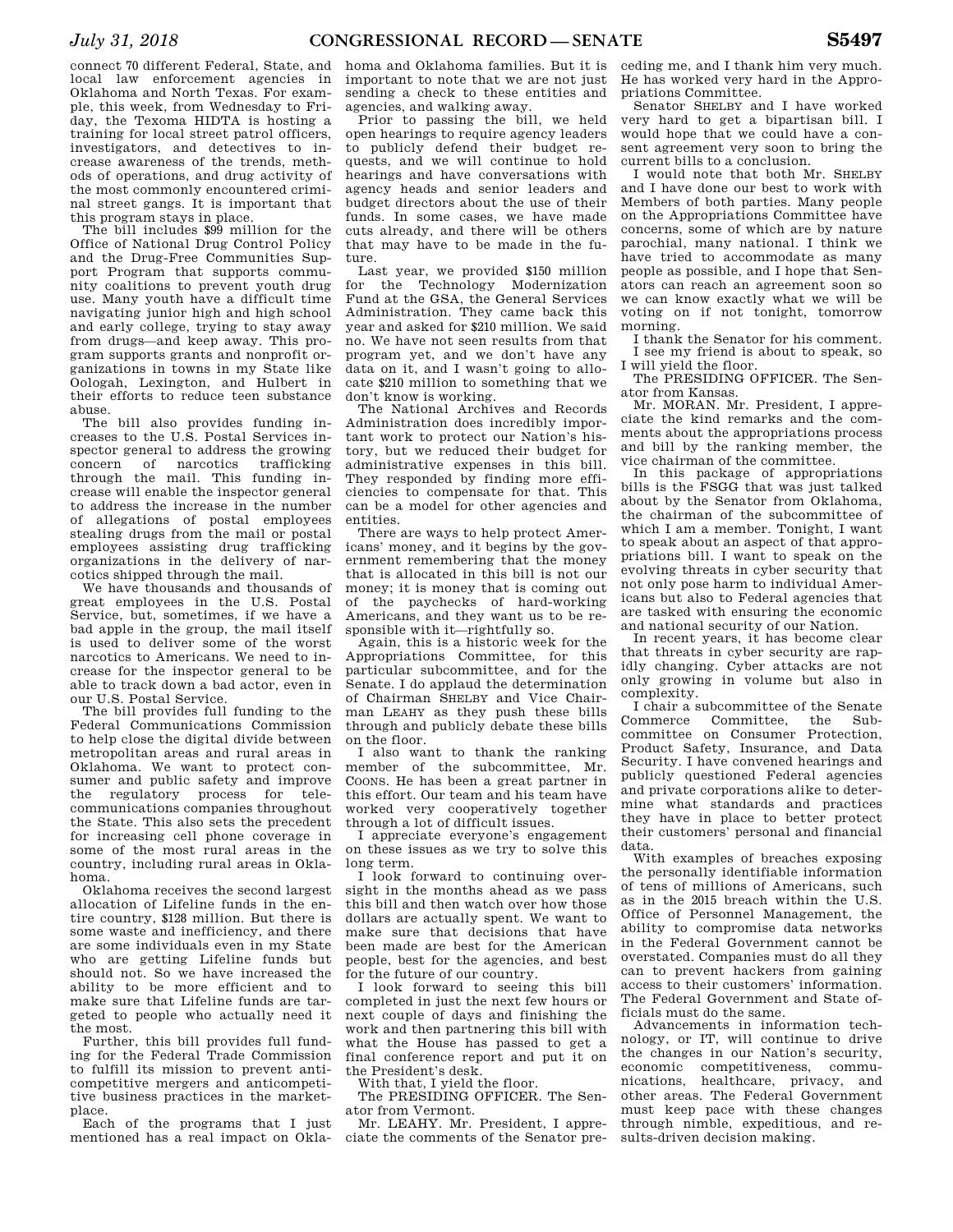A stringent and cumbersome budgeting and acquisition process has tied the hands of Federal agencies in their efforts to modernize their IT systems in an efficient fashion.

The U.S. Government Accountability Office's 2015 ''High-Risk Series'' report highlighted several issues it deemed critical to improving IT acquisition. Specifically, the report stated that about 75 percent of the \$80 billion the Federal Government spends annually on IT investments is spent on operating and maintaining outdated and unsupported legacy systems, creating major cyber security vulnerabilities at home and abroad. In fact, the Federal Chief Information Officer, Suzette Kent, recently testified to the House Committee on Oversight and Government Reform last week, where she identified the replacement of legacy IT systems as critical to achieving stronger Federal cyber security protections.

With the support of the Trump administration, I partnered with Senator TOM UDALL of New Mexico to introduce the Modernizing Government Technology Act, which is being referred to as the MGT Act, in an effort to address the foundational cyber security threats that outdated legacy systems in our Federal agencies pose.

The MGT Act establishes IT working capital funds for 24 CFO Act-eligible agencies and allows them to use savings obtained through streamlining IT systems, replacing legacy products, and transitioning to cloud computing for further modernization efforts for up to 3 years.

The bill also creates the Technology Modernization Fund, a separate centralized fund within the Department of the Treasury. These resources would be administered across the Federal Government by the head of the General Services Administration in consultation with a board of Federal IT experts.

It is fitting that the MGT Act was signed into law last year as part of the National Defense Authorization Act for Fiscal Year 2018, as cyber security policy is increasingly interwoven into comprehensive national security discussions.

As contributors to the original drafting of the MGT Act, Senate appropriators demonstrated their continued support for the innovative policy by appropriating \$100 million to the Technology Modernization Fund for fiscal year 2018, last year's appropriations bill. Of this original funding, the Technology Modernization Fund has already awarded substantial grants to applicant agencies, including the Departments of Housing and Urban Development, Energy, and Agriculture, to replace their outdated, unsupported, and vulnerable systems.

Given these early-stage successes, I was disappointed to find that the Senate Appropriations Subcommittee for Financial Services and General Government, FSGG—the subcommittee that the Senator from Oklahoma chairs and that I am a member of—pro-

vided no funds for the Technology Modernization Fund in the mark for this fiscal year, 2019.

I appreciate the opportunity to work Subcommittee LANKFORD and his staff. It was clear to me in that conversation and those discussions that GSA and OMB need to provide more information on individual agency proposals submitted to and awarded by the Technology Modernization Fund.

I worked with the subcommittee to include specific reporting requirements in this bill for the agencies to provide Congress. Agency officials have been providing necessary information to appropriators since the markup of the bill, so progress is being made.

These commonsense requirements are absolutely critical and will lead to more transparency, and it is important that the GSA and OMB work closely with the Appropriations Committee on proposals for moving forward. Congress and the Federal agencies must work hand-in-hand to provide the necessary resources to the Technology Modernization Fund, which, used responsibly, is a vital tool for the Federal Government's task of keeping our Nation's critical IT infrastructure efficient and secure.

Inherently tied to improving our Nation's critical IT infrastructure is bolstering cyber security efforts against those who try to do us harm in the cyber domain. The Federal role in cyber security involves both securing Federal systems and assisting in protecting non-Federal systems. Under current law, all Federal agencies have cyber security responsibilities relating to their own systems, and many have sector-specific responsibilities.

One of the most well-known topics related to our Nation's cyber security capabilities relates to the intelligence community indicating that Russian cyber actors interfered with U.S. elections. These exposures threatened to compromise one of the most sacred privileges we have, as Americans, afforded to us in our constitutional freedom to participate in democracy through election.

Back-end election systems, including voter registration databases, ballot creation systems, voting machine configuration systems, absentee processing and reporting, and tabulation software, are increasingly vulnerable and have been compromised by both private and state actors. While States are charged with the primary responsibility of securing their systems, the Federal Government can bolster those efforts through legislation, such as the Secure Elections Act, which I cosponsored in an effort to strengthen protections against foreign interference and prevent Russian meddling in our election, as they did in 2016.

Our Nation faces existential threats from adversaries such as Russia and China in a warfare we cannot see that rages in the shadows of cyber space, where cyber attacks know no bounds,

affecting our Federal systems, States, and crossing the line among numerous sectors in our Nation's critical infrastructure.

As our intelligence and other communities analyze cyber threats, whether attacking our democracy or our critical infrastructure, it is important that the Federal Government promptly streamline and share cyber security information with State, local, and private sector partners.

Although talk of cyber threats to our State networks and critical infrastructure across all sectors continues to grow, this threat is not new. Just last July, we saw hackers infiltrate a network of companies that run nuclear plants in the United States, including a nuclear powerplant in my home State of Kansas.

Incidentally, a cross-section of stakeholders at the State and Federal level and among the private sector are represented at the Kansas Intelligence Fusion Center, which plays a critical role in analyzing and comparing cyber data and intelligence among public-private partners and Federal agencies to identify similarities, anomalies, and ways our cyber defenses can improve. The Fusion Center, headquartered in Topeka and managed by the Kansas National Guard, has analytical capability that works as an intermediary, supporting companies across the United States in our financial and energy sectors, as well as our intelligence community and the Department of Defense, the Department of Energy, and the Department of Homeland Security. With the Fusion Center's ability to access, analyze, and transmit data at classified levels, they are able to more accurately assess cyber threats from the vantage point that private sector partners cannot. Similarly, they are able to share what they learn from cyber attacks on private sector partners to Federal agencies.

As we look for ways to improve IT systems across the Federal Government, there is much to be gained from the private sector and their experience and exposure to cyber attacks. As the Departments of Defense, Energy, and Homeland Security develop an assessment of our Nation's cyber infrastructure, I hope they seek the perspective of our private sector partners that have just as much at stake in protecting our infrastructure across the country as does the Federal Government.

We must do all we can to keep our Nation's ability to detect, prevent, and respond to cyber security attacks, which is why fully funding the Technology Modernization Fund is so important to bolstering an environment that incentivizes organizations to strengthen their IT systems.

I hope my colleagues recognize the importance of investing in defensive cyber security capacity and join me in supporting funding for the Technology Modernization Fund in the Financial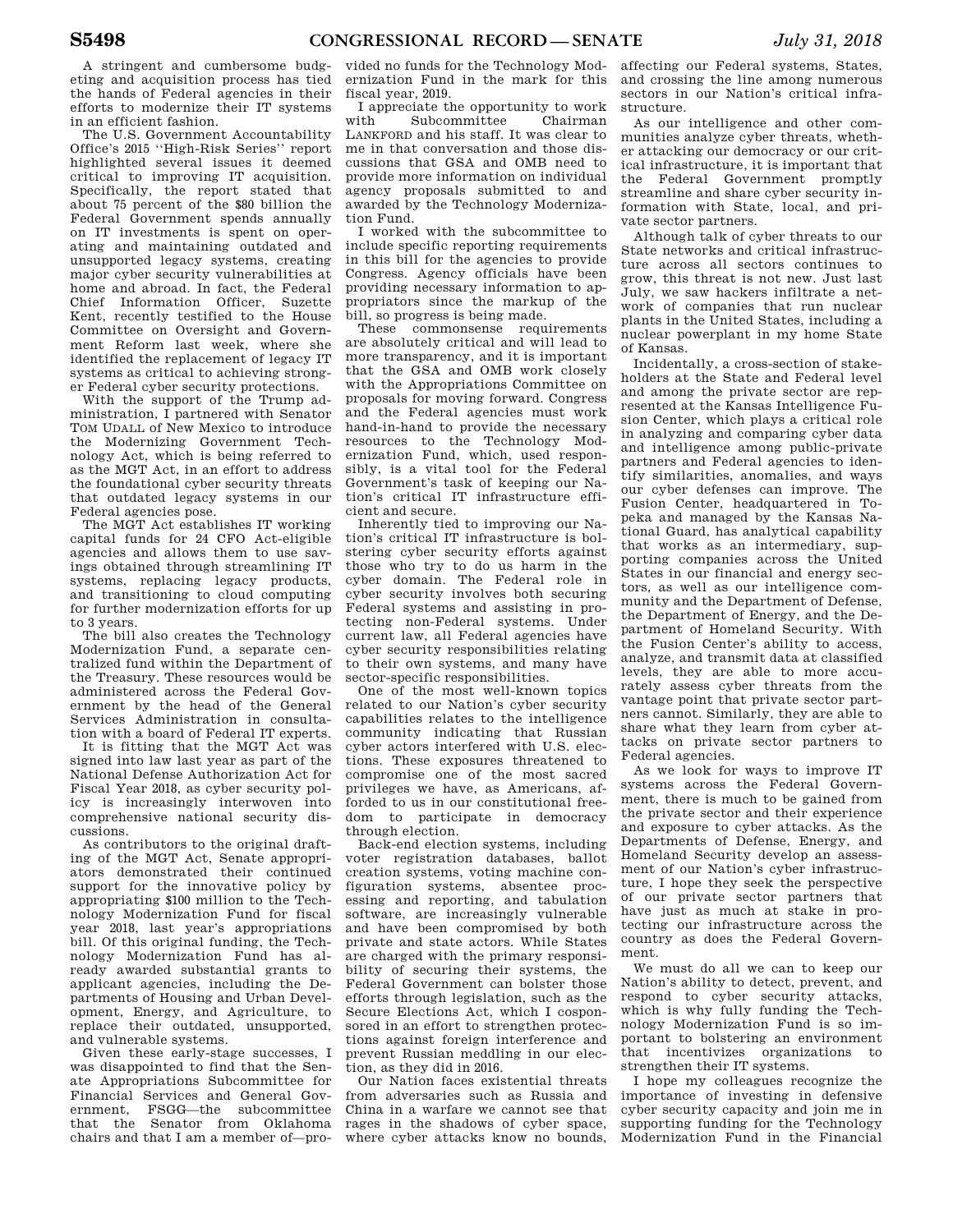Services and General Government appropriations bill and supporting the Secure Elections Act.

Mr. President, I yield the floor.

I suggest the absence of a quorum. The PRESIDING OFFICER (Mr.

DAINES). The clerk will call the roll. The assistant bill clerk proceeded to

call the roll. Mr. MORAN. Mr. President, I ask

unanimous consent that the order for the quorum call be rescinded.

The PRESIDING OFFICER (Mr. ROUNDS). Without objection, it is so ordered.

Mr. MORAN. Mr. President, I ask unanimous consent that it be in order to call up and consider the amendments in the managers' package, which is at the desk, with a modification to amendment No. 3670, en bloc.

The PRESIDING OFFICER. Is there objection?

The Senator from Vermont.

Mr. LEAHY. Mr. President, Senator SHELBY and I and Senator MORAN have worked on this. We have no objection.

The PRESIDING OFFICER. Without objection, it is so ordered.

The amendments will be considered en bloc.

AMENDMENTS NOS. 3406; 3428; 3436; 3437; 3438; 3447; 3454; 3468; 3476; 3480; 3482; 3492; 3493; 3517; 3540; 3546; 3551; 3560; 3562; 3563; 3566; 3578; 3582; 3585; 3595; 3607; 3608; 3613; 3615; 3621; 3633; 3645; 3646; 3650; 3651; 3661; 3665; 3666; 3684; 3668; 3669; 3670, AS MODIFIED; 3671; 3675; 3676; 3677; AND 3679 TO AMENDMENT NO. 3399

Mr. MORAN. Mr. President, I ask unanimous consent that the amendments be made pending, en bloc, under the previous order.

The PRESIDING OFFICER. Without objection, the amendments are now pending en bloc.

Mr. MORAN. Mr. President, I know of no further debate on the amendments.

The PRESIDING OFFICER. Is there further debate?

If not, the question is on agreeing to the amendments en bloc.

The amendments (Nos. 3406; 3428; 3436; 3437; 3438; 3447; 3454; 3468; 3476; 3480; 3482; 3492; 3493; 3517; 3540; 3546; 3551; 3560; 3562; 3563; 3566; 3578; 3582; 3585; 3595; 3607; 3608; 3613; 3615; 3621; 3633; 3645; 3646; 3650; 3651; 3661; 3665; 3666; 3684; 3668; 3669; 3670, as modified; 3671; 3675; 3676; 3677; and 3679) were agreed to en bloc, as follows: AMENDMENT NO. 3406

(Purpose: To authorize the Secretary of Agriculture to provide technical assistance relating to a disaster caused by a volcanic eruption)

At the appropriate place in division C, insert the following:

SEC. The Secretary of Agriculture shall provide to any State or county impacted by a volcanic eruption covered by a major disaster declared by the President in calendar year 2018 in accordance with section 401 of the Robert T. Stafford Disaster Relief and Emergency Assistance Act (42 U.S.C. 5170) technical assistance—

(1) to assess damage to agricultural production and rural infrastructure; and

(2) to develop recovery plans for impacted farmers, ranchers, and rural communities.

### AMENDMENT NO. 3428

(Purpose: To require a report on engagement with local interests relating to intelligent transportation systems technologies and smart cities solutions)

At the appropriate place in title I of divi-

sion D, insert the following:<br>
SEC.  $1 \_$ . Not later than 90 days after the<br>
date of enactment of this Act, the Secretary date of enactment of this Act, the Secretary of Transportation shall submit to the Committees on Appropriations and Commerce, Science, and Transportation of the Senate and the Committees on Appropriations and Transportation and Infrastructure of the House of Representatives a report on efforts by the Department of Transportation to engage with local communities, metropolitan planning organizations, and regional transportation commissions on advancing data and intelligent transportation systems technologies and other smart cities solutions.

AMENDMENT NO. 3436

(Purpose: To require the Administrator of the Federal Aviation Administration to submit a report on implementation of NextGen at commercial service airports in the United States)

At the appropriate place, insert the following:

#### SEC. REPORT ON NEXTGEN IMPLEMENTA-**TION.**

(a) IN GENERAL.—Not later than 1 year after the date of enactment of this Act, the Administrator shall submit to Congress a report on the implementation of NextGen at commercial service airports in the United States.

(b) ELEMENTS.—The report required by subsection (a) shall include the following:

(1) The number and percentage of commercial service airports in the United States that have fully implemented NextGen.

(2) The percentage completion of NextGen implementation at each commercial service airport in the United States.

CO DEVELOPMENT OF STANDARD TO DETER-<br>INE PERCENTAGE IMPLEMENTATION OF MINE PERCENTAGE IMPLEMENTATION NEXTGEN.—

(1) IN GENERAL.—The Administrator shall develop a standard for determining under subsection (b)(2) the percentage completion of NextGen implementation at commercial service airports in the United States based on factors that may include an accounting of efficiency benefits achieved, the degree of NextGen technology and infrastructure installed, and the extent of controller training on NextGen.

(2) INCLUSION IN REPORT.—The Administrator shall include in the report submitted under subsection (a) the standard developed under paragraph (1). (d) DEFINITIONS.—In this section:

(1) ADMINISTRATOR.—The term ''Administrator'' means the Administrator of the Federal Aviation Administration.

(2) NEXTGEN.—The term ''NextGen'' means the Next Generation Air Transportation System.

### AMENDMENT NO. 3437

(Purpose: To provide a set-aside for the dryland agriculture research program)

On page 315, line 13, insert ''of which not less than \$2,000,000 shall be available to carry out the dryland agriculture research program;'' before ''and of which''.

AMENDMENT NO. 3438

(Purpose: To strike section 531) Strike section 531.

AMENDMENT NO. 3447

(Purpose: To provide additional funds for grants from the Historic Preservation Fund for historically Black colleges and universities, with an offset)

On page 17, line 4, strike ''\$88,910,000'' and insert ''\$91,910,000''.

On page 17, line 14, strike ''\$5,000,000'' and insert ''\$8,000,000''.

On page 40, line 7, strike ''\$134,673,000'' and insert ''\$131,673,000''.

### AMENDMENT NO. 3454

(Purpose: To require the Secretary of Agriculture to establish a working group to conduct research relating to ocean agriculture)

At the appropriate place in division C, insert the following:

RESEARCH ON OCEAN AGRICULTURE

SEC.  $\qquad \qquad$  (a) The Secretary of Agriculture, in coordination with the Administrator of the National Oceanic and Atmospheric Administration, shall establish a working group (referred to in this section as the ''working group'')—

(1) to study how mangroves, kelp forests, tidal marshes, and seagrass meadows could help deacidify the oceans;

(2) to study emerging ocean farming practices that use kelp and seagrass to deacidify the oceans while providing feedstock for agriculture and other commercial and industrial inputs; and

(3) to coordinate and conduct research to develop and enhance pilot-scale research for farming of kelp and seagrass in order—

(A) to deacidify ocean environments;

(B) to produce a feedstock for agriculture; and

(C) to develop other scalable commercial applications for kelp, seagrass, or products derived from kelp or seagrass.

(b) The working group shall include—

(1) the Secretary of Agriculture;

(2) the Administrator of the National Oceanic and Atmospheric Administration;

(3) representatives of any relevant offices within the National Oceanic and Atmospheric Administration; and

(4) the Assistant Secretary of Energy for Energy Efficiency and Renewable Energy.

(c) Not later than 2 years after the date of enactment of this Act, the working group shall submit to Congress a report that includes—

(1) the findings of the research described in subsection (a);

(2) the results of the pilot-scale research described in subsection  $(a)(3)$ ; and

(3) any policy recommendations based on those findings and results.

#### AMENDMENT NO. 3468

(Purpose: To set aside funds for the development of a map depicting pyrrhotite occurrences throughout the United States)

On page 21, line 23, insert after ''2020;'' the following: ''of which \$100,000 shall be made available to the United States Geological Survey Mineral Resources Program for the development of a map depicting pyrrhotite occurrences throughout the United States;''.

### AMENDMENT NO. 3476

(Purpose: To provide for the use of funds to ensure that survivors of domestic violence and sexual assault do not face housing discrimination)

At the appropriate place in division D, insert the following:

SEC. (a) The Secretary of Housing and Urban Development shall continue to engage in efforts authorized by the Violence Against Women Reauthorization Act of 2013 (Public Law 113–4; 127 Stat. 54) to ensure that survivors of domestic violence and sexual assault are not unlawfully evicted or denied housing by certain landlords based on their experience as survivors.

(b) Not later than 180 days after the date of enactment of this Act, the Secretary of Housing and Urban Development shall submit to Congress a report on the efforts described in subsection (a).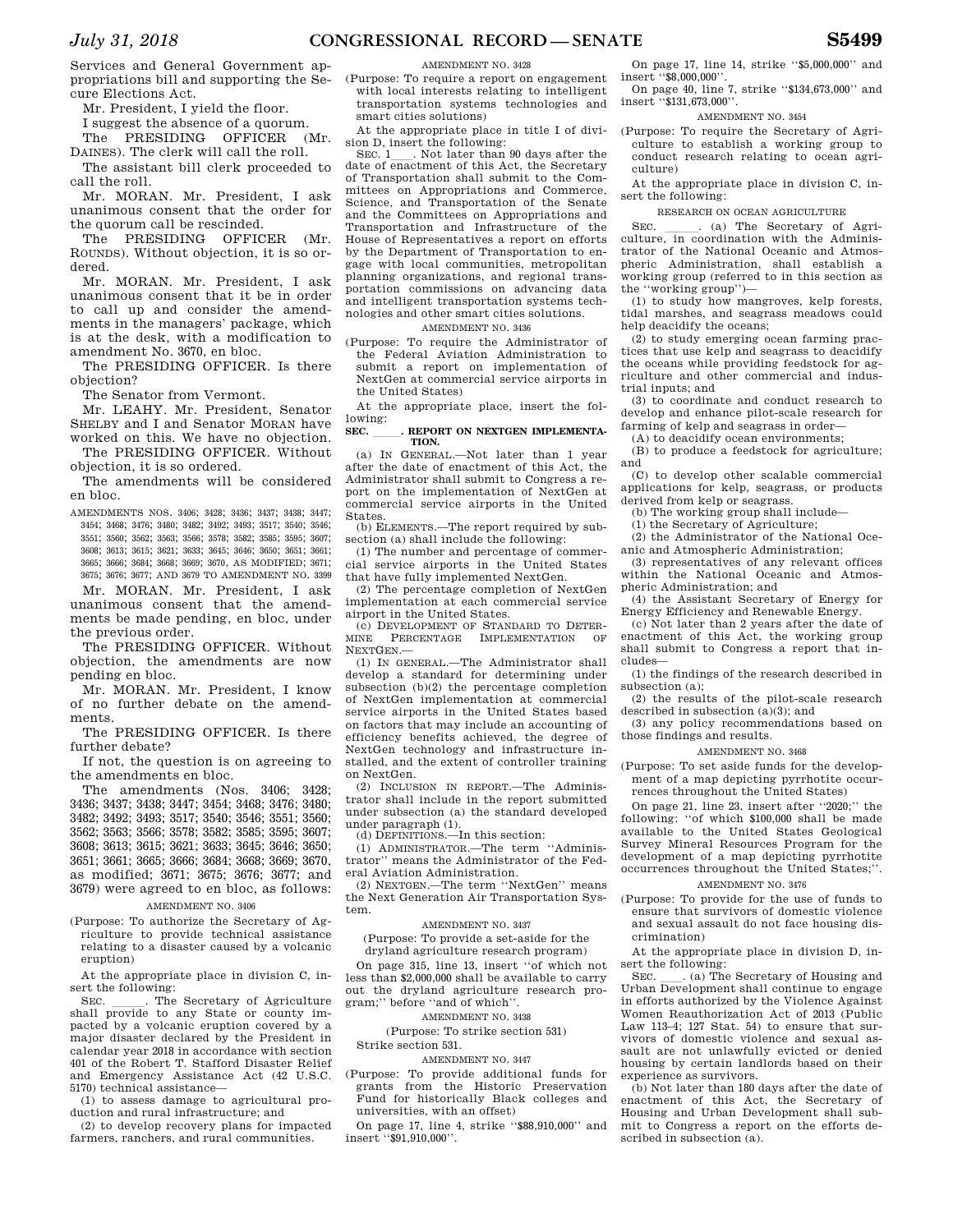### AMENDMENT NO. 3480

(Purpose: To encourage the Department of Transportation and the Corps of Engineers to cooperate to develop a path forward in allowing freight funding eligibility for inland waterways improvements)

At the appropriate place in title I of division D, insert the following:<br>SEC. 1 The Secretary of Transpor-

SEC. 1<sub>1</sub>. The Secretary of Transportation shall consult with the Assistant Secretary of the Army for Civil Works to identify any existing authorities and any additional authorities that may be needed to leverage funds from Department of Transportation programs for purposes of inland waterway project costs.

### AMENDMENT NO. 3482

(Purpose: To set aside funds for the conduct of certain wood utilization research)

On page 84, line 5, insert after ''2022'' the following: '', of which not less than \$500,000 shall be made available for wood utilization research to develop woody and agricultural biomass conversion of low-value woody biomicrowave-assisted liquefaction''.

#### AMENDMENT NO. 3492

(Purpose: To ensure safe and timely completion of the flexible sleeper berth pilot program)

On page 455, between lines 18 and 19, insert the following:

SEC. 13 . To the maximum extent practicable, the Federal Motor Carrier Safety Administration shall ensure the safe and timely completion of the flexible sleeper berth pilot program of the Administration. AMENDMENT NO. 3493

(Purpose: To require the Secretary of Agriculture to submit a report on conservation programs administered by the Natural Resources Conservation Service relating to ocelots)

At the appropriate place in title VII of division C, insert the following:<br>SEC. \_\_\_. Not later than 180 days after the

SEC. Let I han 180 days after the date of enactment of this Act, the Secretary of Agriculture shall submit to Congress a report describing the ways in which conservation programs administered by the Natural Resources Conservation Service may be better used for the conservation of ocelots (Leopardus pardalis) and any action taken by the Chief of the Natural Resources Conservation Service relating to the conservation of ocelots.

#### AMENDMENT NO. 3517

(Purpose: To set aside funds for the Colorado River Basin salinity control program)

On page 5, line 5, strike the period and insert the following: '': *Provided*, That of the amounts made available under this heading, \$2,000,000 shall be made available to carry out the Colorado River Basin salinity control program.''.

#### AMENDMENT NO. 3540

(Purpose: To set aside additional funds for grants for the conduct of certain hazardous fuels management activities)

On page 85, line 17, strike ''\$15,000,000'' and insert ''\$20,000,000''.

#### AMENDMENT NO. 3546

(Purpose: To require the Rural Housing Service to submit a report on certain properties)

At the appropriate place in division C, insert the following:<br>SEC. Rot later than 1 year after the

SEC.  $\quad$  Not later than 1 year after the date of enactment of this Act, the Rural Housing Service of the Department of Agriculture shall submit to Congress a report including—

(1) a description of—

(A) the number of properties assisted under title V of the Housing Act of 1949 (42 U.S.C. 1471 et seq.) that are reaching the end of their loan term;

(B) the location of each property described in subparagraph (A);

(C) the number of units in each property described in subparagraph (A); and

(D) the date on which each the loan for each property described in subparagraph (A) is expected to reach maturity;

(2) the strategy of the Rural Housing Service to preserve the long-term affordability of the properties described in paragraph  $(1)(A)$ when the loan matures; and

(3) a description of the resources and tools that the Rural Housing Service needs from Congress in order to preserve the long-term affordability of the properties described in  $paragnh (1) (A).$ 

### AMENDMENT NO. 3551

### (Purpose: To provide funding to study and combat harmful algal blooms)

On page 22, line 10, strike the period at the end and insert the following: '': *Provided further*, That of the amounts made available under this heading, not less than \$200,000 shall be used for activities to better understand mechanisms that result in toxins being present in harmful algal blooms."

On page 65, line 5, strike the period at the end and insert the following: '': *Provided further*, That of the amounts made available under this heading, not less than \$5,000,000 shall be used to investigate health impacts from exposure to harmful algal blooms and cyanobacteria toxins, and to develop innovative methods to monitor, characterize, and predict blooms for early action.''.

### AMENDMENT NO. 3560

(Purpose: To require FinCEN to submit to Congress a report on Geographic Targeting Orders)

At the appropriate place, insert the fol-

lowing:<br>SEC. SEC. Let the date of enactment of this Act, the Financial Crimes Enforcement Network and the appropriate divisions of the Department of the Treasury shall submit to Congress a report on any Geographic Targeting Orders issued since 2016, including—

(1) the type of data collected;

(2) how the Financial Crimes Enforcement Network uses the data;

(3) whether the Financial Crimes Enforcement Network needs more authority to combat money laundering through high-end real estate;

(4) how a record of beneficial ownership would improve and assist law enforcement efforts to investigate and prosecute criminal activity and prevent the use of shell companies to facilitate money laundering, tax evasion, terrorism financing, election fraud, and other illegal activity; and

(5) the feasibility of implementing Geographic Targeting Orders on a permanent basis on all real estate transactions in the United States greater than \$300,000.

#### AMENDMENT NO. 3562

### (Purpose: To prohibit certain companies from receiving assistance)

At the appropriate place in division B, insert the following:

SEC. Such a None of the funds made available to the Small Business Administration in this Act may be provided to a company-

(1) that is headquarted in the People's Republic of China; or

(2) for which more than 25 percent of the voting stock of the company is owned by affiliates that are citizens of the People's Republic of China.

AMENDMENT NO. 3563

(Purpose: To provide for the use of funds from the Indian Irrigation Fund)

On page 34, line 19, strike the period at the end and insert the following: '': *Provided further*, That of the funds made available under this heading, \$10,000,000 shall be derived from the Indian Irrigation Fund established by section 3211 of the WIIN Act (Public Law 114– 322; 130 Stat. 1749).''.

#### AMENDMENT NO. 3566

### (Purpose: Of a perfecting nature)

At the appropriate place in division C, insert the following:

SEC. Cut of amounts appropriated to the Food and Drug Administration under title VI, the Secretary of Health and Human Services, acting through the Commissioner of Food and Drugs, shall, not later than July 1, 2019, and following the review required under Executive Order 12866 (5 U.S.C. 601 note; relating to regulatory planning and review), issue advice revising the advice provided in the notice of availability entitled ''Advice About Eating Fish, From the Environmental Protection Agency and Food and Drug Administration; Revised Fish Advice; Availability'' (82 Fed. Reg. 6571 (January 19, 2017)), in a manner that is consistent with nutrition science recognized by the Food and Drug Administration on the net effects of seafood consumption.

#### AMENDMENT NO. 3578

(Purpose: To add a provision to clarify eligibility and establish an eligibility appeal mechanism under the rural broadband loan and grant pilot program)

At the appropriate place in division C, insert the following:

SEC. \_\_\_\_\_\_. In administering the pilot program established by section 779 of division A of the Consolidated Appropriations Act, 2018 (Public Law 115–141), the Secretary of Agriculture shall—

(1) ensure that applicants that are determined to be ineligible for the pilot program have a means of appealing or otherwise challenging that determination in a timely fashion; and

(2) in determining whether an entity may overbuild or duplicate broadband expansion efforts made by any entity that has received a broadband loan from the Rural Utilities Service, not consider loans that were rescinded or defaulted on, or loans the terms and conditions of which were not met, if the entity under consideration has not previously defaulted on, or failed to meet the terms and conditions of, a Rural Utilities Service loan or had a Rural Utilities Service loan rescinded.

#### AMENDMENT NO. 3582

(Purpose: To increase funding for 1890 landgrant colleges, with an offset)

At the appropriate place in title VII of division C, insert the following:

### 1890 LAND-GRANT COLLEGES, INCLUDING TUSKEGEE UNIVERSITY

### SEC. 7<sub>ll</sub>. (a) Notwithstanding any other provision of this Act, the amounts made available by this Act to carry out sections 1444 and 1445, respectively, of the National Agricultural Research, Extension, and Teaching Policy Act of 1977 (7 U.S.C. 3221, 3222) shall each be increased by \$3,000,000.

(b) Notwithstanding any other provision of this Act, the amount made available under the heading ''(INCLUDING TRANSFERS OF FUNDS)'' under the heading ''AGRICULTURE BUILDINGS AND FACILITIES'' under the heading ''AGRICULTURAL PROGRAMS'' in title I shall be decreased by \$6,000,000.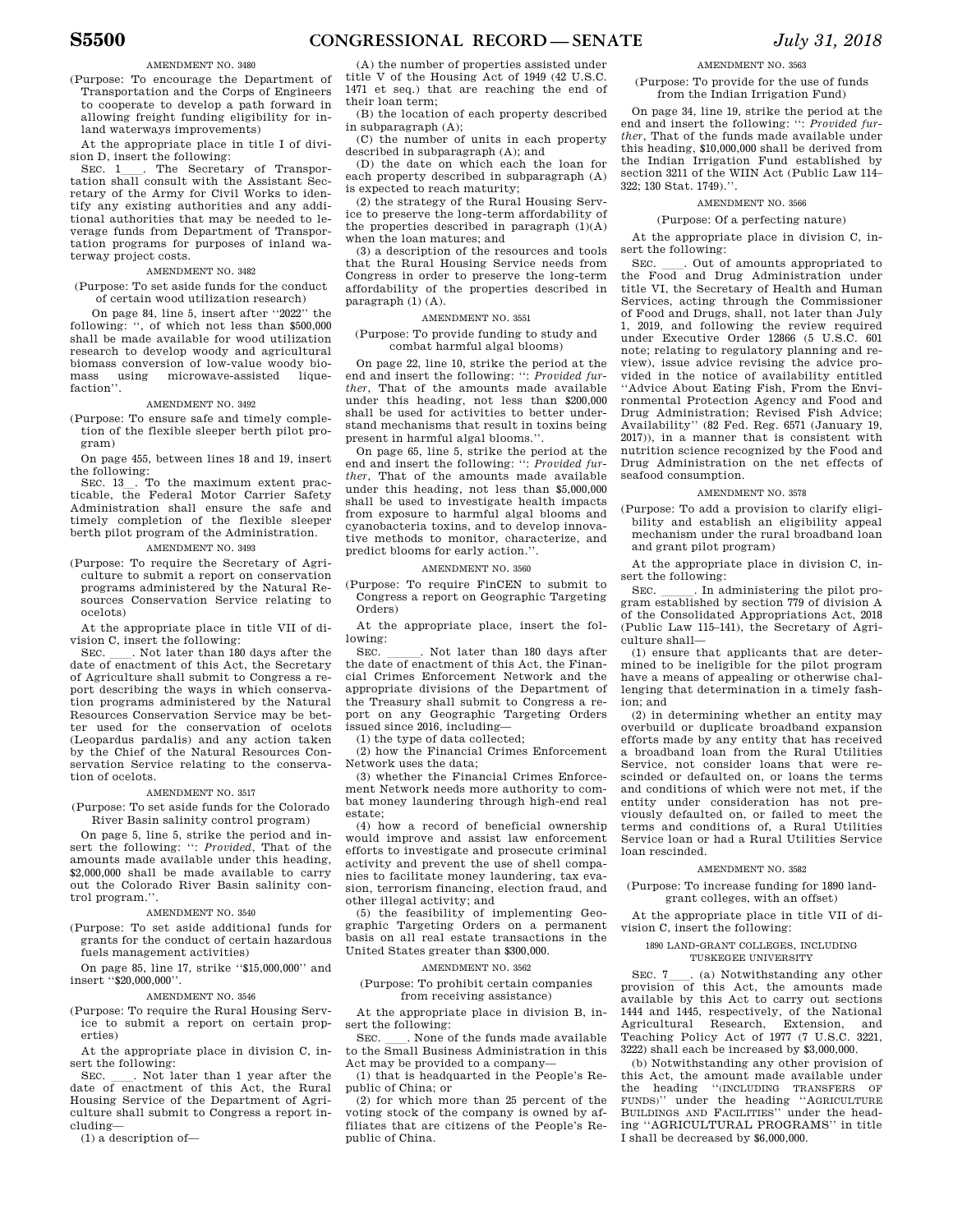### AMENDMENT NO. 3585

(Purpose: To set aside funds for the Alyce Spotted Bear and Walter Soboleff Commission on Native Children)

On page 41, line 4, strike the period and insert the following: '': *Provided further*, That of the amounts made available under this heading, \$400,000 shall be made available to the commission established by section 3(a) of the Alyce Spotted Bear and Walter Soboleff Commission on Native Children Act (Public Law 114–244; 130 Stat. 981).''.

### AMENDMENT NO. 3595

(Purpose: To prohibit the use of funds to enforce certain requirements with respect to added sugars in the rules issued by the Food and Drug Administration on nutrition labels)

At the appropriate place in title VII of division C, insert the following:<br>SEC. . None of the funds made available

SEC. Such a None of the funds made available by this Act shall be used to enforce the requirement in the final rule entitled ''Food Labeling: Revision of the Nutrition and Supplement Facts Labels'', published in the Federal Register on May 27, 2016 (81 Fed. Reg. 33742), that any single ingredient sugar, honey, agave, or syrup (including maple syrup) that is packaged and offered for sale as a single ingredient food bear the declaration ''Includes 'X'g Added Sugars''.

### AMENDMENT NO. 3607

(Purpose: To require the use of Environmental Protection Agency funds to implement recommendations relating to clean and safe water compliance)

At the end of title II of division A, insert the following:

Using funds appropriated under this title, the Administrator of the Environmental Protection Agency shall implement the recommendations described in the report of the Office of Inspector General of the Environmental Protection Agency entitled ''Management Weakness Delayed Response to Flint Water Crisis'', numbered 18-P-0221, and dated July 19, 2018, to ensure clean and safe water compliance under the Safe Drinking Water Act (42 U.S.C. 300f et seq.). If the Administrator of the Environmental Protection Agency does not implement 1 or more recommendations required by the preceding sentence, the Administrator shall submit to the Committees on Appropriations and Environment and Public Works of the Senate and the Committees on Appropriations and Energy and Commerce of the House of Representatives a report explaining why the Administrator did not implement the recommendation and identifying specific actions the Administrator is implementing to address the concerns raised in the report.

#### AMENDMENT NO. 3608

(Purpose: To prohibit the use of funds to implement certain new policies of the Federal Transit Administration relating to the Capital Investment Grant program)

On page 472, between lines 6 and 7, insert the following:

SEC. 163. None of the funds made available under this Act may be used for the implementation or furtherance of new policies detailed in the ''Dear Colleague'' letter distributed by the Federal Transit Administration to capital investment grant program project sponsors on June 29, 2018.

#### AMENDMENT NO. 3613

(Purpose: To set aside funds for the United States Semiquincentennial Commission)

On page 16, line 18, strike the period and insert the following: '': *Provided further*, That notwithstanding section 9(a) of the United States Semiquincentennial Commission Act of 2016 (Public Law 114–196; 130 Stat. 691),

\$500,000 of the funds made available under this heading shall be provided to the organization selected under section 9(b) of that Act for expenditure by the United States Semiquincentennial Commission in accordance with that Act.''.

AMENDMENT NO. 3615

(Purpose: To require the Small Business Ad-

ministration to conduct a study on matchmaking programs for veteran entrepreneurs)

At the appropriate place in division B, insert the following:

SEC. \_\_\_\_. Not later than 180 days after the date of enactment of this Act, the Small Business Administration shall conduct a study on whether the provision of matchmaking services that, using data collected through outside entities such as local chambers of commerce, link veteran entrepreneurs to business leads in given industry sectors or geographic regions, would enhance the existing veterans entrepreneurship programs of the Administration.

### AMENDMENT NO. 3621

(Purpose: To require the Comptroller General of the United States to issue a report

on the removal of lead-based paint and other hazardous materials)

At the appropriate place in division A, in-

sert the following:<br>SEC. . Within Available funds, not later SEC. Within Available funds, not later than 180 days after the date of enactment of this Act, the Comptroller General of the United States shall issue a report on efforts by the Department of Housing and Urban Development and the Environmental Protection Agency relating to the removal of leadbased paint and other hazardous materials, which shall include—

(1) a description of direct removal efforts by the Department of Housing and Urban Development and the Environmental Protection Agency;

(2) a description of education provided by the Department of Housing and Urban Development and the Environmental Protection Agency to other Federal agencies, local governments and communities, recipients of grants made by either entity, and the general public relating to the removal of leadbased paint and other hazardous materials;

(3) a description of assistance received from other Federal agencies relating to the removal of lead-based paint and other hazardous materials; and

(4) any best practices developed or provided by the Department of Housing and Urban Development and the Environmental Protection Agency relating to the removal of lead-based paint and other hazardous materials.

#### AMENDMENT NO. 3633

(Purpose: To require a report on Federal agency compliance with respect to establishing an Office of Small and Disadvantaged Business Utilization)

At the appropriate place, insert the following:<br>SEC.

The Administrator of the Small Business Administration shall—

(1) work with Federal agencies to review each Office of Small and Disadvantaged Business Utilization's efforts to comply with the requirements under section 15(k) of the Small Business Act (15 U.S.C. 644(k)); and

(2) not later than 180 days after the date of enactment of this Act, submit to the Committee on Small Business and Entrepreneurship and the Committee on Appropriations of<br>the Senate and the Committee on Small Senate and the Committee on Small Business and the Committee on Appropriations of the House of Representatives—

(A) a report on Federal agency compliance with the requirements under such section  $15(k)$ ; and

(B) a report detailing the status of issuance by the Small Business Administration of detailed guidance for the peer review process of the Small Business Procurement Advisory Council in order to facilitate a more in depth review of Federal agency compliance with the requirements under such section  $15(k)$ .

### AMENDMENT NO. 3645

(Purpose: To prohibit the use of funds for the enforcement of certain requirements with respect to certain roads)

On page 487, between lines 13 and 14, insert

the following:<br>SEC.  $1$  (a) Subject to subsections (c) SEC. 1<sub>ll.</sub> (a) Subject to subsections (c) and (d), none of the funds appropriated or otherwise made available to the Department of Transportation by this or any other Act may be obligated or expended to enforce or require the enforcement of section 127(a) of title 23, United States Code, with respect to a segment described in paragraph (1) or (2) of subsection (b) if the segment is designated as a route of the Interstate System.

(b) The segments referred to in subsection (a) are the following:

(1) The William H. Natcher Parkway (to be designated as a spur of Interstate Route 65) from Interstate Route 65 in Bowling Green, Kentucky, to United States Route 60 in Owensboro, Kentucky.

(2) The Julian M. Carroll (Purchase) Parkway (to be designated as Interstate Route 69) in the State of Kentucky from the Tennessee State line to the interchange with Interstate Route 24, near Calvert City, Kentucky.

(c) Only a vehicle that could operate legally on a segment described in paragraph (1) or (2) of subsection (b) before the date of designation of the segment as a route of the Interstate System may continue to operate on that segment, subject to the condition that, except as provided in subsection (d), the gross vehicle weight of such a vehicle shall not exceed 120,000 pounds.

(d) Nothing in this section prohibits a State from issuing a permit for a nondivisible load or vehicle with a gross vehicle weight that exceeds 120,000 pounds.

### AMENDMENT NO. 3646

(Purpose: To provide funding to the Secretary of Agriculture to conduct an inventory and evaluation of certain land for inclusion in the National Wilderness Presentation System)

At the appropriate place in division A, in-

sert the following:<br>
SEC. \_\_\_\_\_. (a) Within available funds for<br>
the National Forest System, the Secretary the National Forest System, the Secretary of Agriculture shall conduct an inventory and evaluation of certain land, as generally depicted on the map entitled ''Flatside Wilderness Adjacent Inventory Areas'' and dated November 30, 2017, to determine the suitability of that land for inclusion in the National Wilderness Preservation System.

(b) The Chief of the Forest Service shall submit to the Committees on Agriculture, Nutrition, and Forestry, Appropriations, and Energy and Natural Resources of the Senate the results of the inventory and evaluation required under subsection (a).

#### AMENDMENT NO. 3650

(Purpose: To provide for the conduct of a study to identify underlying contributing factors for pediatric cancer that are unique to certain States and to provide assistance to support States with a high incidence of such cancer)

At the appropriate place in Division A, insert the following:

### **SEC.** ll**. ADDRESSING PEDIATRIC CANCER RATES IN THE UNITED STATES.**

(a) REPORT IDENTIFYING GEOGRAPHIC VARI-ATION OF TYPES OF PEDIATRIC CANCER.—Using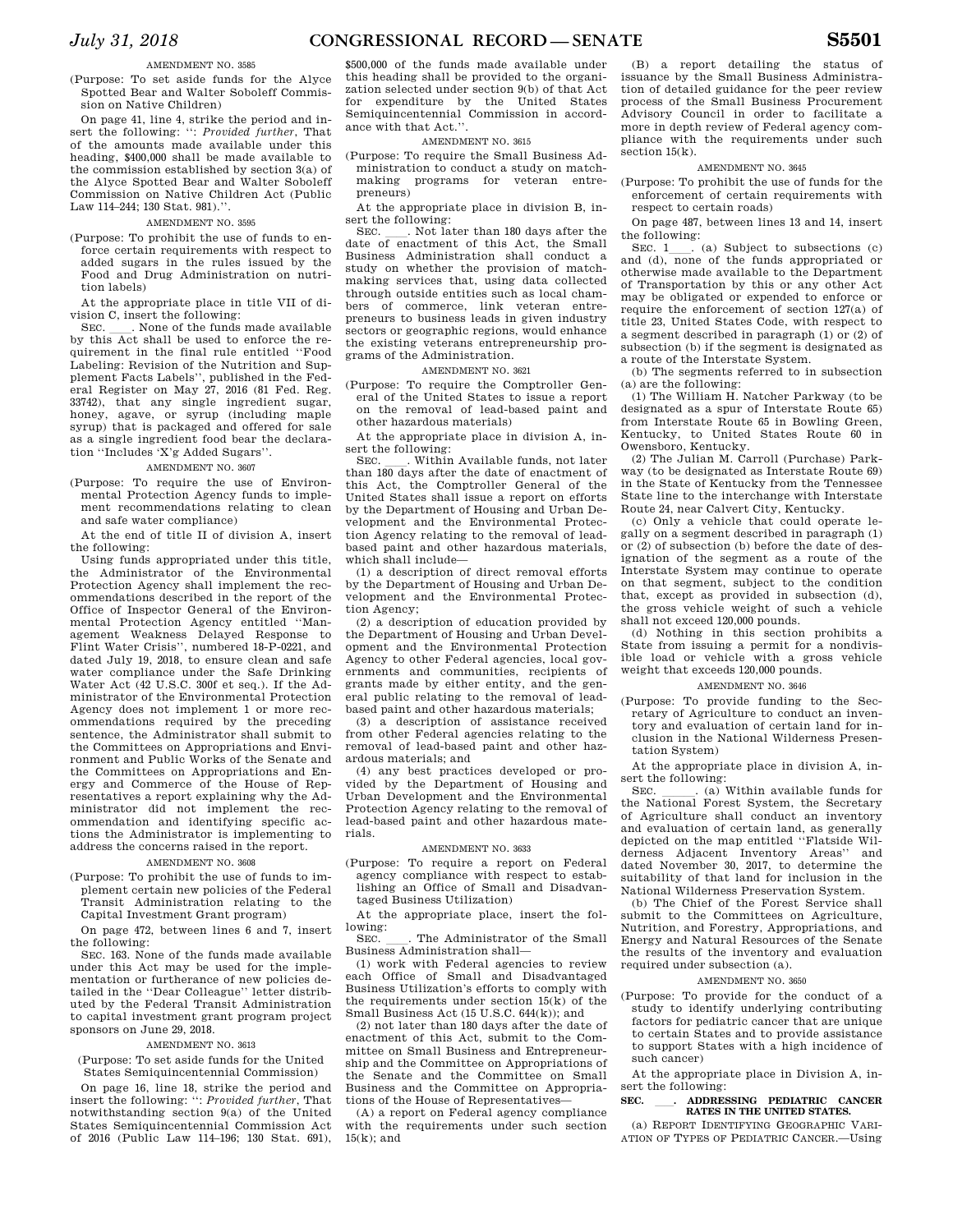funds appropriated under the heading ''Toxic Substances and Environmental Health'' for the Agency for Toxic Substances and Disease Registry, the Secretary of Health and Human Services, not later than 180 days after the date of enactment of this Act, shall submit to the Committee on Health, Education, Labor, and Pensions of the Senate, the Committee on Appropriations of the Senate, the Committee on Energy and Commerce of the House of Representatives, and the Committee on Appropriations of the House of Representatives, a report that provides details on the geographic variation in pediatric cancer incidence in the United States, including—

(1) the types of pediatric cancer within each of the 10 States with the highest ageadjusted incidence rate of cancer among persons aged 20 years or younger;

(2) geographic concentrations of types and prevalence of pediatric cancers within each such State, in accordance with Centers for Disease Control and Prevention guidelines; and

(3) an update on current activities related to pediatric cancer, including with respect to carrying out section 399V–6 of the Public Health Service Act (42 U.S.C. 280g–17).

(b) SUPPORT FOR STATES WITH HIGH INCI-DENCE OF PEDIATRIC CANCER.—Using funds appropriated under the heading ''Toxic Substances and Environmental Public Health'' for the Agency for Toxic Substances and Disease Registry, the Secretary of Health and Human Services may conduct public outreach, in collaboration with State departments of health, particularly in the 10 States with the highest age-adjusted incidence rate of cancer among persons aged 20 years or younger, to improve awareness by residents, clinicians, and others, as appropriate, of possible contributing factors to pediatric cancer, including environmental exposures, in a manner that is complementary of, and does not conflict with, ongoing pediatric cancerrelated activities supported by the Department of Health and Human Services.

(c) PRIVACY.—The Secretary of Health and Human Services shall ensure that all information with respect to patients that is contained in the reports under this section is deidentified and protects personal privacy of such patients in accordance with applicable Federal and State privacy law.

### AMENDMENT NO. 3651

(Purpose: To require a study on the financial impact of the mineral pyrrhotite in concrete home foundations)

At the appropriate place in division B, insert the following:<br>SEC. Fhe Comptroller General of the

SEC. CHE COMPTIAN COMPTIANT CHE United States, in consultation with relevant regulators, shall conduct a study that—

(1) examines the financial impact of the mineral pyrrhotite in concrete home foundations; and

(2) provides recommendations on regulatory and legislative actions needed to help mitigate the financial impact described in paragraph (1) on banks, mortgage lenders, tax revenues, and homeowners.

### AMENDMENT NO. 3661

(Purpose: To designate a rest area on the Mount Vernon Trail as the ''Peter B. Webster III Memorial Area'')

On page 41, line 4, strike the period at the end and insert the following: '': *Provided further*, That within available amounts provided under this heading, the Secretary of the Interior shall designate the rest area bound by Alexandria Avenue, West Boulevard Drive, and the George Washington Memorial Parkway on the Mount Vernon Trail within the George Washington Memorial Parkway as the 'Peter B. Webster III Memorial Area' and

any reference in a law, map regulation, document, paper, or other record of the United States to the rest area shall be deemed to be a reference to the 'Peter B. Webster III Memorial Area'; *Provided further*, That the Secretary of the Interior shall accept and expend private contributions for the design, procurement, preparation, and installation of a plaque honoring Peter B. Webster III on the condition that the Director of the National Park Service shall approve the design and placement of the plaque.''.

### AMENDMENT NO. 3665

(Purpose: To ensure continued passenger rail operations on long-distance routes)

On page 464, line 24, strike ''regulation.'' and insert the following: ''regulation: *Provided further*, That not less than \$50,000,000 of the amount provided under this heading shall be for capital expenses related to safety improvements, maintenance, and the non-Federal match for discretionary Federal grant programs to enable continued passenger rail operations on long-distance routes (as defined in section 24102 of title 49, United States Code) on which Amtrak is the sole tenant of the host railroad and positive train control systems are not required by law (including regulations): *Provided further*, That none of the funds provided under this heading shall be used by Amtrak to give notice under subsection (a) or (b) of section 24706 of title 49, United States Code, with respect to long-distance routes (as defined in section 24102 of title 49, United States Code) on which Amtrak is the sole tenant of the host railroad and positive train control systems are not required by law (including regulations), or otherwise initiate discontinuance of, reduce the frequency of, suspend, or substantially alter the schedule or route of rail service on any portion of such route operated in fiscal year 2018, including implementation of service permitted by section  $24305(a)(3)(A)$  of title  $49$ . United States Code, in lieu of rail service.''.

### AMENDMENT NO. 3666

(Purpose: To extend by 1 year the deadline for expenditure for transportation projects awarded funding from the Transportation Investment Generating Economic Recovery (TIGER) 2012 and 2013 discretionary grant programs of the Department of Transportation)

On page 414, line 24, strike ''determines'' and insert the following: ''determines: *Provided further*, That funds provided for national infrastructure investments for passenger rail transportation projects under title I of division C of the Consolidated and Further Continuing Appropriations Act, 2012 (Public Law 112–55; 125 Stat. 641), may be expended until September 30, 2019: *Provided further*, That funds provided for national infrastructure investment for port infrastructure projects under title VIII of division F of the Consolidated and Further Continuing Appropriations Act, 2013 (Public Law 113–6; 127 Stat. 432) shall be available until September 30, 2020: *Provided further*, That of the unobligated balances of contract authority for the TIFIA program (as defined in section 601(a) of title 23, United States Code), \$13,000,000 shall be permanently rescinded, and the associated obligation limitation shall be reduced by an equal amount.''.

#### AMENDMENT NO. 3684

### (Purpose: To improve the amendment)

On page 1, line 2, strike ''That'' and all that follows through ''amount'' on page 2, line 9, and insert the following: ''That such sums provided for national infrastructure investments for passenger rail transportation projects under title I of division C of the Consolidated and Further Continuing Appro-

priations Act, 2012 (Public Law 112–55; 125 Stat. 641), shall remain available for expenditure through fiscal year 2019 for the liquidation of valid obligations of active grants incurred in fiscal year 2012: *Provided further*, That such sums provided for national infrastructure investments for port infrastruc-ture projects under title VIII of division F of the Consolidated and Further Continuing Appropriations Act, 2013 (Public Law 113–6; 127 Stat. 432) shall remain available through fiscal year 2020 for the liquidation of valid obligations of active grants incurred in fiscal year 2013: *Provided further*, That the 2 preceding provisos shall be applied as if they were in effect on September 30, 2018: *Provided further*, That after calculating the distribution of obligation limitation for Federal-aid highways for fiscal year 2019 under section  $120(a)$ , the obligation limitation shall be reduced by \$52,000,000 to a total of \$45,216,596,000: *Provided further*, That the reduction in the preceding proviso shall be applied to the obligation limitation determined under section  $120(a)(4)$  for the TIFIA program (as defined in section 601(a) of title 23, United States Code)''.

### AMENDMENT NO. 3668

(Purpose: To increase the amount set aside for the breastfeeding peer counselors program)

On page 360, line 13, strike ''\$60,000,000'' and insert ''\$67,500,000''.

#### AMENDMENT NO. 3669

(Purpose: To prohibit the use of funds to carry out requirements relating to electronic logging devices)

At the appropriate place in title I of division D, insert the following:<br>SEC 1 . None of the fu

. None of the funds appropriated or otherwise made available to the Department of Transportation may be obligated or expended to implement, administer, or enforce the requirements of section 31137 of title 49, United States Code, or any regulation issued by the Secretary pursuant to such section, with respect to the use of electronic logging devices by operators of commercial motor vehicles, as defined in section 31132(1) of such title, transporting livestock, as defined in section 602 of the Emergency Livestock Feed Assistance Act of 1988 (7 U.S.C. 1471) or insects.

AMENDMENT NO. 3670, AS MODIFIED

(Purpose: To prohibit funds made available to the Federal Transit Administration from being used for the procurement of rolling stock from manufacturers supported by certain foreign governments)

At the appropriate place in title I of division D, insert the following:<br>SEC. (a) None of the funds appro-

SEC.  $\quad$  (a) None of the funds appro-<br>priated or otherwise made available to the Federal Transit Administration under this title to carry out sections 5307, 5311, 5337, and 5339 of title 49, United States Code, may be used in awarding a contract or subcontract to an entity on or after the date of enactment of this Act for the procurement of rolling stock for use in public transportation if the manufacturer of the rolling stock is incorporated in or has manufacturing facilities in the United States and receives support from the government of a country that—

(1) is identified as a nonmarket economy country (as defined in section 771(18) of the Tariff Act of 1930 (19 U.S.C. 1677(18))) as of the date of enactment of this Act;

(2) was identified by the United States Trade Representative in the most recent report required by section 182 of the Trade Act of 1974 (19 U.S.C. 2242) as a priority foreign country under subsection (a)(2) of that section; and

(3) is subject to monitoring by the Trade Representative under section 306 of the Trade Act of 1974 (19 U.S.C. 2416).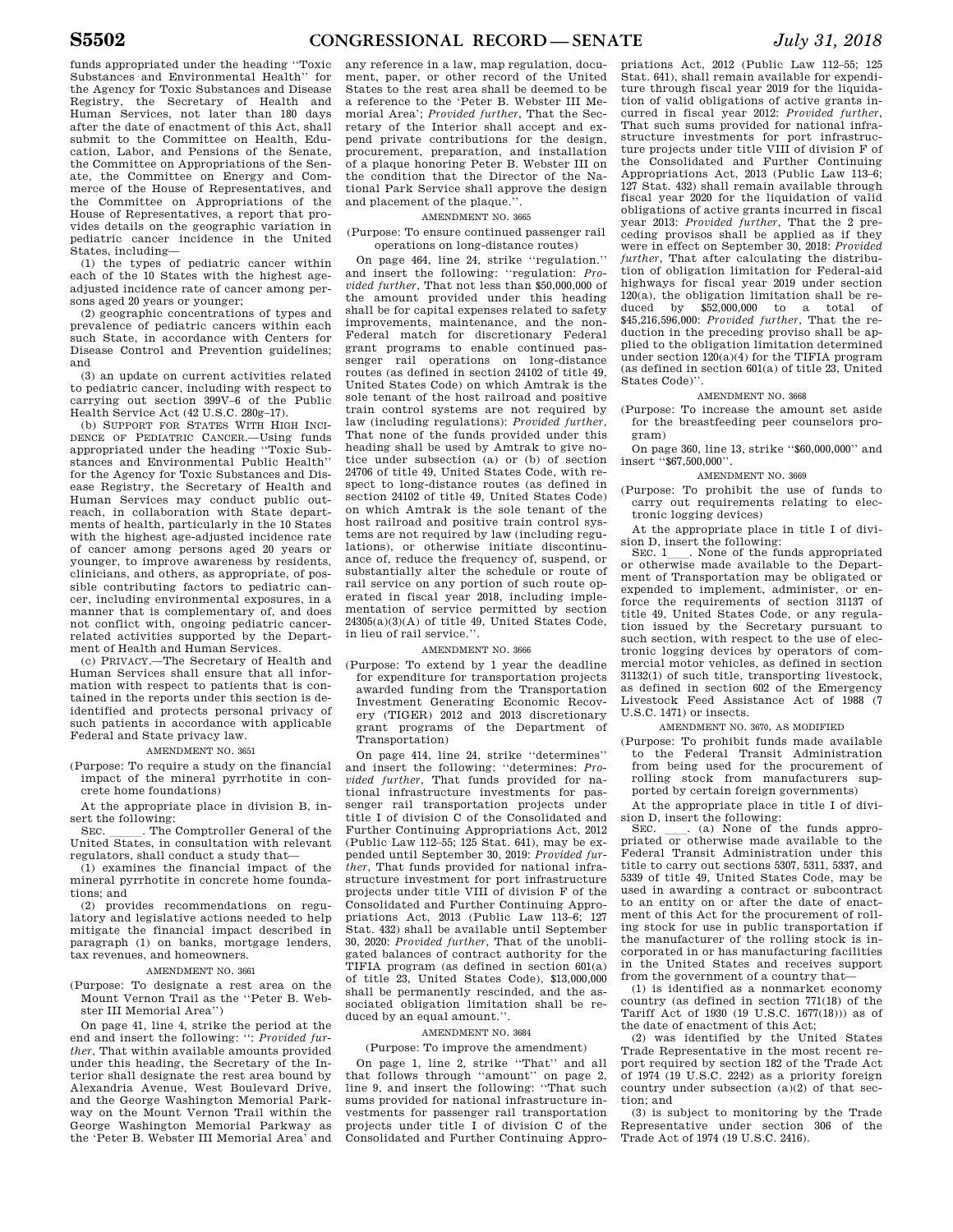(b) This section shall be applied in a manner consistent with the obligations of the United States under international agreements.

 $(c)(1)$  This section shall not apply to the award of a contract or subcontract made by a public transportation agency with a rail rolling stock manufacturer described in subsection (a) if the manufacturer ''produces'' rail rolling stock for an eligible public transportation agency through a contract executed prior to the date of enactment of this Act.

(2) A rail rolling stock manufacturer described in subsection (a) may not use funds provided under a contract or subcontract described in paragraph (1) to expand the manufacturer's production of rail rolling stock within the United States to an ''amount of rolling stock vehicles or railcars'' that is greater than the amount required under contractual obligations of the manufacturer as of the date of enactment of this ''Act including all options per for additional rolling stock.''

(d) Nothing in this section shall be construed to apply to funds that are not appropriated or otherwise made available to the Federal Transit Administration under this title.

### AMENDMENT NO. 3671

(Purpose: To prohibit funds from being used to provide housing assistance benefits to individuals convicted of certain criminal offenses)

At the appropriate place in title II of division D, insert the following:

SEC. \_\_\_\_\_. None of the funds made available under this Act may be used to provide housing assistance benefits for an individual who is convicted of—

(1) aggravated sexual abuse under section 2241 of title 18, United States Code;

(2) murder under section 1111 of title 18, United States Code; or

(3) any other Federal or State offense involving—

(A) severe forms of trafficking in persons or sex trafficking, as those terms are defined in paragraphs (9) and (10), respectively, of section 103 of the Trafficking Victims Protection Act of 2000 (22 U.S.C. 7102); or

(B) child pornography, as defined in section 2256 of title 18, United States Code.

AMENDMENT NO. 3675

(Purpose: To provide for rural health and safety education programs to address and combat the opioid abuse epidemic)

At the appropriate place in title III of division C, insert the following:

RURAL HEALTH AND SAFETY EDUCATION PROGRAMS

Any funds provided by this Act for rural health and safety education programs authorized under section 502(i) of the Rural Development Act of 1972  $(7 \text{ U.S.C. } 2662(i))$  may be used under those programs to address the opioid abuse epidemic and to combat opioid abuse in rural communities.

### AMENDMENT NO. 3676

(Purpose: To provide an additional \$2,000,000 for hiring staff for tribal detention facilities by reducing the amounts made available through the Working Capital Fund of the Department of the Interior)

At the appropriate place in title I of divi-

sion A, insert the following:<br>SEC. \_\_\_\_\_\_\_. (a) There are appropriated SEC. \_\_\_\_\_\_\_. (a) There are appropriated under the heading "Operation of Indian Programs'' under the heading ''Bureau of Indian Affairs and Bureau of Indian Education'', in addition to any other amounts made available under such heading and in order to provide additional funding for hiring staff for tribal detention facilities, including addressing the needs of newly funded tribal detention facilities, \$2,000,000, to remain available until September 30, 2020.

(b) Notwithstanding any other provision of this Act, the total amount appropriated under the heading ''Working Capital Fund'' for the Department of the Interior is hereby reduced by \$2,000,000.

### AMENDMENT NO. 3677

- (Purpose: To require the National Railroad Passenger Corporation to grant a discount to members of the public benefit corpora
	- tion Veterans Advantage)

On page 464, line 4, strike the period at the end and insert '': *Provided further*, That of the amounts made available under this heading and the heading 'National Network Grants to the National Railroad Passenger Corporation', not more than \$500,000 may be made available to provide a discount of not less than 15 percent on passenger fares to veterans (as defined in section 101 of title 38, United States Code).''.

### AMENDMENT NO. 3679

(Purpose: To provide that up to \$6,000,000 be used for UAS integration activities)

On page 424, line 12, strike the period and insert ''*Provided further*, That of the amount appropriated under this heading, up to \$6,000,000 shall be used for providing matching funds to qualified commercial entities seeking to demonstrate or validate technologies that the Federal Aviation Administration considers essential to the safe integration of unmanned aircraft systems (UAS) in the National Airspace System at Federal Aviation Administration designated UAS test sites: *Provided further*, That not later than 60 days after the date of enactment of this Act, the Administrator of the Federal Aviation Administration shall identify essential integration technologies that could be demonstrated or validated at test sites designated in accordance with the preceding proviso."

Mr. MORAN. Mr. President, I now ask unanimous consent that notwithstanding rule XXII, the cloture motion on H.R. 6147 be withdrawn. I further ask that the only remaining amendments in order be the following: Leahy No. 3464, Lee No. 3522, Baldwin No. 3524, and Cruz No. 3402; further, that at 11 a.m. on Wednesday, August 1, all postcloture time be yielded back and the Senate vote in relation to the amendments in the order listed; that the Leahy, Lee, and Baldwin amendments be subject to a 60-affirmative vote threshold; and that following the disposition of the Cruz amendment, the Murkowski amendment No. 3400 be withdrawn, the substitute amendment No. 3399, as amended, be agreed to, and the bill be read a third time and the Senate vote on passage of H.R. 6147, as amended. I also ask unanimous consent that there be 2 minutes of debate prior to each vote in this series.

The PRESIDING OFFICER. Is there objection?

The Senator from Vermont.

Mr. LEAHY. Mr. President, I have no objection.

The PRESIDING OFFICER. Without objection, it is so ordered.

AMENDMENT NO. 3585, AS MODIFIED

Mr. MORAN. Mr. President, I ask unanimous consent that the Murkowski amendment No. 3585 be modified with the changes that are at the desk.

The PRESIDING OFFICER. Without objection, it is so ordered.

The amendment (No. 3585) previously agreed to is modified, as follows:

At the appropriate place insert the following: '': *Provided further*, That of the amounts made available under this heading, \$400,000 shall be made available to the commission established by section 3(a) of the Alyce Spotted Bear and Walter Soboleff Commission on Native Children Act (Public Law 114–244; 130 Stat. 981).''.

### f AGRICULTURE AND NUTRITION ACT OF 2018

Mr. MORAN. Mr. President, I ask unanimous consent that notwithstanding rule XXII, the Chair lay before the Senate the message to accompany H.R. 2.

There being no objection, the Presiding Officer laid before the Senate the following message from the House of Representatives:

*Resolved,* That the House disagree to the amendment of the Senate to the bill (H.R. 2) entitled ''An Act to provide for the reform and continuation of agricultural and other programs of the Department of Agriculture through fiscal year 2023, and for other purposes.'', and ask a conference with the Senate on the disagreeing votes of the two Houses thereon.

### COMPOUND MOTION

Mr. MORAN. Mr. President, I move that the Senate insist on its amendment, agree to the request of the House for a conference, and authorize the Chair to appoint conferees on the part of the Senate at a ratio of 5 to 4.

I know of no debate on the motion.

The PRESIDING OFFICER. Is there further debate?

If not, the question is on agreeing to the motion.

The motion was agreed to.

### f MORNING BUSINESS

Mr. MORAN. Mr. President, I ask unanimous consent that the Senate proceed to a period of morning business, with Senators permitted to speak therein for up to 10 minutes each.

The PRESIDING OFFICER. Without objection, it is so ordered.

The Senator from Vermont.

### f APPROPRIATIONS LEGISLATION

Mr. LEAHY. Mr. President, I would again note that Senator SHELBY and I have been working very hard on this appropriations bill, but so have a whole lot of other Senators, my colleague from Kansas being one of them.

Both Republicans and Democrats want to bring the Senate back to the way it should be, where we work things out between both parties. It means that everybody has to give something, and not everybody wins everything, but the country does very well. That is what we are trying to do on the appropriations bill. I think we can wrap these up, and I would hope that the other body, when they get back from their vacation, will be able to work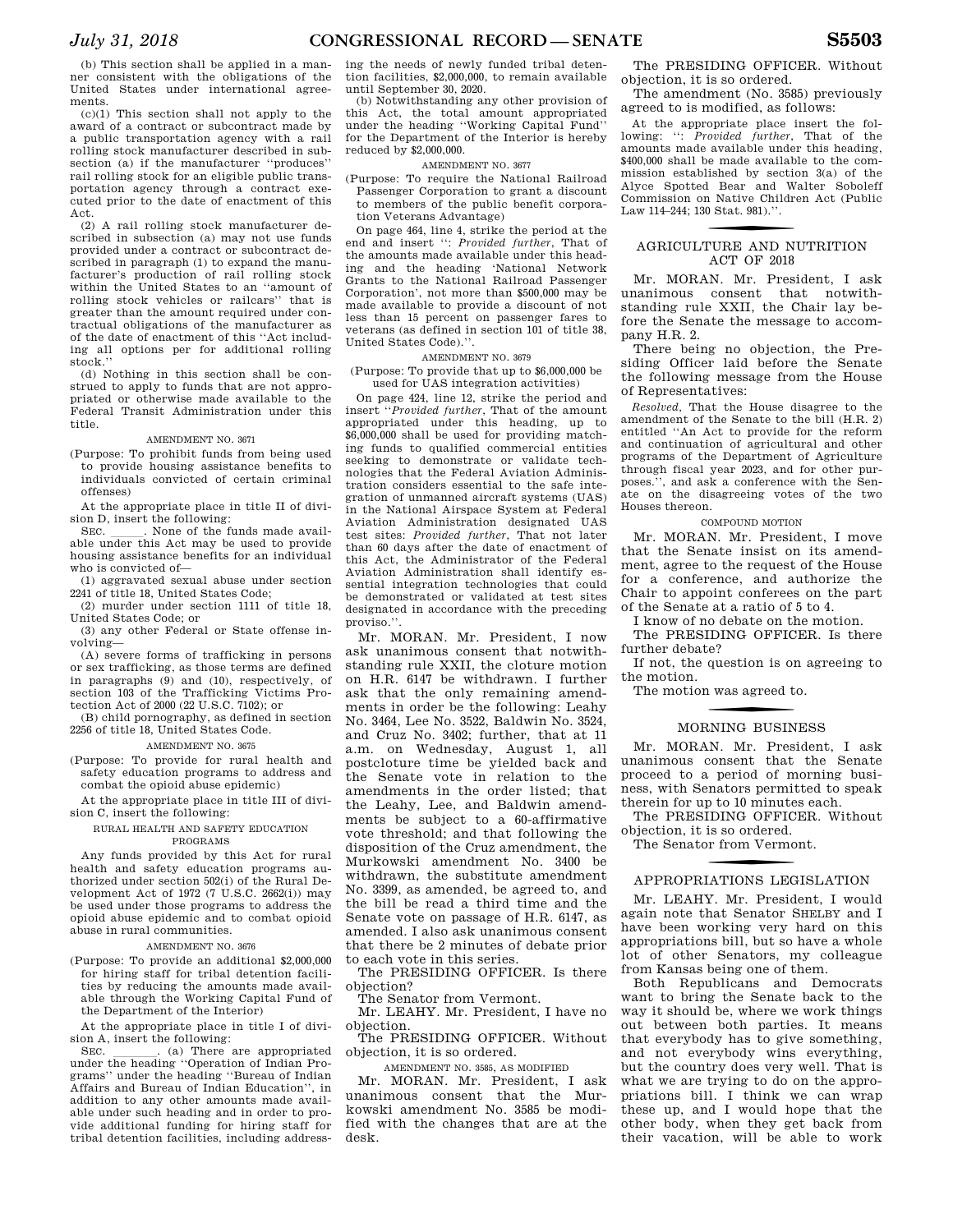with us to get them finalized and to the President.

I must point out that it has taken the courage of a lot of Senators, both Republicans and Democrats, to work together to get this done. As the dean of the Senate—the longest serving one here—I applaud them very, very much.

I yield the floor.

### 50TH ANNIVERSARY OF THE FIRST SPECIAL OLYMPICS GAMES

Mr. DURBIN. Mr. President, today I want to say a few words about a special anniversary. Earlier this month, we celebrated the 50th anniversary of the very first Special Olympic Games, which took place at Soldier Field in Chicago, IL.

The Special Olympics didn't just give people a chance to compete; it gave them a chance to come out of the shadows. It is hard to imagine, but before the Special Olympics, people with intellectual disabilities were offered little education and oftentimes were left in isolation and despair. Thankfully, Eunice Shriver shared the compassion and vision to create these games, but I want to talk about someone whose role in the games creation is often overlooked: Illinois Supreme Court justice and my friend, Anne Burke.

Before becoming a justice on Illinois' Supreme Court, Anne was a physical education teacher. She had an idea to create a summer jamboree where kids with special needs could compete in an athletic competition at Soldier Field, just like other children who attended day camps across the State of Illinois. So Anne took that idea to Washington, DC, and Eunice Shriver. What did Eunice Shriver say to Anne's proposal? Unacceptable. It was simply too small. Eunice decided it needed to be bigger. With Eunice's help, Anne returned home to Chicago, rewrote the proposal, and made it a national Olympic program. Eunice joined Anne in Chicago on July 20, 1968, and they celebrated the first Special Olympic Games.

During those first games in 1968, Mayor Richard Daley told Eunice: ''The world will never be the same after this.'' Eunice Shriver and Anne Burke knew it. Eunice boldly predicted that 1 million of the world's intellectually challenged would someday compete in these games. Well, she was wrong. Today, more than 5 million athletes train year-round in all 50 States and 172 countries.

Here are just a couple examples of how the world changed after that summer day in Chicago. In 2003, after the games were held in Dublin, Ireland rewrote its antidiscrimination laws. Across the Middle East, people who were once forced into the shadows now play soccer in the light of day. That is the legacy of the Special Olympics: inclusion.

I will close with one more story from those first games at Soldier Field. After one athlete, Frank Olivo, finished competing, he said: ''People al-

ways put me down. And said, I wouldn't amount to anything. And now they say, he does amount to something. He's special.'' That is what makes the Special Olympics so special.

Congratulations to the Special Olympics for 50 years of making athletes like Frank understand that hearts beat the same.

### VOTE EXPLANATION

Mr. NELSON. Mr. President, I was necessarily absent for the July 30, 2018, vote on Executive Calendar No. 1006, the motion to invoke cloture, on Britt Grant, of Georgia, to be U.S. circuit judge for the Eleventh Circuit. I would have voted no.

### f ARMS SALES NOTIFICATION

Mr. CORKER. Mr. President, section 36(b) of the Arms Export Control Act requires that Congress receive prior notification of certain proposed arms sales as defined by that statute. Upon such notification, the Congress has 30 calendar days during which the sale may be reviewed. The provision stipulates that, in the Senate, the notification of proposed sales shall be sent to the chairman of the Senate Foreign Relations Committee.

In keeping with the committee's intention to see that relevant information is available to the full Senate, I ask unanimous consent to have printed in the RECORD the notifications which have been received. If the cover letter references a classified annex, then such annex is available to all Senators in the office of the Foreign Relations Committee, room SD–423.

There being no objection, the material was ordered to be printed in the RECORD, as follows:

> DEFENSE SECURITY COOPERATION AGENCY *Arlington, VA.*

#### Hon. BOB CORKER,

*Chairman, Committee on Foreign Relations, U.S. Senate, Washington, DC.* 

DEAR MR. CHAIRMAN: Pursuant to the reporting requirements of Section 36(b) (1) of the Arms Export Control Act, as amended, we are forwarding herewith Transmittal No. 18–30, concerning the Navy's proposed Letter(s) of Offer and Acceptance to the Kingdom of Denmark for defense articles and services estimated to cost \$152 million. After this letter is delivered to your office, we plan to issue a news release to notify the public of this proposed sale.

Sincerely,

### CHARLES W. HOOPER, *Lieutenant General, USA, Director.*

Enclosures.

### TRANSMITTAL NO. 18–30

Notice of Proposed Issuance of Letter of Offer Pursuant to Section 36(b)(1) of the Arms Export Control Act, as amended

(i) Prospective Purchaser: Kingdom of Denmark.

(ii) Total Estimated Value:

Major Defense Equipment\*—\$130 million. Other—\$22 million.

Total—\$152 million.

(iii) Description and Quantity or Quantities of Articles or Services under Consideration for Purchase:

Major Defense Equipment (MDE):

Up to forty-six (46) Standard Missile, SM– 2 Block IIIA Vertical Launching Tactical

All-Up Rounds, RIM–066M–03–BK IIIA (VLS). Up to two (2) Standard Missile, SM–2 Block IIIA Telemetry, Omni-Directional Antenna, Warhead Enabled, RIM 066M–03–BK IIIA (VLS).

Up to two (2) Standard Missile, SM–2 Block IIIA Telemetry, Omni-Directional Antenna, Warhead Dud Capable, RIM 066M–03–BK IIIA  $(VLS)$ .

Non-MDE: Also included are MK 13 MOD 0 Vertical Launching System Canisters, operator manuals and technical documentation, U.S. Government and contractor engineering, technical, and logistics support services, and other related elements of logistics and program support.

(iv) Military Department: Navy (DE–P– AED).

(v) Prior Related Cases. if any: None.

(vi) Sales Commission, Fee, etc., Paid, Offered, or Agreed to be Paid: None.

(vii) Sensitivity of Technology Contained in the Defense Article or Defense Services Proposed to be Sold: See Attached Annex.

(viii) Date Report Delivered to Congress: July 31, 2018.

\*As defined in Section 47(6) of the Arms Export Control Act.

### POLICY JUSTIFICATION

### Denmark—SM–2 Block IIIA Standard Missiles

The Government of Denmark has requested to buy up to forty-six (46) Standard Missile, SM–2 Block IIIA Vertical Launching Tactical All-Up Rounds, RIM 066M–03–BK IIIA (VLS); up to two (2) Standard Missile, SM–2 Block IIIA Telemetry, Omni-Directional, All-Up Rounds, RIM–066M–03–BK IIIA (VLS); and up to two (2) Standard Missile, SM–2 Block IIIA Telemetry, Omni-Directional Antenna, Warhead Dud Capable, RIM 066M–03– BK IIIA (VLS). Also included are MK 13 MOD 0 Vertical Launching System Canisters, operator manuals and technical documentation, U.S. Government and contractor engineering, technical, and logistics support services, and other related elements of logistics and program support. The total estimated program cost is \$152 million.

This proposed sale will support the foreign policy and national security of the United States by helping to improve the security of a NATO ally that is an important force for political stability and economic progress in the European region.

This proposed sale would support Denmark's anti-air warfare capabilities for the Royal Danish Navy's IVER HUITFELDT Frigate Class ships. The SM–2 Block IIIA missiles, combined with the Anti-Air Warfare System (AAWS) combat system, will provide significantly enhanced area defense capabilities over critical Northern Europe air-and-sea-lines of communication. Denmark will have no difficulty absorbing this equipment and support into its armed forces.

The proposed sale of these systems and equipment will not alter the basic military balance in the region.

The principal contractor will be Raytheon Cooperation in Tucson, Arizona; Raytheon Company, Camden, Arkansas; and BAE of Minneapolis, Minnesota and Aberdeen, South Dakota. There are no known offset agreements proposed in connection with this potential sale.

Implementation of this proposed sale will not require the assignment of any additional U.S. Government or contractor representatives to Denmark.

There will be no adverse impact on U.S. defense readiness as a result of this proposed sale.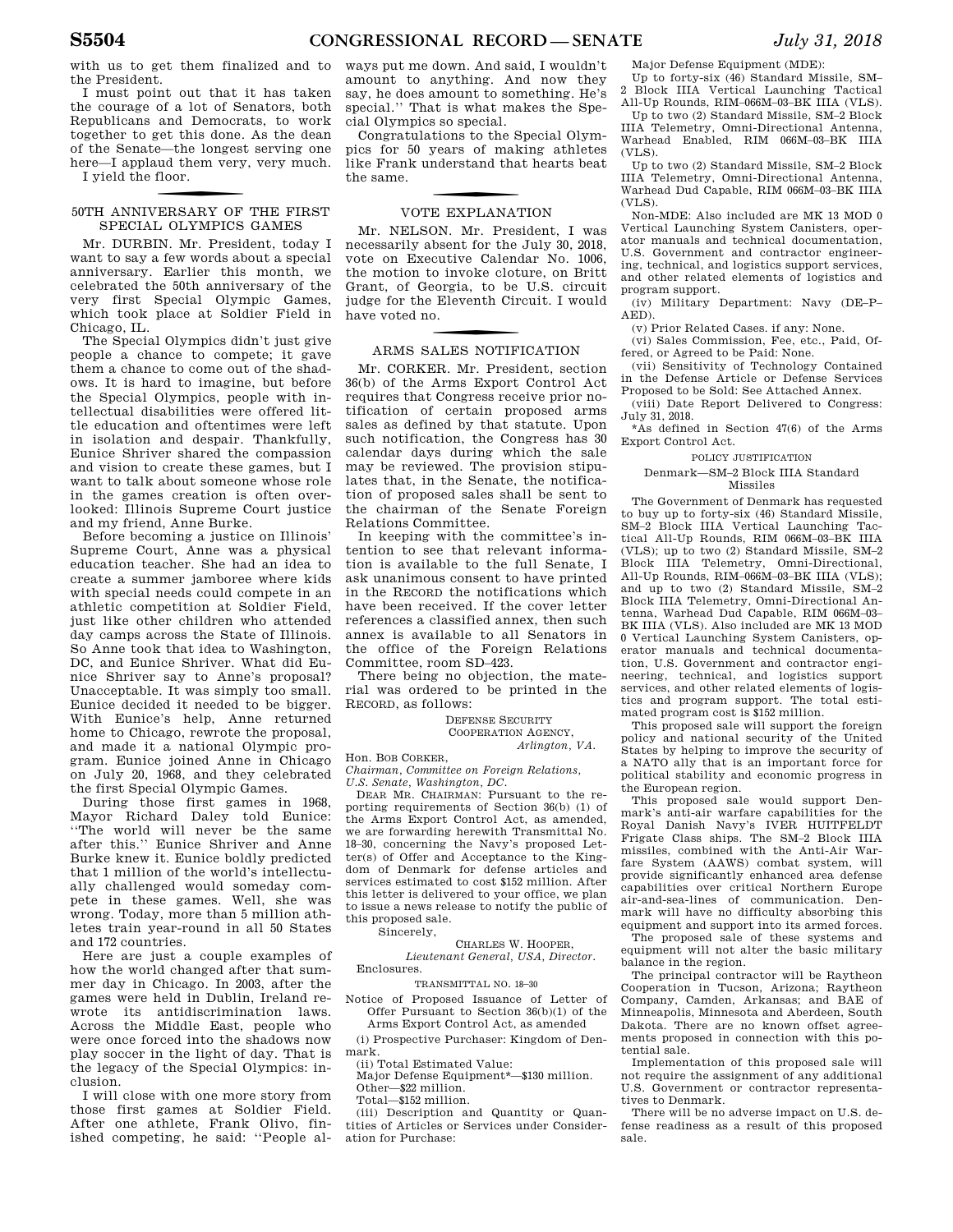### TRANSMITTAL NO. 18–30

Notice of Proposed Issuance of Letter of Offer Pursuant to Section 36(b)(1) of the Arms Export Control Act

#### Annex No. vii

(vii) Sensitivity of Technology:

1. A completely assembled Standard Missile–2 (SM–2) Block IIIA with or without a conventional warhead, whether a tactical, telemetry, or inert (training) configuration, is classified CONFIDENTIAL. Missile component hardware includes: Guidance Section (classified CONFIDENTIAL), Target Detection Device (classified CONFIDENTIAL), Warhead (UNCLASSIFIED), Dual Thrust Rocket Motor (UNCLASSIFIED), Steering Control Section (UNCLASSIFIED), Safe and Arming Device (UNCLASSIFIED), Autopilot Battery Unit (classified CONFIDENTIAL), and if telemetry missiles, AN/DKT–71 Telemeters (UNCLASSIFIED).

2. SM–2 operator and maintenance documentation is usually classified CONFIDEN-TIAL. Shipboard operation/firing guidance is generally classified CONFIDENTIAL. Prefiring missile assembly/pedigree information is UNCLASSIFIED.

3. If a technologically advanced adversary were to obtain knowledge of the hardware and software elements, the information could be used to develop countermeasures or equivalent systems which might reduce system effectiveness or be used in the development of a system with similar or advanced capabilities.

4. A determination has been made that Denmark can provide substantially the same degree of protection for the sensitive technology being released as the U.S. Government. This sale is necessary in furtherance of the U.S. foreign policy and national security objectives outlined in the Policy Justification.

5. All defense articles and services listed in this transmittal have been authorized for release and export to Denmark.

### f INTERIOR, ENVIRONMENT BILL APPROPRIATIONS

Mr. MARKEY. Mr. President, I wish to discuss H.R. 6147, which includes the Fiscal Year 2019 Interior and Related Agencies Appropriations bill. This bill provides critical funding for the U.S. Geological Survey, USGS, and the Advanced National Seismic System, ANSS.

In recent years, USGS funding for external grants for local earthquake monitoring and research has become highly competitive and does not always reach areas of need. In a solicitation from May 2017, for example, USGS only funded approximately 15 percent of the grant proposals that were submitted to the agency for funding in this area.

I am particularly concerned by USGS's reduction of funding and utilization of local earthquake monitoring programs and ANSS partner facilities in areas of moderate earthquake risk, particularly in the northeast region of the United States.

It is true that most earthquakes tend to occur in zones where past earthquakes have taken place. However, each year, there are earthquakes that take place at unexpected locations, including in my home State of Massachusetts. The Northeast is a region of high population density, and the cities and

towns in this region are often home to older buildings that are situated on soft soil and vulnerable to earthquake activity. This means that even small earthquakes can be felt by local residents and can be misinterpreted another disaster or even as a terrorist event if accurate and timely information is not readily made available.

While we cannot yet identify the active faults in the Northeast, earthquake data and research are pointing us toward those localities where we need to look for active faults. Once these faults are found, they can be studied to better define the probabilities of future potentially damaging earthquakes in the Northeast and New England region. Important advancements in understanding earthquake hazards and in promoting earthquake risk reduction activities are realized because of the efforts of local seismic experts at places like Weston Observatory in my home State of Massachusetts. These external partners play critical roles in delivering accurate earthquake assessments and warnings to State and local emergency management agencies and the general public.

I look forward to working with USGS to identify ways to expand funding for research at ANSS partner facilities that will improve their ability to deliver accurate earthquake assessments and products to their local populations across the United States, including the Northeast. As recently as 2011, a Northeast region stakeholder plan for ANSS called for improved delivery of seismic information to users in the region; an improved understanding of earthquake hazards in the Northeast; improved education and outreach on earthquakes and earthquake safety; and a multihazard approach to earthquake monitoring in this region. The stakeholders also called for funding support to local earthquake monitoring centers in the Northeast for these activities. Damaging earthquakes are rare, but they have happened in the past, and the evidence is overwhelming that they can happen again at some point in the future.

In order to be fully prepared, I urge the USGS to begin now to reinvest in local seismic monitoring programs and ANSS partner facilities in the Northeast and in New England in particular. Thank you.

### f NATIONAL FLOOD INSURANCE PROGRAM

Mr. ENZI. Mr. President, I wish to speak on recent legislation extending the National Flood Insurance Program on a short-term basis.

The National Flood Insurance Program, NFIP, was created in 1968 in response to the lack of flood insurance available at the time. The program's intent was to encourage folks to protect their homes and communities to adopt sound floodplain management standards.

I would like to reiterate the findings of the 1966 Presidential Task Force on Federal Flood Control Policy: ''A flood insurance program is a tool that should be used expertly or not at all. Correctly applied it could promote wise use of flood plains. Incorrectly applied, it could exacerbate the whole problem of flood losses. For the Federal Government to subsidize low premium disaster insurance or provide insurance in which premiums are not proportionate to risk would be to invite economic waste of great magnitude''

In less than a year, we have extended the program seven times, most attached to must-pass bills, without any needed reforms. The program is over \$20 billion in debt, even though we forgave \$16 billion of that debt just last year. With our Federal debt now above \$21 trillion, we need to address the solvency of the NFIP as soon as possible.

We can begin doing that by bringing some meaningful reform to the program, including moving towards more risk-based premiums. More importantly, interest from the private flood insurance market is growing. Their involvement means more flexible flood policies, integrated coverage with other insurance policies, and lowercost coverage for some customers. Increasing private insurance's participation in flood insurance markets would reduce the financial risk obligations of this program for the Federal Government. I hope Congress will further clarify private insurers' role in the flood insurance market. As it stands, the NFIP cannot stand on its own feet, and it requires significant reforms to put it on sound financial footing. I urge my colleagues to find bipartisan, sustainable reforms to this program. We must stop kicking the can down the road on the necessary reforms needed to make this an effective program.

Mr. CRAPO. Mr. President, I agree with my colleague that homeowners affected by flood disasters would benefit from greater certainty through a longer-term reauthorization. I would agree that meaningful reform is necessary to sustain the National Flood Insurance Program, NFIP. As chairman of the Senate Banking Committee, it is my goal to bring bipartisan reform to the program. Our Nation has seen some devastating disasters involving floods and related natural disasters, especially in the last two decades. With those disasters, the NFIP has amassed significant debt to the US Treasury. The underlying program is not structurally sound and too few people are protected from flood risk. Comprehensive reforms to the program are important to improve the program's fiscal condition, ensure more homeowners are covered against the risk of loss from flooding, and enable the program to better serve current policyholders.

I agree with Senator ENZI. There is still work to be done to make the NFIP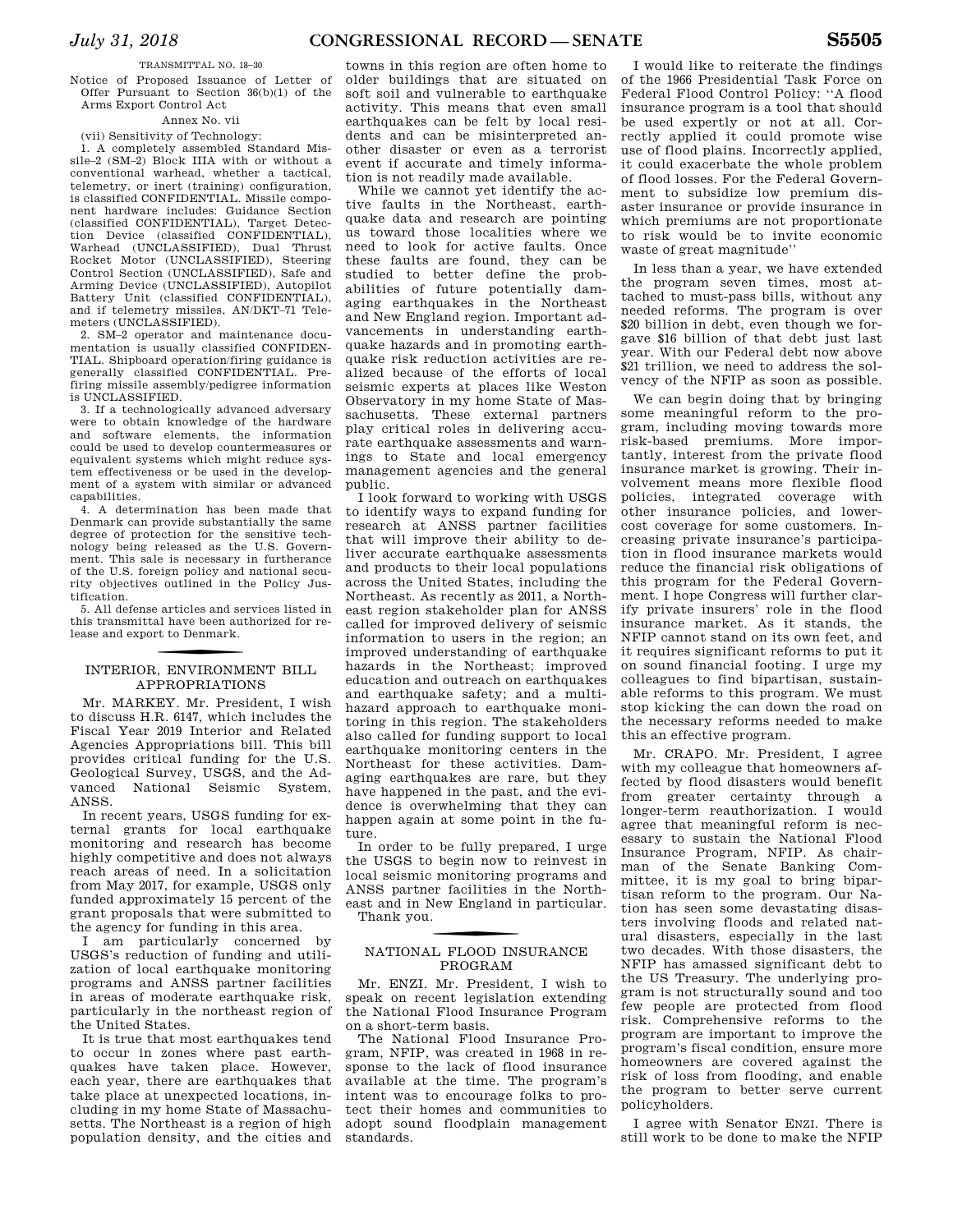more sustainable. Any long-term reauthorization must include important bipartisan reforms. While short-term extensions are not ideal, short-term extensions afford Congress needed time to address numerous concerns.

Mr. ENZI. Mr. President, I want to thank my colleague and his committee for their efforts to address these concerns. I am hopeful reform is just around the corner, and I encourage my colleagues to continue to support reform of the National Flood Insurance Program.

3D PRINTED GUN SAFETY ACT AND THE UNTRACEABLE FIRE-ARMS ACT

Mrs. FEINSTEIN. Mr. President, I rise today in strong support of the 3D Gun Safety Act and the Untraceable Firearms Act. I applaud my colleagues, Senators NELSON, BLUMENTHAL, and MARKEY, for their work on these bills.

Days ago, the Centers for Disease Control and Prevention announced a 31-percent increase in homicides involving guns between 2014 and 2016.

In 2016 alone, there were 14,415 gun homicides in America.

I have asked over and over, what is it going to take? When are we, as a nation, going to act and do something to save lives that are needlessly lost year after year?

Yet, instead of working to enact commonsense, gun safety measures to keep families, schools, and children safe, the Trump administration took a reckless and dangerous step that puts all of us in danger.

The Trump administration has now allowed a private company to publish step-by-step instructions on how to manufacture assault weapons and other guns using a 3D printer.

These instructions are going to be available on the internet, for anyone to use and follow, starting tomorrow. Think about that.

The Trump administration is giving away free instructions on how to manufacture weapons of war to anyone with a 3D printer, which can be bought online for less than \$1,000.

These people could be dangerous criminals, terrorists, children, or those who suffer from mental illness.

I think this is absolutely unconscionable.

We should be working on ways to stop gun violence and keep our communities safe, not expand the proliferation of these dangerous weapons.

Several of us have written to the Justice Department and the State Department asking them to reverse this decision.

We have also introduced legislation today. The 3D Gun Safety Act, introduced by Senator NELSON, would prevent anyone from intentionally publishing 3D gun designs.

In addition, multiple state attorneys general have now sued the Trump administration and the purveyor of the 3D gun designs to prevent the dissemination of the 3D gun design instructions.

I am also pleased to support Senator BLUMENTHAL's bill, the Untraceable Firearms Act, which closes legal loopholes that allow individuals to build their own untraceable firearms using ''gun-making kits.''

Guns made from these kits are known as ghost guns because the guns do not have serial numbers or any other traceable features.

In other words, ghost guns—like 3D guns—are dangerous because any person, even those prohibited under Federal law from possessing guns, can just make a gun at home.

This is already happening.

For example, last November, a 44 year-old man named Kevin Janson Neal killed five people and injured eight others with a ghost gun in Tehama County, CA.

Neal made the ghost gun at home because he himself could not legally purchase a gun after being ordered to relinquish all guns under court order months before.

Tragically, with his ghost gun in hand, Neal shot his wife, his neighbors, and then went to a nearby elementary school.

He crashed through the elementary school gates with a truck, got out, and started firing in the center of the school's quad and at nearby windows and walls.

Neal fired approximately 100 rounds at the school, injuring seven children.

He did all of this with his homemade AR–15 military-style rifle.

We must act in the face of the real threat of untraceable ghost guns and 3D-printed firearms.

Our communities are at risk, and as lawmakers it is our solemn duty to act and protect our communities. So I urge my colleagues to join me in supporting these bills.

### f STRENGTHENING CAREER AND TECHNICAL EDUCATION FOR THE 21ST CENTURY ACT

Mr. ALEXANDER. Mr. President, on Monday of last week, the Senate passed H.R. 2353, the Strengthening Career and Technical Education for the 21st Century Act, with a Senate amendment. On Wednesday, the House of Representatives followed suit. This measure reauthorizes the Carl D. Perkins Career and Technical Education Act, which was last reauthorized in 2006.

President Trump signed this important bill into law today at a ceremony at the White House that I was fortunate enough to have been invited to attend.

The bill modernizes our career and technical education programs in our Nation's high schools, and community colleges, technical colleges, and other institutions of higher education to provide the skills needed to support State and local employer's workforce needs. The bill is also designed to align with other Federal education and workforce laws.

While we are currently experiencing the best economy in 18 years, there are still 6.6 million unfilled jobs, many of these jobs offer high wages, but require workers to have specific or a high-level set of skills. In order to have a productive workforce and sustain a strong economy, we need to ensure today's workers and future workers have an opportunity to learn these needed skills.

Our bill is an important step in helping States and local communities do that.

First, as States are designing their State career and technical education— CTE—plans, they will need to consult with a variety of education and workforce stakeholders. This means, for the first time, employers and business leaders will work with the State on designing education programs that focus on preparing students for in-demand and emerging jobs.

Second, local school districts are required to conduct an evaluation of their current programs and how those programs align with in-demand industry sectors or occupations. In order to accomplish this, school districts will work with local community and business leaders to determine what those sectors and occupations are, if they are not fully aware of them already. The bill also makes a significant change to the way funds flow to States. Current law sends funds to States based on the population in the State but dictates States cannot receive less than what they received in 1998. Our bill updates this formula as populations have dramatically shifted with some States seeing significant growth over the past 20 years.

Another area that was improved was better aligning with other workforce initiatives. This bill would align CTE program plans with State Workforce Innovation and Opportunity Act plans so that States that want to submit a combined plan may do so. The Workforce Innovation and Opportunity Act is a Federal workforce development law that provides training to adults already in or seeking employment.

In their CTE plans, States must determine levels of performance for several indicators of performance, which are outlined in the bill. The indicators at the secondary level include graduation rate, achievement of academic standards as defined in the Every Student Succeeds Act, ensuring academic rigor in programs, and accounting for students who enter postsecondary education, the military, national service, or are employed, to name a few. There are additional and similar indicators for postsecondary education.

The State determined levels of performance for these indicators must be expressed as a percentage of students and demonstrate that the State is striving to improve year after year. States must determine the level for each indicator for the group of all CTE concentrators, which are the group of students at the secondary level taking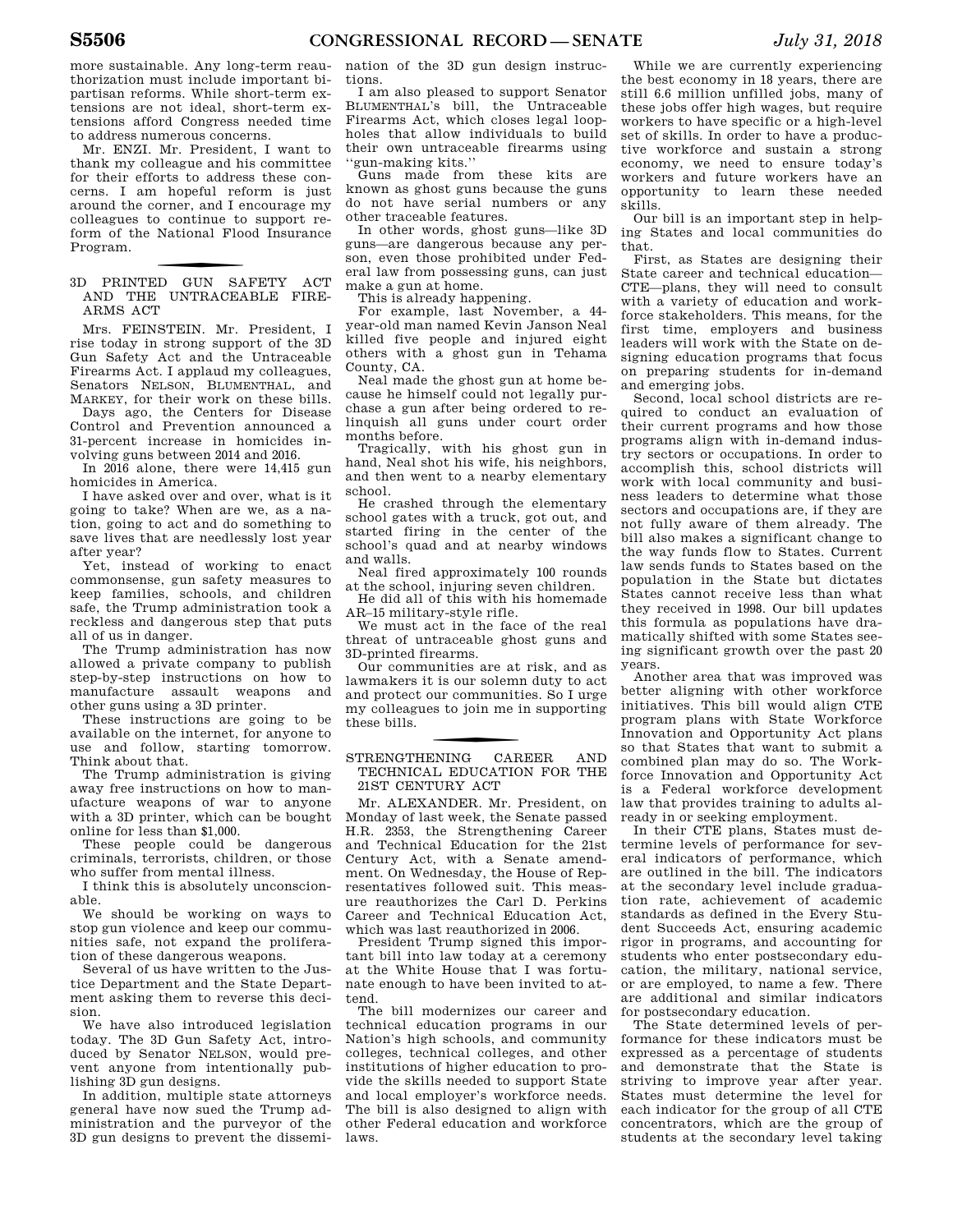at least two courses in a single program or program of study, or at the postsecondary level, students taking at least 12 credits in a single program or program of study, and for each subgroup defined in the Every Student Succeeds Act and for each special population defined in this bill.

However, States are only held accountable for the group of all CTE concentrators. One of the important changes in the law is that the Secretary will no longer negotiate the levels of performance with the States. Going forward, States will determine their levels and submit them to the Secretary, who will approve them if they meet the conditions highlighted earlier. This is a point worth saying again: The bill heading to the President's desk eliminates any involvement by the Secretary in determining levels of performance with the States.

However, a State is required to meet certain conditions in order to have their plan approved by the Secretary. Specifically, the Secretary must ensure that plan includes levels of performance and that those levels of performance have been made public for comment. In the submitted plan, the State must include the comments along with their response to those comments. Further, the State must develop their plan in consultation with various stakeholders and provide descriptions of their goals and programs, how those meet employment and workforce needs, and what they will do to close and eliminate performance gaps in areas where gaps exist for subgroups and special populations.

If a State has met the requirements in developing their plan, then the Secretary must approve the plan and may not alter or change the elements of that plan.

The bill allows but does not require a State to revise the levels of performance after 2 years. If a State elects to revise their levels, the new level must not be below the average of the actual performance of the previous 2 years. States may revise their levels downward when taking advantage of this option, so long as it meets the requirements of the law. Further, there has been some concerns raised that a State would be required to go through an entire State plan process in order to make revisions. The language in the bill is clear that a State making revisions to their levels of performance need only seek public comment on those targets and does not need to go through the more extensive consultation process or an additional public comment period. When submitting the revised levels to the Secretary, they must include the public comments and the State response.

Heading into this reauthorization, a major concern of current law was that there was too much burden on local schools that deterred many from pursuing Federal funds. They cited the burdensome local plan, the multitude of requirements and reporting burden.

This bill addresses all of those items and reduces burden for local governments.

First, this reauthorization focuses reporting and accountability on just CTE concentrators, reducing the number of students States must collect data on to only those truly enrolled in a CTE program. Second, the number of requirements of what must be included in the local application is reduced from 12 to 9. Third, the required use of funds at the local level drops from nine to six.

One last item that I would like to address about the bill is its accountability provisions. The bill maintains the current law structure of accountability which requires that, if a State does not meet 90 percent of their Statedetermined level of performance for any of the indicators, then the State must submit an improvement plan indicating how it plans to improve.

If a State has not achieved 90 percent of their level of performance after 2 years following the implementation of their improvement plan, the Secretary is granted the discretion to withhold funds from that State.

There are a number of education and business groups supporting this bill, which include National Governor's Association, National School Boards Association, Rebuilding America's Middle Class, U.S. Chamber of Commerce, National Association of Manufacturers, Jobs for the Future, Plumbing-Heating-Cooling Contractors Association, Heating, Ventilation, Air Conditioning, and Refrigeration Coalition, Education Trust, Boeing, and IBM.

Chairwoman FOXX and Ranking Member SCOTT, along with Representative THOMPSON and Representative KRISHNAMOORTHI, deserve a good deal of thanks for their work in the House on passing the Perkins CTE Act.

I also want to thank Senator ENZI and Senator CASEY for their work in the Senate on this bill. They have worked hard to reach a bipartisan result and should receive the recognition they deserve for it.

I would also like to thank Ivanka Trump for her leadership in helping create an environment where we could get a result. Her interest in helping train the next generation of our country's workers and making the reauthorization of this bill one of her priorities helped keep Congress focused on passing this bill. I was pleased that she attended our committee markup of the bill and thank her for her hard work.

I also want to thank the ranking member of the committee, Senator MURRAY. This bill is another in a long list of accomplishments this committee has achieved.

Finally, I would like to thank the following staff: from the Congressional Research Service, Boris Granovskiy, Becky Skinner, and Adam Stoll; from the Office of Legislative Counsel, Kristin Romero, Margaret Bomba, and Amy Gaynor; from Senator CASEY's office, Julia Sferlazzo and Rachel McKinnon; from Senator ENZI's office, Tara Shaw,

Garnett Decosimo, and Steve Townsend; from Senator MURRAY's office. Evan Schatz, Kara Marchione, Amanda Beaumont, and Katherine McClelland; and my staff, David Cleary, Bob Moran, Jake Baker, Richard Pettey, Bobby McMillin, and Lindsey Seidman.

I am pleased that President Trump signed this bill into law today to help States and local communities meet the needs of the current and future workforce.

Mrs. MURRAY. Mr. President, although President Trump has spent the majority of his Presidency undermining workers and their economic security, today President Trump is taking a small step in the right direction by signing the Strengthening Career and Technical Education for the 21st Century Act into law.

This doesn't undo President Trump's actions to roll back health and safety protections for workers or his efforts to make it easier for corporations to take advantage of their workers or his continued attempts to gut workforce training programs, including WIOA and our registered apprenticeships, but this bill makes clear that, when Republicans and Democrats work together and put the needs of students, workers, businesses, and educators at the forefront, even President Trump would not stand in the way.

Now, I want to talk about what went into passing this law, what is included in it, and why that is so important. As we were working to reauthorize the Perkins Career and Technical Education Act, we heard from employers, workers, students, educators, advocates, and our own colleagues on the need to update this law.

While I agreed reauthorizing Perkins was critical to giving workers and students the tools and skills they need to get better jobs and higher wages, we could not pass a law for the sake of passing a law; we needed to ensure this law improved the current Perkins program and was able to adapt to a changing 21st century economy.

That meant putting aside partisanship and working together, across party lines, with the goal of improving career and technical education programs for the communities we represent.

I am pleased we were able to move away from attempts to voucherize this program, an idea that was widely rejected by the CTE community because it would mean programs teaching career and technical education would receive less funding, and though the theory of privatization has been championed by some in this administration, including Secretary DeVos, it has never worked in practice.

We also rejected attempts to change Perkins funding to competitive grants, which would make it significantly harder for communities to apply for and receive funding.

Instead we worked together and focused on what businesses, educators, and students were asking for.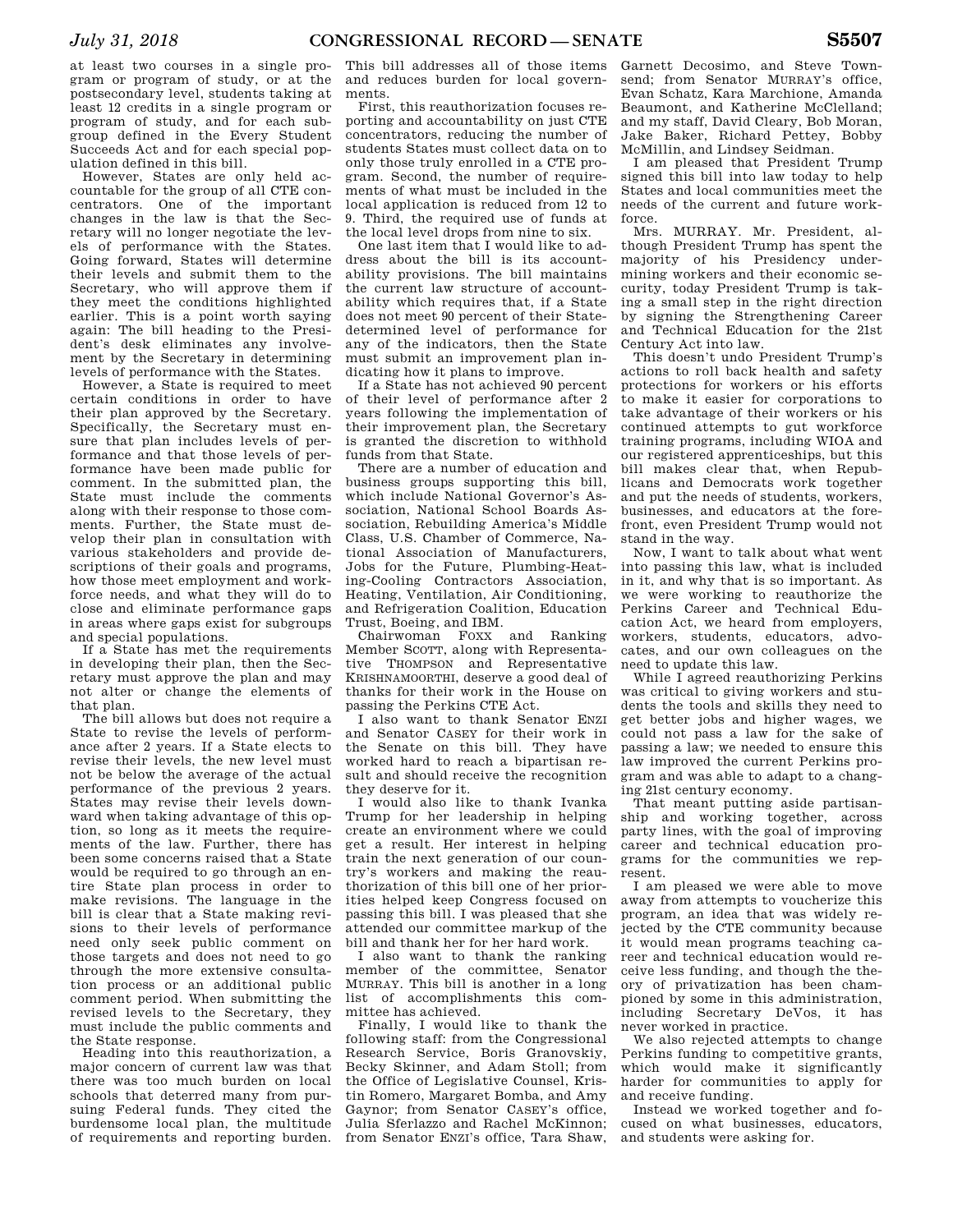The details here are so important, and I want to make it very clear where we landed in this agreement.

To better improve career and technical education for students, workers, local businesses, and communities, this bill will require States, schools, and training programs to update education and job training programs to meet the needs of the local economy, ensuring students are being provided with the skills they need to find high-skill, high-wage, or in-demand jobs where they live.

Because the economy is constantly changing, and new equipment, technology, and curriculum are needed to help students and workers keep up with technological advancements, this bill would authorize a new innovation grant program to allow States to explore new and creative ways to improve career and technical education that use evidence-based measurements to ensure students are still receiving high quality education and training.

Updating career and technical education programs and promoting innovation is important, but we cannot lose sight of our top priority: improving the quality of the career and technical education students are receiving.

For that reason, this bill appropriately balances State and local flexibility with protections and guardrails to ensure our students are receiving the best possible education and training.

I want to dig a little deeper into these protections today because it is so important we get this right.

First, on the role of the Secretary of Education, I want to be very clear: This bill does not prohibit the Secretary's authority to oversee this law in any new way.

The Strengthening Career and Technical Education for the 21st Century Act gives States the ability to determine what education and training is most needed in their communities and what accountability levels those programs have to meet.

At the same time, it ensures the Secretary has the ability and the authority to implement and enforce the law as we intended.

This bill allows the Secretary to issue rules to implement the law, including notifying Congress before a rule is issued and allowing Congress to provide input on those proposed rules.

Second, this bill includes a number of measures to support States and ensure their top priority is student success.

Because regions of the country have different needs and economies, this bill will allow States to set their own levels of performance, but each State must meet minimum requirements when they set those levels of performance, including ensuring our most vulnerable students are making meaningful progress and performance gaps in the States are closing.

Under current law, we have data on performance gaps and disparities, but no one is required to do anything about

those gaps. So for the first time, in this law, States and local recipients will not only have to report data on performance gaps and disparities, they will have to describe how they will address those disparities and gaps.

We also improved the quality of data in this bill. Right now, there are not many common definitions in the Perkins law, so it is hard for local businesses and communities to know which career and technical education programs are high quality and which programs need more resources to improve. This law establishes more common definitions so that the data collected going forward will be more meaningful and comparable among localities and States and will provide more actionable data to help local communities improve these programs.

As I mentioned before, this bill gives States and local CTE providers flexibility to design their own improvement programs for States or locals failing to meet 90 percent of the goals they set for themselves, but it also includes basic requirements to ensure low-performing programs improve in the specific areas they are underperforming, something all parents, educators, and community members want for the programs that serve their children—because, if programs don't have to improve and help the students and workers who need it most, there is no way our communities will be ready for the economic challenges the 21st century holds for us all.

Our bottom line should always be that we support students to succeed. If we aren't, then we have a responsibility to do better. This new law maintains the authority of the Secretary to hold States' feet to the fire to do just that.

Finally, I want to thank my negotiating partners in this legislation, Chairman ALEXANDER, Senator CASEY, and Senator ENZI, for working with me on a bipartisan bill that makes important, needed updates to career and technical education, while maintaining guardrails to ensure States and programs receiving Federal money are focused on providing students and workers with the skills they needy and providing businesses with workers they need to compete in the 21st century economy.

I also want to take a moment to recognize the hard work and long hours our staff put in to make this a bill we were all proud to support.

I want to thank David Cleary, Bob Moran, Jake Baker, and Richard Petty from Senator ALEXANDER's office, Garnett Decosimo from Senator ENZI's office, and Julia Sferlazzo from Senator CASEY's office.

I want to thank members of my own staff, including my staff director Evan Schatz, my deputy staff director John Righter, and my education policy director Kara Marchione.

I also want to thank Amanda Beaumont, Katherine McClelland, Katharine Parham, Manuel Contreras, and

Mairead Lynn for their hard work and support.

This law shows that, if we keep students, workers, and businesses at the forefront, we can work together and build an economy that works for all.

Thank you.

### f FOREIGN INVESTMENT RISK REVIEW MODERNIZATION ACT

Mr. VAN HOLLEN. Mr. President, I wish to enter into a colloquy with Senators CRAPO and BROWN.

The integrity of our elections is a vital national security interest. It is imperative that our elections infrastructure—the technology and services needed to conduct our elections—remains free from foreign influence.

We know that our elections are under foreign threat from cyber attacks and disinformation efforts through social media. Our democratic process can also be manipulated through foreign investments in elections infrastructure. In fact, just this month, the Federal Bureau of Investigation notified Maryland officials that Russian oligarch Vladimir Potanin maintained a substantial investment in a firm used by the Maryland State Board of Elections to register voters and deliver online ballots.

This June, the Senate voted overwhelmingly in favor of the Foreign Investment Risk Review Modernization Act, legislation to enhance our national security by strengthening the review process of the Committee on Foreign Investment in the United States, CFIUS. Specifically, the new law would allow CFIUS to review transactions beyond just those that could result in foreign control of a U.S. business, to include ''other investments'' by a foreign person in a U.S. business involved in U.S. critical infrastructure. Critical infrastructure, as defined by the Department of Homeland Security, DHS, includes election infrastructure, such as voter registration databases and associated systems, systems used to manage elections, voting systems, storage facilities for election and voting systems, and polling places, to include early voting locations.

I ask Senator CRAPO, do you agree that critical infrastructure, as defined by DHS, includes certain elections infrastructure?

Mr. CRAPO. Yes.

Mr. VAN HOLLEN. I ask Senator BROWN, do you agree that, once this bill is enacted into law, existing CFIUS authority is broadened to review certain ''other investments'' involving elections infrastructure by a foreign person?

Mr. BROWN. Yes.

### f ANIMAL DRUG USER FEE AMENDMENTS OF 2018

Mr. ALEXANDER. Mr. President, I ask unanimous consent to have printed in the RECORD the commitment letter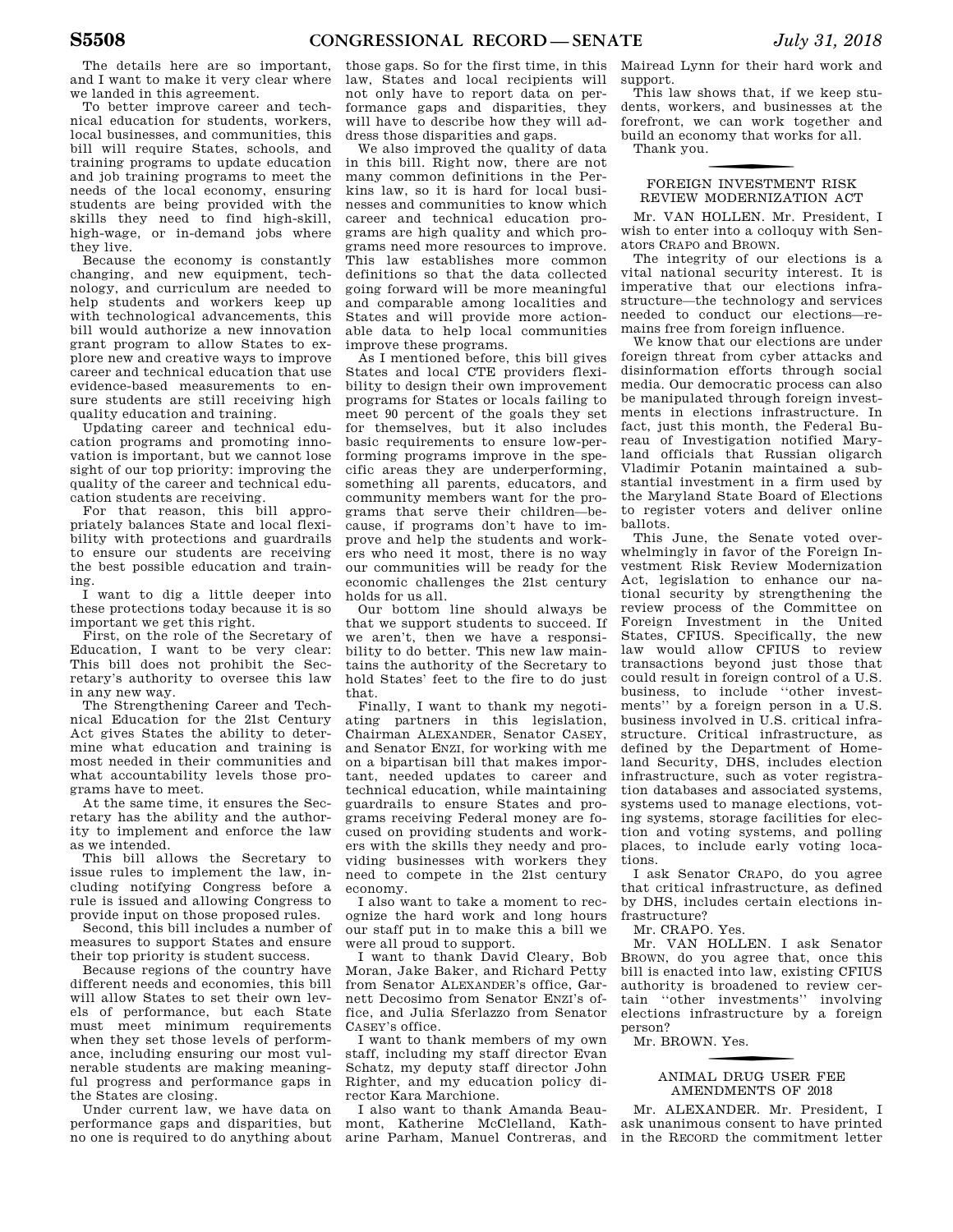for the Animal Drug User Fee Agreements of 2018.

There being no objection, the material was ordered to be printed in the RECORD, as follows:

ANIMAL DRUG USER FEE AMENDMENTS OF 2018 ADUFA REAUTHORIZATION PERFORMANCE GOALS AND PROCEDURES—FYS 2019 THRU 2023

The goals and procedures of the FDA Center for Veterinary Medicine (CVM) as agreed to under the ''Animal Drug User Fee Amendments of 2018'' are summarized as follows:

### I. DEFINITIONS

1. For the application/submission goals below, the term "review and act on" is understood to mean the issuance of a complete action letter after the complete review of an animal drug application, supplemental animal drug application, or investigational animal drug submission which either (1) approves an animal drug application or supplemental application or notifies a sponsor that an investigational animal drug submission is complete or (2) sets forth in detail the specific deficiencies in such animal drug application, supplemental animal drug application, or investigational animal drug submission and, where appropriate, the actions necessary to place such an application, supplemental application, or submission in condition for approval. Within 30 days 17 of submission, FDA shall refuse to file an animal drug application, supplemental animal drug application, or their reactivation, which is determined to be insufficient on its face or otherwise of unacceptable quality for review upon initial inspection as per 21 CFR 514.110. Thus, the Agency will refuse to file an application containing numbers or types of errors, or flaws in the development plan, sufficient to cause the quality of the entire submission to be questioned to the extent that it cannot reasonably be reviewed. Within 60 days of submission, FDA will refuse to review an investigational animal drug submission which is determined to be insufficient on its face or otherwise of unacceptable quality upon initial inspection using criteria and procedures similar to those found in 21 CFR 514.110. A decision to refuse to file an application or to refuse to review a submission as described above will result in the application or submission not being entered into the cohort upon which the relevant user fee goal is based. The Agency will keep a record of the numbers and types of such refusals and include them in its annual performance report.

2. A minor amendment is understood to mean information requested by FDA during the review of the application or investigational submission. FDA may request minor amendments to animal drug applications, supplemental animal drug applications, and investigational animal drug submissions during its review of the application or submission. At its discretion, the Agency may extend an internal due date (but not a user fee goal) to allow for the complete review of an application or submission for which a minor amendment is requested. If a pending application is amended with significant changes, the amended application may be considered resubmitted, thereby effectively resetting the clock to the date FDA received the amendment. The same policy applies for investigational animal drug submissions.

3. The term ''submission date'' means the date the FDA Center for Veterinary Medicine (CVM) Electronic Submission System (ESS) receives an application or submission. Upon receipt of an application or submission, the CVM ESS creates an electronic receipt that contains the date of receipt and is sent to the submitter.

4. The term ''labeling supplement'' is understood to mean certain applications as de-

scribed in 21 CFR  $514.8(c)(2)(i)(A)$  and  $(D)$ that require approval of a supplemental application prior to distribution of the drug made using the change.

5. The term ''presubmission conference'' (PSC) is understood to mean one or more conferences between a potential applicant and FDA as described in 21 CFR 514.5 to reach a binding agreement establishing a submission or investigational requirement.

6. The term ''dosage characterization'' is understood to mean a justification of the dosage (dose or dose range, dosing frequency, and the dosing duration) and a characterization of the critical aspects of the dose response relationship related to each intended use and associated conditions of use.

#### II. APPLICATION/SUBMISSION GOALS

Beginning October 1, 2018, all applications and submissions under the Federal Food, Drug, and Cosmetic Act (FD&C Act) section 512(b) and 571 must be created using the eSubmitter tool and submitted to the Agency through CVM's ESS.

*1. Original New Animal Drug Applications (NADAs)* 

Review and act on 90 percent of original NADAs within 180 days after the submission date.

An application is incomplete if it would require additional data or information to enable the Agency to complete a comprehensive review of the application and reach a decision on the issue(s) presented in the application.

The Agency will review and act on 90 percent of reactivated applications:

i Within 180 days after the reactivated NADA submission date if the Agency determines and notifies the sponsor that the deficiencies are substantial;

ii Within 135 days after the reactivated NADA submission date if the Agency determines and notifies the sponsor that the deficiencies are not substantial; and the NADA reactivation must be submitted no more than 120 days after the Agency's dated incomplete letter to qualify for the shorter review time; and

iii Within 180 days alter the reactivated NADA submission date if the NADA reactivation is submitted after 120 days of the Agency's dated incomplete letter or new substantial information is provided in the reactivated application.

The Agency will generally favor using the shorter reactivation timeframe of 135 days, where possible. The Agency will state in the incomplete letter the appropriate timeframe for review of the reactivation. Sponsors wishing to discuss the selected timeframe should contact the Agency prior to reactivation of the application. The shorter review time of 135 days for reactivated NADAs for which the deficiencies are determined not to be substantial is not intended to prevent the use of minor amendments during Agency review of an application.

*2. Administrative NADAs* 

Review and act on 90 percent of administrative NADAs (NADAs filed after all scientific decisions already have been made as part of the investigational new animal drug process) within 60 days after the filing date. *3. Non-manufacturing Supplemental Animal* 

### *Drug Applications*

Review and act on 90 percent of non-manufacturing supplemental animal drug applications (i.e. supplemental animal drug applications for which safety or effectiveness data are required) within 180 days after the submission date.

A supplemental application is incomplete if it would require additional data or information to enable the Agency to complete a comprehensive review of the supplement and reach a decision on the issue (s) presented in the supplement.

The Agency will review and act on 90 percent of reactivated supplements:

i Within 180 days after the reactivated supplemental NADA submission date if the Agency determines and notifies the sponsor that the deficiencies are substantial;

Within 135 days after the reactivated supplemental NADA submission date if the Agency determines and notifies the sponsor that the deficiencies are not substantial; and the reactivation to the supplemental application must be submitted no more than 120 days after the Agency's dated incomplete letter to qualify for the shorter review time; and

iii Within 180 days after the reactivated supplemental NADA submission date if the reactivation to the supplemental application is submitted after 120 days of the Agency's dated incomplete letter or new substantial information is provided in the reactivated supplement.

The Agency will generally favor using the shorter reactivation timeframe of 135 days, where possible. The Agency will state in the incomplete letter the appropriate timeframe for review of the reactivation. Sponsors wishing to discuss the selected timeframe should contact the Agency prior to the reactivation of the supplement. The shorter review time of 135 days for reactivated supplements for which the deficiencies are determined not to be substantial is not intended to prevent the use of minor amendments during Agency review of a supplemental application.

*4. Prior Approval Manufacturing Supplemental NADAs and Reactivations* 

Review and act on 90 percent of Prior Approval manufacturing supplemental NADAs within 120 days after the submission date. A Prior Approval manufacturing supplemental NADA includes: one or more major manufacturing changes as described in 21 CFR  $514.8(b)(2)(ii)$  and in accordance with Guidance for Industry 83 (Chemistry, Manufacturing, and Controls Changes to an Approved NADA or ANADA); and, changes submitted as ''Supplement-Changes Being Effected in 30 Days'' that require prior approval according to 21 CFR  $514.8(b)(3)(v)(A)$ . If a Prior Approval supplement does not clearly identify any major manufacturing changes, the Prior Approval supplement will be designated by the Agency as a ''Supplement-Changes Being Effected'' with a 180 days review goal (see ''Supplement-Changes Being Effected Manufacturing Supplemental NADAs and Reac-

tivations'' below). A submission is incomplete if it requires additional data or information to enable the Agency to complete a comprehensive review of the submission and reach a decision on the issue(s) presented in the submission. If the Agency determines that the deficiencies are not substantial for manufacturing supplements requiring prior approval, the Agency will allow the manufacturing supplements to be resubmitted as ''Supplement Changes Being Effected in 30 Days'' as described in 21 CFR 514.8(b)(3) and the drug made with the change can be distributed 30 days after the resubmission  $\alpha$  according to 21 CFR according to 514.8(b)(3)(iv). The Agency will review and act on 90 percent of these reactivated manufacturing supplements within 180 days after the resubmission date of a complete submission. If the Agency determines that the deficiencies remain substantial or new substantial information is provided, prior-approval<br>is required according to 21 CFR  $according$  to  $21$  $514.8(b)(3)(v)(A)$ . The Agency will review and act on 90 percent of these reactivated manufacturing supplements within 120 days after the resubmission date of a complete submission.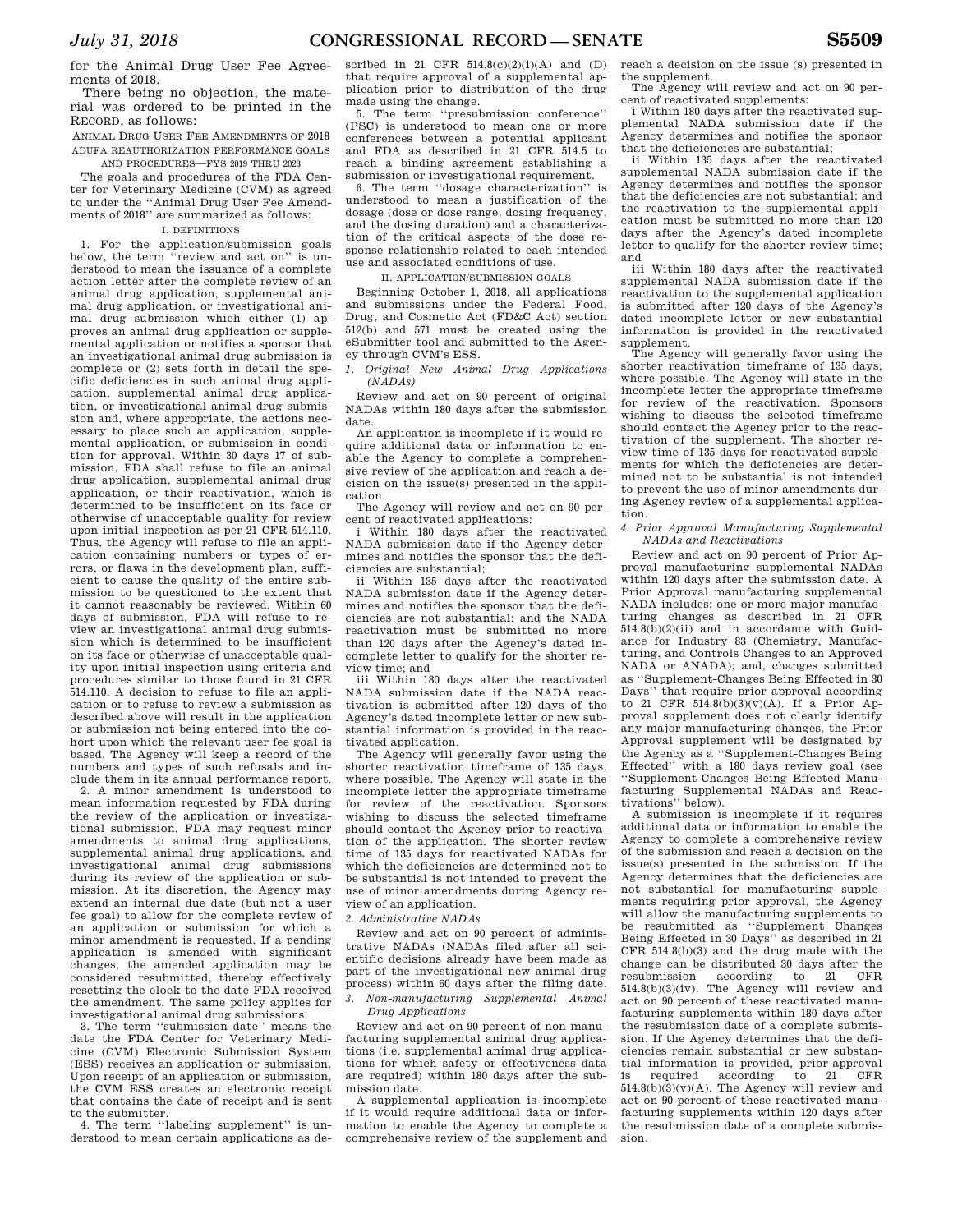*5. Supplements—Changes Being Effected Manufacturing Supplemental NADAs and Reactivations* 

Review and act on 90 percent of ''Supplement—Changes Being Effected'' manufacturing supplemental NADAs and reactivations submitted according to 21 CFR 514.8(b)(3)(vi) and in accordance with Guidance for Industry 83 (Chemistry, Manufacturing, and Controls Changes to an Approved NADA or ANADA), including manufacturing changes not requiring prior approval according to 21 CFR 514.8(b)(3) within 180 days after the submission date.

*6. Investigational New Animal Drug (INAD) Study Submissions* 

Review and act on 90 percent of INAD study submissions within 180 days after the submission date.

An INAD study submission is incomplete if it would require additional data or information to enable the Agency to complete a comprehensive review of the submission and reach a decision on the issue(s) presented in the submission.

The Agency will review and act on 90 percent of resubmissions:

i Within 180 days after the resubmitted INAD study submission date if the Agency determines and notifies the sponsor that the deficiencies are substantial;

ii Within 60 days after the resubmitted INAD study submission date if the Agency determines and notifies the sponsor that the deficiencies are not substantial; and the resubmission must be submitted no more than 120 days after the Agency's dated incomplete letter to qualify for the shorter review time; and

iii Within 180 days after the resubmitted INAD study submission date if the resubmission is submitted after 120 days of the Agency's dated incomplete letter or new substantial information is provided in the resubmission.

The Agency will generally favor using the shorter resubmission timeframe of 60 days, where possible. The Agency will state in the incomplete letter the appropriate timeframe for review of the resubmission. Sponsors wishing to discuss the selected timeframe should contact the Agency prior to resubmitting the application. The shorter review time of 60 days for resubmissions for which the deficiencies are determined not to be substantial is not intended to prevent the use of minor amendments during Agency review of a submission.

Review and act on 90 percent of microbial food safety hazard characterization submissions within 100 days after the submission date.

### *7. INAD Protocols without Data Submissions*

Review and act on 90 percent of INAD submissions consisting of protocols without data, that the Agency and the sponsor consider to be an essential part of the basis for making the decision to approve or not approve an NADA or supplemental NADA, within 50 days after the submission date.

An INAD protocol without data submission is incomplete if it would require additional information to enable the Agency to complete a comprehensive review of the protocol and reach a decision on the issue(s) presented in the protocol.

The Agency will review and act on 90 percent of resubmitted INAD protocol without data submissions:

i Within 50 days after the resubmission date if the Agency determines and notifies the sponsor that the deficiencies are substantial;

ii Within 20 days after the resubmitted INAD protocol without data submission if the Agency determines and notifies the spon-

sor that the deficiencies are not substantial; and the resubmission must be submitted no more than 120 days after the Agency's dated nonconcurrence letter to qualify for the shorter review time; and

iii Within 50 days after the resubmission date if the resubmission is submitted after 120 days of the Agency's dated non-concurrence letter or new substantial information

is provided in the resubmission. The Agency will generally favor using the shorter resubmission timeframe of 20 days, where possible. The Agency will state in the non-concurrence letter the appropriate timeframe for review of the resubmission. Sponsors wishing to discuss the selected timeframe should contact the Agency prior to resubmission of the protocol without data. The shorter review time of 20 days for resubmitted INAD protocol without data submissions for which the deficiencies are determined not to be substantial is not intended to prevent the use of minor amendments during Agency review of a submission.

Sponsors are not required to submit study protocols for review. However, for each protocol voluntarily submitted prior to the commencement of the study that the Agency and the sponsor consider to be an essential part of the basis for making the decision to approve or not approve an animal drug application or supplemental animal drug application, the Agency will issue a complete action letter providing comments resulting from a complete review of the protocol. The complete action letter will be as detailed as possible considering the quality and level of detail of the protocol submission; will include a succinct assessment of the protocol; and will state whether the Agency agrees, disagrees, or lacks sufficient information to reach a decision that the protocol design, execution plans, and data analyses are adequate to achieve the objectives of the study.

If the Agency determines that a protocol is acceptable, this represents an agreement that the data generated by the protocol can be used to support a safety or effectiveness decision regarding the subject animal drug. The fundamental agreement is that having agreed to the design, execution, or analyses proposed in protocols reviewed under this process, the Agency will not later alter its perspectives on the issues of design, execution, or analyses unless the Agency by written order determines that a substantiated scientific requirement essential to the assessment of the study appeared after the Agency's protocol assessment, or public or animal health concerns unrecognized at the time of protocol assessment under this process are evident.

The Agency will permit comparability protocols as described in 21 CFR  $514.8(b)(2)(v)$  to be submitted as protocols without substantial data in an INAD file. The Agency will review and act on 90 percent of INAD submissions consisting of protocols without substantial data within 50 days after the submission date of the protocol. For potentially more complex comparability protocols, for example sterile process validation protocols, the sponsor should discuss and have Agency concurrence regarding the appropriate filing strategy.

#### *8. Labeling Supplements*

Review and act on 90 percent of qualifying labeling supplements as described in 21 CFR  $514.8(c)(2)(i)(A)$  and (D) within 60 days after the submission date. Qualifying labeling supplements are defined as those for which the sponsor provides and certifies a complete list of label changes made in the application and that CVM can determine upon initial review do not decrease the safety of drug use.

The Agency will review and act on 90 percent of non-qualifying labeling supplements within 180 days after the submission date.

Additional Performance Goals *Work Queue Review Procedures* 

The Agency will review all submissions in accordance with procedures for working within a queue. An application/submission that is not reviewed within the applicable Application/Submission Goal time frame (noted above) will be reviewed with the highest possible priority among those pending.

III. PRE-APPROVAL FOREIGN INSPECTIONS

The Agency and regulated industry are committed to improving the review and business processes that will facilitate the timely scheduling and conducting of pre-approval inspections (PAIs). To improve the timeliness and predictability of foreign PAIs, sponsors may voluntarily submit 1) at the beginning of the calendar year, a list of foreign manufacturing facilities that are specified in an animal drug application, supplemental animal drug application, or investigational animal drug submission and may be subject to foreign PAIs for the following fiscal year; and 2) a notification 30 days prior to submitting an NADA, a supplemental NADA, or INAD submission that informs the Agency that the application/submission includes a foreign manufacturing facility. Should any changes to the annual list occur after its submission to the Agency, the sponsor may provide the updated information to the Agency.

The Agency will keep a record of the number of foreign PAIs conducted for new animal drug applications, along with the average time for completing the PAIs, and include this information in its annual performance report. The time for completing the PAI is understood to mean the time from the inspection scheduling request through notification to the Center of inspectional findings.

IV. FOREIGN GMP INSPECTIONS

The Agency commits to working to implement the US-EU GMP Inspection Mutual Recognition Agreement starting in FY 2019 for establishments manufacturing animal/ veterinary drugs. The Agency will provide annual progress updates to the industry.

*1. Supporting Information for Presubmission Conferences and INAD Protocols without Data Submissions* 

The Agency and the regulated industry agree that data and/or information which uniquely describes the general attributes of the new animal drug (e.g. the known characteristics of the drug that can impact safety, effectiveness and/or quality) needs to be submitted early in the new animal drug development process in order to enable the parties to reach agreement at a presubmission conference or to begin review of a protocol. The intent of this provision is to avoid the submission of data or information between the presubmission conference and the submission of a protocol. Eligibility both for short justifications in protocols and for concurrent supporting data and protocol review described below is predicated on the sponsor submitting information early in the new animal drug development process.

The Agency will allow for the inclusion of this data and/or information in presubmission conferences; however it would not preclude holding a presubmission conference without such data.

The Agency will allow short justifications within INAD protocols without data submissions that are limited in scope (e.g., no more than ten pages or no more than two (peer-reviewed) journal articles).

The Agency will allow for the concurrent submission of supporting data (INAD H submissions) and protocols (INAD E submissions) provided that the protocol is not submitted until the supporting data has been in the Agency's queue for at least 50 days.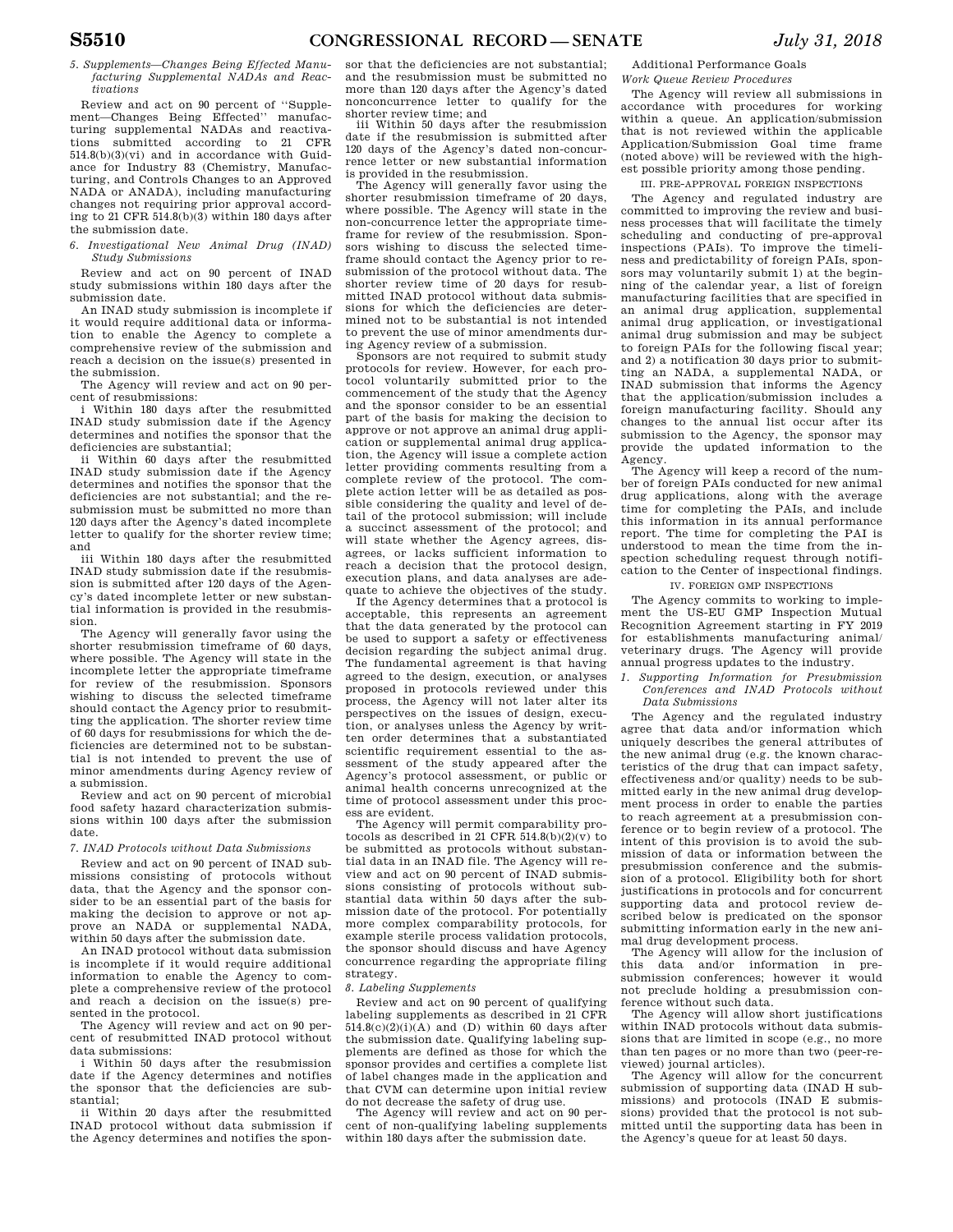### *2. Dosage Characterization*

The Agency and the regulated industry agree that dosage characterization is part of the effectiveness technical section of an investigational new animal drug file. In instances where data and/or information about the dosage is integral to the review of a protocol, the Agency and the regulated industry agree that this data and/or information should be submitted as supporting data (INAD H submission) well in advance of the protocol submission. Such information may be needed to ensure selection of optimal study time points and would be particularly important for novel drugs and drugs with modified-release characteristics.

### *3. Animal Drug Availability Act (ADAA) Combination Medicated Feeds Applications*

Review and act on 90 percent of qualifying ADAA Combination Medicated Feeds Applications within 60 days after the submission date. An ADAA combination application will qualify for the 60 day review timeframe only if the following criteria are met:

. The regulatory requirements for an ADAA combination application have been met as outlined in 21 CFR 514.4(c)(2)(ii)

ii. A presubmission conference has been conducted and either

a. No data are needed (i.e., no tissue residue non-interference study is required) and this is documented in the memorandum of conference for the presubmission conference; or

b. A justification for not conducting a tissue residue noninterference study has been submitted, reviewed and found acceptable under an INAD, prior to the submission of the ADAA combination application; or

c. A tissue residue non-interference study has been submitted, reviewed and found acceptable under an INAD, prior to the submission of the ADAA combination application.

iii. No effectiveness or target animal safety data are required.

iv. No manufacturing data requirementssponsor can address in meeting assay non-interference, but data submission is not required.

v. All other information is referenced to previous drug experience reports.

vi. Sponsor makes submission and it includes: Bluebird labeling, Veterinary Feed Directive (if applicable).

vii. Includes a request for categorical exclusion from the need to prepare an environmental assessment (EA); i.e., no EA required. viii. Reference to presubmission conference.

ix. Right of reference (if applicable) to NADA(s) not owned by the filing sponsor of the ADAA combination application has been received by the Agency.

Review and act on 90 percent of ADAA combination applications within 100 days for those applications initially accepted for the 60-day timeframe but subsequently determined to need minor amendments.

If any of the above conditions cannot be met, the ADAA combination application will be given a 180-day review timeframe and placed in the original NADA application cohort.

### *4. Categorical Exclusions*

Review and act on 90 percent of resubmissions of a previously completed Environmental Impact technical section within 60 days after the resubmission date where:

i. A Categorical Exclusion was issued; and ii. All other technical sections have been submitted; and

iii. Information contained in the other technical sections reveals a change in the conditions of use of the drug that may affect the previous determination of categorical exclusion.

*5. Presubmission Conferences* 

Conduct 90% of qualifying presubmission conferences within a 60-day timeframe when all of the following conditions are met:

i. All background materials, including presentations, have been submitted, and ii. A complete agenda has been agreed upon

by the Agency and the sponsor A sponsor and the Agency can mutually

agree to exclude a particular presubmission conference from this performance goal. If a sponsor accepts a date beyond the 60-day timeframe for their scheduling purposes or is unable to meet with the Agency on Agency available dates, the submission will be excluded from the presubmission conference cohort.

### *6. Tissue Residue Method*

Commence 90% of tissue residue method demonstrations within 120 days of completion of the ''3-hour meeting'' process or equivalent process milestone where there is a single laboratory validation tissue residue method demonstration.

### V. WORKLOAD ADJUSTMENT

The workload adjustment will continue to be calculated per CVM Program Policy and Procedures Manual 1243.3022, except that, for purposes of calculating the workload adjustment, it has been agreed to reset the base years to FY 2014–FY 2018. There will be no workload adjustment for FY 2019. Workload adjustments are one-time adjustments, and are calculated annually.

# f RUSSIA INVESTIGATION

Mr. CASEY. Mr. President, today I wish to discuss the importance of the Justice Department's independent investigation into Russia's interference in the 2016 Presidential election.

The interference with our election process by a hostile government was an attack on our democracy and a threat to our national security, carried out by Russian operatives at the direction of Vladimir Putin himself. As the intelligence community's unclassified report concluded, ''We assess Russian President Vladimir Putin ordered an influence campaign in 2016 aimed at the U.S. presidential election. Russia's goals were to undermine public faith in the U.S. democratic process, denigrate Secretary Clinton, and harm her electability and potential presidency. We further assess Putin and the Russian Government developed a clear preference for President-elect Trump.''

Since Deputy Attorney General Rod Rosenstein appointed Robert Mueller as special counsel to investigate Russia's attack, 32 indictments have been returned in connection with the investigation, including indictments against Russian individuals and companies, as well as former Trump campaign manager Paul Manafort and deputy campaign manager Rick Gates, who were charged with ''conspiracy against the United States.'' Mr. Mueller has also secured guilty pleas from other campaign advisers, including George Papadopoulos and Michael Flynn.

Despite this ample evidence of wrongdoing, the President has attempted to impede the Russia probe every step of the way, falsely branding it a ''witch hunt.'' So far, the Mueller

investigation has continued to produce results, despite these attacks. We must be clear that any attempt to remove special counsel Robert Mueller or Deputy Attorney General Rod Rosenstein would take our Nation into uncharted territory. I am disturbed that, last week, a group of the President's allies in the House of Representatives filed unwarranted articles of impeachment against Mr. Rosenstein, who has worked to uphold the rule of law and ensure that the independent Russia investigation can continue.

Both Mr. Rosenstein and Mr. Mueller have admirable records of public service. Mr. Mueller, whose qualifications, experience, and character I have previously detailed on the floor, was a decorated hero of the Vietnam war, a U.S. Attorney, and a widely respected director of the FBI. There is no one better equipped to lead the Russia probe.

Mr. Rosenstein, like Mr. Mueller, also has a long and distinguished career in public service. A native of Philadelphia, Mr. Rosenstein graduated from the Wharton School and Harvard Law School, after which he clerked for Judge Douglas Ginsburg of the U.S. Court of Appeals for the District of Columbia Circuit.

He initially joined the Department of Justice nearly 30 years ago through the Attorney General's Honors Program. He started as a trial attorney with the Public Integrity Section of the Criminal Division, prosecuting public corruption cases. Mr. Rosenstein rose through the ranks, serving as counsel to the Deputy Attorney General; special assistant to the Assistant Attorney General in the Criminal Division; associate independent counsel in the Office of the Independent Counsel; and assistant U.S. attorney in Maryland. He was recognized for his work at the Department of Justice with a 1993 ''Commendation Award'' from the Criminal Division, a 1994 ''Outstanding Contribution to Justice'' award from the Office of the Deputy Attorney General, and a 1997 ''Appreciation Award'' from the Criminal Division's Public Integrity Section.

In 2001, he became Principal Deputy Assistant Attorney General for the Tax Division, where he supervised the criminal sections, coordinated tax enforcement activities, and oversaw civil litigation. Then, in 2005, he returned to the Maryland U.S. attorney's office, this time as the top Federal prosecutor. He served as U.S. Attorney for over a decade, until he was nominated to become Deputy Attorney General in 2017. His nomination to this critically important post, at a critically important time for our Nation, was approved overwhelmingly by this body, by a vote of 94 to 6.

Mr. Rosenstein has a wealth of experience at the Department of Justice and has served our country and the American public with honor and distinction since he entered the legal profession. During his many years at the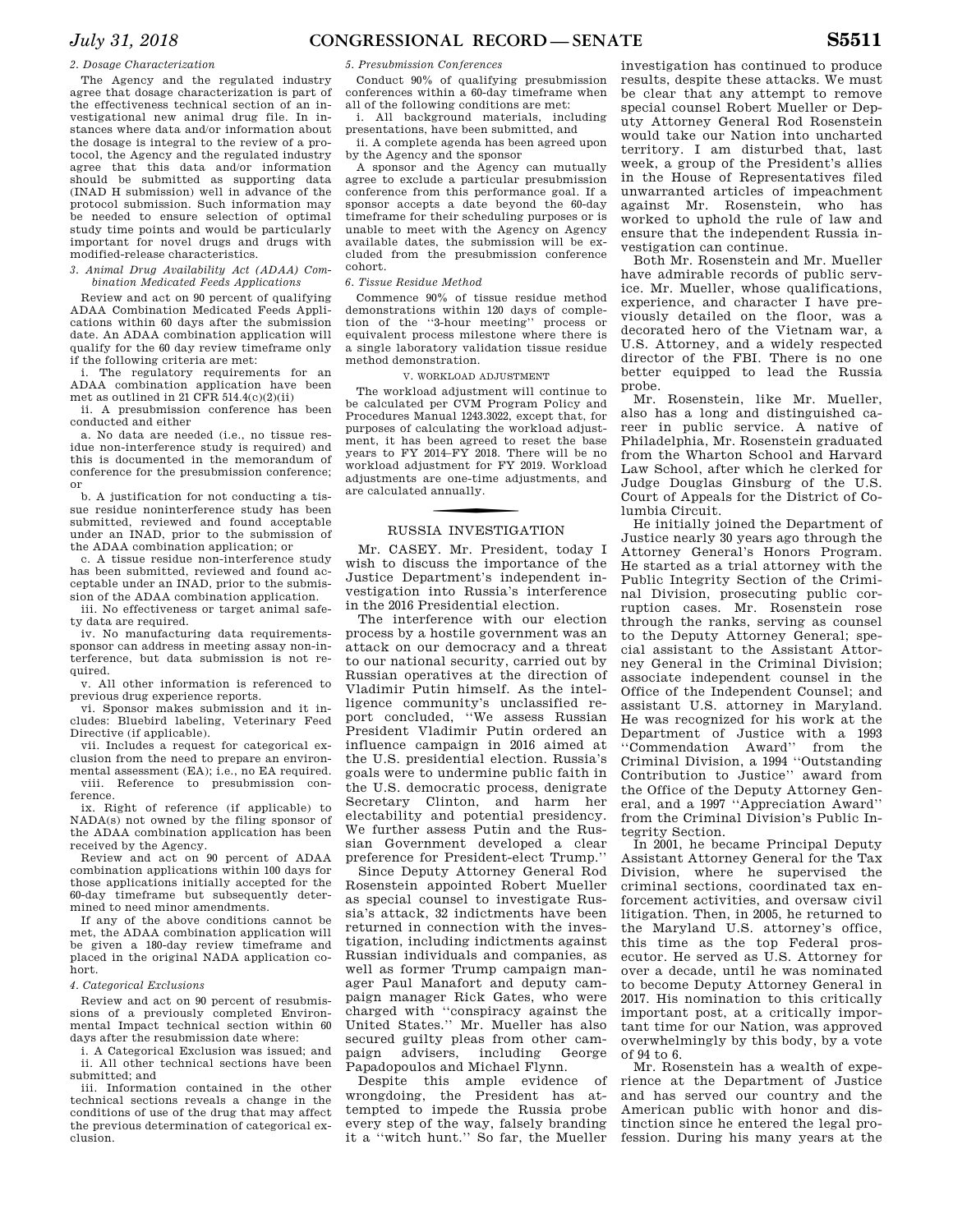Department of Justice, he has shown his commitment to the rule of law and the legal process.

At no time could such commitment be more vital. Our rule of law is under siege from multiple fronts, including from members of this administration and the President himself.

Rod Rosenstein and Robert Mueller have so far been able to oversee an independent investigation, but the threat of interference still remains. Both of these respected public servants have been the target of vicious and unfounded partisan attacks with no purpose but to discredit and delegitimize the Russia investigation. These attacks are not only shameful; they are undemocratic.

We cannot successfully counter foreign threats to our democracy without holding up our own institutions from within. A fundamental principle of our democracy—equal justice under law has been tested by this President and his advisers since he entered the White House. We, too, are being tested. As Members of Congress, will we step up as a coequal branch of government and ensure that there are consequences when our principles are breached? As Americans, will we hold our public officials accountable when they work to undermine the democratic values that define us as a nation?

That is why I call on Leader MCCON-NELL to bring the bipartisan Special Counsel Independence and Integrity Act to the floor for a vote. It is why I want to emphasize that any interference with this investigation, whether it is with Mr. Mueller, Mr. Rosenstein, FBI Director Wray, or any other official at the Department of Justice, is a line in the sand that must not be crossed. No one—even and especially the President of the United States—is above the law.

### f REMEMBERING SERGEANT FIRST CLASS RESTITUTO OYOLA-ALVA-REZ

Mr. BLUMENTHAL. Mr. President, I rise today with a heavy heart to pay tribute to SFC, Retired, Restituto ''Tuto'' Oyola-Alvarez, a courageous member of our military and devoted family man. Sadly, Sergeant First Class Oyola-Alvarez passed away on July 22, 2018, at the age of 101. He will be remembered for his tireless, dedicated service to our nation.

Sergeant First Class Oyola-Alvarez was born in Arecibo, PR, and he enlisted in the U.S. Army at Fort Buchanan on January 22, 1941. He went on to serve in Puerto Rico's 65th Infantry Regiment during the Korean war. The regiment was referred to as the Borinqueneers, and Sergeant First Class Oyola-Alvarez and the rest of his Latino-segregated unit played a valuable role in helping American war efforts.

Unfortunately, despite their remarkable dedication, the Borinqueneers' contributions went largely overlooked

once the war ended. After 20 years of Active service and many more decades during which it went unrecognized, Sergeant First Class Oyola-Alvarez was at last granted the awards his unfailing support of our Nation deserved. On Veterans Day in 2012, I was honored to present him a number of hard-earned medals at his home in Hartford, CT. Four years later, I was proud to present him and his fellow Borinqueneers with the Congressional Gold Medal at the Connecticut State Capitol. At the ceremony, Sergeant First Class Oyola-Alvarez also received more medals acknowledging his efforts on behalf of America, including the World War II Victory Medal and Korean Service Medal, among others.

Honorably discharged in 1961, he gained proper recognition for his service when he reached his mid-90s. Citations and certificates from his home State of Connecticut were given by the Connecticut General Assembly, the secretary of the State of Connecticut, and the mayor of Hartford. In 2014, Sergeant First Class Oyola-Alvarez's tenacious defense of our democracy earned him the Lifetime Achievement Award from the Latino Puerto Rican Affairs Commission in Connecticut.

His sincere devotion to his birth island of Puerto Rico, the United States, and the U.S. Armed Forces carried into his family life as well. Sergeant First Class Oyola-Alvarez cherished his wife of 70 years, the late Sarah Rivera, as well as his only daughter, Sara Victoria, his son-in-law, Merril, and his many grandchildren and great-grandchildren. His years of outstanding leadership, loyalty, and commitment are a model for all of us and have left a lasting positive impact upon the country.

My wife, Cynthia, and I extend our deepest sympathies to Restituto's family during this difficult time. May their many wonderful memories of him provide them solace and comfort in the days ahead.

### f HONORING EUGENE EARLEY

Mr. TESTER. Mr. President, today I wish to honor the life and legacy of a brave American, Eugene Joseph Earley.

Eugene's story begins in 1884 in Watertown, MN, where he was born to Bernard and Cordelia Earley. He was one of 16 children. He grew up on his parents' farm, learning independence, grit, and an ability to fend for himself.

From his parents' farm, he left to homestead and log the nearby forests in the Black River Country of Northern Koochiching County, MN. There, his determination was tested by the hot summers and long, brutal winters. Through the many challenges he faced, Eugene persevered.

After the United States entered World War I, Eugene enlisted as a private in the U.S. Army 23rd Infantry Regiment, 2nd Division. It wasn't long before he was deployed to France as a part of the American Expeditionary Forces led by General John Pershing.

Under Pershing's command, Eugene prepared for battle. On September 12, 1918, in Saint-Mihiel, France, Eugene and his comrades contributed to a major turning point. The American offensive caught the Germans unaware and in the process of retreating. The courage and determination of the American forces solidified the stature of U.S. military might in the eyes of our European allies and enemies.

During the second day of fighting, Eugene endured a shrapnel wound that would prove fatal. He died on the field of combat in northeast France, less than 2 months before the end of the war. Eugene was just 24 years old. He is buried in the Saint-Mihiel American Cemetery in Thiaucourt, France, alongside 4,153 of his fellow fallen comrades.

Back in Minnesota, Eugene's family honored his memory and mourned his death for the rest of their lives. In the years after his death, Eugene's mother established a local American Legion Post in his name. Watertown American Legion Post 121 still honors the memory and the name of Eugene Earley today.

Earlier this year, Eugene's grandnephew Jim Bruggeman and his daughters Megan and Molly traveled to France to visit his grave. Through their hard work, Eugene was awarded with the Purple Heart Medal in the centennial year of his death. His life and brave service will live on through this honor and the memory that his loved ones hold dear.

To Eugene Joseph Earley, on behalf of myself, Montana, and a grateful nation, I extend our deepest thanks for Eugene's service, sacrifice, and valor.

### f REMEMBERING MARYON PITTMAN **ALLEN**

Mr. JONES. Mr. President, I would like to take a few moments to remember and honor Maryon Pittman Allen, a former Member of this body, who passed away on July 23, 2018. Maryon Allen was one of only two women ever to represent the State of Alabama in the U.S. Senate.

Born in Meridian, MS, in 1925, Maryon Pittman and her family moved to Alabama in 1926 in order for her father to open a Caterpillar tractor franchise. She grew up in Birmingham, attending Avondale School and Ramsay High School, before matriculating at the University of Alabama, where she planned to major in journalism. While in college, she met and married her first husband, attorney Joshua Mullins, and they had three children. After the marriage ended in divorce in 1959, Maryon entered the workforce, first as a secretary, then in insurance sales, and eventually putting her journalism training to use writing for the ''Shades Valley Sun'' as society editor.

In the 1960s, Maryon joined the Birmingham News as women's editor. Two weeks into her new job, she drove to Montgomery to interview then-Lieutenant Governor James B. Allen in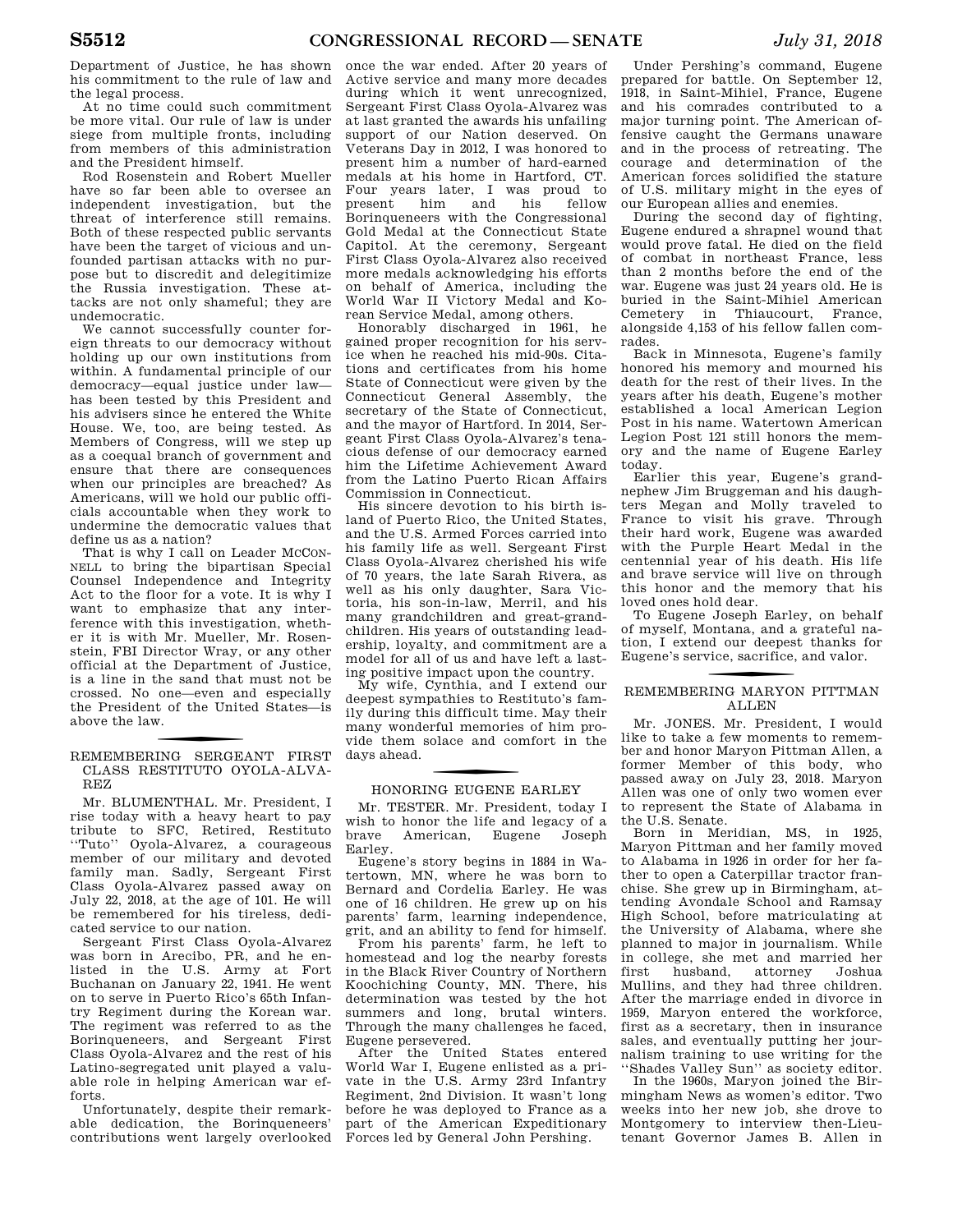connection with a speech he had delivered to the Alabama Federation of Women's Clubs. She and Allen, a widower with two children, were instantly attracted to each other and married in August 1964, after a whirlwind, 4-month courtship.

When Alabama Senator Lister Hill chose not to seek reelection to the U.S. Senate in 1968, Jim Allen sought and won election to his seat. In January of 1969, Maryon and Jim moved to Washington, D.C., as Jim began his term in the 91st Congress. From Washington, Maryon began writing a new column called Reflections of a News Hen, which was regionally syndicated in several southeastern newspapers and won Alabama Press Association awards for ''best original column.'' She also served as chair of the Blair House Fine Arts Commission in 1974, appointed to the position by President Gerald Ford.

Jim Allen died suddenly, of a heart attack, on June 1, 1978. One week later, Alabama Governor George Wallace appointed Maryon to fill her husband's seat until the special election, which was scheduled to take place in November. Mrs. Allen pledged to ''continue to espouse the great principles of government to which Senator Allen dedicated his life. When I cast a vote on the floor of the U.S. Senate, it will reflect the philosophy he expressed so eloquently and strongly during his almost 10 years of service.''

Mrs. Allen served 5 months in the Senate. She was the first woman to serve on the Judiciary Committee, and she presided over the Senate on several occasions, but even as a Senator, she stayed true to her roots and continued writing her ''Reflections'' newspaper column.

Shortly after Mrs. Allen left the Senate in 1978, Washington Post editor-inchief Ben Bradlee invited her to write a weekly social column about life and events inside the Beltway. Until 1981, Allen remained in Washington, writing ''Maryon Allen's Washington'' and entertaining Post readers with her trademark wit and style. Eventually, however, Maryon returned to Birmingham to be near her family and friends. Back home, she began yet another career as one of America's finest restorers of antique wedding dresses, christening gowns, and other heirloom textiles, using skills she had learned from her grandmother. Allen and her extraordinary artistry were featured in several national magazines.

My wife, Louise, and I wish to extend our gratitude for Mrs. Allen's service, as well as our condolences for her loss to her children Joshua Sanford Mullins, III, and his wife Eugenia; John Pittman Mullins and his wife, Alison; and Maryon Allen Allen, widow of the late Stephen Allen; to her stepson James Browning Allen, Jr., and to her six grandchildren, and four greatgrandchildren.

Maryon Allen was independent, intelligent, and charismatic, with a self-described ''penchant for being irrev-

erent.'' She faced life's challenges fearlessly, refusing to be defeated by adversity. She can now rest in peace after a life well-lived.

### f REMEMBERING LAURA EFURD

Ms. HIRONO. Mr. President, I rise to commemorate the life and public service of Laura Efurd who passed away on July 2, 2018.

Losing someone as hard-working, level-headed, and good humored as Laura is not easy. I was proud that Laura was willing to return to public service as my State administrative manager. She provided a steady, experienced hand, and balanced it with her kindness and genial nature. Her regular, day-to-day presence helped me and my staff a great deal. We miss her.

Laura had a life well-lived. She was born in Kona, HI and raised in Mililani.

Laura left Hawaii for college at Ouachita Baptist University in Arkadelphia, and earned a master's degree from American University in Washington, DC. She established herself professionally on Capitol Hill working first for Congressman Robinson from Arkansas, then as legislative director for almost 9 years to my friend, Congresswoman Patsy T. Mink of Hawaii.

Patsy was well known for standing up for underserved communities, including women and minorities, and a tireless fighter for social justice and expanding access to quality health care and education. While Patsy was a force of nature, we all know what an important role that staff plays in a congressional office to support and execute the work of their Members. As legislative director, Laura was instrumental in working with Patsy. She helped spearhead the establishment of the Congressional Asian Pacific American Caucus, CAPAC, founded by Representative Mink and Norm Mineta, D–CA, in 1994. Laura served as the caucus's primary staffer during Representative Mink's term as chair. CAPAC's creation helped to initiate and provide a much needed voice for the AAPI community in Congress. At its start, CAPAC was made up of two Senators and five AAPI House Members representing Hawaii, California, American Samoa, and Guam. Since then, the caucus has grown to 22 members, with 3 Senators and 19 House Members representing 10 States and territories.

Laura was also a founding member of the Congressional Asian Pacific American Staff Association, CAPASA, and helped to support the internships that CAPASA sponsors through the Asian Pacific American Institute for Congressional Studies.

Through her commitment to public service—particularly in the Asian American and Pacific Islanders, AAPI, community—a greater number of individuals have had the opportunity to realize their dream of service to our Nation.

After nearly a decade serving on the Hill, Laura moved to the executive

branch, where she served in the U.S. Department of Labor before working in the Clinton White House. There, as Deputy Director of the Office of Public Liaison, she worked to build bridges for the AAPI community across the country into the highest levels of our Nation's government. She helped to identify and confirm key AAPI appointments and was instrumental in the creation of the White House Initiative on Asian Americans and Pacific Islanders, another institution to expand opportunity to the AAPI community that is still in existence today.

After her service in the White House, Laura headed to San Francisco and worked for ZeroDivide, a nonprofit focused on helping underserved communities understand and unlock technology as a means of expanding economic opportunity, civic engagement, and healthy outcomes.

In recognition of her work building enduring institutions that expand opportunity within the AAPI community, Laura was awarded this year's Jose M. Montano, Jr. Award from the Congressional Asian Pacific American Staff Association. This award recognizes a Capitol Hill alum who has gone above and beyond to sustain a pipeline of AAPI staffers and leaders on the Hill.

Over the years, she has found other ways to serve and promote opportunity. She served as a member of the Federal Communications Commission Consumer Advisory Committee, with the Center for Women's Policy Studies, and as, chair of the Governor of California's Task Force on Broadband, Community Development, and Public/ Private Partnerships. In these roles, Laura's work was always about giving a voice to people who had all too often been overlooked or forgotten.

All along, Laura touched many people with her care and compassion, generosity of spirit, and gracious tenacity. She poured all of her energy into whatever she was working on. In one instance, I recall that for our staff retreat, she worked at great length to create games that brought staff with diverse backgrounds together for a common purpose, to share the uniqueness of Hawaii, and to reinforce the reason why those of us in public service do what we do.

It is difficult when we lose someone who was so full of life and still had much potential. We remember Laura as a giving individual who shared so much with so many. Laura made a positive impact during her life, one that extends from coast to coast, and took her from Hawaii to the highest levels of our government. As her brother Steve wrote on the day she passed:

Her impact on people was never more evident than during the outpouring of support she had during the past year and especially during the past few weeks. The impact she had will be felt way beyond the end of her time on earth. Her time here with us is pau. But Laura will live on in our hearts, our memories, our actions, our stories, as well as in programs she helped guide, in legislation she helped to craft, and in her crafts, and in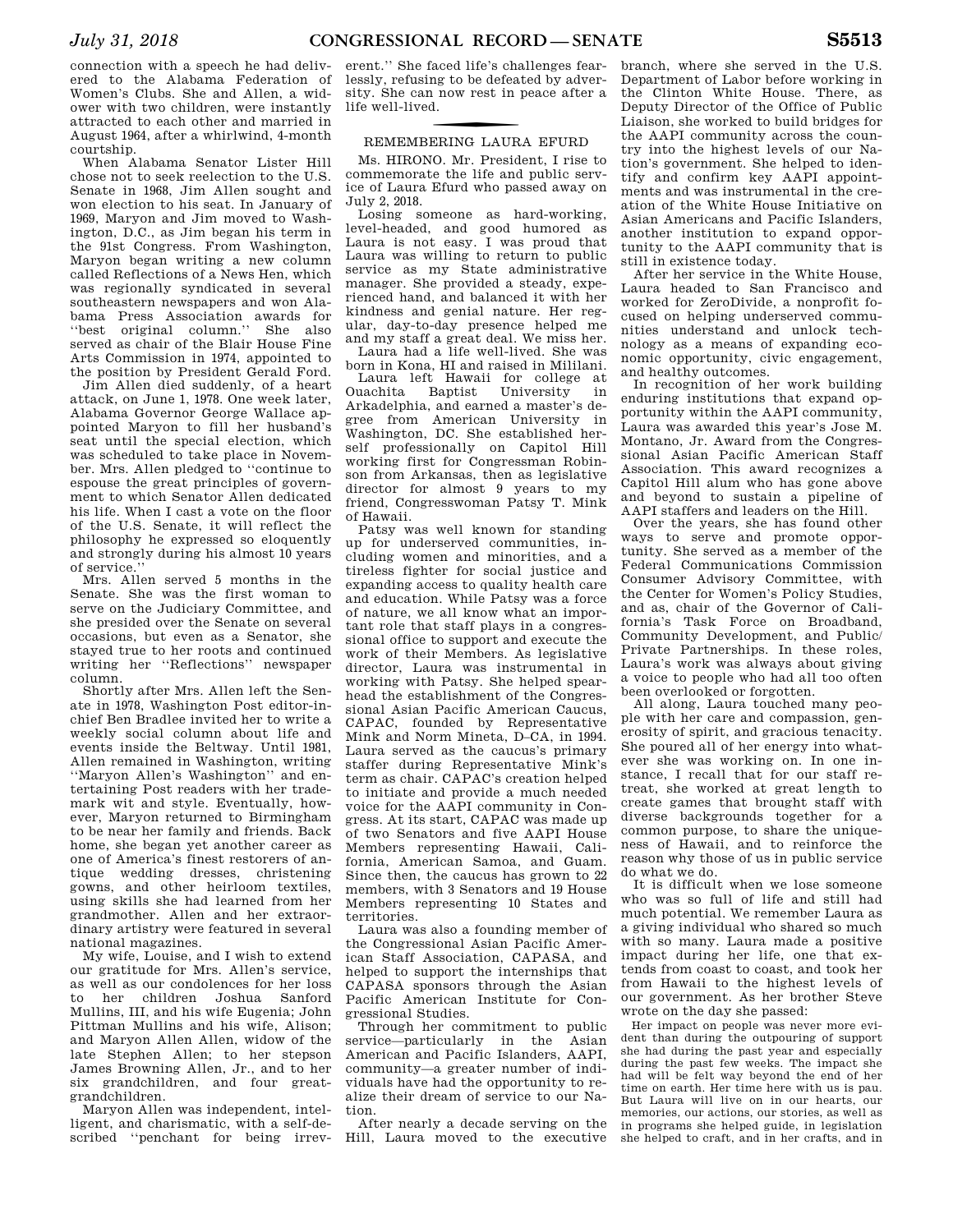the example she set. Our celebration of her life here with us is going to be a special one.

### ADDITIONAL STATEMENTS

### TRIBUTE TO FRED GRIMSEY

∑ Mr. BLUMENTHAL. Mr. President, today I wish to recognize Fred Grimsey, in whose honor a beach in Waterford, CT, will be named Grimsey Beach on August 11, 2018. I have had the honor of seeing firsthand the many amazing accomplishments of Fred Grimsey over the past decade.

Mr. Grimsey is the founder and president of Save the River-Save the Hills, Inc., a nonprofit, grassroots environmental organization focused on preserving the health of the Niantic River Estuary, its watershed, and the natural beauty of the Oswegatchie Hills.

In 2003, Mr. Grimsey built a system to use his boat as a pump-out vessel. Relying on his personal funds for 2 years to keep what became the Pump-Out Program going, Mr. Grimsey has since secured grants from the DEEP and the towns of Waterford and East Lyme, CT, to maintain it. Just this year, over 16,000 gallons of sewerage were pumped from boats on the Niantic River, preventing a significant amount of pollution from being dumped in the river.

As director of the Pump-Out Program and president of Save the River-Save the Hills, Mr. Grimsey has worked long hours to improve the diversity and amount of aquatic life in the estuary, encourage safe recreation, and enhance economic growth of the Niantic River area. His determined dedication has helped lead to the designation of the river and the Long Island Sound as a Federal No Discharge Zone.

Mr. Grimsey's significant environmental efforts has extended Statewide, including serving on numerous committees centered on improving waterways in and around Connecticut.

Currently, Mr. Grimsey and Save the River-Save the Hills are working on a Unified Water Study with the Connecticut Fund for the Environment. The goal of the study is to encourage collaboration between multiple monitoring groups in order to measure the ecological health of a local bay, cove, or harbor.

Mr. Grimsey's positive impact upon the Niantic River has greatly benefitted our State. In 2008, he received the President's Volunteer Service Award for the State of Connecticut, and in 2017, I was proud to recognize his environmental achievements by presenting Mr. Grimsey with the Aquarion Environmental Champion Award in the adult category.

I applaud his tireless efforts to improve and protect the Niantic River, and I hope my colleagues will join me in congratulating Mr. Grimsey on his well-earned honor.●

### REMEMBERING DORIS IVY

∑ Ms. DUCKWORTH. Mr. President, today I wish to honor the life of Doris Ivy of Illinois. In 1991, Doris Ivy received a second chance at life after receiving a new kidney from a generous donor.

The way her family sees it, Doris was able to live an extra 27 years, thanks to that kidney transplant. She made the most out of those years. She was an active volunteer, an election judge, a talented cook, a choir singer, and a mother to nine children. On June 29, 2018, Doris passed away at the age of 85.

Her family members, which include Illinois' Secretary of State Jesse White, are thankful for those extra years. Due to Doris's successful transplant, they all became strong advocates for organ and tissue donations.

Doris is survived by her sister Cora, 6 of her 9 children, 12 of her 17 grandchildren, 39 of her 40 great-grandchildren, and 12 of her great-greatgrandchildren. Her service to her community is remarkable, and her story inspiring. I stand here today to remember her life and applaud the generosity of all organ donors across America. ∑

### f REMEMBERING HELEN SHORES LEE

∑ Mr. JONES. Mr. President, it is my honor today to celebrate the life and service of Judge Helen Shores Lee of Alabama, who died on July 2, 2018. The daughter of respected civil rights attorney Arthur Shores, Judge Lee was a civil rights advocate and pioneer in her own right. She was the first African-American woman to serve as judge in the civil division of the circuit court in Jefferson County, AL, and she devoted her life to making sure that all people are cared for, concerned about, and spoken up for.

Helen Shores Lee lived a life of exemplary courage, dedication, and generosity, and I am fortunate to have known her. I am even more blessed to have called her my friend.

Helen developed courage as a young girl growing up in the Smithfield area of Birmingham. The Shores family home was on ''Dynamite Hill,'' so named because of the dozens of unsolved bombings there during the civil rights struggles that convulsed the Birmingham area from the late 1940s to the 1960s. In the summer of 1963, Helen's own home was bombed twice, just weeks before a bomb exploded at the 16th Street Baptist Church nearby, killing four little girls who were her friends. Two years later, another bomb was discovered in the Shores' yard, but fortunately, that one was defused before it exploded. Despite the damage they caused and the terror they were intended to inspire, those bombs did not deter or displace the Shores family, nor did they dissuade the rest of the African-American community from the patient pursuit of equality.

Though her father was small in stature, Judge Lee described him as a ored Judge Lee with the Jeana P.

"giant in life." Helen used to tell a story about one time, when a car full of White men was driving around her neighborhood pointing a gun out the window. Frustrated and frightened, young Helen ran in the house and got a gun of her own. Her father followed her out onto the porch, took the gun from her hands, and taught her the importance of fighting ''the right way.''

Judge Lee's courage was bolstered by her faith, which she also learned from her father. Recalling the threats and the bombings, Judge Lee said, ''It was our Christian faith that got us through this ordeal. My dad prayed constantly. We witnessed that.'' The Shores home was directly across the street from the First Congregational Church, where Shores was Sunday school superintendent, deacon, and trustee. Even at the end of his life, his daughters pushed him across Center Street in a wheelchair so he could get to church. Arthur Shores died in that house on Dynamite Hill, now an unofficial landmark of the civil rights movement.

With her sister Barbara and author Denise George, in 2012, Judge Lee published ''The Gentle Giant of Dynamite Hill,'' a biography of her father that tells how Shores, a former high school principal, became one of the Nation's top civil rights attorneys. Shores handled a number of high-profile cases, including representing Autherine Lucy, the first Black student to attend the University of Alabama. Shores also represented the Reverend Martin Luther King, Jr., when he was indicted for leading the Montgomery Bus Boycott.

From 1971 to 1987, Judge Lee worked as a clinical psychologist, serving her patients and the community with dedication and compassion. In 1986, she dedicated herself to a new kind of service, becoming a magistrate for the city of Birmingham. After graduating from the Cumberland School of Law in 1987, she joined her father to form Shores & Lee, where she practiced law until she was appointed circuit judge of the Tenth Judicial Court of Alabama and assumed the bench in January 2003. She was twice reelected by the citizens of Jefferson County. Although she retired in 2015, Judge Lee continued to give generously of her time and talent to a number of organizations.

Judge Lee's commitment to her community included serving as a member of the Alabama State Ethics Commission from 1996–2000 and as its chairwoman from 1999–2000. She also chaired the community advisory board of the University of Alabama at Birmingham's Minority Health and Research Center, she was a trustee for Leadership Birmingham, she was a member of the Cumberland School of Law advisory board, and she served on the boards of Blue Cross Blue Shield of Alabama, Campfire, Inc., the Civil Rights Institute, the Young Women's Christian Association, and many more. In 2013, the Young Women's Christian Association of Central Alabama hon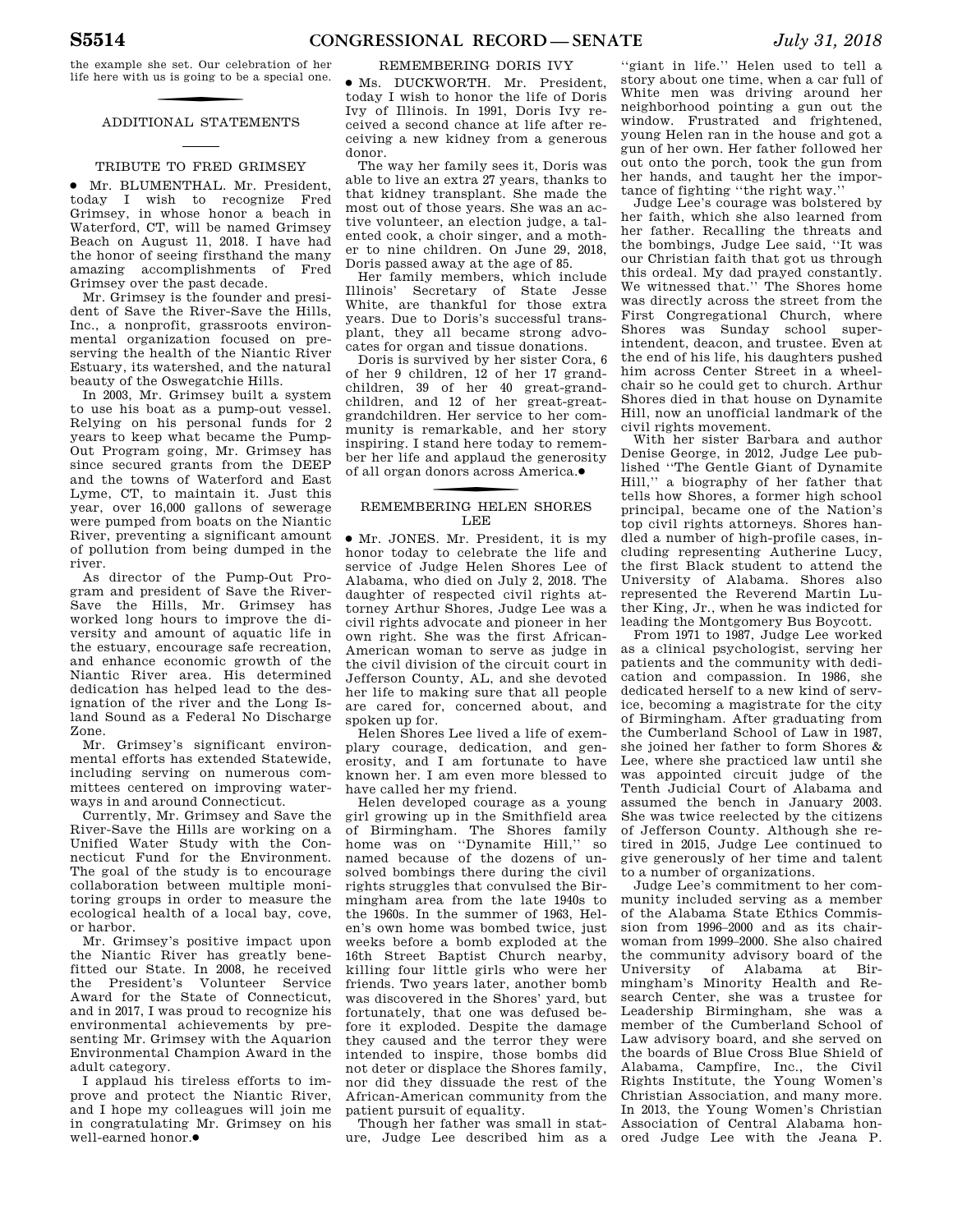Hosch Woman of Valor award for her decades of commitment to civil rights and community service. Samford University named her Alumnus of the Year in 2014.

In addition, Judge Lee was often called on to speak about her experiences in the civil rights movement and the role her family played in moving the country to a better place. I was fortunate to share the stage with her many times and always marveled at how she would share her story with grace, compassion, and a sense of justice, not hatred or bitterness.

My wife, Louise, and I extend our sincere and deep condolences to Judge Lee's family. The city of Birmingham and the State of Alabama are better for her having lived and served there and so am I.●

f REMEMBERING JOHN M. RICHARDS

∑ Mr. RISCH. Mr. President, today I wish to honor a great Idahoan, John M. Richards. John recently passed away, leaving a tremendous legacy for the timber industry and as a strong supporter of economic development and a champion for those in need.

John and his identical twin brother, Tom, were co-owners of Idaho Forest Industries, IFI, which had its headquarters in Coeur d'Alene and provided more than 450 jobs. It is said to be one of the largest forest products industries to make northern Idaho their home throughout the second half of the last century. The brothers were committed to forest stewardship, but in the early 1990s, timber industries faced falling prices, public challenges against timber harvesting, and less availability of local and Federal timber. IFI survived because of the ingenuity of the two brothers. They began testing the ability to long-haul timber from other regions of the country and Canada, as far away as Quebec.

Even in the hard times, IFI kept all of its employees on the payroll. Some have called IFI the ''best employer in the area.''

When John and his brother decided to retire about the year 2000, IFI was sold to Stimson Lumber Co. of Oregon. John and Tom thought Stimson would run their company in much the same way they had run it and would keep most of their workers.

John was raised in Kootenai County, ID, and cut his teeth working in his dad's lumber mill.

Even though he was the co-owner of IFI, John worked for 29 years at Potlatch Corp., another lumber company in northern Idaho. He became chairman and CEO and then retired from there in 1999. John, who went to Stanford University, where he earned a degree in economics and an MBA from Harvard Business School, was committed to the welfare of others. He was known to give jobs to anyone who wanted to work and to let the employees work in teams to consider how to best accomplish the work in their areas. When some say people are our best asset, John believed it. He was a caring employer, and his workers respected him for it.

In 2014, John and Tom were inducted into the Idaho Hall of Fame in a family-only ceremony. The brothers were not known for wanting any kind of publicity or public recognition for their commitment to good business practices or for how they supported the community. John just did what he thought was the right thing to do: build an honest and beneficial business, make jobs available, give back to the community, and assist others—and so no boasting about it.

John was also a family man. He was married to Joy Elaine (Hanson) for 34 years. As a father, John's children say he was always there for them.

John was a great Idahoan, an exemplary businessman, a caring, charitable member of the community, and a timber man of excellence. He will be sorely missed by his family, his friends, ''coworkers," and by many throughout northern Idaho. ∑

### f TRIBUTE TO DOLORES ''DEE'' NELSON

∑ Mr. TESTER. Mr. President, today I wish to honor the bold and groundbreaking service of Dolores 'Dee'' Nelson.

When Dee was only 20 years old, she longed to serve her country in World War II, just like her brothers. She joined the Women's Army Air Corps but, to her disappointment, was placed in an office job. That wasn't what Dee had in mind, and she told her superiors that that was not what she signed up for.

Because of Dee's boldness, she began to get special assignments and, before long, was promoted to special operator. She passionately tackled every challenge and task brought before her. Her service took her to the newly opened Pentagon in Washington, DC, where she helped with preparations for the Allied landing at Normandy. For this mission, she was personally sworn to secrecy by President Roosevelt. Decades later, Dee still feels the sacrifice of the Allied lives that were lost on the beaches of Normandy.

At every step of her career in the Women's Army Air Corps, Dee faced discrimination and disapproval from the men she worked alongside. Men would stand in front of her in line-ups when their superiors would walk by. Her superiors refused to put any of her special assignments or accomplishments into her record. After helping plan some of the most pivotal moments of the war, her military record unfairly downplayed her contributions to our Nation.

After her military service, she used her GI Bill benefits to get a college education. At school, she met her husband, Donald, a fellow veteran of the U.S. Navy. She continued to buck tradition by traveling and working along-

side her husband. As Donald continued his career in the military, Dee continued to serve her country in civil service.

Dee's passion and intelligence has taken her far in life. From working in a shipyard in Long Beach, to teaching children on the windy Aleutian Islands, Dee found joy and fulfillment in serving other people.

Dee is a miraculous woman who has not received enough recognition and appreciation for her service to our Nation in World War II. She didn't let anyone get in the way of her desire to serve, and our Nation is better off today because of her strength and determination. Women like Dee paved the way for generations of Montana and American women to take up the call to arms and serve our Nation.

I stand here today to say thank you to Dolores Nelson for her service, strength, and sacrifice, on behalf of myself, Montana, and a grateful nation.∑

### f TRIBUTE TO KATHRYN ALBERT

∑ Mr. THUNE. Mr. President, today I recognize the hard work of my Commerce, Science, and Transportation Committee intern Kathryn Albert. Kathryn hails from Ellicott City, MD. She is an economics major and a cadet in the Air Force Reserve Officers' Training Corps at the University of Maryland, College Park.

While interning for the Commerce Committee, Kathryn assisted the Subcommittee on Consumer Protection, Product Safety, Insurance, and Data Security. She is a dedicated worker who was always willing to take on new projects. I extend my sincere thanks and appreciation to Kathryn and wish her continued success in the future.●

### f TRIBUTE TO PATRICK BINDER

∑ Mr. THUNE. Mr. President, today I recognize the hard work of my Commerce, Science, and Transportation Committee intern Patrick Binder. Patrick hails from Yankton, SD. He is a rising senior history major at Yale University.

While interning for the Commerce Committee, Patrick assisted the Subcommittee on Surface Transportation and Merchant Marine Infrastructure, Safety, and Security. He is a dedicated worker who was always willing to tackle new projects. I extend my sincere thanks and appreciation to Patrick and wish him continued success in the future.●

### f TRIBUTE TO FRANCIS SIMMONS

∑ Mr. THUNE. Mr. President, today I recognize the hard work of my Commerce, Science, and Transportation Committee intern Francis Simmons. Francis hails from Charleston, SC. He is an international relations and economics major and rising sophomore at Tufts University.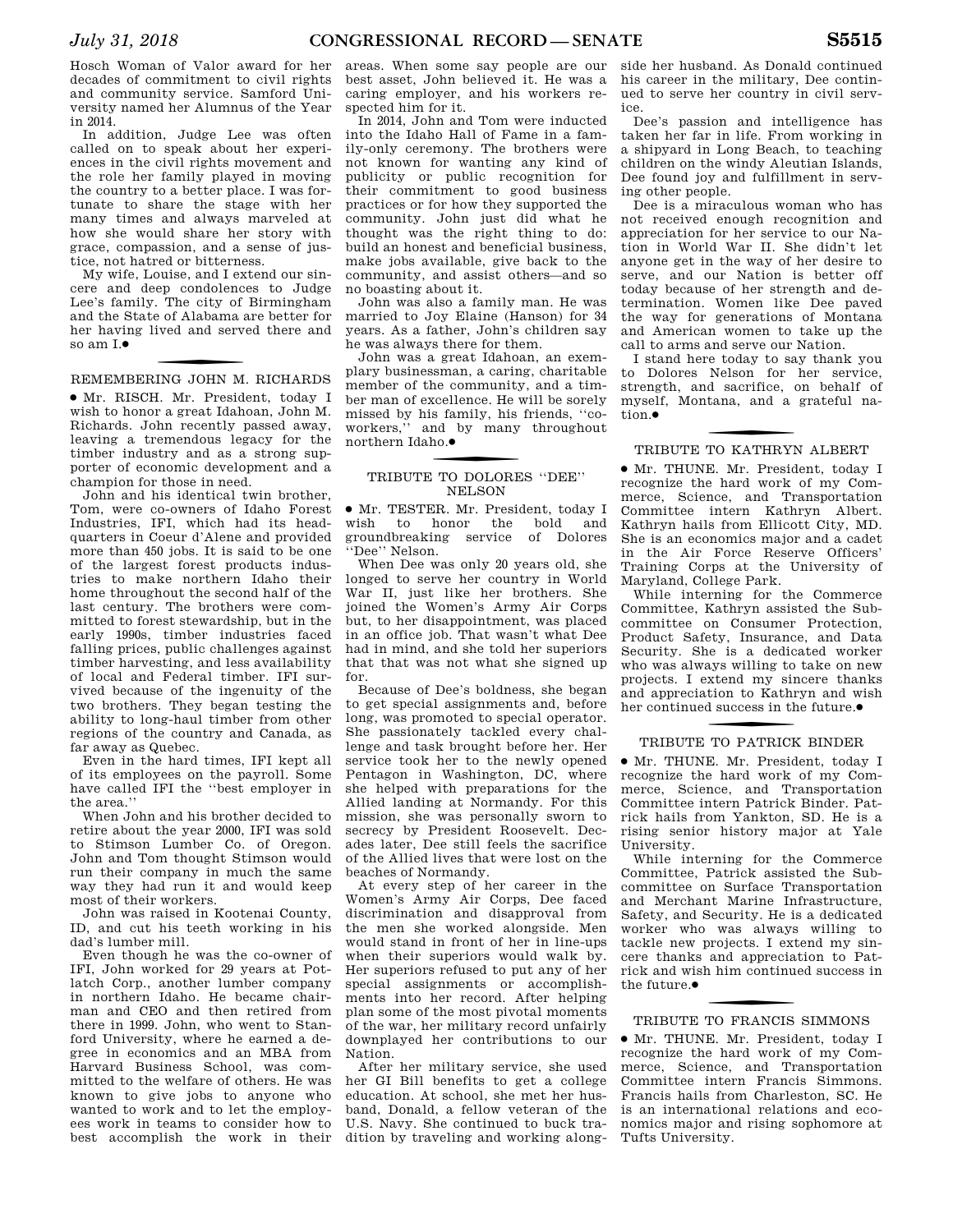While interning for the Commerce Committee, Francis assisted the Subcommittee on Communications, Technology, and the Internet. He is a dedicated worker who was always willing to tackle new projects. I extend my sincere thanks and appreciation to Francis and wish him continued success in the future.●

### f TRIBUTE TO RYAN UDELL

∑ Mr. THUNE. Mr. President, today I recognize the hard work of my Commerce, Science, and Transportation Committee intern Ryan Udell. Ryan hails from Ponte Verde Beach, FL. He is a rising sophomore mechanical engineering major at Rice University.

While interning for the Commerce Committee, Ryan assisted the Subcommittee on Space, Science, and Competitiveness, as well as the Subcommittee on Aviation Operations, Safety, and Security. He is a dedicated worker who got the most out of his internship. I extend my sincere thanks and appreciation to Ryan and wish him continued success in the future. ∑

### f TRIBUTE TO CARSON ZUBKE

∑ Mr. THUNE. Mr. President, today I recognize the hard work of my Commerce, Science, and Transportation Committee intern Carson Zubke. Carson hails from Waubay, SD. He is a rising sophomore finance major at the University of South Dakota.

While interning for the Commerce Committee, Carson assisted the Subcommittee on Consumer Protection, Product Safety, Insurance, and Data Security. He is a dedicated worker who was always willing to tackle new projects. I extend my sincere thanks and appreciation to Carson and wish him continued success in the future.●

### f MESSAGES FROM THE PRESIDENT

Messages from the President of the United States were communicated to the Senate by Ms. Cuccia, one of his secretaries.

### f EXECUTIVE MESSAGES REFERRED

As in executive session the Presiding Officer laid before the Senate messages from the President of the United States submitting sundry nominations which were referred to the appropriate committees.

(The messages received today are printed at the end of the Senate proceedings.)

# f MESSAGES FROM THE HOUSE

### ENROLLED BILLS SIGNED

At 10:28 a.m., a message from the House of Representatives, delivered by Mrs. Cole, one of its reading clerks, announced that the Speaker pro tempore (Mr. MOONEY) has signed the following enrolled bills:

S. 2779. An act to amend the Zimbabwe Democracy and Economic Recovery Act of 2001.

H.R. 4528. An act to make technical amendments to certain marine fish conservation statutes, and for other purposes.

H.R. 4645. An act to amend the Wild and Scenic Rivers Act to designate certain segments of East Rosebud Creek in Carbon County, Montana, as components of the Wild and Scenic Rivers System.

H.R. 5729. An act to restrict the department in which the Coast Guard is operating from implementing any rule requiring the use of biometric readers for biometric transportation security cards until after submission to Congress of the results of an assessment of the effectiveness of the transportation security card program.

The enrolled bills were subsequently signed by the President pro tempore (Mr. HATCH).

### ENROLLED BILL SIGNED

At 2:27 p.m., a message from the House of Representatives, delivered by Mrs. Cole, one of its reading clerks, announced that the Speaker pro tempore (Mr. MOONEY) has signed the following enrolled bill:

S. 1182. An act to extend the National Flood Insurance Program, and for other purposes.

The enrolled bill was subsequently signed by the President pro tempore (Mr. HATCH).

### f ENROLLED BILL PRESENTED

The Secretary of the Senate reported that on today, July 31, 2018, she had presented to the President of the United States the following enrolled bill:

S. 1182. An act to extend the National Flood Insurance Program, and for other purposes.

### f EXECUTIVE AND OTHER COMMUNICATIONS

The following communications were laid before the Senate, together with accompanying papers, reports, and documents, and were referred as indicated:

EC–6127. A communication from the Under Secretary of Defense (Personnel and Readiness), transmitting, pursuant to law, a report entitled ''Implementation and Assessment of a Training Curriculum for the Boards for Correction of Military Records''; to the Committee on Armed Services.

EC–6128. A communication from the Chief Privacy Officer, Department of Homeland Security, transmitting, pursuant to law, a report entitled ''Social Security Number Fraud Prevention Act Report to Congress''; to the Committees on Finance; and Homeland Security and Governmental Affairs.

EC–6129. A communication from the Director, Office of Labor-Management Standards, Department of Labor, transmitting, pursuant to law, the report of a rule entitled ''Rescission of Rule Interpreting 'Advice' Exemption in Section 203(c) of the Labor-Management Reporting and Disclosure Act'' (RIN1215–AA07) received in the Office of the President of the Senate on July 26, 2018; to the Committee on Health, Education, Labor, and Pensions.

EC–6130. A communication from the Deputy Assistant Secretary for Employment and Training, Department of Labor, transmitting, pursuant to law, the report of a rule entitled ''Senior Community Service Employment Program; Performance Accountability'' (RIN1205–AB79) received in the Office of the President of the Senate on July 30, 2018; to the Committee on Health, Education, Labor, and Pensions.

EC–6131. A communication from the Regulations Coordinator, Centers for Medicare and Medicaid Services, Department of Health and Human Services, transmitting, pursuant to law, the report of a rule entitled ''Adoption of the Methodology for the HHSoperated Permanent Risk Adjustment Program under the Patient Protection and Affordable Care Act for the 2017 Benefit Year'' ((RIN0938–AT65) (CMS–9920-F)) received in the Office of the President of the Senate on July 26, 2018; to the Committee on Health, Education, Labor, and Pensions.

EC–6132. A communication from the Chairman of the National Transportation Safety Board, transmitting, pursuant to law, the Board's 2017 Annual Report to Congress; to the Committee on Commerce, Science, and Transportation.

### f REPORTS OF COMMITTEES

The following reports of committees were submitted:

By Ms. MURKOWSKI, from the Committee on Energy and Natural Resources:

Report to accompany S. 930, A bill to require the Administrator of the Western Area Power Administration to establish a pilot project to provide increased transparency for customers, and for other purposes (Rept. No. 115–309).

Report to accompany S. 1030, A bill to require the Federal Energy Regulatory Commission to submit to Congress a report on certain hydropower projects (Rept. No. 115– 310).

Report to accompany S. 1142, A bill to extend the deadline for commencement of construction of certain hydroelectric projects (Rept. No. 115–311).

Report to accompany H.R. 2582, A bill to authorize the State of Utah to select certain lands that are available for disposal under the Pony Express Resource Management Plan to be used for the support and benefit of State institutions, and for other purposes (Rept. No. 115–312).

By Mr. ALEXANDER, from the Committee on Health, Education, Labor, and Pensions, with an amendment in the nature of a substitute:

S. 2554. A bill to ensure that health insurance issuers and group health plans do not prohibit pharmacy providers from providing certain information to enrollees.

### f EXECUTIVE REPORTS OF COMMITTEES

The following executive reports of nominations were submitted:

By Mr. ROBERTS for the Committee on Agriculture, Nutrition, and Forestry.

\*Dan Michael Berkovitz, of Maryland, to be a Commissioner of the Commodity Futures Trading Commission for a term expiring April 13, 2023 .

\*James E. Hubbard, of Colorado, to be Under Secretary of Agriculture for Natural Resources and Environment.

By Mr. INHOFE for Mr. MCCAIN for the Committee on Armed Services.

Air Force nomination of Maj. Gen. Christopher P. Weggeman, to be Lieutenant General.

Army nomination of Lt. Gen. John M. Murray, to be General.

Air Force nomination of Lt. Gen. Maryanne Miller, to be General.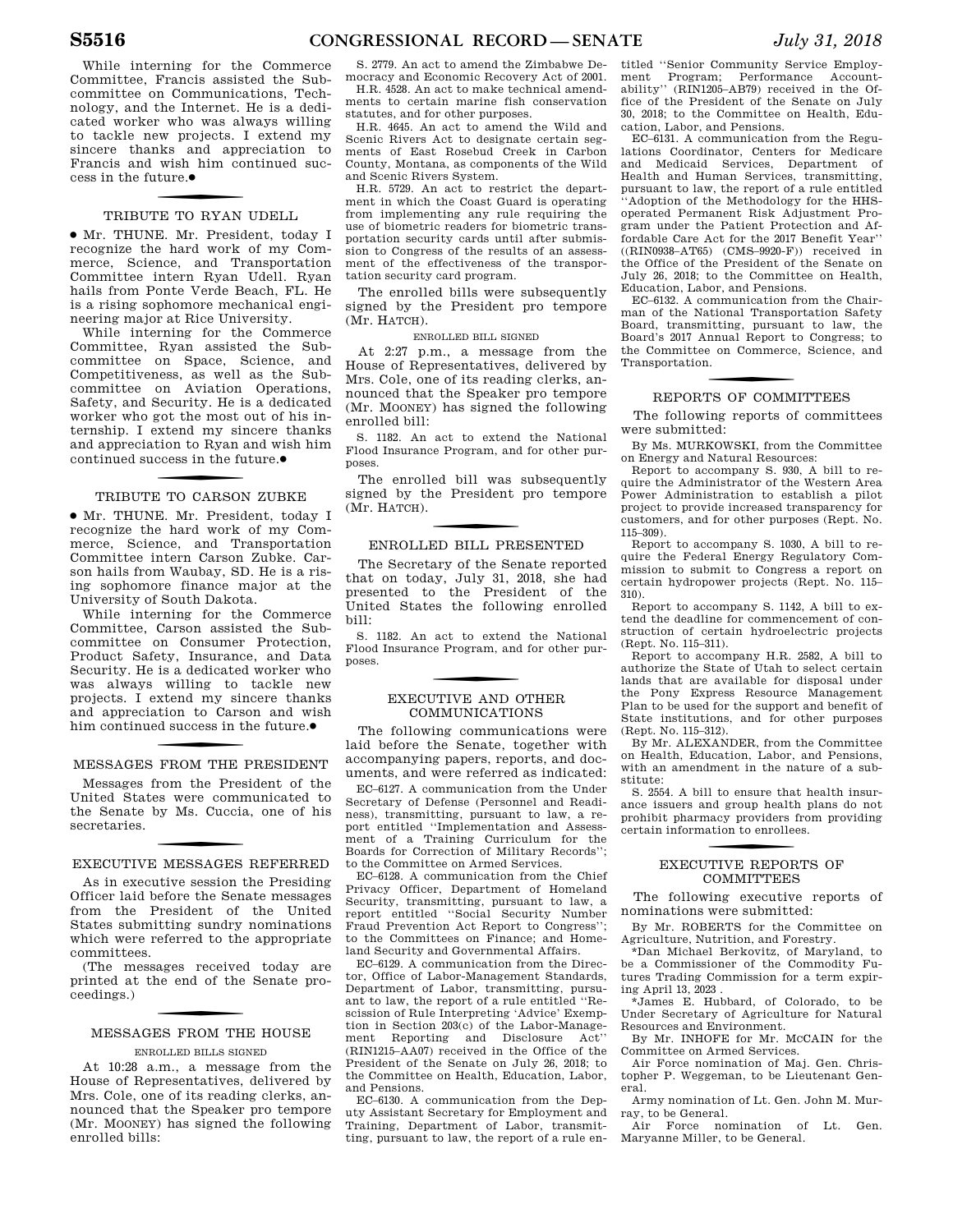Air Force nomination of Brig. Gen. Steven A. Schaick, to be Major General.

Air Force nomination of Col. Ronald M. Harvell, to be Brigadier General. Army nomination of Col. Charles L.

Knowles, to be Brigadier General .

Mr. INHOFE for Mr. MCCAIN. Mr. President, for the Committee on Armed Services I report favorably the following nomination lists which were printed in the RECORD on the dates indicated, and ask unanimous consent, to save the expense of reprinting on the Executive Calendar that these nominations lie at the Secretary's desk for the information of Senators.

The PRESIDING OFFICER. Without objection, it is so ordered.

Air Force nominations beginning with Ilda Y. Isaza and ending with Yobanka E. Paez-Munoz, which nominations were received by the Senate and appeared in the Congressional Record on July 18, 2018.

Air Force nomination of Samantha S. Rieger-Pinson, to be Major.

Air Force nominations beginning with Steven J. Nordeen and ending with Stephanie E. Wilson, which nominations were received by the Senate and appeared in the Congressional Record on July 23, 2018.

Army nomination of Kenneth F. Klock, to be Colonel.

Army nomination of Brandon C. Klink, to be Colonel.

Army nomination of Burton C. Glover, to be Colonel.

Army nomination of Manuel Reyes, Jr., to be Major.

Army nomination of Emmanuel D. Eisenstein, to be Major.

Army nomination of Marshall L. Bartee, to be Major.

Army nominations beginning with Ethan P. Carter and ending with Samuel R. Wetherill IV, which nominations were received by the Senate and appeared in the Congressional Record on July 18, 2018.

Army nominations beginning with Patricia J. Rasmussen and ending with Kent J. Vince, which nominations were received by the Senate and appeared in the Congressional Record on July 18, 2018.

Army nominations beginning with Jeremy W. Berndt and ending with Amy M. Ramer, which nominations were received by the Senate and appeared in the Congressional Record on July 18, 2018.

Army nominations beginning with Scott M. Everhart and ending with Albert Sohnen, which nominations were received by the Senate and appeared in the Congressional Record on July 18, 2018.

Army nomination of William Perez, to be Major.

Army nominations beginning with Robyn D. Bolgla and ending with Rhonda D. Wynder, which nominations were received by the Senate and appeared in the Congressional Record on July 18, 2018.

Army nominations beginning with Michael C. Ampelas and ending with Kurt G. Zimmer, which nominations were received by the Senate and appeared in the Congressional Record on July 18, 2018.

Army nominations beginning with Michael S. Allain and ending with Carmen M. Tucker, which nominations were received by the Senate and appeared in the Congressional Record on July 18, 2018.

Army nominations beginning with Donna M. Kentley and ending with David J. Skelley, Jr., which nominations were received by the Senate and appeared in the Congressional Record on July 18, 2018.

Army nomination of Kimberly D. Dejesus, to be Colonel.

Army nominations beginning with Royal M. Minor III and ending with Benito E. Rodriguez, which nominations were received by the Senate and appeared in the Congressional Record on July 18, 2018.

Army nominations beginning with Edward L. Barron, Jr. and ending with Michele M. Rich, which nominations were received by the Senate and appeared in the Congressional Record on July 18, 2018.

Army nominations beginning with Lori J. Allert and ending with Lara K. Teran, which nominations were received by the Senate and appeared in the Congressional Record on July 18, 2018.

Army nominations beginning with Carl W. Adams and ending with John H. Wu, which nominations were received by the Senate and appeared in the Congressional Record on July 18, 2018.

Army nominations beginning with Dawud A. A. Agbere and ending with D010823, which nominations were received by the Senate and appeared in the Congressional Record on July 23, 2018.

Army nomination of Cynthia A. Hopkins, to be Colonel.

Army nomination of Michael J. Loomis, to be Colonel.

Army nomination of Latonia M. Mahnke, to be Colonel.

Army nomination of Justin A. Evison, to be Lieutenant Colonel.

Navy nominations beginning with Kory A. Anglesey and ending with Benjamin C. Waite, which nominations were received by the Senate and appeared in the Congressional Record on July 18, 2018.

Navy nominations beginning with David W. Alexander and ending with Harold B. Woodruff, which nominations were received by the Senate and appeared in the Congressional Record on July 18, 2018.

Navy nominations beginning with Jonathan D. Albano and ending with James P. Zakar, which nominations were received by the Senate and appeared in the Congressional Record on July 18, 2018.

Navy nominations beginning with Jane J. Abanes and ending with Michelle L. Westcott, which nominations were received by the Senate and appeared in the Congressional Record on July 18, 2018.

Navy nominations beginning with Matthew S. Bailey and ending with Adam B. Yost, which nominations were received by the Senate and appeared in the Congressional Record on July 18, 2018.

Navy nominations beginning with Lynda S. Amell and ending with Chadwick Y. Yasuda, which nominations were received by the Senate and appeared in the Congressional Record on July 18, 2018.

Navy nominations beginning with Laleh Abdolazadeh and ending with Christopher L. Young, which nominations were received by the Senate and appeared in the Congressional Record on July 18, 2018.

Navy nominations beginning with Lisa L. Abels and ending with Jerry Yuan, which nominations were received by the Senate and appeared in the Congressional Record on July 18, 2018.

Navy nomination of Javier Lopezmartinez, to be Commander.

By Mr. BURR for the Select Committee on Intelligence.

Ellen E. McCarthy, of Virginia, to be an Assistant Secretary of State (Intelligence and Research).

Joseph Maguire, of Florida, to be Director of the National Counterterrorism Center, Office of the Director of National Intelligence.

\*Nomination was reported with recommendation that it be confirmed subject to the nominee's commitment to respond to requests to appear and tes-

tify before any duly constituted committee of the Senate.

(Nominations without an asterisk were reported with the recommendation that they be confirmed.)

### f INTRODUCTION OF BILLS AND JOINT RESOLUTIONS

The following bills and joint resolutions were introduced, read the first and second times by unanimous consent, and referred as indicated:

> By Mr. BLUMENTHAL (for himself, Mr. NELSON, Mrs. FEINSTEIN, Mr. SCHUMER, Mr. MARKEY, Mr. REED, Mrs. GILLIBRAND, Mr. MENENDEZ, Mr. WHITEHOUSE, Mr. CARDIN, Ms. KLO-BUCHAR, Ms. WARREN, Mr. MURPHY, Ms. HASSAN, Ms. HIRONO, and Mr. BOOKER):

S. 3300. A bill to amend chapter 44 of title 18, United States Code, to ensure that all firearms are traceable, and for other purposes; to the Committee on the Judiciary.

By Mrs. MCCASKILL (for herself and Ms. DUCKWORTH):

S. 3301. A bill to implement recommendations related to the safety of amphibious passenger vessels, and for other purposes; to the Committee on Commerce, Science, and Transportation.

By Mr. BOOZMAN (for himself, Mr. HELLER, and Mr. TESTER):

S. 3302. A bill to amend title 38, United States Code, to provide for the non-applicability of non-Department of Veterans Affairs covenants not to compete to the appointment of physicians in the Veterans Health Administration, and for other purposes; to the Committee on Veterans' Affairs.

By Mr. BARRASSO (for himself, Mrs. CAPITO, Mr. DAINES, and Mr. INHOFE): S. 3303. A bill to amend the Federal Water Pollution Control Act to make changes with respect to water quality certification, and for other purposes; to the Committee on Environment and Public Works.

By Mr. NELSON (for himself, Mr. SCHUMER, Mrs. FEINSTEIN, Mr. BLUMENTHAL, Mr. MARKEY, Mr. MENENDEZ, Mr. VAN HOLLEN, Mr. BROWN, Ms. KLOBUCHAR, Mrs. MUR-RAY, Mr. MURPHY, Mr. REED, Mr. BOOKER, Mr. SCHATZ, Mr. CASEY, Ms. HIRONO, Mr. KAINE, Mrs. GILLIBRAND, Ms. HARRIS, Mr. LEAHY, Mr. CARPER, Ms. SMITH, Ms. BALDWIN, Mr. SAND-ERS, Mr. WHITEHOUSE, Ms. WARREN, Ms. DUCKWORTH, Mr. COONS, Ms. HAS-SAN, Mr. MERKLEY, and Mr. CARDIN):

S. 3304. A bill to amend chapter 44 of title 18, United States Code, to prohibit the publication of 3D printer plans for the printing of firearms, and for other purposes; to the Committee on the Judiciary.

By Mr. MENENDEZ (for himself and Mr. BOOKER):

S. 3305. A bill to amend title XVIII of the Social Security Act to establish rules for payment for graduate medical education (GME) costs for hospitals that establish a new medical residency training program after hosting resident rotators for short durations; to the Committee on Finance.

By Mr. NELSON (for himself and Mr. TOOMEY):

S. 3306. A bill to amend title 18, United States Code, with regard to stalking; to the Committee on the Judiciary.

By Mr. MERKLEY (for himself, Mr. WYDEN, and Mr. BLUMENTHAL):

S. 3307. A bill to create a new Federal grant program that provides grants to State libraries to allow schools with summer lunch programs to keep their libraries open for student use during the summer months; to the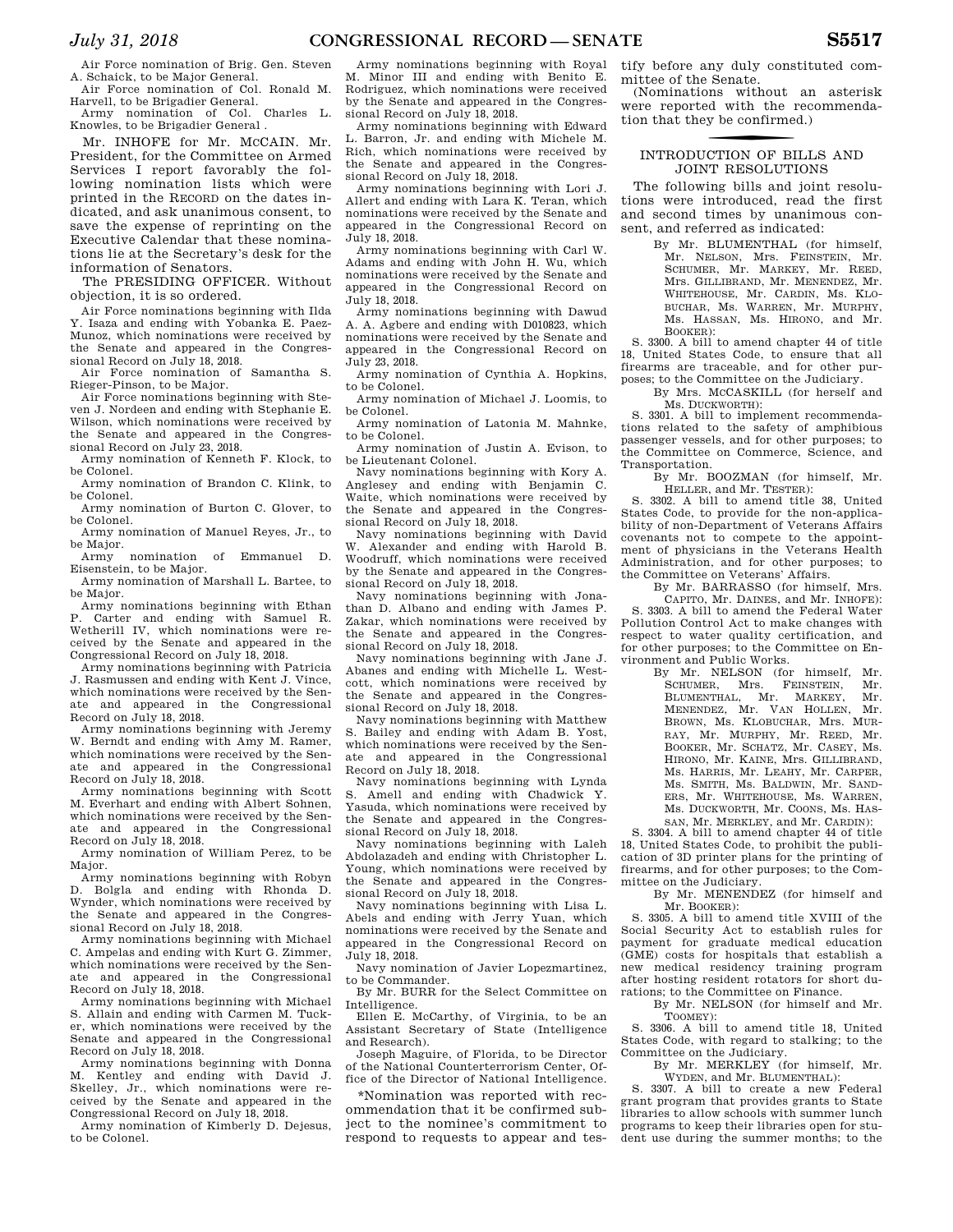Committee on Health, Education, Labor, and Pensions.

By Mr. KAINE:

S. 3308. A bill to amend the Higher Education Act of 1965 to provide for teacher and school leader quality enhancement and to enhance institutional aid; to the Committee on Health, Education, Labor, and Pensions.

By Ms. HASSAN (for herself and Mr. PORTMAN):

S. 3309. A bill to authorize cyber incident response teams at the Department of Homeland Security, and for other purposes; to the Committee on Homeland Security and Governmental Affairs.

By Mr. BENNET (for himself and Mr. CRAPO):

S. 3310. A bill to require the Secretary of Labor to award grants to organizations for the provision of transition assistance to members of the Armed Forces who are separated, retired, or discharged from the Armed Forces, and spouses of such members, and for other purposes; to the Committee on Veterans' Affairs.

By Mr. BLUMENTHAL (for himself, Mr. GRAHAM, and Mr. WHITEHOUSE):

S. 3311. A bill to amend title 18, United States Code, to prohibit interference with voting systems under the Computer Fraud and Abuse Act; to the Committee on the Judiciary.

#### By Mr. MERKLEY:

S. 3312. A bill to suspend proposed rulemaking signed by former Administrator of the Environmental Protection Agency Scott Pruitt, and for other purposes; to the Committee on Environment and Public Works.

By Mr. SANDERS:

S. 3313. A bill to improve dental care provided to veterans by the Department of Veterans Affairs, and for other purposes; to the Committee on Veterans' Affairs.

By Ms. HARRIS (for herself, Mr. CAR-PER, Mrs. GILLIBRAND, Mr. MENENDEZ, Mr. DURBIN, Mrs. MURRAY, Ms. KLO-BUCHAR, Mrs. SHAHEEN, Ms. WARREN, Mr. WERKLEY, Mr. WYDEN, Mr. Mr. MERKLEY, Mr. PETERS, Mr. KAINE, Mr. BOOKER, Ms. SMITH, Mr. BENNET, Ms. HIRONO, Ms. CORTEZ MASTO, and Mr. BROWN):

S. 3314. A bill to improve Federal data collection by requiring the collection of information on sexual orientation and gender identity in the decennial census and the American Community Survey; to the Committee on Homeland Security and Governmental Affairs.

By Mr. MERKLEY (for himself and Mr. WYDEN):

S. 3315. A bill to allow for the taking of pinnipeds on the Columbia River and its tributaries to protect endangered and threatened species of salmon and other nonlisted fish species; to the Committee on Commerce, Science, and Transportation.

### SUBMISSION OF CONCURRENT AND SENATE RESOLUTIONS

The following concurrent resolutions and Senate resolutions were read, and referred (or acted upon), as indicated:

By Ms. HIRONO (for herself and Mr. CARDIN):

S. Res. 600. A resolution recognizing July 28, 2018, as ''World Hepatitis Day''; to the Committee on Health, Education, Labor, and Pensions.

# f ADDITIONAL COSPONSORS

#### S. 220

At the request of Mr. SASSE, the name of the Senator from Mississippi

(Mrs. HYDE-SMITH) was added as a cosponsor of S. 220, a bill to amend title 18, United States Code, to prohibit a health care practitioner from failing to exercise the proper degree of care in the case of a child who survives an abortion or attempted abortion.

S. 294

At the request of Mr. NELSON, the name of the Senator from Wyoming (Mr. BARRASSO) was added as a cosponsor of S. 294, a bill to amend the Federal Food, Drug, and Cosmetic Act to clarify the Food and Drug Administration's jurisdiction over certain tobacco products, and to protect jobs and small businesses involved in the sale, manufacturing and distribution of traditional and premium cigars.

### S. 351

At the request of Mr. HATCH, the name of the Senator from Wyoming (Mr. BARRASSO) was added as a cosponsor of S. 351, a bill to amend the Higher Education Act of 1965 to provide for comprehensive student achievement information.

### S. 681

At the request of Mr. TESTER, the name of the Senator from Michigan (Mr. PETERS) was added as a cosponsor of S. 681, a bill to amend title 38, United States Code, to improve the benefits and services provided by the Department of Veterans Affairs to women veterans, and for other purposes.

### S. 817

At the request of Mr. CASEY, the names of the Senator from New York (Mrs. GILLIBRAND) and the Senator from Wisconsin (Ms. BALDWIN) were added as cosponsors of S. 817, a bill to amend the Internal Revenue Code of 1986 to increase the age requirement with respect to eligibility for qualified ABLE programs.

#### S. 910

At the request of Mr. SCHUMER, the name of the Senator from Washington (Ms. CANTWELL) was added as a cosponsor of S. 910, a bill to prohibit discrimination against individuals with disabilities who need long-term services and supports, and for other purposes.

### S. 1023

At the request of Mr. PORTMAN, the name of the Senator from Delaware (Mr. CARPER) was added as a cosponsor of S. 1023, a bill to reauthorize the Tropical Forest Conservation Act of 1998 through fiscal year 2021, and for other purposes.

#### S. 1050

At the request of Ms. DUCKWORTH, the names of the Senator from Vermont (Mr. LEAHY) and the Senator from Georgia (Mr. ISAKSON) were added as cosponsors of S. 1050, a bill to award a Congressional Gold Medal, collectively, to the Chinese-American Veterans of World War II, in recognition of their dedicated service during World War II.

### S. 1084

At the request of Mr. TOOMEY, the

(Mr. DONNELLY) and the Senator from Missouri (Mr. BLUNT) were added as cosponsors of S. 1084, a bill to amend title 18, United States Code, to require that the Director of the Bureau of Prisons ensure that each chief executive officer of a Federal penal or correctional institution provides a secure storage area located outside of the secure perimeter of the Federal penal or correctional institution for firearms carried by certain employees of the Bureau of Prisons, and for other purposes.

### S. 1318

At the request of Ms. BALDWIN, the name of the Senator from Oregon (Mr. MERKLEY) was added as a cosponsor of S. 1318, a bill to protect the rights of passengers with disabilities in air transportation, and for other purposes.

### S. 1413

At the request of Mr. COONS, the names of the Senator from Oklahoma (Mr. INHOFE) and the Senator from Alabama (Mr. JONES) were added as cosponsors of S. 1413, a bill to authorize the Secretary of Education to award grants to establish teacher leader development programs.

### S. 1509

At the request of Mr. HATCH, the name of the Senator from Indiana (Mr. DONNELLY) was added as a cosponsor of S. 1509, a bill to amend the Federal Food, Drug, and Cosmetic Act to authorize an extension of exclusivity periods for certain drugs that are approved for a new indication for a rare disease or condition, and for other purposes.

### S. 1596

At the request of Mr. PETERS, the name of the Senator from Massachusetts (Ms. WARREN) was added as a cosponsor of S. 1596, a bill to amend title 38, United States Code, to increase certain funeral benefits for veterans, and for other purposes.

#### S. 2114

At the request of Mr. ISAKSON, the name of the Senator from Illinois (Ms. DUCKWORTH) was added as a cosponsor of S. 2114, a bill to award a Congressional Gold Medal to the 5307th Composite Unit (Provisional), commonly known as ''Merrill's Marauders'', in recognition of their bravery and outstanding service in the jungles of Burma during World War II.

### S. 2296

At the request of Mr. JOHNSON, the name of the Senator from Texas (Mr. CRUZ) was added as a cosponsor of S. 2296, a bill to increase access to agency guidance documents.

### S. 2823

At the request of Mr. HATCH, the names of the Senator from Oklahoma (Mr. INHOFE) and the Senator from South Dakota (Mr. THUNE) were added as cosponsors of S. 2823, a bill to modernize copyright law, and for other purposes.

#### S. 2956

names of the Senator from Indiana name of the Senator from Mississippi At the request of Mr. WICKER, the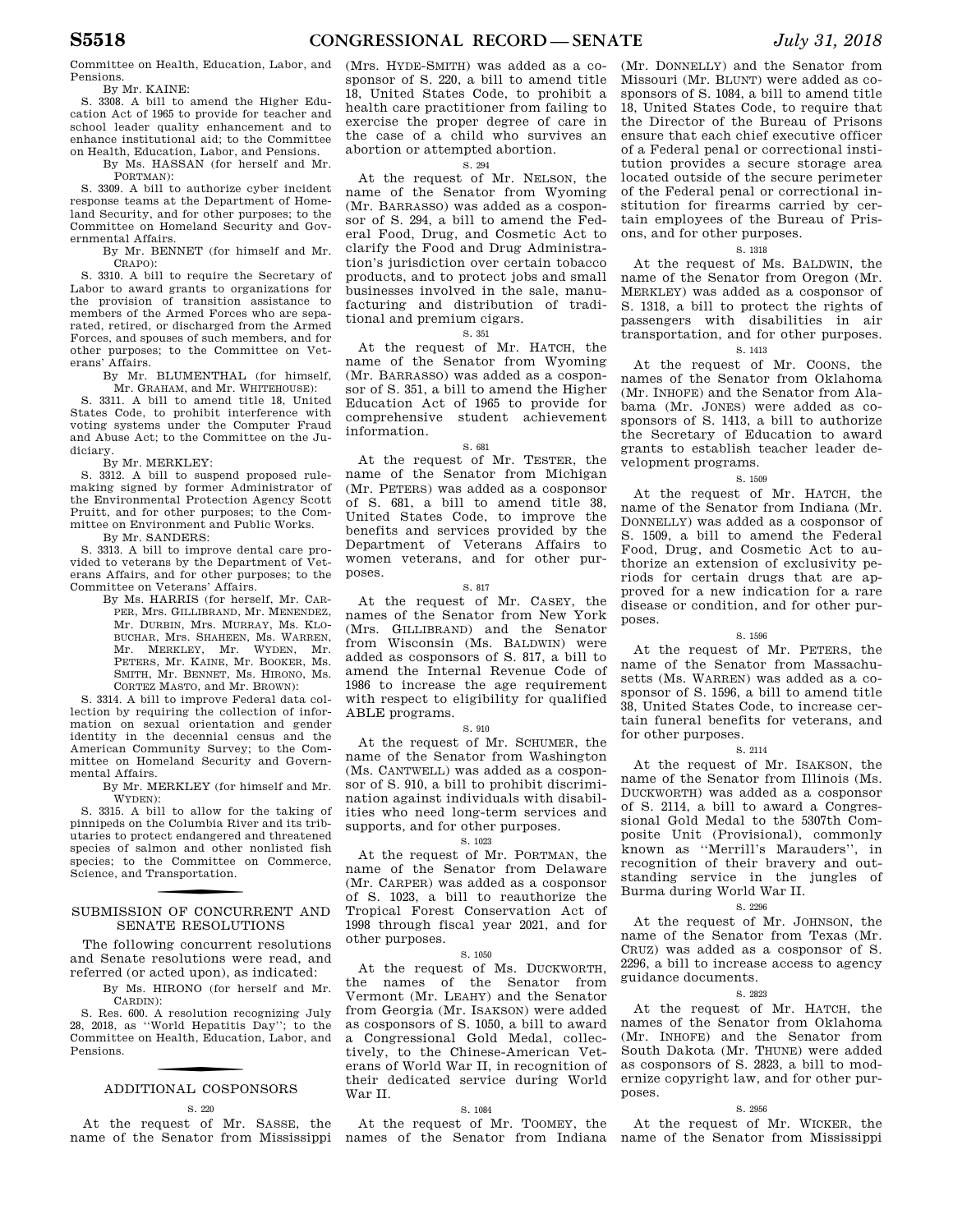(Mrs. HYDE-SMITH) was added as a cosponsor of S. 2956, a bill to intensify stem cell research showing evidence of substantial clinical benefit to patients, and for other purposes.

#### S. 2957

At the request of Mr. CRAPO, the name of the Senator from Hawaii (Mr. SCHATZ) was added as a cosponsor of S. 2957, a bill to amend the Horse Protection Act to designate additional unlawful acts under the Act, strengthen penalties for violations of the Act, improve Department of Agriculture enforcement of the Act, and for other purposes.

### S. 3029

At the request of Mr. ALEXANDER, the name of the Senator from Illinois (Ms. DUCKWORTH) was added as a cosponsor of S. 3029, a bill to revise and extend the Prematurity Research Expansion and Education for Mothers who deliver Infants Early Act (PREEMIE Act).

### S. 3057

At the request of Mr. PORTMAN, the name of the Senator from South Carolina (Mr. GRAHAM) was added as a cosponsor of S. 3057, a bill to provide for the processing by U.S. Customs and Border Protection of certain international mail shipments and to require the provision of advance electronic information on international mail shipments of mail.

#### S. 3113

At the request of Ms. BALDWIN, the name of the Senator from Massachusetts (Ms. WARREN) was added as a cosponsor of S. 3113, a bill to promote dairy product innovation, including in specialty cheese, and value-added dairy product development for the economic benefit of United States dairy farmers and their communities.

#### S. 3143

At the request of Mr. THUNE, the names of the Senator from Colorado (Mr. GARDNER) and the Senator from California (Ms. HARRIS) were added as cosponsors of S. 3143, a bill to provide for a coordinated Federal program to accelerate quantum research and development for the economic and national security of the United States.

### S. 3247

At the request of Mr. CARDIN, the name of the Senator from Oregon (Mr. MERKLEY) was added as a cosponsor of S. 3247, a bill to improve programs and activities relating to women's entrepreneurship and economic empowerment that are carried out by the United States Agency for International Development, and for other purposes.

### S. 3257

At the request of Mr. CRUZ, the names of the Senator from Mississippi (Mr. WICKER), the Senator from Maine (Ms. COLLINS) and the Senator from Mississippi (Mrs. HYDE-SMITH) were added as cosponsors of S. 3257, a bill to impose sanctions on foreign persons responsible for serious violations of international law regarding the protection of civilians during armed conflict, and for other purposes.

### S. 3266

At the request of Mr. JONES, the name of the Senator from Georgia (Mr. ISAKSON) was added as a cosponsor of S. 3266, a bill to require a study of the well-being of the United States automotive industry and to stay the investigation into the national security effects of automotive imports until the study is completed, and for other purposes.

### S. 3273

At the request of Mr. WICKER, the name of the Senator from Wisconsin (Ms. BALDWIN) was added as a cosponsor of S. 3273, a bill to improve the safety, efficiency, and reliability of the movement of goods through ports and intermodal connections to ports, and for other purposes.

#### S. 3275

At the request of Mr. CARDIN, the name of the Senator from Massachusetts (Ms. WARREN) was added as a cosponsor of S. 3275, a bill to amend the Russia Sanctions Review Act of 2017 to ensure appropriate congressional review and the continued applicability of sanctions under the Sergei Magnitsky Rule of Law Accountability Act of 2012.

### S. RES. 571

At the request of Mr. MENENDEZ, the name of the Senator from Illinois (Ms. DUCKWORTH) was added as a cosponsor of S. Res. 571, a resolution condemning the ongoing illegal occupation of Crimea by the Russian Federation.

### S. RES. 572

At the request of Mr. KENNEDY, the name of the Senator from West Virginia (Mr. MANCHIN) was added as a cosponsor of S. Res. 572, a resolution supporting the officers and personnel who carry out the important mission of U.S. Immigration and Customs Enforcement.

### AMENDMENT NO. 3459

At the request of Ms. HEITKAMP, the name of the Senator from Massachusetts (Ms. WARREN) was added as a cosponsor of amendment No. 3459 intended to be proposed to H.R. 6147, a bill making appropriations for the Department of the Interior, environment, and related agencies for the fiscal year ending September 30, 2019, and for other purposes.

### AMENDMENT NO. 3464

At the request of Mr. LEAHY, the name of the Senator from Washington (Ms. CANTWELL) was added as a cosponsor of amendment No. 3464 intended to be proposed to H.R. 6147, a bill making appropriations for the Department of the Interior, environment, and related agencies for the fiscal year ending September 30, 2019, and for other purposes.

### AMENDMENT NO. 3477

At the request of Mr. WICKER, the names of the Senator from Kansas (Mr. MORAN) and the Senator from New Hampshire (Ms. HASSAN) were added as cosponsors of amendment No. 3477 intended to be proposed to H.R. 6147, a bill making appropriations for the Department of the Interior, environment,

and related agencies for the fiscal year ending September 30, 2019, and for other purposes.

#### AMENDMENT NO. 3524

At the request of Ms. BALDWIN, the names of the Senator from Alabama (Mr. JONES) and the Senator from Massachusetts (Ms. WARREN) were added as cosponsors of amendment No. 3524 intended to be proposed to H.R. 6147, a bill making appropriations for the Department of the Interior, environment, and related agencies for the fiscal year ending September 30, 2019, and for other purposes.

### AMENDMENT NO. 3532

At the request of Mr. MENENDEZ, the name of the Senator from Rhode Island (Mr. WHITEHOUSE) was added as a cosponsor of amendment No. 3532 intended to be proposed to H.R. 6147, a bill making appropriations for the Department of the Interior, environment, and related agencies for the fiscal year ending September 30, 2019, and for other purposes.

### AMENDMENT NO. 3600

At the request of Mr. BROWN, the name of the Senator from Mississippi (Mr. WICKER) was added as a cosponsor of amendment No. 3600 intended to be proposed to H.R. 6147, a bill making appropriations for the Department of the Interior, environment, and related agencies for the fiscal year ending September 30, 2019, and for other purposes.

### AMENDMENT NO. 3608

At the request of Mr. LEAHY, the names of the Senator from Illinois (Mr. DURBIN), the Senator from Washington (Mrs. MURRAY), the Senator from Illinois (Ms. DUCKWORTH), the Senator from California (Mrs. FEINSTEIN), the Senator from Maryland (Mr. VAN HOL-LEN), the Senator from Ohio (Mr. BROWN), the Senator from Washington (Ms. CANTWELL), the Senator from New Mexico (Mr. UDALL), the Senator from Minnesota (Ms. KLOBUCHAR) and the Senator from Minnesota (Ms. SMITH) were added as cosponsors of amendment No. 3608 proposed to H.R. 6147, a bill making appropriations for the Department of the Interior, environment, and related agencies for the fiscal year ending September 30, 2019, and for other purposes.

### AMENDMENT NO. 3609

At the request of Mr. LEAHY, the names of the Senator from Illinois (Mr. DURBIN), the Senator from Washington (Mrs. MURRAY), the Senator from Illinois (Ms. DUCKWORTH), the Senator from California (Mrs. FEINSTEIN), the Senator from Maryland (Mr. VAN HOL-LEN), the Senator from Ohio (Mr. BROWN) and the Senator from Washington (Ms. CANTWELL) were added as cosponsors of amendment No. 3609 intended to be proposed to H.R. 6147, a bill making appropriations for the Department of the Interior, environment, and related agencies for the fiscal year ending September 30, 2019, and for other purposes.

### AMENDMENT NO. 3610

At the request of Mr. LEAHY, the names of the Senator from Illinois (Mr.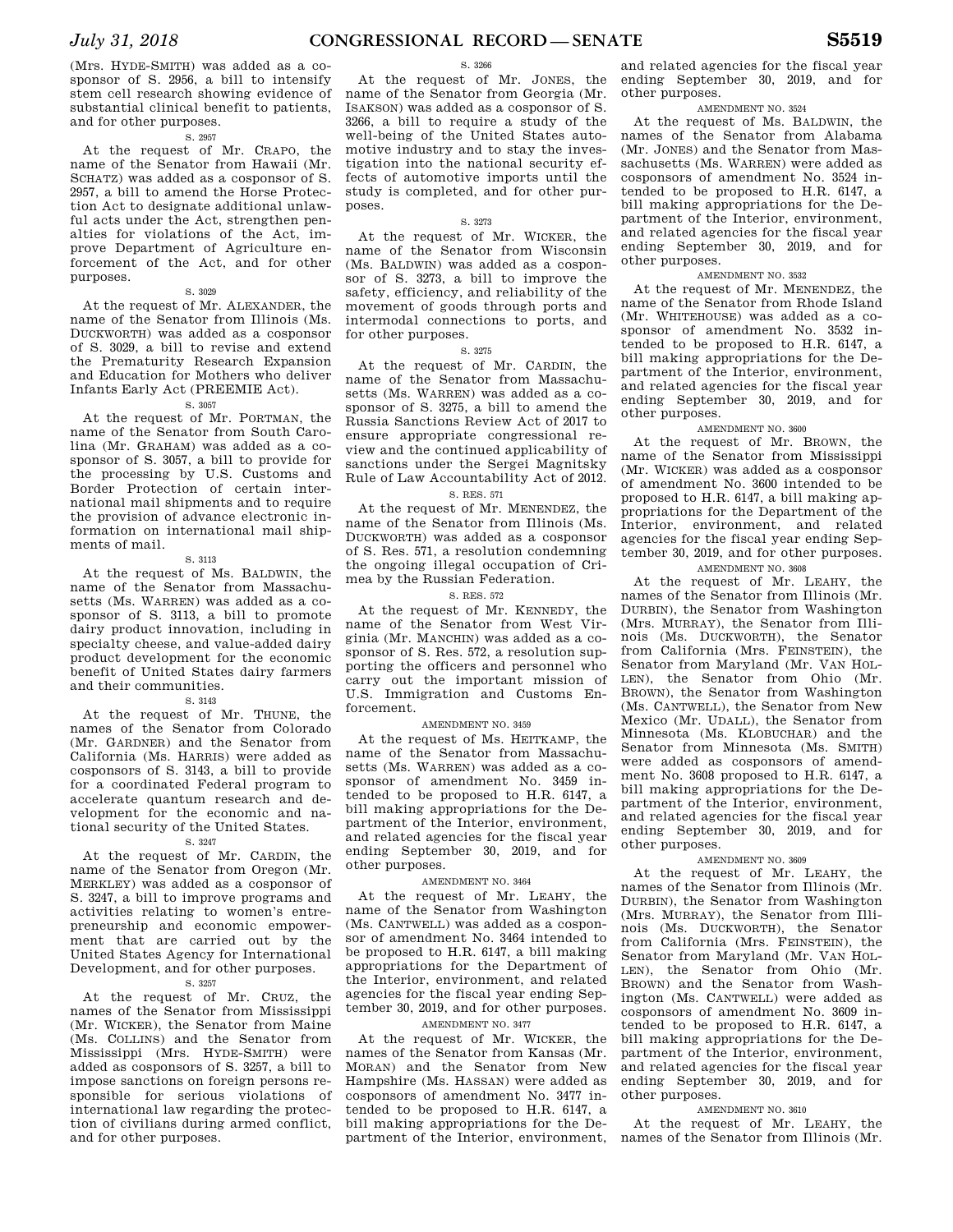DURBIN), the Senator from Washington (Mrs. MURRAY), the Senator from Illinois (Ms. DUCKWORTH), the Senator from California (Mrs. FEINSTEIN), the Senator from Maryland (Mr. VAN HOL-LEN), the Senator from Ohio (Mr. BROWN), the Senator from Washington (Ms. CANTWELL), the Senator from New Mexico (Mr. UDALL), the Senator from Minnesota (Ms. KLOBUCHAR) and the Senator from Minnesota (Ms. SMITH) were added as cosponsors of amendment No. 3610 intended to be proposed to H.R. 6147, a bill making appropriations for the Department of the Interior, environment, and related agencies for the fiscal year ending September 30, 2019, and for other purposes.

### AMENDMENT NO. 3611

At the request of Mr. DURBIN, the name of the Senator from Connecticut (Mr. BLUMENTHAL) was added as a cosponsor of amendment No. 3611 intended to be proposed to H.R. 6147, a bill making appropriations for the Department of the Interior, environment, and related agencies for the fiscal year ending September 30, 2019, and for other purposes.

### AMENDMENT NO. 3612

At the request of Mr. DURBIN, the name of the Senator from Connecticut (Mr. BLUMENTHAL) was added as a cosponsor of amendment No. 3612 intended to be proposed to H.R. 6147, a bill making appropriations for the Department of the Interior, environment, and related agencies for the fiscal year ending September 30, 2019, and for other purposes.

### AMENDMENT NO. 3641

At the request of Mr. KENNEDY, the name of the Senator from Alabama (Mr. JONES) was added as a cosponsor of amendment No. 3641 intended to be proposed to H.R. 6147, a bill making appropriations for the Department of the Interior, environment, and related agencies for the fiscal year ending September 30, 2019, and for other purposes.

### AMENDMENT NO. 3670

At the request of Mr. CORNYN, the names of the Senator from Wisconsin (Ms. BALDWIN), the Senator from Oklahoma (Mr. INHOFE), the Senator from Arkansas (Mr. BOOZMAN), the Senator from Michigan (Mr. PETERS), the Senator from Florida (Mr. RUBIO), the Senator from Iowa (Mr. GRASSLEY) and the Senator from Arkansas (Mr. COTTON) were added as cosponsors of amendment No. 3670 proposed to H.R. 6147, a bill making appropriations for the Department of the Interior, environment, and related agencies for the fiscal year ending September 30, 2019, and for other purposes.

### AMENDMENT NO. 3676

At the request of Ms. HEITKAMP, the name of the Senator from North Dakota (Mr. HOEVEN) was added as a cosponsor of amendment No. 3676 proposed to H.R. 6147, a bill making appropriations for the Department of the Interior, environment, and related agencies for the fiscal year ending September 30, 2019, and for other purposes.

### STATEMENTS ON INTRODUCED BILLS AND JOINT RESOLUTIONS

### By Mr. KAINE:

S. 3308. A bill to amend the Higher Education Act of 1965 to provide for teacher and school leader quality enhancement and to enhance institutional aid; to the Committee on Health, Education, Labor, and Pensions.

Mr. KAINE. Mr. President. As the skills students need to be successful in the 21st century evolve, so too must the type of instruction they receive. Educators must provide educational opportunities that teach to the challenging State academic standards that meet the needs of an increasingly diverse student population. At the start of every school year we see the same news headlines about exploding class sizes and districts facing unfillable openings. Teacher and principal shortages plague the whole country, and are worst in our rural communities, but it's a problem we can solve.

In 2015–16, more than half of U.S. States reported shortages of educators in mathematics, science, career and technical education and for English learners. Further, 48 States identified special education as a shortage area in their reports to the U.S. Department of Education and half of all schools and 90% of high-poverty schools are struggling to find qualified special education teachers. If current trends continue, we would see as few as 200,000 available teacher hires each year by 2025, resulting in a gap of more than 100,000 teachers annually.

Additionally, in public schools today, the majority of the student population is comprised of students of color; however, teachers of color only comprised 20% of the teacher workforce in 2015–16. African American teachers made up more than 8% of teachers in 1987, but only made up 6.7% in 2015. It is critical for our teaching workforce to grow more reflective of the population of students it serves.

This is why I am pleased to introduce today the Preparing and Retaining Education Professionals Act, or PREP Act. The PREP Act aims to increase access to high-quality teacher and leader preparation, diversify the teacher workforce, and address the significant national teacher and school shortages. More specifically, this legislation would expand the definition of ''high need'' districts under the Every Student Succeeds Act (ESSA) to include those experiencing teacher shortages in rural communities and in areas such as special education, English language, science, technology, engineering, math, and CTE, to allow for access to additional support and improvement. It would also encourage school districts to create partnerships with local community colleges and universities to ensure their programs are educating future teachers in areas where there is a shortage of educators. It would increase access to teacher and school leader residency programs and prepara-

tion training and require States to identify areas of teacher or leader shortages by subject across public schools and use that data to target their efforts. Additionally, the PREP Act increases support for teacher preparation programs at Minority Serving Institutions (MSIs) or Historically Black Colleges and Universities (HBCUs) to support a diverse and wellprepared educator workforce.

The improvement of our country's educational system lies in our ability to prepare, support, and retain quality educators. When teachers and school leaders are equipped with the knowledge and tools they need to succeed, they are more likely to stay in their roles and positively impact young people and their communities. As we move towards the reauthorization of the Higher Education Act, I hope that my colleagues on both sides of the aisle see the PREP Act as a commonsense opportunity to help ensure that students in every zip code across the country have access to t well-prepared teachers and school leaders they deserve.

### SUBMITTED RESOLUTIONS

### SENATE RESOLUTION 600—RECOG-NIZING JULY 28, 2018, AS ''WORLD HEPATITIS DAY''

Ms. HIRONO (for herself and Mr. CARDIN) submitted the following resolution; which was referred to the Committee on Health, Education, Labor, and Pensions:

### S. RES. 600

Whereas hepatitis B, hepatitis C, and the incidence of liver disease caused by such viruses have become urgent problems of a global proportion;

Whereas, worldwide, an estimated—

(1) 1,340,000 people die each year due to hepatitis;

(2) 257,000,000 people live with chronic hepatitis B;

(3) 887,000 people die each year mostly due to a liver-related illness caused by hepatitis

 $B$ : (4) 71,000,000 people are chronically infected

with hepatitis C; and (5) 399,000 people die each year due to a

liver-related illness caused by hepatitis C; Whereas, in the United States, an esti-

mated— (1) 5,700,000 people are infected with hepa-

titis B or hepatitis C; (2) 2,200,000 people are chronically infected with hepatitis B; and

(3) 3,500,000 people are chronically infected with hepatitis C;

Whereas the Centers for Disease Control and Prevention (referred to in this preamble as the ''CDC'') estimates that, in 2016, there were 20,900 new acute hepatitis B infections and 41,200 new acute hepatitis C infections in the United States;

Whereas the CDC has found significant increases in the amount of new hepatitis cases in the United States since 2010, including a 3.5-fold increase between 2010 and 2016 in reported cases of acute hepatitis C infections;

Whereas chronic viral hepatitis claims thousands of lives each year in the United States, with an estimated 18,153 deaths due to hepatitis C in 2016;

Whereas, between 2015 and 2020, there is estimated to be \$136,000,000,000 in hepatitis C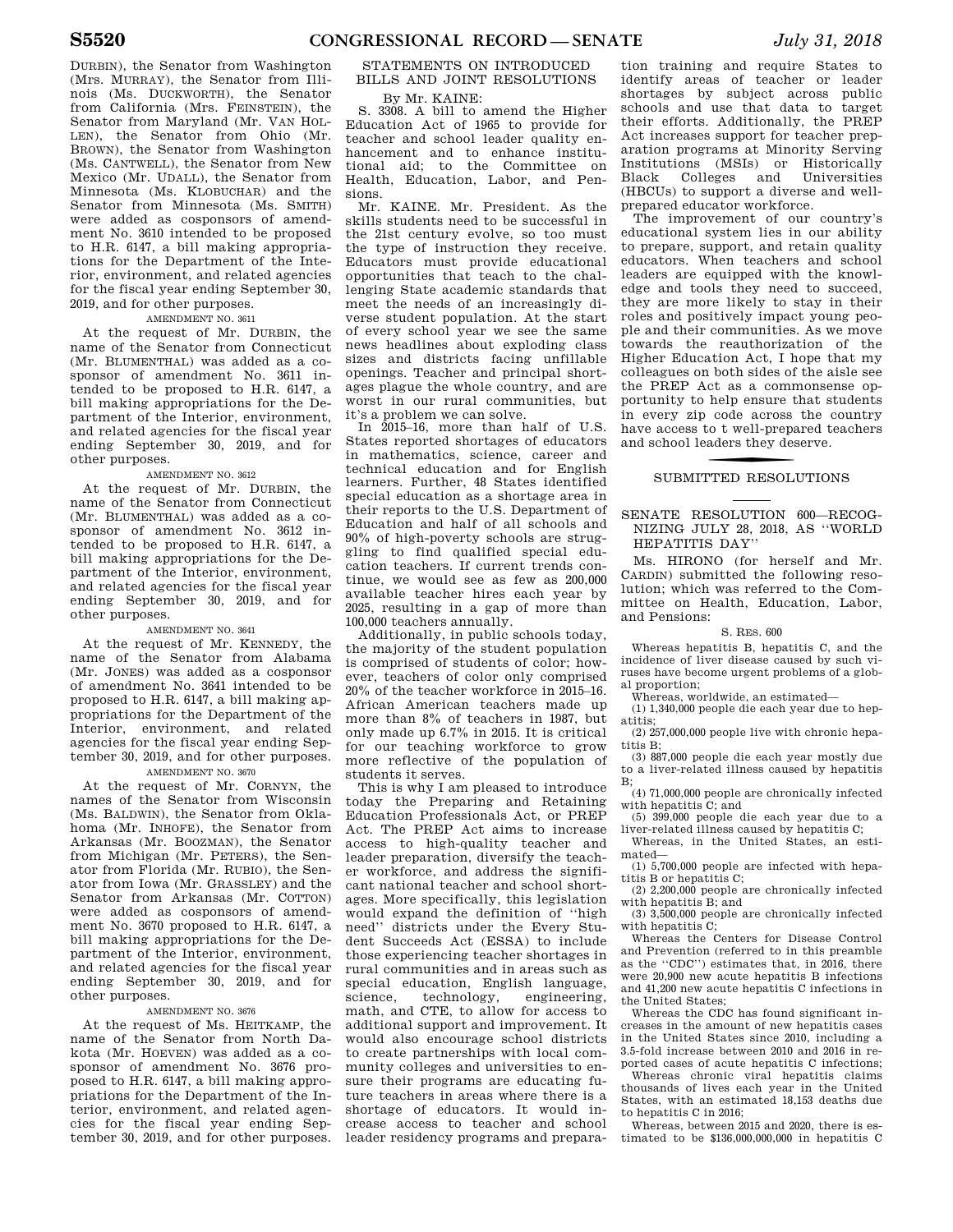drug spending from all payers, and government payers would fund \$61,000,000,000, an estimated 45 percent of such spending;

Whereas an estimated 80 percent of people with acute Hepatitis C do not have any symptoms;

Whereas African Americans, Asian Americans, Pacific Islanders, Latinos, Native Americans, Alaska Natives, gay and bisexual men, and people who inject drugs intravenously have higher rates of chronic viral hepatitis infections in the United States than other groups of people;

Whereas Asian Americans and Pacific Islanders bear the greatest burden of hepatitis B-related deaths in the United States;

Whereas hepatitis C is 10 times more infectious than human immunodeficiency virus (referred to in this preamble as ''HIV'');

Whereas hepatitis B is 50 to 100 times more infectious than HIV;

Whereas an estimated 25 percent of people who live in the United States and are infected with HIV are also infected with hepatitis C;

Whereas, while life expectancies for individuals infected with HIV have increased with antiretroviral treatment, liver disease, which is commonly related to hepatitis B and hepatitis C infections, has become the most common cause of death among HIV-infected individuals that is not related to acquired immune deficiency syndrome;

Whereas, despite the fact that chronic viral hepatitis is the most common bloodborne infection in the United States, more than half of the people living with hepatitis B and hepatitis C are unaware of their infections;

Whereas hepatitis B is preventable through vaccination, and both hepatitis B and hepatitis C are preventable with proper public health interventions, including programs that offer access to sterile injection equipment for people who inject drugs intravenously;

Whereas the goals of ''World Hepatitis Day'' on July 28, 2018, are to—

(1) highlight the global nature of chronic viral hepatitis epidemics;

(2) recognize that hepatitis can be prevented and eliminated, in part, through a comprehensive public education and awareness campaign designed to identify those at risk for, and living with, hepatitis;

(3) inform patients about new treatments that are available for hepatitis; and

(4) help increase the length and quality of life for people diagnosed with chronic hepatitis B and hepatitis C infections: Now, therefore, be it

*Resolved,* That the Senate—

(1) recognizes World Hepatitis Day;

(2) supports broad access to hepatitis B and hepatitis C treatments;

(3) supports raising awareness of the risks and consequences of undiagnosed chronic hepatitis B and hepatitis C infections; and

(4) calls for a robust governmental and public health response to protect the health of the approximately 5,700,000 people in the United States and 328,000,000 people worldwide who have hepatitis.

### f AMENDMENTS SUBMITTED AND PROPOSED

SA 3683. Mr. COONS (for himself and Mr. CARPER) submitted an amendment intended to be proposed to amendment SA 3666 proposed by Mr. COONS (for himself and Mr. CAR-PER) to the amendment SA 3399 proposed by Mr. SHELBY to the bill H.R. 6147, making appropriations for the Department of the Interior, environment, and related agencies for the fiscal year ending September 30, 2019, and for other purposes; which was ordered to lie on the table.

SA 3684. Mr. MORAN (for Mr. COONS (for himself and Mr. CARPER)) proposed an amendment to amendment SA 3666 proposed by Mr. COONS (for himself and Mr. CARPER) to the amendment SA 3399 proposed by Mr. SHELBY to the bill H.R. 6147, supra.

SA 3685. Mr. BROWN submitted an amendment intended to be proposed to amendment SA 3399 proposed by Mr. SHELBY to the bill H.R. 6147, supra; which was ordered to lie on the table.

SA 3686. Mr. BENNET submitted an amendment intended to be proposed to amendment SA 3674 submitted by Mr. BENNET and intended to be proposed to the amendment SA 3399 proposed by Mr. SHELBY to the bill H.R. 6147, supra; which was ordered to lie on the table.

### TEXT OF AMENDMENTS

**SA 3683.** Mr. COONS (for himself and Mr. CARPER) submitted an amendment intended to be proposed to amendment SA 3666 proposed by Mr. COONS (for himself and Mr. CARPER) to the amendment SA 3399 proposed by Mr. SHELBY to the bill H.R. 6147, making appropriations for the Department of the Interior, environment, and related agencies for the fiscal year ending September 30, 2019, and for other purposes; which was ordered to lie on the table; as follows:

On page 2, line 4, strike ''*Provided*'' and all that follows through ''amount'' on line 9 and insert the following: ''*Provided further*, That after calculating the distribution of obligation limitation for Federal-aid highways for fiscal year 2019 under section 120(a), the obligation limitation shall be reduced by \$52,000,000 to a total of \$45,216,596,000: *Provided further*, That the reduction in the preceding proviso shall be applied to the obligation limitation determined under section  $120(a)(4)$  for the TIFIA program (as defined in section 601(a) of title 23, United States Code): *Provided further*, That the 3 preceding provisos shall be applied as if in effect during fiscal year 2018''.

SA 3684. Mr. MORAN (for Mr. COONS (for himself and Mr. CARPER)) proposed an amendment to amendment SA 3666 proposed by Mr. COONS (for himself and Mr. CARPER) to the amendment SA 3399 proposed by Mr. SHELBY to the bill H.R. 6147, making appropriations for the Department of the Interior, environment, and related agencies for the fiscal year ending September 30, 2019, and for other purposes; as follows:

On page 1, line 2, strike ''That'' and all that follows through ''amount'' on page 2, line 9, and insert the following: ''That such sums provided for national infrastructure investments for passenger rail transportation projects under title I of division C of the Consolidated and Further Continuing Appropriations Act, 2012 (Public Law 112–55; 125 Stat. 641), shall remain available for expenditure through fiscal year 2019 for the liquidation of valid obligations of active grants incurred in fiscal year 2012: *Provided further*, That such sums provided for national infrastructure investments for port infrastructure projects under title VIII of division F of the Consolidated and Further Continuing Appropriations Act, 2013 (Public Law 113–6; 127 Stat. 432) shall remain available through fiscal year 2020 for the liquidation of valid obligations of active grants incurred in fiscal year 2013: *Provided further*, That the 2 preceding provisos shall be applied as if they were in effect on September 30, 2018: *Provided* 

*further*, That after calculating the distribution of obligation limitation for Federal-aid highways for fiscal year 2019 under section 120(a), the obligation limitation shall be reduced by \$52,000,000 to a total of \$45,216,596,000: *Provided further*, That the reduction in the preceding proviso shall be applied to the obligation limitation determined under section 120(a)(4) for the TIFIA program (as defined in section 601(a) of title 23, United States Code)''.

**SA 3685.** Mr. BROWN submitted an amendment intended to be proposed to amendment SA 3399 proposed by Mr. SHELBY to the bill H.R. 6147, making appropriations for the Department of the Interior, environment, and related agencies for the fiscal year ending September 30, 2019, and for other purposes; which was ordered to lie on the table; as follows:

At the appropriate place, insert the following:

SEC.  $\quad$  (a) In this section—<br>(1) the term "Association" means the International Development Association; and (2) the term ''Commission'' means the Securities and Exchange Commission.

(b)(1) Subject to subsection (c), any security issued by the Association, including any guaranty by the Association (without regard to whether the guaranty is limited in scope), and any security guaranteed by the Association with respect to principal and interest shall be considered to be an exempted security under section 3(a)(2) of the Securities Act of 1933 (15 U.S.C. 77c(a)(2)) and section 3(a)(12) of the Securities Exchange Act of 1934 (15 U.S.C. 78c(a)(12)).

(2) The Association shall submit to the Commission any annual and other report with respect to the securities described in paragraph (1) as the Commission determines to be—

(A) appropriate considering the special character of the Association and the operations of the Association; and

(B) necessary in the public interest or for the protection of investors.

(c) The Commission, in consultation with the National Advisory Council on International Monetary and Financial Problems, may suspend the application of subsection (a) at any time with respect to any security issued or guaranteed by the Association during the period of the suspension.

(d) The Commission shall submit to Congress an annual report that contains any information that the Commission determines to be appropriate with respect to the operation and effect of this section.

**SA 3686.** Mr. BENNET submitted an amendment intended to be proposed to amendment SA 3674 submitted by Mr. BENNET and intended to be proposed to the amendment SA 3399 proposed by Mr. SHELBY to the bill H.R. 6147, making appropriations for the Department of the Interior, environment, and related agencies for the fiscal year ending September 30, 2019, and for other purposes; which was ordered to lie on the table; as follows:

Beginning on page 2, strike line 6 and all that follows through page 3, line 11, and insert the following:

(b) In carrying out the study under subsection (a), the Secretary of Transportation shall consult with—

(1) the Intelligent Transportation Systems Joint Program Office of the Department of Transportation;

(2) the Vehicles Technologies Office of the Department of Energy;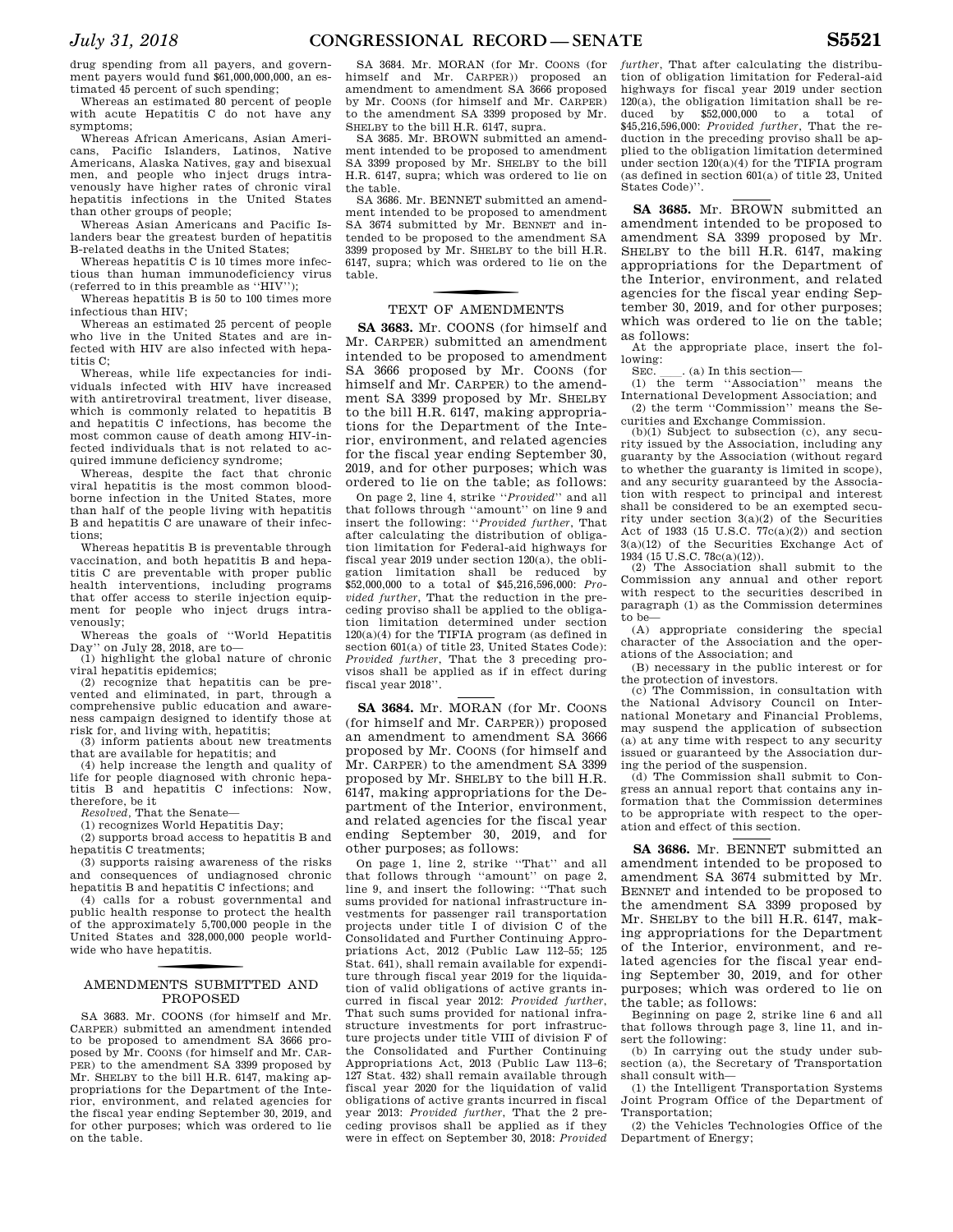(3) relevant National Laboratories (as defined in section 2 of the Energy Policy Act of 2005 (42 U.S.C. 15801));

(4) the Office of Air and Radiation of the Environmental Protection Agency;

(5) relevant State, regional, and local planning commissions and governments; and

(6) relevant nonprofit organizations. (c) In making the study under subsection (a) publicly

### f AUTHORITY FOR COMMITTEES TO MEET

Mr. INOHFE. Mr. President, I have 7 requests for committees to meet during today's session of the Senate. They have the approval of the Majority and Minority leaders.

Pursuant to Rule XXVI, paragraph 5(a), of the Standing Rules of the Senate, the following committees are authorized to meet during today's session of the Senate:

#### COMMITTEE ON AGRICULTURE, NUTRITION, AND FORESTRY

The Committee on Agriculture, Nutrition, and Forestry is authorized to meet during the session of the Senate on Tuesday, July 31, 2018, to conduct a business meeting and hearing on the following nominations: Dan Michael Berkovitz, of Maryland, to be a Commissioner of the Commodity Futures Trading Commission, and James E. Hubbard, of Colorado, to be Under Secretary of Agriculture for Natural Resources and Environment.

### COMMITTEE ON FOREIGN RELATIONS

The Committee on Foreign Relations is authorized to meet during the session of the Senate on Tuesday, July 31, 2018, at 2:30 p.m., to conduct a hearing on the following nominations: Michael A. Hammer, of Maryland, to be Ambassador to the Democratic Republic of the Congo, Kyle McCarter, of Illinois, to be Ambassador to the Republic of Kenya, Stephanie Sanders Sullivan, of Maryland, to be Ambassador to the Republic of Ghana, and Donald R. Tapia, of Arizona, to be Ambassador to Jamaica, all of the Department of State. COMMITTEE ON HEALTH, EDUCATION, LABOR,

### AND PENSIONS

The Committee on Health, Education, Labor, and Pensions is authorized to meet during the session of the Senate on Tuesday, July 31, 2018, at 10 a.m., to conduct a hearing.

### COMMITTEE ON THE JUDICIARY

The Committee on the Judiciary is authorized to meet during the session of the Senate on Tuesday, July 31, 2018, at 10 a.m., to conduct a hearing.

SELECT COMMITTEE ON INTELLIGENCE

The Select Committee on Intelligence is authorized to meet during the session of the Senate on Tuesday, July 31, 2018, at 2:30 p.m., to conduct a closed business meeting.

SUBCOMMITTEE ON COMMUNICATION, TECHNOLOGY, INNOVATION, AND THE INTERNET

The Subcommittee on Communication, Technology, Innovation, and The Internet of the Committee on Commerce, Science, and Transportation is authorized to meet during the session

of the Senate on Tuesday, July 31, 2018, at 10 a.m., to conduct a hearing.

SUBCOMMITTEE ON OVERSIGHT, AGENCY ACTION, FEDERAL RIGTHS AND FEDERAL COURTS

The Subcommittee on Oversight, Agency Action, Federal Rights and Federal Courts of the Committee on the Judiciary is authorized to meet during the session of the Senate on Tuesday, July 31, 2018, at 2:15 p.m., to conduct a hearing.

### PRIVILEGES OF THE FLOOR

Mr. WYDEN. Mr. President, I ask unanimous consent that the following individuals be granted floor privileges for the remainder of the Congress: Shae McCulloch and Melissa Dickerson.

The PRESIDING OFFICER. Without objection, it is so ordered.

### ORDERS FOR WEDNESDAY, AUGUST 1, 2018

Mr. MORAN. Mr. President, I ask unanimous consent that when the Senate completes its business today, it adjourn until 10 a.m., Wednesday, August 1; further, that following the prayer and pledge, the morning hour be deemed expired, the Journal of proceedings be approved to date, the time for the two leaders be reserved for their use later in the day, and morning business be closed. I further ask that following leader remarks, the Senate resume consideration of H.R. 6147 under the previous order.

The PRESIDING OFFICER. Is there objection?

Without objection, it is so ordered.

### f ADJOURNMENT UNTIL 10 A.M. TOMORROW

Mr. MORAN. Mr. President, if there is no further business to come before the Senate, I ask unanimous consent that it stand adjourned under the previous order.

There being no objection, the Senate, at 8:14 p.m., adjourned until Wednesday, August 1, 2018, at 10 a.m.

### f NOMINATIONS

Executive nominations received by the Senate:

#### DEPARTMENT OF COMMERCE

THOMAS F. GILMAN, OF ARIZONA, TO BE AN ASSISTANT SECRETARY OF COMMERCE, VICE ELLEN C. HERBST, RE-**SIGNED** 

THOMAS F. GILMAN, OF ARIZONA, TO BE CHIEF FINAN-CIAL OFFICER, DEPARTMENT OF COMMERCE, VICE ELLEN C. HERBST, RESIGNED.

### DEPARTMENT OF ENERGY

WILLIAM COOPER, OF MARYLAND, TO BE GENERAL COUNSEL OF THE DEPARTMENT OF ENERGY, VICE STE-VEN CROLEY, RESIGNED.

NORTHERN BORDER REGIONAL COMMISSION

HAROLD B. PARKER, OF NEW HAMPSHIRE, TO BE FED-ERAL COCHAIRPERSON OF THE NORTHERN BORDER RE-GIONAL COMMISSION, VICE MARK SCARANO, RESIGNED.

UNITED STATES AGENCY FOR INTERNATIONAL DEVELOPMENT

RICHARD C. PARKER, OF NORTH CAROLINA, TO BE AN ASSISTANT ADMINISTRATOR OF THE UNITED STATES AGENCY FOR INTERNATIONAL DEVELOPMENT, VICE T. CHARLES COOPER, RESIGNED.

#### DEPARTMENT OF STATE

JUDY RISING REINKE, OF VIRGINIA, A CAREER MEM-BER OF THE SENIOR FOREIGN SERVICE, CLASS OF CA-REER MINISTER, TO BE AMBASSADOR EXTRAORDINARY AND PLENIPOTENTIARY OF THE UNITED STATES OF

AMERICA TO MONTENEGRO. LUCY TAMLYN, OF NEW YORK, A CAREER MEMBER OF THE SENIOR FOREIGN SERVICE, CLASS OF MINISTER-COUNSELOR, TO BE AMBASSADOR EXTRAORDINARY AND PLENIPOTENTIARY OF THE UNITED STATES OF AMERICA<br>TO CENTRAL AFRICAN REPUBLIC.<br>ADRIAN ZUCKERMAN, OF NEW JERSEY, TO BE AMBAS-

SADOR EXTRAORDINARY AND PLENIPOTENTIARY OF THE UNITED STATES OF AMERICA TO ROMANIA.

#### RAILROAD RETIREMENT BOARD

ERHARD R. CHORLE, OF ILLINOIS, TO BE A MEMBER OF THE RAILROAD RETIREMENT BOARD FOR A TERM EXPIRING AUGUST 28, 2022, VICE MICHAEL SCHWARTZ, RE-ING AUGUST 28, 2022, VICE MICHAEL SCHWARTZ, RE-SIGNED.

### DEPARTMENT OF VETERANS AFFAIRS

JAMES PAUL GFRERER, OF VIRGINIA, TO BE AN AS-SISTANT SECRETARY OF VETERANS AFFAIRS (INFORMA-TION AND TECHNOLOGY), VICE LAVERNE HORTON COUN-CIL.

### IN THE AIR FORCE

THE FOLLOWING NAMED OFFICER FOR APPOINTMENT AS CHIEF OF AIR FORCE RESERVE AND APPOINTMENT TO THE GRADE OF LIEUTENANT GENERAL IN THE RESERVE OF THE AIR FORCE WHILE ASSIGNED TO A POSITION OF IMPORTANCE AND RESPONSIBILITY UNDER TITLE 10, U.S.C., SECTIONS 601 AND 8038:

### *To be lieutenant general*

MAJ GEN RICHARD W. SCOBEE

### IN THE ARMY

THE FOLLOWING NAMED ARMY NATIONAL GUARD OF THE UNITED STATES OFFICER FOR APPOINTMENT IN THE RESERVE OF THE ARMY TO THE GRADE INDICATED UNDER TITLE 10, U.S.C., SECTIONS 12203 AND 12211:

*To be brigadier general* 

### COL. ANTHONY H. ADRIAN

THE FOLLOWING NAMED OFFICER FOR APPOINTMENT IN THE UNITED STATES ARMY TO THE GRADE INDICATED WHILE ASSIGNED TO A POSITION OF IMPORTANCE AND RESPONSIBILITY UNDER TITLE 10, U.S.C., SECTION 601:

#### *To be lieutenant general*

MAJ. GEN. JAMES E. RAINEY

THE FOLLOWING NAMED OFFICER FOR APPOINTMENT IN THE UNITED STATES ARMY TO THE GRADE INDICATED WHILE ASSIGNED TO A POSITION OF IMPORTANCE AND RESPONSIBILITY UNDER TITLE 10, U.S.C., SECTION 601:

### *To be lieutenant general*

MAJ. GEN. THOMAS S. JAMES, JR.

THE FOLLOWING NAMED OFFICER FOR APPOINTMENT IN THE GRADE INDICATED IN THE RESERVE OF THE ARMY UNDER TITLE 10, U.S.C., SECTION 12203:

*To be colonel* 

ADAM R. LIBERMAN

THE FOLLOWING NAMED ARMY NATIONAL GUARD OF THE UNITED STATES OFFICERS FOR APPOINTMENT TO THE GRADE INDICATED IN THE RESERVE OF THE ARMY UNDER TITLE 10, U.S.C., SECTIONS 12203 AND 12211:

#### *To be colonel*

JEFFREY A. BRUCE EDWARD P. BUTLER DOUGLAS D. CLAY II MICHAEL W. DUPLECHAIN JOHN D. FULK JOSEPH A. HOPKINS III GEORGE W. HORSLEY WILLIAM C. HUMMER KRIS J. MARSHALL MURRY B. MCCULLOUCH CHRISTOPHER S. MCKEE JUSTIN W. OSBERG DAVID M. PIDONE STEVEN T. RIVERA CHRISTOPHER J. WESKAMP COREY L. WISE CARL A. YOUNG PATRICK A. YOUNG

THE FOLLOWING NAMED OFFICERS FOR REGULAR AP-POINTMENT IN THE GRADES INDICATED IN THE UNITED STATES ARMY UNDER TITLE 10, U.S.C., SECTION 531:

*To be lieutenant colonel* 

TYLER Q. HEMMERICH JOHN P. MCLAIN ANTHONY J. STRUZIK

### *To be major*

CATRINA M. BAKER

### ELIAS B. GONZALEZ FREDERIC M. PALLEZ

THE FOLLOWING NAMED OFFICER FOR APPOINTMENT AS PERMANENT PROFESSOR AT THE UNITED STATES MILITARY ACADEMY IN THE GRADE INDICATED UNDER TITLE 10, U.S.C., SECTIONS 4333(B) AND 4336(A):

### *To be colonel*

DAVID M. BARNES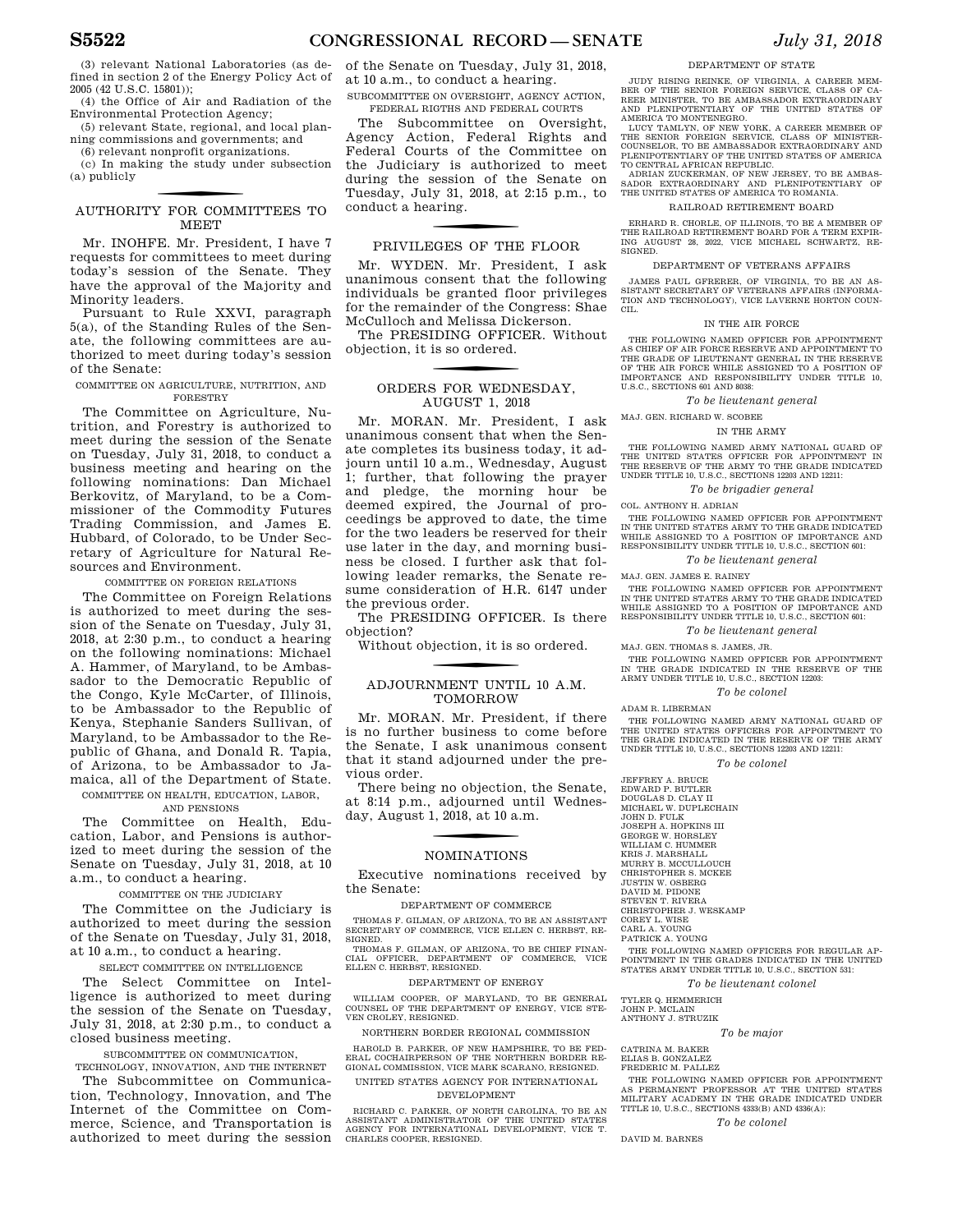#### THE FOLLOWING NAMED OFFICERS FOR APPOINTMENT TO THE GRADE INDICATED IN THE UNITED STATES ARMY NURSE CORPS UNDER TITLE 10, U.S.C., SECTIONS 624 AND 3064:

*To be major* 

BROOKE R. ADAMS JUSTIN M. ADAMS HEIDI M. ALFORD JENNY E. ALLEN EILEEN BABON HEATHER S. BANGERTER RYAN J. BAUTISTA ERINN C. BENSON ERICA L. BIANCHE LATOYA G. BLADE ASHLEY Y. BRADLEY LOLA M. BUCHANAN COLLEEN L. BYE AMANDA N. CANADA ANGELA M. CARLSON SIDNEY CARROLL<br>NICOLE L. CASE<br>JAMIE K. CEDOLA<br>JASON C. CELESTINO<br>KATRINA J. CLARK<br>LANDON M. COLEMAN DIANA M. COSTA KEVIN F. COSTELLO KRYSTAL DABON JIMMY W. DAVIS, JR. RICHARD J. DAVIS ERNEST C. DELACRUZ MARISOL DELAPENAREYES DARIEN DIAZ CAROLYN M. DILLON AMY E. DIMMER MARK E. DOHERTY CHRISTINE R. DORSO KENNETH C. DUNHAM, JR. WAYNE L. EALEY ALEXANDRO ESCONTRIAS ALEXIS G. FAY BRENDA M. FERNANDEZ<br>TIFFANY N. FIELDS<br>MAGGIE C. FITZPATRICK<br>KATIE L. FLATT<br>MERRY J. FONTENOT<br>LATISHA N. FOX<br>BARBARA S. FRANKS PETER B. FRYE JESUS C. GARZA VONYA M. GIBBONS ELEANOR J. GONZALEZ XAVIER C. GREEN HOLLY E. GRUENHAGEN ANGELA L. HAWKINS TAIASHA S. HAYGOOD<br>LORRI L. HAYS<br>BRENT E. HEBER<br>KENNETH E. HEFFNER KATIE HELMRICK DANIEL J. HINES KATHRYN C. HOUHOULIS LAMERTIS IHENETU<br>CHRISTOPHER P. JOHNSON<br>SHANNAN L. JURINA<br>CRYSTAL A. KELLEY<br>YOUNG B. KIM<br>THOMAS R. KWOLEK<br>HOMAS R. KOEY<br>KRISTINE D. LEE<br>KRISTINE D. LEE NAKESHIA L. LEWIS SHERYL E. LIZOTTE ADAM W. LOWE JASON R. MAAN JERAMY J. MAHONEY JESSICA S. MANN LAURA L. MANZO MARGARET G. MARTIN GIANG T. MARTINEZ JANICE M. MARTINEZ MALLORY A. MCCUIN MARIO O. MEDINA REBECCA L. MERCER MEHANA MOORE DAVID D. MORIN CHRISTINA C. MORPHIS ASHLEY D. MOUNT EDWARD A. MURRAY, JR. LORNA D. NEWMANHILL OLA N. OBERMULLER AARON Z. OLSEN LEO L. PACHECO ALISON L. PATTON LAURA K. PAYTON ALEX Z. PEREZ URIAH D. PEREZ JOAN PIERRELOUIS MICHAEL D. RASMUSSEN AMANDA M. REED MATTHEW J. REGGIO<br>LINDSAY N. REIGRUT<br>SCOTT RICHARDSON JONABETH T. RIVERA JESSE Y. RIVERAROSARIO JOHN P. ROBERTS KARI L. RODDEN JILL A. ROSE VICTORIA M. SALAS ANGELA B. SAMOSORN DORMA D. SANDERS AERI J. SANTOS STEPHANIE M. SAPIENS ARIEL R. SHAGORY STACY L. SHEPPARD

JOSHUA D. SMITH KRISTIE J. SMITH TONITA C. SMITH JADE N. SNADER GABRIEL L. SOSA OWEN T. STAILEY LEAH R. STANLEY<br>JOHN C. M. TAGAVILLA<br>ALEX D. TATONE<br>DAROTHY G. TRIMMER<br>JAMES C. UREGEN<br>JAMES C. UREGEN<br>JAMES R. VALDIVIESO<br>JAMES R. WATERS<br>JAMES R. WATERS<br>SHARON F. WEAVER<br>SARAH L. WEIT<br>SARAH L. WEIT<br>NATALIE I. WHITAKER<br>NA STEPHEN W. WILCOX<br>LISA S. WILLIAMS<br>CHRISTINA N. WILLIAMSON<br>NATHAN T. WITHERSPOON<br>THOMAS W. WOODROOF<br>LAURA A. WYATT<br>LAURA D. YOUNG THE FOLLOWING NAMED OFFICERS FOR APPOINTMENT TO THE GRADE INDICATED IN THE UNITED STATES ARMY MEDICAL SERVICE CORPS UNDER TITLE 10, U.S.C., SEC-TIONS 624 AND 3064: *To be major*  JOSEPH B. AHLBORN DENIS L. ALFIN CRAIG L. AMAN LATONYA S. ANDERSON REUBEN A. ARUNASALEM SANDRA L. G. BANNER STACEY L. BATEMAN MARCEL D. BATTS RENZO G. BEGAZOLEON SALVATORE G. BITONDO KUMALO A. BOGAN<br>SHAWN L. BOOKWALTER<br>JOSHUA K. BOSWELL<br>MICHAEL W. BOWDREN<br>TIFFANY N. BROWN CLEVELAND S. BRYANT, JR. SARAH A. BURLEE MOLLY C. BYRNES BRIAN T. CALDWELL ERIC J. CALLENS NATALIA H. CARDONA JAMIE T. CARRENO ADRIANA F. CASTRO MICHEL J. CELESTIN AMANDA B. CHARLTON GARY J. CHEATWOOD, JR. JULIA M. CLAYTON WILLIAM C. COCHIOLO DEAN T. COCOZZA STERLING A. COLEMAN COLLEEN M. COLEMATTSON RYAN C. COSTANTINO JESSICA M. COWLES JASON R. CROSS PAUL A. DAANEN JOEL F. DALY ASHLEY N. DAVIS DESIREE D. DIEBOLD CHRISTOPHER M. DIMAIO EDWARD J. DONNARUMMA CARRIE J. DONOHO<br>KELLY C. DRAKE<br>DANIEL J. DURTSCHI<br>KARMON D. DYCHES KARIM ELYAMANI BABAJIDE O. FAGBEMI JOSHUA R. FANSLER JENNIFER M. FARLEY<br>SPENCER L. FARROW II<br>JASMIN I. FILPO<br>ROBBIE L. FLOWERS<br>DOUGLAS A. FOOTE<br>FRAY C. FOWLER<br>BRANDY GAINSLEY HIPOLITO GARZA DERESE GETNET<br>ANDREW H. GILKER IVAN GONZALEZ LUIS A. GONZALEZ DANIEL A. GOOD RYAN R. GREEN TANISHIA V. GREENE BRIAN J. GUISE GREGORY J. HABERMANN BRANDON C. HALLIGAN JACKIE HAMMELMAN KENNETH W. HAMMOND THOMAS L. HANSEN HAMILTON H. HARRIS DANIEL J. HARRISON JEFFREY A. HAVENS JUSTIN R. HELL DUSTI R. HENRICHS ANTONY A. HENSEL DOUGLAS L. HILL II BERNADINE S. HOLLOWAY STEPHEN A. HOLWERDA PETER N. HOUHOULIS RACHEL N. IBRAHIMOVIC JENNIFER L. IVELAND SHELLIE M. JERVIS AMANDA M. JONES JEREMIAH S. JONES

MONIQUE C. JONES

RHIANNON E. JONES JESSICA L. KAMINSKI CALVIN R. KING<br>WILLIAM R. KIRBY<br>JUDY S. KIRNON<br>NATHAN A. KISER<br>JOSEPH M. KOENNECKE DOUGLAS P. KUHLMAN BRITTANY D. LATIMER ELIZABETH F. LAZZARI ZACHARY M. LEFTWICH EDER LEMUS<br>PARTSON MARADZIKA<br>JOHN P. MARTIN<br>DONTEAU M. MAZONE AMANDA E. L. MCCABE JENNIFER E. MCCALL NEKKEYA N. MCGEE KELLY E. MCMANUS STERLING B. MEYERS GARY E. MILLER ROBERT E. MODLIN JASON R. MOODY RICH A. MOORE SUZANNAH E. MORRISON PAVEL B. MUNERMAN RYAN D. MURPHY THOMAS A. MUSICH FERNANDO NAJERA FERNANDO NEGRONLOPEZ STEPHANIE N. NELSON JEREMY J. NOBLE AYUB M. ODERA SARAH E. ODONAGHUE MICHAEL L. OIEN ONISSA R. ORTIZ MATHANRAJ PACKIAM BRYAN O. PAMINTUAN GREGORY F. PARKER JOSHUAH D. PARNELL JAMIE M. PECHA JOSEPH C. PECKO ROMAN H. PIETRIS JUSTIN H. POOL<br>BETTY K. POOLESMITH<br>JAIME PORRAS<br>DAVID J. PRECZEWSKI<br>DAVID J. PRECZEWSKI<br>CARRINE J. PUGH<br>REE M. QUINN<br>REEA L. RACAZA<br>SAMANTH M. RAVINDRANATH<br>LASHAWNNA N. RAY<br>LASHAWNNA N. RAY<br>LASHAWNNA N. RAY<br>LASHAWNNA N. RE KARINA RESTO JASON T. RICE URSULA S. RILEY DIEGO A. RINCON JEANETTE N. RIVERA DAVID M. RODRIGUEZ DIANA M. ROMMELFANGERKONKOL RICARDO ROMO<br>AMANDA L. ROTH<br>GREGORY S. RUETH TYLER G. RUSSELL SARAH E. SANDMEL JEREMY A. SCHIEL ALLYSON M. SCHMIDT REBECCA L. SHANAHAN<br>PATRICK G. SHAW<br>AARON M. SHRAMEK<br>TIMOTHY J. SOH BRYAN L. SPEAR JONATHAN R. SPIEGEL ELIZABETH A. STPETER MICAH STURGEON TAMARYN L. SWICKHEIMER RODRIGUEZ M. L. SYKES JAMMIE J. TAYLOR BRIAN N. THIELMANN BRIAN G. THORSON DANIEL S. TIERNEY NORMAN G. TIPPENS III NICHOLAS S. TUCKER ALEXANDRA A. VANE WILLIAM B. VASS MICHELLE O. VELEZLANDRON LEIF E. VESTERMARK BRANDI M. WALKER ROBERT S. WALKER MONICA E. WALTON<br>DANIELLE K. WALTON<br>TIARA N. WEEFUR<br>WENDESIA A. WHITE<br>DEENA M. WILLIS<br>DEENA M. WILLIS<br>TENNILLE A. WITHERSPOON<br>MATTHEW P. YOUNG LASHELLE M. ZELLNER THE FOLLOWING NAMED OFFICERS FOR APPOINTMENT TO THE GRADE INDICATED IN THE UNITED STATES ARMY MEDICAL SPECIALIST CORPS UNDER TITLE 10, U.S.C., SECTIONS 624 AND 3064: *To be major*  RUSSELL A. BURNHAM BRYAN C. CHRISTIANSEN GEORGE K. CLEVENGER FRANCIS E. CRISS, JR. ROLANDS J. DALE CHRISTINA E. DEEHL JORDAN O. DEMAY DUSTIN F. DONOFRY

BRETT F. DOUGHERTY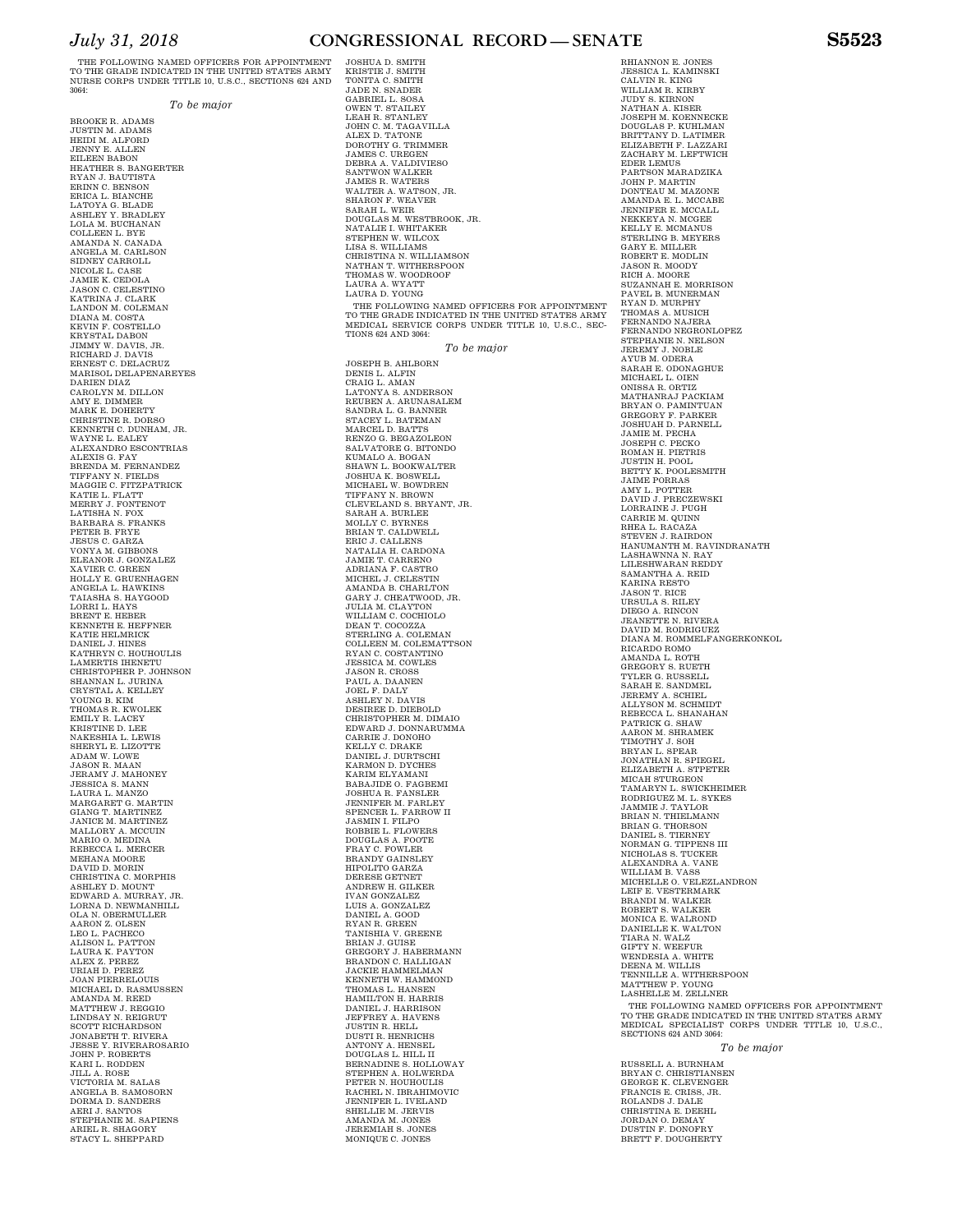MATTHEW T. FORD<br>DONALD R. FRAZEE DONALD R. FRAZEE<br>LAURIE B. FREEMAN<br>EVA M. FREMAINT<br>SVA M. FREMAINT<br>JAMES E. HUANG<br>JAMES E. HUANG<br>STEVEN K. HUNIZER<br>STEVEN K. HUNIZER<br>GARRETT W. LARSON<br>GARRETT W. LARSON<br>GARRETT W. LARSON<br>SHAW T. LOCKE<br>MICHELLE L. LUKEN<br>MIR NATHAN A. PARSONS NICHOLAS P. PELLETIER KATHLEEN H. ROBINS SHAY M. ROGERS JASON N. SHARP CECIL J. SIMMONS CHRISTOPHER R. SOLTAS DENISE H. SOUZA MICHELLE L. STONE DAVID H. TAYLOR BENJAMIN E. THOMPSON BERNARD TONEY, JR. ERIC M. WAGNER

THE FOLLOWING NAMED OFFICERS FOR APPOINTMENT TO THE GRADE INDICATED IN THE UNITED STATES ARMY VETERINARY CORPS UNDER TITLE 10, U. S.C., SECTIONS 624 AND 3064:

*To be major* 

JERAMIE ABEL<br>ALISON V. ABOUDAOUD<br>WILLIAM A. BASKERVILLE, JR.<br>CASTAGNETO N. O. BENTON<br>DANIEL J. BLAND<br>MATTHEW W. CLARK<br>KENYON J. CONKLIN<br>KENYON J. CONKLIN<br>ROBERT V. HAINLINE<br>NEBENT V. HAINLINE<br>DEEW B. HENSCHEN<br>LEVI D. HOFFM MONIKA P. JONES<br>DAVID R. MARQUEZ<br>ROBERT A. MESSENGER<br>BRITTANI L. ROGERS NICOLE L. ROWLEY MAKENSIE L. SANTIAGO CHARLES F. SCHWARTEN BRIANNA M. SHAVER SARAHANNE S. SIMPSON ANNAMARIA TRAVIS WHITNEY A. WALDSMITH

#### IN THE NAVY

THE FOLLOWING NAMED OFFICER FOR APPOINTMENT TO THE GRADE INDICATED IN THE UNITED STATES NAVY UNDER TITLE 10, U.S.C., SECTION 624:

*To be commander* 

KATHERINE L. MEADOWS THE FOLLOWING NAMED OFFICERS FOR TEMPORARY APPOINTMENT TO THE GRADE INDICATED IN THE UNITED STATES NAVY UNDER TITLE 10, U.S.C., SECTION 5721:

*To be lieutenant commander* 

CHRISTOPHER S. ANDERSON KRISTOFER W. BAIR ERIC M. BEALL ROBERT C. BIRCH BRETT A. BONDS JAMISON K. BURKS JUSTIN S. CARTER BRADLEY S. CASTEEL<br>JAMES E. DAVIS<br>GEORGE L. DAY II<br>CHRISTOPHER J. DEMATTEO<br>JUSTIN A. DEVILLAR<br>JUSTIN A. DEVILLAR<br>CHRISTOPER J. FACKRELL<br>KELLY W. FRY<br>DANIELI S. GRAY<br>DANIELI S. GRAY<br>TANIELIS. GRAY<br>KRISTOPHER J. HALL RONALD E. HARRISON SEAN M. HEENAN CHRISTOPHER A. JONES HANNAH M. KIM KIPP K. KRAUSE<br>EMMA K. MCCARTHY<br>MITCHEL R. NORMAND<br>KENT W. NYGREN<br>MATTHEW S. OLOUGHLIN<br>JOSHUA M. PAINE AARON A. PARK LEE A. PATTERSON CHRISTOPHER L. PRING NICHOLAS R. RADZIWON TYRONE RICHARDSON JONATHAN A. SERRELL STEPHEN C. SHOEN TODD J. SIMPSON PETER G. SLYE MICHELLE P. SMITH MATTHEW R. SWEET STEVEN TERJESEN

### **S5524 CONGRESSIONAL RECORD — SENATE** *July 31, 2018*

GEORGE T. THOMPSON III AUSTIN R. VANOLST JOSHUA M. VUKELICH THE FOLLOWING NAMED OFFICERS FOR APPOINTMENT IN THE GRADES INDICATED IN THE UNITED STATES REG-ULAR NAVY UNDER TITLE 10, U.S.C., SECTION 531: *To be commander* 

JAMES K. SHORT

*To be lieutenant commander*  JERRY L. COTTRELL GINA R. CROW TRENT T. METLEN NICHOLAS A. MIDZAK

FOREIGN SERVICE

THE FOLLOWING-NAMED CAREER MEMBER OF THE<br>SENIOR FOREIGN SERVICE OF THE UNITED STATES<br>AGENCY FOR INTERNATIONAL DEVELOPMENT FOR PRO-MOTION WITHIN THE SENIOR FOREIGN SERVICE OF THE<br>UNITED STATES OF AMERICA, CLASS OF MINISTER-<br>COUNSELOR:

THE FOLLOWING-NAMED MEMBERS OF THE FOREIGN

DANIEL MARK SMOLKA, OF ARIZONA

SERVICE OF THE DEPARTMENT OF STATE TO BE A CON-<br>SULAR OFFICER AND A SECRETARY IN THE DIPLOMATIC<br>SERVICE OF THE UNITED STATES OF AMERICA: JAMES ROBERT ADAMS, OF IOWA<br>LEONORE KATHRYN ADAMS, OF MICHIGAN<br>JESSICA EDITH AKPAN, OF VIRGINIA<br>JESSICA EDITH AKPAN, OF VIRGINIA<br>JUSTIN HUNTER ALLEXANDER-PRINCIPATO, OF VIRGINIA<br>KARIS KAMITA AMANDO, OF VIRGINIA<br>KARIS KAMIT LANCE EVERETT BALDERSON, OF VIRGINIA<br>JULIE ANN BALLARD, OF VIRGINIA<br>MICHAELA MORGAN BEANE, OF VIRGINIA<br>LARA ELLEN BELL, OF VIRGINIA<br>DAVID THOMAS BERG, OF VIRGINIA<br>DAVID THOMAS BERG, OF VIRGINIA<br>JUDITH A. BLACKWELL, OF VIRG PAUL BRYAN BUTKI, OF CALIFORNIA CAMILO ANDRES CABALLERO, OF GEORGIA WILSON DAVID CABARCAS, OF VIRGINIA ELIZABETH CAMPHOUSE, OF VIRGINIA<br>ELISE JOELLE CARDOSO, OF VIRGINIA<br>ELIZABETH NICHOLE TENNYSON CARR, OF THE DISTRICT OF COLUMBIA VIRGINIA PAIGE CHANG, OF THE DISTRICT OF COLUMBIA JASON ALLEN CHILDRESS, OF VIRGINIA JONATHAN DAVID COMICK, OF VIRGINIA CHRISTOPHER JOSEPH COMMINS, OF THE DISTRICT OF COLUMBIA<br>COLUMBIA<br>MATTHEW SCOTT COULSON, OF TEXAS<br>EVAN CASSON COUTTS, OF VIRGINIA<br>EVAN CASSON COUTTS, OF VIRGINIA<br>ENARCO PATRICIO CRUZ, OF VIRGINIA<br>JONATHAN ZACHARIAH DAKE, OF RONALD DICKEY, OF VIRGINIA<br>KATIA SADEQ DIEFENBACH, OF VIRGINIA<br>JOHN WALTER DOUGHERTY, OF VIRGINIA<br>CLEVELAND DAVID DOWNIE, OF VIRGINIA<br>JOSEPH D. DUFOUR, OF VIRGINIA<br>MARCY EMI DUPALO, OF VIRGINIA<br>MARCY EMI DUPALO, OF VIRGINI FAIZA SABBAH GEORGE, OF VIRGINIA CLAUDE LOUIS GIAMPIETRO, OF THE DISTRICT OF CO-LUMBIA<br>MATTHEW EDWARD GILLWALD, OF VIRGINIA<br>REBECCA KRISTEN GILMORE, OF VIRGINIA<br>MARI GJURASHAJ, OF VIRGINIA<br>MELISSA CAROL GOLSON, OF VIRGINIA<br>JOHN ALEXANDER GORDON, OF MASSACHUSETTS<br>CHRISTIAN D. GRAFF, OF VIRGINIA<br>ALEXAND RICHARD GUARDINO, OF VIRGINIA<br>EMILY L. HADLEY, OF THE DISTRICT OF COLUMBIA<br>ZACHARY BILL HALL, OF VIRGINIA<br>NICHOLAS SCOTT HARNIK, OF VIRGINIA<br>BENJAMIN ALEXANDER OR VIRGINIA<br>BRIAN JOHN HENSKE, OF VIRGINIA<br>PAUL ANDREW HERMAN, SARA LOUISE HIMES, OF VIRGINIA<br>REDFORD HONG, OF VIRGINIA<br>HALEY ANNE HORKEY, OF VIRGINIA<br>ANDREW S. HORNER, OF VIRGINIA<br>ANDREW S. HORNER, OF VIRGINIA<br>CALEB EVERETT HYRE, OF VIRGINIA<br>LEE ROTHE IRWIN, OF VIRGINIA<br>MICHOLAS JOHN

AMBER R. KINCAID, OF VIRGINIA KATHERINE ELIZABETH KLINEFELTER, OF VIRGINIA NICKOLAS S. KOOP, OF VIRGINIA<br>MORGAN ELIZABETH LAIL, OF VIRGINIA<br>BRIAN CHRISTOPHER LAMBERT, OF VIRGINIA<br>WILLIAM B LANGAN, OF FLORIDA<br>DAVID WILSON LARMORE, JR., OF VIRGINIA<br>JERRY M. LAURIENTI, OF COLORADO<br>JERRY M. LAURIENTI COLUMBIA<br>LEONARD HOOVER LEID, OF PENNSYLVANIA<br>FRANCIS XAVIER LILLY, JR., OF VIRGINIA<br>KIRSTIE RAE LINCOLN, OF VIRGINIA<br>BRADLEY ROBERT LINDQUIST, OF VIRGINIA<br>DANIELLE KALLETTA LOVE, OF VIRGINIA<br>NICOLE TRAM LUNDY, OF VIRGINIA DANIEL SIDNEY MANDELL, OF FLORIDA ANDREW ROBERT MARCHSTEINER, OF THE DISTRICT OF COLUMBIA<br>STUART FRANCIS MARTIN, OF MARYLAND<br>ROBIN MASSIMI, OF VIRGINIA<br>ROBIN MASSIMI, OF VIRGINIA<br>CARY LINDEN MATEHEWS, OF VIRGINIA<br>CARY LINDEN MATTHEWS, OF MARYLAND<br>MICHAEL S. MCGEEHAN, OF VIRGINIA<br>MICHAEL S. MCGEEHAN, OF BEVERLY BEASLEY MILLER, OF VIRGINIA NIDHI S. MISTRY, OF VIRGINIA SALLY ANN NACCARATO, OF VIRGINIA RAMI OUSAMA NASER, OF VIRGINIA<br>AMANDA LUCILLE NELSON-DUAC, OF FLORIDA<br>JESSICA KATE NIEMEYER, OF VIRGINIA<br>HENRY TYLER NUNLEY, OF OKLAHOMA<br>KATHLEEN MARSH O'BRIEN, OF MISSOURI<br>CHRISTOPHER GANTT O'LEARY, OF VIRGINIA<br>JENNIFER K MARI KATHERINE MICHENRE OYE, OF MASSACHUSETTS<br>ANNA VICTORIA PALLADINO, OF VIRGINIA<br>NICHOLAS LEE PARKER, OF VIRGINIA<br>MATTHEW DAVID PLUMSER, OF MARYLAND<br>BMILY RIIS RECTOR, OF VIRGINIA<br>NATALIE J. REEVES, OF VIRGINIA<br>OREGORY A MARIWYN GRACE RING, OF VIRGINIA<br>MERYKY THOMAS ROHDE, OF MARYLAND<br>TYLER ADAM RUBE, OF VIRGINIA<br>TYLER ADAM RUBE, OF VIRGINIA<br>SCOTT ALLYN SANDNESS, OF VIRGINIA<br>PETER JAMES SAVAGE, OF THE DISTRICT OF COLUMBIA<br>DANIEL JOSEPH SCH RAHUL Y. UPADHYAYA, OF VIRGINIA<br>THOMAS ALLYN VAN BUREN, OF VIRGINIA<br>CLINT VICKERY, OF VIRGINIA<br>JEREMIAH WHISENHUNT, OF VIRGINIA<br>THOMAS L. WILSON, OF WASHINGTON<br>THOMAS L. WILSON, OF WASHINGTON<br>PHILIP JAMES WOLFE, OF PENNSYL THE FOLLOWING-NAMED MEMBERS OF THE FOREIGN SERVICE OF THE DEPARTMENT OF STATE TO BE A FOR-<br>EIGN SERVICE OFFICER, A CONSULAR OFFICER, AND A<br>SECRETARY IN THE DIPLOMATIC SERVICE OF THE<br>UNITED STATES OF AMERICA: AMI J. ABOU-BAKR, OF IDAHO MARVIN E. ALFARO, OF NEW YORK ERNESTO L. ALFONSO, OF FLORIDA NICOLE RODCHELLE BADEN, OF MARYLAND<br>MCOLE RODCHELLE BADEN, OF TEXAS<br>KRISTINA E. BEARD, OF TEXAS<br>ELIZABETH D. BERRETT, OF TEXAS<br>NORA S. BRITO, OF THE DISTRICT OF COLUMBIA<br>BRYAN S. CARROLL, OF WASHINGTON<br>MITT S. CHANDA, OF T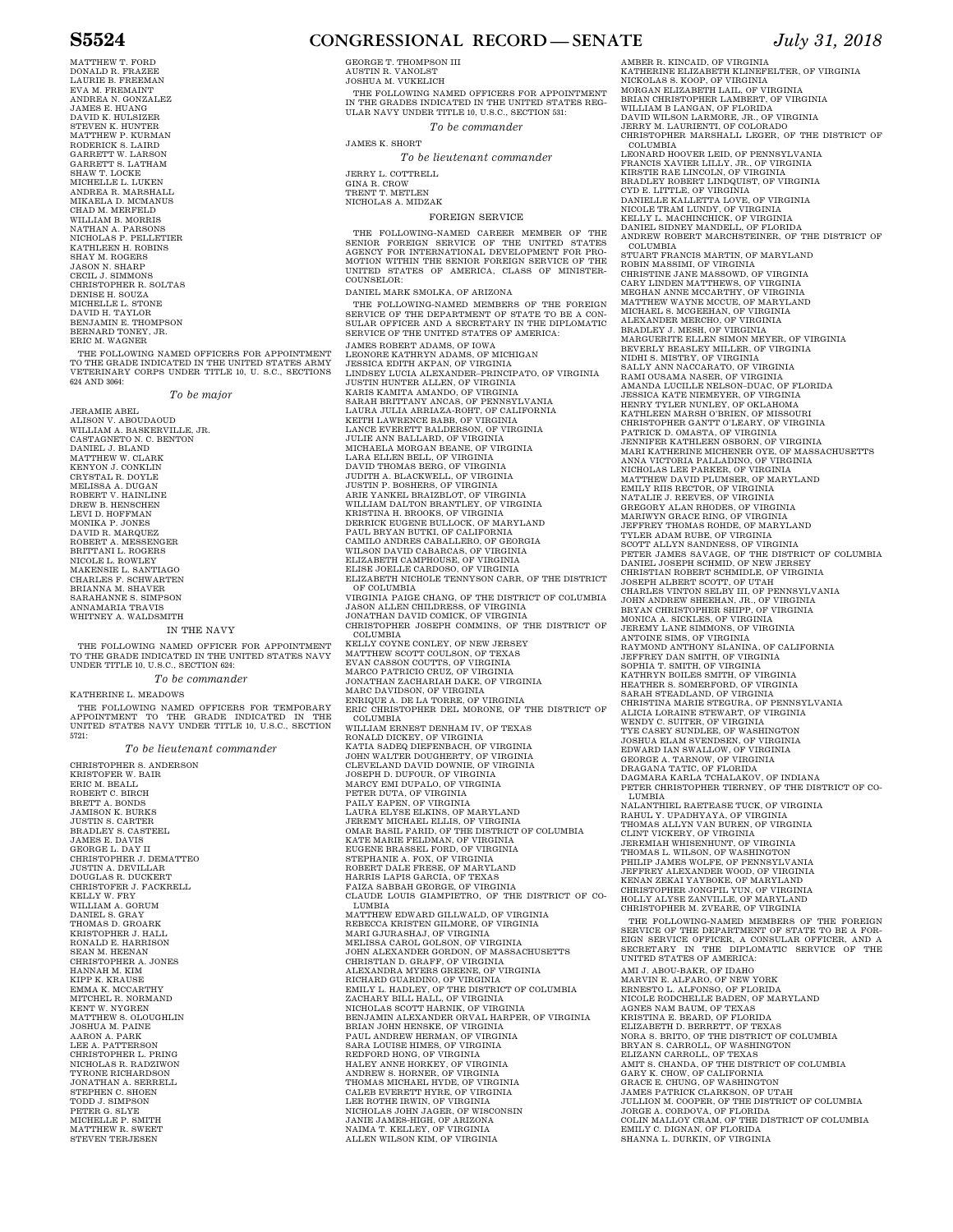CHRISTINE M. EICHINGER, OF FLORIDA MICHAEL B. ELKIN, OF FLORIDA NEIL P. FINNEGAN, OF MASSACHUSETTS<br>OLIVER W. GAINES, OF TEXAS<br>DAVID A. GALLES, OF MARYLAND<br>KALI DEWITT GASTEIGER, OF TEXAS KATHRYN C. GLUCKMAN, OF FLORIDA JACOB L. GOODMAN, OF THE DISTRICT OF COLUMBIA ROBERT D. GREENE, OF TEXAS CHARLES N. HALL, OF VIRGINIA RYAN M. HANLON, OF SOUTH DAKOTA<br>PATRICK J. HEALEY, OF VIRGINIA<br>EMILY ELIZABETH HENNELL, OF OHIO<br>GRANT H. HUNTER, OF MISSISSIPPI KATE E. HUSBAND, OF MICHIGAN ESTHER B. JOE, OF CALIFORNIA STEVEN G. JONES, OF FLORIDA KEVIN P. KETCHUM, OF TEXAS KYLE J. LISTON, OF OHIO JOSHUA A. MARKS, OF MARYLAND ERICA M. MARRERO, OF VIRGINIA KELLY M. MCCRAY, OF TENNESSEE KATHLEEN E. MCDONALD, OF WASHINGTON BRADLEY W. MEACHAM, OF WASHINGTON<br>ADNAN A. MIRZA, OF NEW YORK<br>ALISA M. MODICA, OF GEORGIA<br>AMBER N. MOORE, OF TEXAS<br>NAUREEN M. NALIA, OF CALIFORNIA MARY E. NAMETH, OF MICHIGAN PATRICK H. NEELEY, OF WASHINGTON JAKE R. NELSON, OF VIRGINIA CHUKWUDI J. NWADIBHA, OF CALIFORNIA<br>KHUKWUDI J. NWADIBHA, OF NORTH CAROLINA<br>KATHERINE F. PETTERSSON, OF NEW YORK<br>THERESE M. POSTEL, OF NEW YORK<br>MELISSA F. RANN, OF OREGON<br>AMPHONY M. READ, OF NEW YORK<br>ALLISON J. REEDY, OF N JESSE A. SHAW, OF CALIFORNIA<br>BRIAN D. SHERIDAN, OF TEXAS<br>STEPHANIE A. SHOEMAKER, OF CALIFORNIA<br>STEPHANIE R. SOBEK, OF OHIO BRYAN M. STRAUB, OF OHIO JACOB D. SURFACE, OF INDIANA RONALD D. THOMPSON, OF FLORIDA SEVAK TSATURYAN, OF FLORIDA MICHAEL A. VASILOFF, OF VIRGINIA MICHAEL C. WESTENDORP, OF THE DISTRICT OF COLUM-

BIA CHRISTINE N. YARNG, OF VIRGINIA EMILY YU, OF CALIFORNIA

### CONFIRMATIONS

Executive nominations confirmed by the Senate July 31, 2018: THE JUDICIARY

BRITT CAGLE GRANT, OF GEORGIA, TO BE UNITED STATES CIRCUIT JUDGE FOR THE ELEVENTH CIRCUIT. IN THE ARMY

THE FOLLOWING NAMED OFFICER FOR APPOINTMENT IN THE UNITED STATES ARMY TO THE GRADE INDICATED WHILE ASSIGNED TO A POSITION OF IMPORTANCE AND RESPONSIBILITY UNDER TITLE 10, U.S.C., SECTION 601:

*To be general*  LT. GEN. STEPHEN R. LYONS

### IN THE AIR FORCE

THE FOLLOWING NAMED OFFICER FOR APPOINTMENT IN THE UNITED STATES AIR FORCE TO THE GRADE INDI-CATED WHILE ASSIGNED TO A POSITION OF IMPORTANCE AND RESPONSIBILITY UNDER TITLE 10, U.S.C., SECTION  $601 -$ 

### *To be lieutenant general*

MAJ. GEN. BRIAN T. KELLY

THE FOLLOWING NAMED OFFICER FOR APPOINTMENT IN THE UNITED STATES AIR FORCE TO THE GRADE INDI-CATED WHILE ASSIGNED TO A POSITION OF IMPORTANCE AND RESPONSIBILITY UNDER TITLE 10, U.S.C., SECTION 601:

#### *To be lieutenant general*

LT. GEN. MARK D. KELLY

THE FOLLOWING NAMED AIR NATIONAL GUARD OF THE UNITED STATES OFFICER FOR APPOINTMENT IN THE RE-SERVE OF THE AIR FORCE TO THE GRADE INDICATED UNDER TITLE 10, U.S.C., SECTIONS 12203 AND 12212:

### *To be brigadier general*

COL. TIMOTHY J. MADDEN

THE FOLLOWING NAMED OFFICER FOR APPOINTMENT IN THE UNITED STATES AIR FORCE TO THE GRADE INDI-CATED WHILE ASSIGNED TO A POSITION OF IMPORTANCE AND RESPONSIBILITY UNDER TITLE 10, U.S.C., SECTION  $601 -$ 

### *To be lieutenant general*

LT. GEN. JEFFREY L. HARRIGIAN

THE FOLLOWING NAMED OFFICER FOR APPOINTMENT IN THE UNITED STATES AIR FORCE TO THE GRADE INDI-CATED WHILE ASSIGNED TO A POSITION OF IMPORTANCE AND RESPONSIBILITY UNDER TITLE 10, U.S.C., SECTION 601:

### *To be lieutenant general*

MAJ. GEN. THOMAS A. BUSSIERE

### *July 31, 2018* **CONGRESSIONAL RECORD — SENATE S5525**

THE FOLLOWING NAMED OFFICER FOR APPOINTMENT IN THE UNITED STATES AIR FORCE TO THE GRADE INDI-CATED WHILE ASSIGNED TO A POSITION OF IMPORTANCE AND RESPONSIBILITY UNDER TITLE 10, U.S.C., SECTION 601:

*To be lieutenant general* 

### LT. GEN. KENNETH S. WILSBACH

### IN THE ARMY

THE FOLLOWING NAMED OFFICER FOR APPOINTMENT IN THE UNITED STATES ARMY TO THE GRADE INDICATED WHILE ASSIGNED TO A POSITION OF IMPORTANCE AND RESPONSIBILITY UNDER TITLE 10, U.S.C., SECTION 601:

*To be lieutenant general* 

LT. GEN. STEPHEN M. TWITTY

IN THE MARINE CORPS

THE FOLLOWING NAMED OFFICER FOR APPOINTMENT AS ASSISTANT COMMANDANT OF THE MARINE CORPS IN THE UNITED STATES MARINE CORPS, AND FOR APPOINT-<br>MENT TO THE GRADE INDICATED WHILE ASSIGNED TO A<br>POSITION OF IMPORTANCE AND RESPONSIBILITY UNDER TITLE 10, U.S.C., SECTIONS 601 AND 5044:

### *To be general*

LT. GEN. GARY L. THOMAS

#### IN THE AIR FORCE

THE FOLLOWING NAMED OFFICER FOR APPOINTMENT IN THE UNITED STATES AIR FORCE TO THE GRADE INDI-CATED UNDER TITLE 10, U.S.C., SECTION 624:

### *To be brigadier general*

COL. SUSAN J. PIETRYKOWSKI

THE FOLLOWING NAMED OFFICER FOR APPOINTMENT IN THE UNITED STATES AIR FORCE TO THE GRADE INDI-CATED WHILE ASSIGNED TO A POSITION OF IMPORTANCE AND RESPONSIBILITY UNDER TITLE 10, U.S.C., SECTION 601:

*To be lieutenant general* 

MAJ. GEN. JON T. THOMAS

### IN THE ARMY

THE FOLLOWING NAMED OFFICERS FOR APPOINTMENT TO THE GRADE INDICATED IN THE UNITED STATES ARMY UNDER TITLE 10, U.S.C., SECTION 624:

*To be brigadier general* 

COL. GREGORY K. ANDERSON COL. CHRISTINE A. BEELER COL. PETER N. BENCHOFF COL. MARK S. BENNETT

COL. GREGORY J. BRADY COL. MICHELE H. BREDENKAMP

- COL. EDMOND M. BROWN
- COL. ROBERT M. COLLINS COL. KIMBERLY M. COLLOTON COL. DAVID S. DOYLE
- 
- COL. THOMAS J. EDWARDS, JR.
- 
- COL. MARCUS S. EVANS COL. BRETT T. FUNCK COL. JAMES J. GALLIVAN
- COL. BRIAN W. GIBSON
- 
- COL. AMY E. HANNAH COL. JERED P. HELWIG
- COL. DONN H. HILL
- 
- COL. SCOTT A. JACKSON COL. JOHN D. KLINE COL. GAVIN A. LAWRENCE COL. KEVIN C. LEAHY
- 
- 
- COL. MICHELLE M. LETCHER COL. CHARLES J. MASARACCHIA COL. MICHAEL C. MCCURRY II
- COL. JOHN V. MEYER III
- COL. DUANE R. MILLER COL. SCOTT M. NAUMANN
- COL. CHRISTOPHER R. NORRIE
- 
- COL. ALLAN M. PEPIN COL. ANDREW D. PRESTON COL. MARK C. QUANDER
- COL. JOHN L. RAFFERTY, JR.
- 
- 
- COL. JETH B. REY COL. JOSEPH A. RYAN COL. JAMES M. SMITH
- 
- COL. BRETT G. SYLVIA COL. JOEL B. VOWELL COL. TODD R. WASMUND

THE FOLLOWING NAMED OFFICER FOR APPOINTMENT IN THE UNITED STATES ARMY TO THE GRADE INDICATED WHILE ASSIGNED TO A POSITION OF IMPORTANCE AND RESPONSIBILITY UNDER TITLE 10, U.S.C., SECTION 601:

*To be lieutenant general* 

MAJ. GEN. JAMES F. PASQUARETTE

### IN THE AIR FORCE

AIR FORCE NOMINATIONS BEGINNING WITH JAC-QUELINE E. BERRY AND ENDING WITH CONNIE L. WINIK, WHICH NOMINATIONS WERE RECEIVED BY THE SENATE AND APPEARED IN THE CONGRESSIONAL RECORD ON FEBRUARY 8, 2018.

AIR FORCE NOMINATIONS BEGINNING WITH ANTHONY J. ACETO AND ENDING WITH REGIS C. ZOZO, WHICH NOMI-NATIONS WERE RECEIVED BY THE SENATE AND AP-PEARED IN THE CONGRESSIONAL RECORD ON JUNE 18, 2018.

AIR FORCE NOMINATIONS BEGINNING WITH MICHAEL A. BASSO–WILLIAMS AND ENDING WITH IRSHAD A. SHAKIR, WHICH NOMINATIONS WERE RECEIVED BY THE SENATE

AND APPEARED IN THE CONGRESSIONAL RECORD ON JUNE 25, 2018. AIR FORCE NOMINATION OF VIKHYAT S. BEBARTA, TO

BE COLONEL. AIR FORCE NOMINATIONS BEGINNING WITH MARY F.

STUEVER AND ENDING WITH LAVANYA VISWANATHAN, WHICH NOMINATIONS WERE RECEIVED BY THE SENATE AND APPEARED IN THE CONGRESSIONAL RECORD ON JUNE 25, 2018.

AIR FORCE NOMINATIONS BEGINNING WITH KATHLEEN<br>E. AALDERINK AND ENDING WITH ISAIAH S. ZYDUCK,<br>WHICH NOMINATIONS WERE RECEIVED BY THE SENATE AND APPEARED IN THE CONGRESSIONAL RECORD ON JUNE 28, 2018.

AIR FORCE NOMINATION OF NISHA R. BAUR, TO BE MAJOR. AIR FORCE NOMINATION OF JAY T. FLOTTMANN, TO BE

COLONEL.

AIR FORCE NOMINATION OF CHRISTOPHER P. WHERTHEY, TO BE MAJOR.

AIR FORCE NOMINATION OF ISSA M. ALVAREZ, TO BE MAJOR. AIR FORCE NOMINATION OF NATHANIEL P. LISENBEE,

TO BE MAJOR. AIR FORCE NOMINATION OF SEAN P. MALANOWSKI, TO

BE MAJOR. AIR FORCE NOMINATIONS BEGINNING WITH JAMES W. BARNES AND ENDING WITH BRADLEY A. WISLER, WHICH NOMINATIONS WERE RECEIVED BY THE SENATE AND AP-PEARED IN THE CONGRESSIONAL RECORD ON JULY 9, 2018.

AIR FORCE NOMINATIONS BEGINNING WITH ADAM D. AASEN AND ENDING WITH GEORGE E. QUINT, WHICH NOMINATIONS WERE RECEIVED BY THE SENATE AND AP-PEARED IN THE CONGRESSIONAL RECORD ON JULY 9, 2018.

AIR FORCE NOMINATIONS BEGINNING WITH ILDA Y. ISAZA AND ENDING WITH YOBANKA E. PAEZ-MUNOZ, WHICH NOMINATIONS WERE RECEIVED BY THE SENATE AND APPEARED IN THE CONGRESSIONAL RECORD ON JULY 18, 2018.

AIR FORCE NOMINATION OF SAMANTHA S. RIEGER– PINSON, TO BE MAJOR.

AIR FORCE NOMINATIONS BEGINNING WITH STEVEN J. NORDEEN AND ENDING WITH STEPHANIE E. WILSON, WHICH NOMINATIONS WERE RECEIVED BY THE SENATE AND APPEARED IN THE CONGRESSIONAL RECORD ON JULY 23, 2018.

#### IN THE ARMY

ARMY NOMINATION OF ALEXIS N. MENDOZADEJESUS, TO BE MAJOR.

ARMY NOMINATIONS BEGINNING WITH SAMUEL B. ALBAHARI AND ENDING WITH RICCARDO C. PAGGETT,<br>WHICH NOMINATIONS WERE RECEIVED BY THE SENATE<br>AND APPEARED IN THE CONGRESSIONAL RECORD ON JUNE 20, 2018. ARMY NOMINATIONS BEGINNING WITH JOHNMARK R.

ARDIENTE AND ENDING WITH NATHAN A. GUNTER, WHICH NOMINATIONS WERE RECEIVED BY THE SENATE

AND APPEARED IN THE CONGRESSIONAL RECORD ON JUNE 20, 2018. <br>ARMY NOMINATIONS BEGINNING WITH RYAN J. BERGLIN AND ENDING WITH JAMES A. NARDELLI, WHICH<br>NOMINATIONS WERE RECEIVED BY THE SENATE AND APPEARED IN THE CONGRESSIONA

ARMY NOMINATIONS BEGINNING WITH DAVID L. BURRIER AND ENDING WITH WILLIAM T. CIGICH, WHICH NOMINATIONS WERE RECEIVED BY THE SENATE AND AP-PEARED IN THE CONGRESSIONAL RECORD ON JUNE 20,

ARMY NOMINATION OF JOSHUA V. ARNDT, TO BE

ARMY NOMINATIONS BEGINNING WITH CHRISTOPHER Z. FARRINGTON AND ENDING WITH MICHAEL P. THOMAS, WHICH NOMINATIONS WERE RECEIVED BY THE SENATE AND APPEARED IN THE CONGRESSIONAL RECORD ON JUNE 20, 2018.<br>ARMY NOMINATION OF RODERICK WAS UMPTER TO BE ARMY NOMINATION OF RODERICK W. SUMPTER, TO BE MAJOR. ARMY NOMINATION OF DANIEL TORRES, TO BE MAJOR. ARMY NOMINATIONS BEGINNING WITH MICHAEL P.<br>ANTECKI, JR. AND ENDING WITH D014175, WHICH NOMINA-<br>TIONS WERE RECEIVED BY THE SENATE AND APPEARED IN THE CONGRESSIONAL RECORD ON JUNE 20, 2018. ARMY NOMINATIONS BEGINNING WITH LISA M. ABEL<br>AND ENDING WITH D014651, WHICH NOMINATIONS WERE<br>RECEIVED BY THE SENATE AND APPEARED IN THE CON-

GRESSIONAL RECORD ON JUNE 20, 2018.<br>ARMY NOMINATIONS BEGINNING WITH DREW Q. ABELL AND ENDING WITH GO10393, WHICH NOMINATIONS WERE<br>RECEIVED BY THE SENATE AND APPEARED IN THE CONGRESSIONAL RECORD ON JUNE 20, 2018.<br>ARMY NOMI

AND ENDING WITH D014147, WHICH NOMINATIONS WERE RECEIVED BY THE SENATE AND APPEARED IN THE CON-<br>GREESIONAL RECORD ON JUNE 20, 2018.<br>GRESSIONAL RECORD ON JUNE 20, 2018.<br>ARMY NOMINATION OF ROCHELL A. MAIER, TO BE

ARMY NOMINATION OF ROBERT C. SOPER, TO BE COLO-NEL. ARMY NOMINATIONS BEGINNING WITH VINCENTE G. ALCIVAR AND ENDING WITH EDWARD W. WRIGHT, WHICH<br>NOMINATIONS WERE RECEIVED BY THE SENATE AND AP-<br>PEARED IN THE CONGRESSIONAL RECORD ON JUNE 25,

ARMY NOMINATION OF BENJAMIN E. SOLOMON, TO BE COLONEL. ARMY NOMINATIONS BEGINNING WITH WILLIAM J. NELS AND ENDING WITH KELLIE A. WHITTLINGER,<br>WHICH NOMINATIONS WERE RECEIVED BY THE SENATE<br>AND APPEARED IN THE CONGRESSIONAL RECORD ON

2018.

2018.

MAJOR.

COLONEL.

2018.

JUNE 28, 2018.